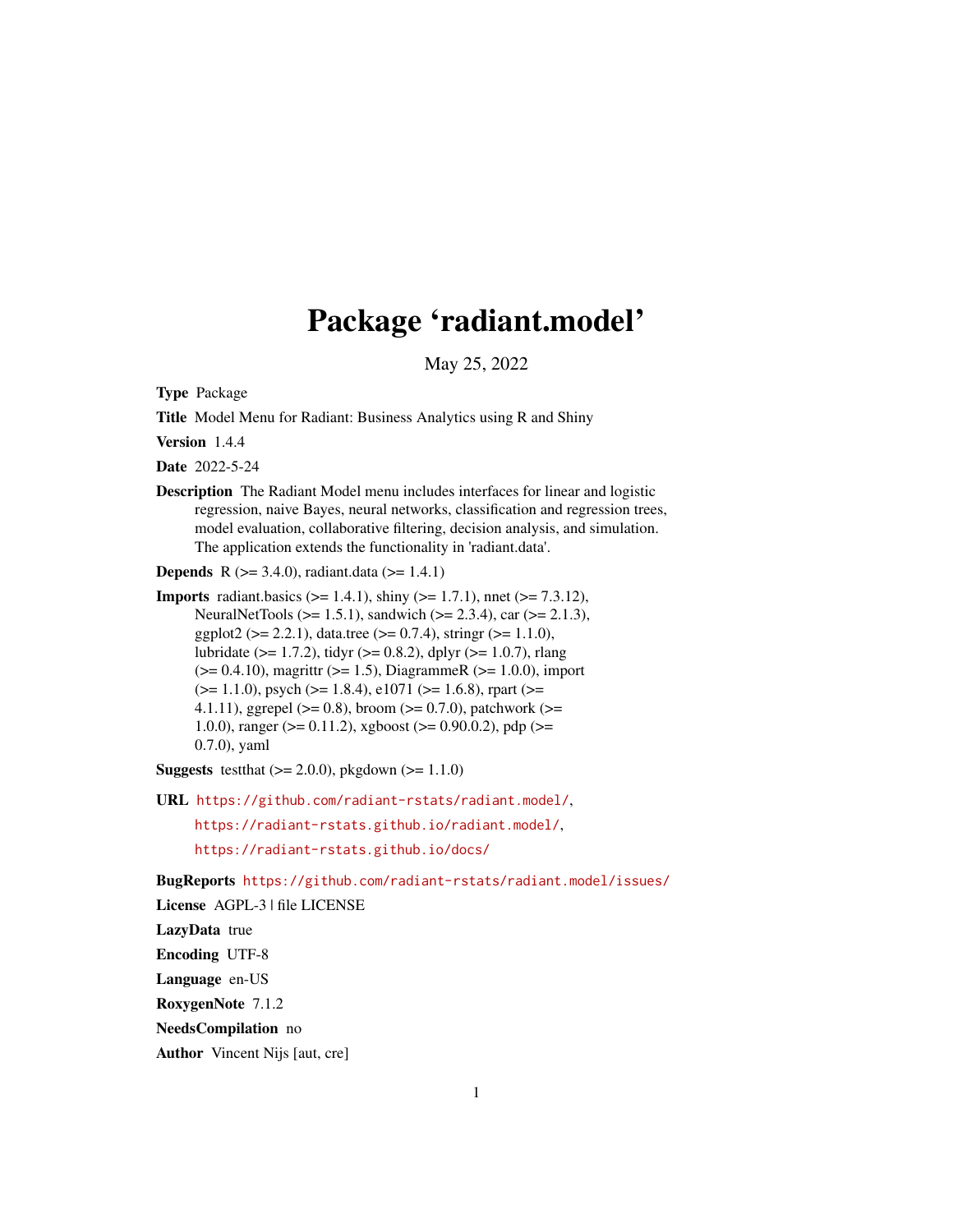Maintainer Vincent Nijs <radiant@rady.ucsd.edu> **Repository CRAN** Date/Publication 2022-05-25 08:50:02 UTC

# R topics documented:

|            | $\overline{4}$ |
|------------|----------------|
|            | 5              |
|            | 5              |
|            | 6              |
|            | $\overline{7}$ |
| crtree     | 8              |
|            | 10             |
|            | 11             |
|            | 13             |
|            | 15             |
|            | 16             |
|            | 17             |
|            | 18             |
| dvd        | 18             |
|            | 19             |
|            | 20             |
|            | 21             |
|            | 22             |
|            | 22             |
|            |                |
|            | 24             |
|            | 25             |
|            | 25             |
|            | 26             |
| <b>MAE</b> | 27             |
|            | 28             |
|            | 28             |
|            | 30             |
| nb         | 30             |
|            | 31             |
|            | 32             |
|            | 33             |
|            | 34             |
|            | 35             |
|            | 36             |
|            | 37             |
|            | 38             |
| plot.gbt   | 39             |
|            | 40             |
|            | 41             |
|            | 42             |
|            | 43             |
|            |                |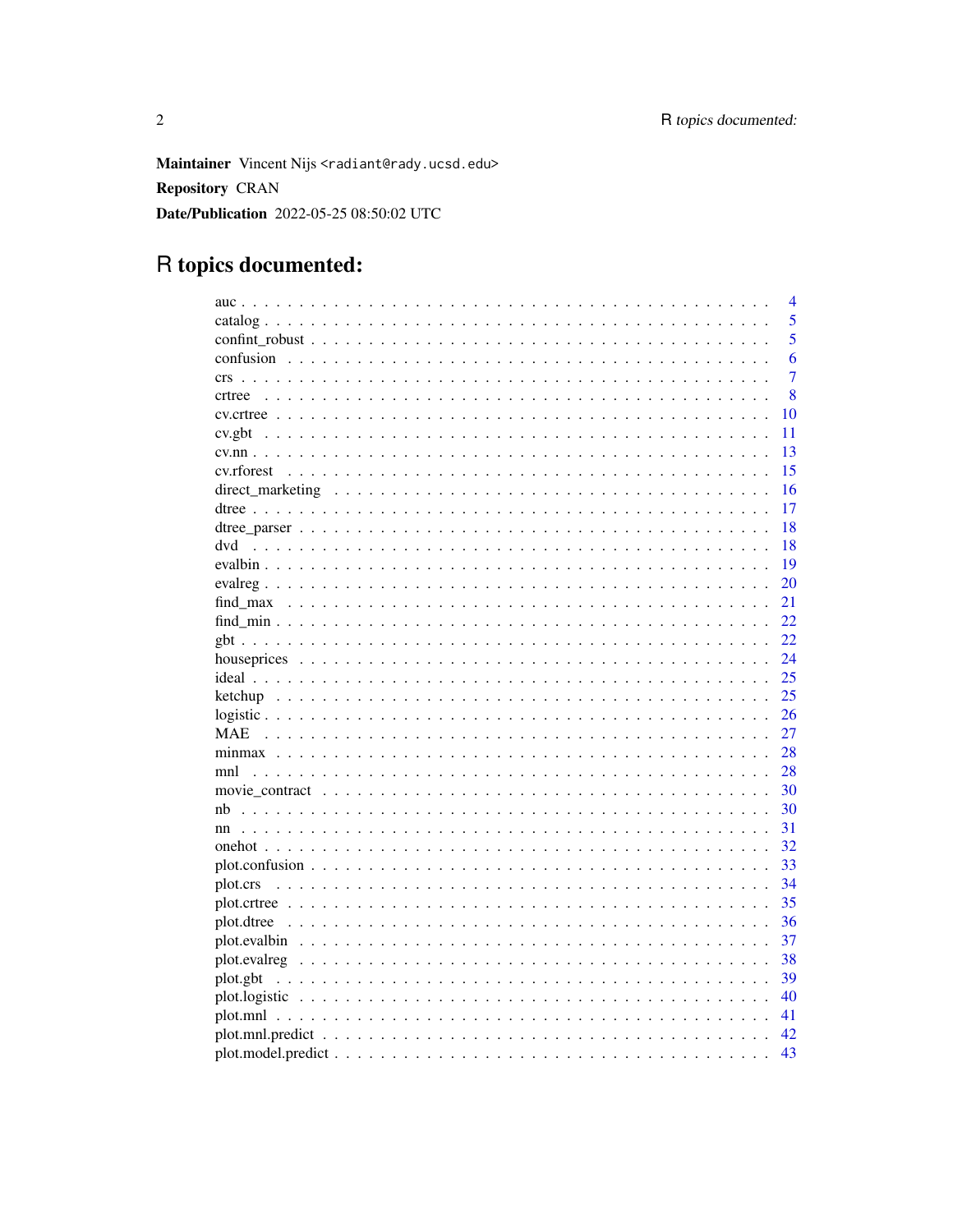| 44                                                                                                                  |
|---------------------------------------------------------------------------------------------------------------------|
| 45                                                                                                                  |
| 46                                                                                                                  |
| 47                                                                                                                  |
| 49                                                                                                                  |
| 49                                                                                                                  |
| 51                                                                                                                  |
| 52                                                                                                                  |
| 53                                                                                                                  |
| 54                                                                                                                  |
| 55<br>$predict. logistic \dots \dots \dots \dots \dots \dots \dots \dots \dots \dots \dots \dots \dots \dots \dots$ |
| 56                                                                                                                  |
| 57                                                                                                                  |
| 59                                                                                                                  |
| 60                                                                                                                  |
| 61                                                                                                                  |
| 62                                                                                                                  |
| 63                                                                                                                  |
| 64                                                                                                                  |
| 64                                                                                                                  |
| 65                                                                                                                  |
| 65                                                                                                                  |
| 66                                                                                                                  |
| 66                                                                                                                  |
| 67                                                                                                                  |
| 67                                                                                                                  |
| 68                                                                                                                  |
| 68                                                                                                                  |
| 69                                                                                                                  |
| 69                                                                                                                  |
| 70                                                                                                                  |
| 71                                                                                                                  |
| 71                                                                                                                  |
| 72                                                                                                                  |
| 73                                                                                                                  |
| 74                                                                                                                  |
| 76                                                                                                                  |
| 77                                                                                                                  |
| 77<br>Rsa<br>$\mathbb{Z}^2$ . The set of the $\mathbb{Z}^2$                                                         |
| 78                                                                                                                  |
| 78<br>sdw                                                                                                           |
| 79                                                                                                                  |
| 79<br>sensitivity.dtree                                                                                             |
| 80<br>simulater                                                                                                     |
| 83<br>sim cleaner                                                                                                   |
| 83<br>sim cor                                                                                                       |
| 84                                                                                                                  |
| 84                                                                                                                  |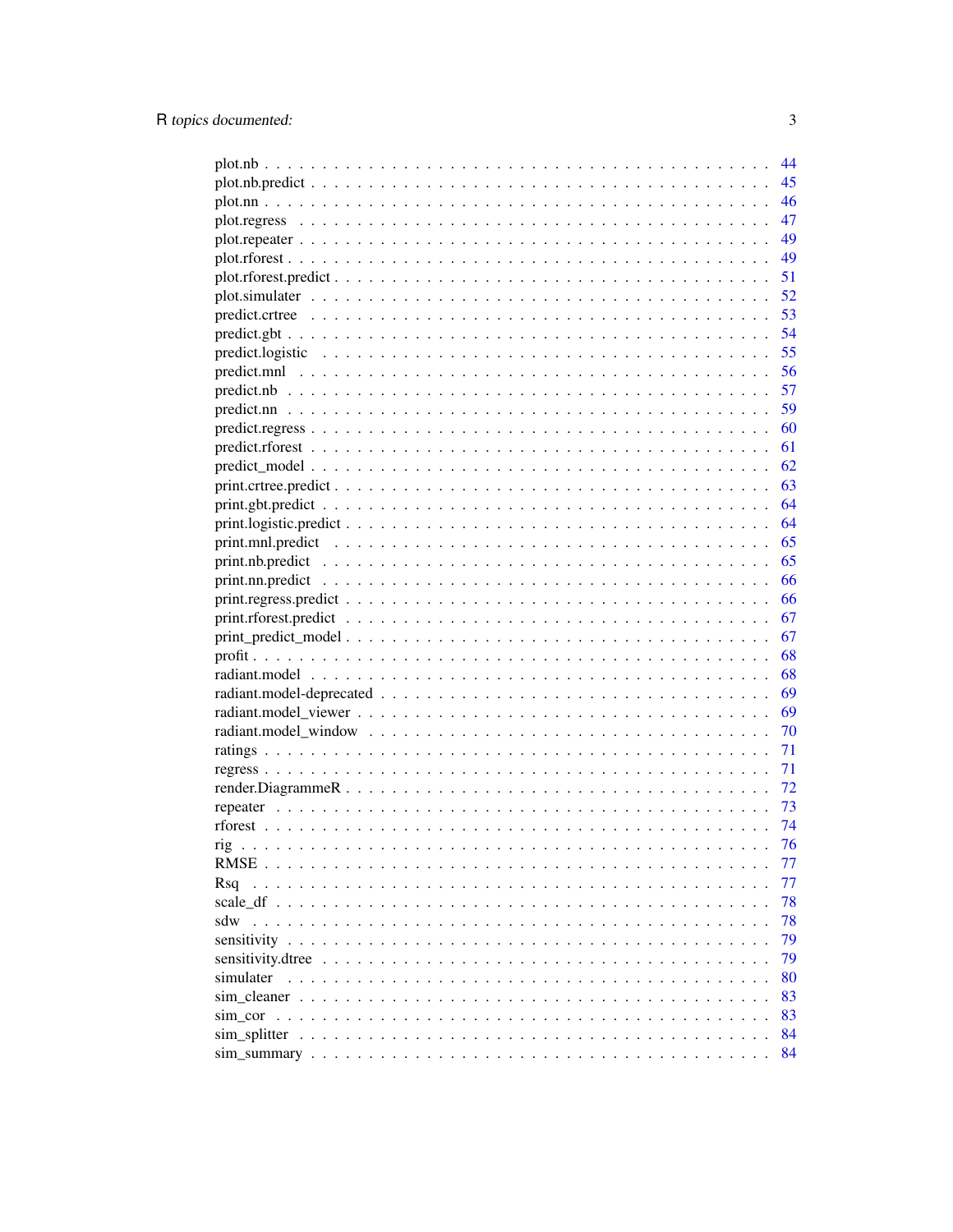<span id="page-3-0"></span>

|       |     | 86 |
|-------|-----|----|
|       |     | 87 |
|       |     | 88 |
|       |     | 89 |
|       |     | 89 |
|       |     | 90 |
|       |     | 91 |
|       |     | 92 |
|       |     | 93 |
|       |     | 94 |
|       |     |    |
|       |     |    |
|       |     |    |
|       |     |    |
|       |     |    |
|       |     |    |
|       |     |    |
|       |     |    |
|       |     |    |
|       |     |    |
|       |     |    |
|       |     |    |
| Index | 105 |    |

<span id="page-3-1"></span>

auc *Area Under the RO Curve (AUC)*

# Description

Area Under the RO Curve (AUC)

# Usage

auc(pred, rvar, lev)

# Arguments

| pred | Prediction or predictor                               |
|------|-------------------------------------------------------|
| rvar | Response variable                                     |
| 1ev  | The level in the response variable defined as success |

# Details

See <https://radiant-rstats.github.io/docs/model/evalbin.html> for an example in Radiant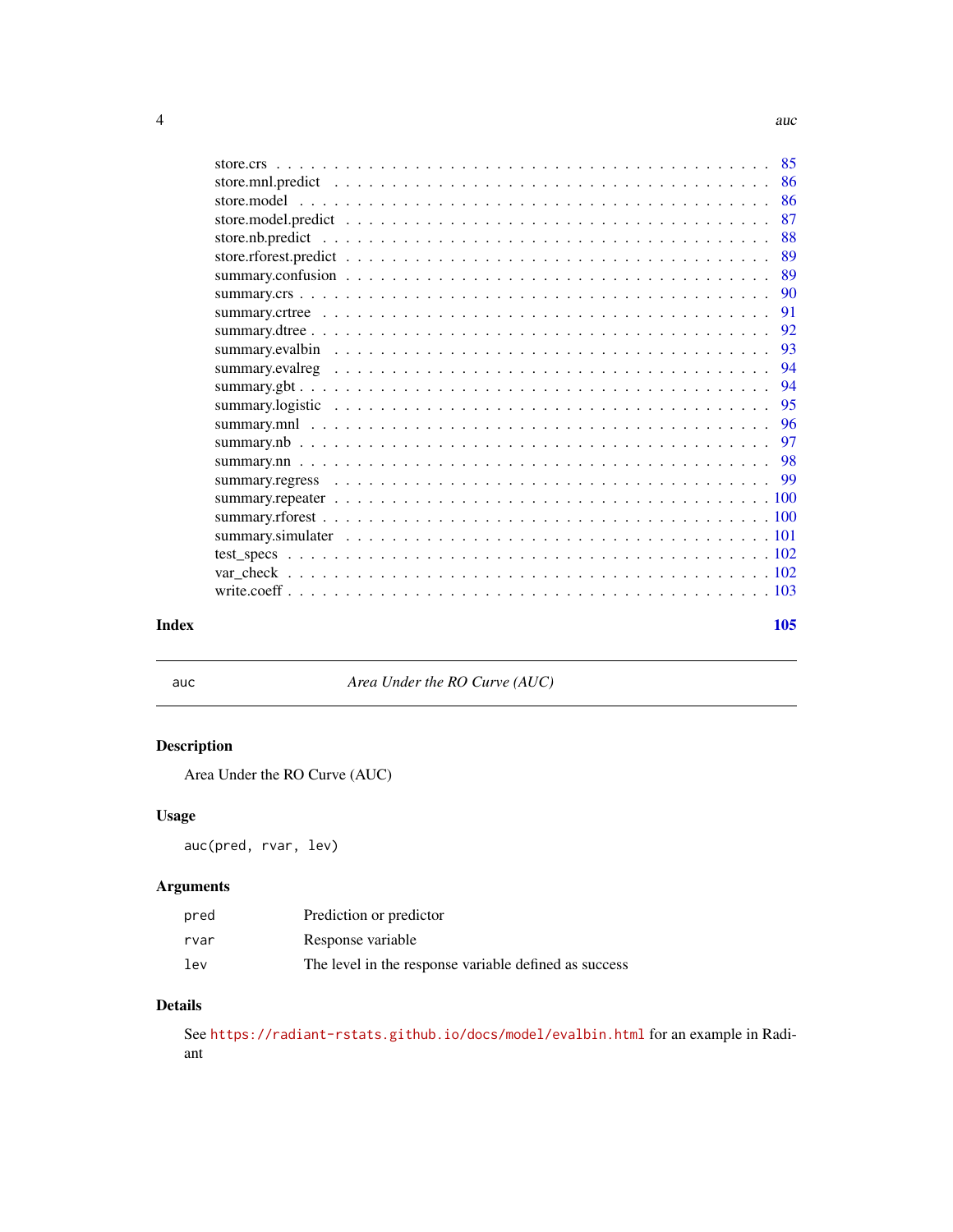#### <span id="page-4-0"></span>catalog 5

# Value

AUC statistic

# See Also

[evalbin](#page-18-1) to calculate results [summary.evalbin](#page-92-1) to summarize results [plot.evalbin](#page-36-1) to plot results

# Examples

```
auc(runif(20000), dvd$buy, "yes")
auc(ifelse(dvd$buy == "yes", 1, 0), dvd$buy, "yes")
```
catalog *Catalog sales for men's and women's apparel*

#### Description

Catalog sales for men's and women's apparel

#### Usage

data(catalog)

# Format

A data frame with 200 rows and 5 variables

#### Details

Description provided in attr(catalog, "description")

confint\_robust *Confidence interval for robust estimators*

# Description

Confidence interval for robust estimators

#### Usage

```
confint\_robust(object, level = 0.95, dist = "norm", vcov = NULL, ...)
```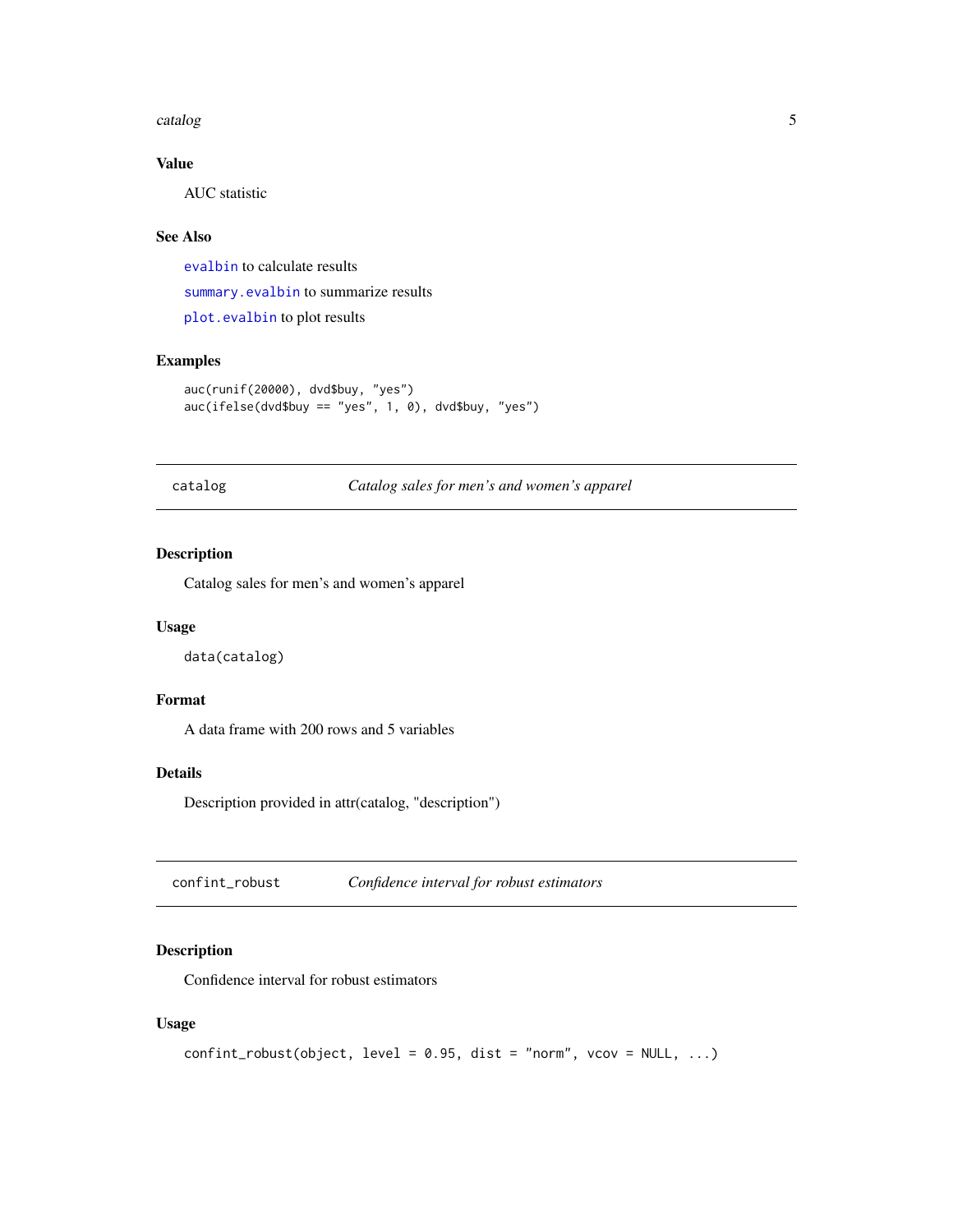# <span id="page-5-0"></span>Arguments

| object | A fitted model object                                  |
|--------|--------------------------------------------------------|
| level  | The confidence level required                          |
| dist   | Distribution to use ("norm" or " $t$ ")                |
| VCOV   | Covariance matrix generated by, e.g., sandwich::vcovHC |
|        | Additional argument(s) for methods                     |

#### Details

Wrapper for confint with robust standard errors. See [https://stackoverflow.com/questions/](https://stackoverflow.com/questions/3817182/vcovhc-and-confidence-interval/3820125#3820125) [3817182/vcovhc-and-confidence-interval/3820125#3820125](https://stackoverflow.com/questions/3817182/vcovhc-and-confidence-interval/3820125#3820125)

<span id="page-5-1"></span>confusion *Confusion matrix*

# Description

Confusion matrix

#### Usage

```
confusion(
  dataset,
  pred,
  rvar,
  lev = "",cost = 1,
  margin = 2,
  train = "All",data_filter = \overline{\ }"",
  envir = parent.frame(),
  ...
\mathcal{L}
```
# Arguments

| dataset | Dataset                                                                                                             |
|---------|---------------------------------------------------------------------------------------------------------------------|
| pred    | Predictions or predictors                                                                                           |
| rvar    | Response variable                                                                                                   |
| lev     | The level in the response variable defined as success                                                               |
| cost    | Cost for each connection (e.g., email or mailing)                                                                   |
| margin  | Margin on each customer purchase                                                                                    |
| train   | Use data from training ("Training"), test ("Test"), both ("Both"), or all data<br>("All") to evaluate model evalbin |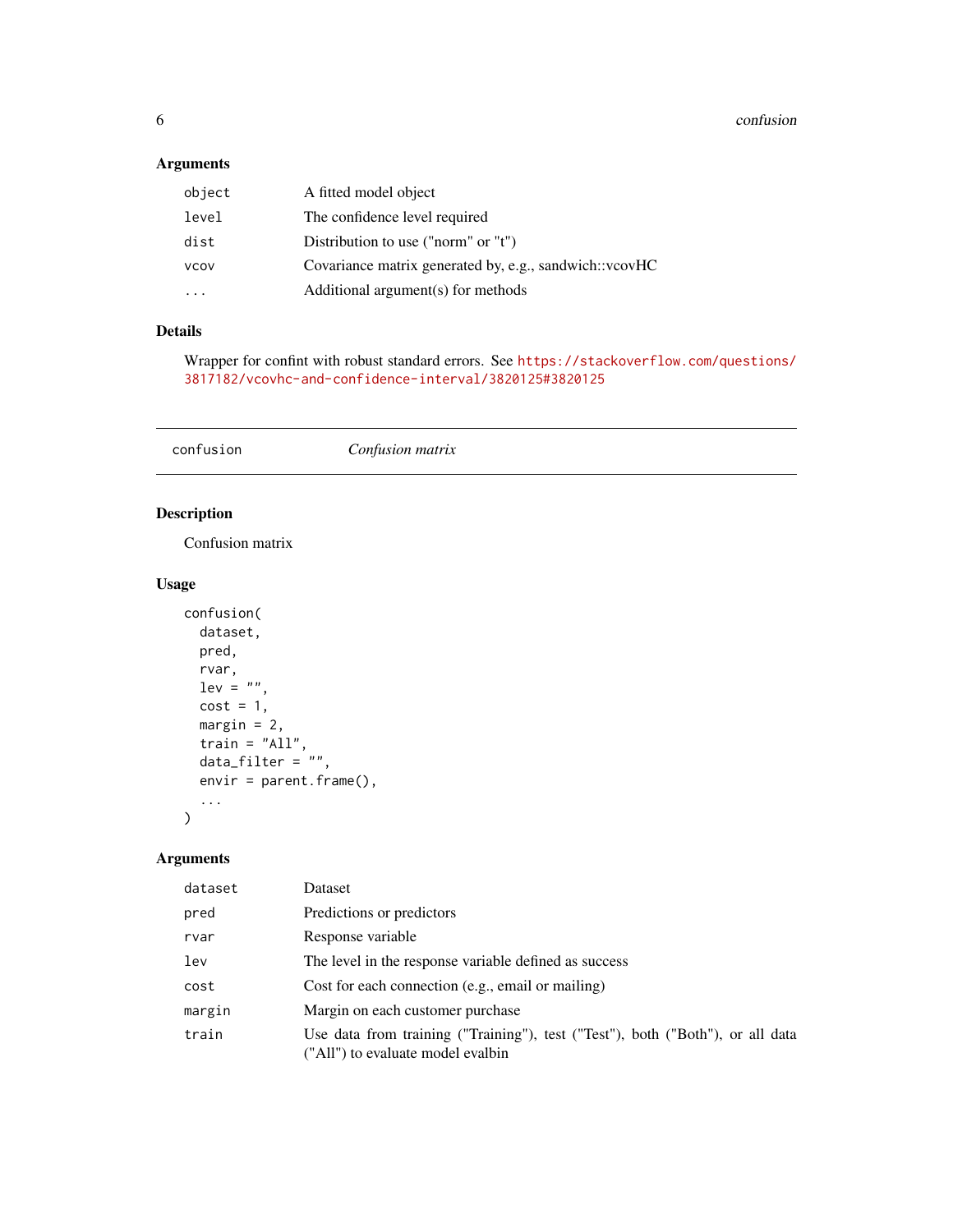<span id="page-6-0"></span>

| data_filter             | Expression entered in, e.g., Data $>$ View to filter the dataset in Radiant. The<br>expression should be a string (e.g., "price $> 10000$ ") |
|-------------------------|----------------------------------------------------------------------------------------------------------------------------------------------|
| envir                   | Environment to extract data from                                                                                                             |
| $\cdot$ $\cdot$ $\cdot$ | further arguments passed to or from other methods                                                                                            |

#### Details

Confusion matrix and additional metrics to evaluate binary classification models. See [https://](https://radiant-rstats.github.io/docs/model/evalbin.html) [radiant-rstats.github.io/docs/model/evalbin.html](https://radiant-rstats.github.io/docs/model/evalbin.html) for an example in Radiant

# Value

A list of results

#### See Also

[summary.confusion](#page-88-1) to summarize results

[plot.confusion](#page-32-1) to plot results

#### Examples

```
data.frame(buy = dvd$buy, pred1 = runif(20000), pred2 = ifelse(dvd$buy == "yes", 1, 0)) %>%
 confusion(c("pred1", "pred2"), "buy") %>%
 str()
```
<span id="page-6-1"></span>

| u                |  |
|------------------|--|
| I<br>×<br>$\sim$ |  |

#### **collaborative Filtering**

# Description

Collaborative Filtering

# Usage

```
crs(dataset, id, prod, pred, rate, data_filter = "", envir = parent.frame())
```
# Arguments

| dataset     | Dataset                                                                                                                                    |
|-------------|--------------------------------------------------------------------------------------------------------------------------------------------|
| id          | String with name of the variable containing user ids                                                                                       |
| prod        | String with name of the variable with product ids                                                                                          |
| pred        | Products to predict for                                                                                                                    |
| rate        | String with name of the variable with product ratings                                                                                      |
| data_filter | Expression entered in, e.g., Data $>$ View to filter the dataset in Radiant. The<br>expression should be a string (e.g., "training $=1$ ") |
| envir       | Environment to extract data from                                                                                                           |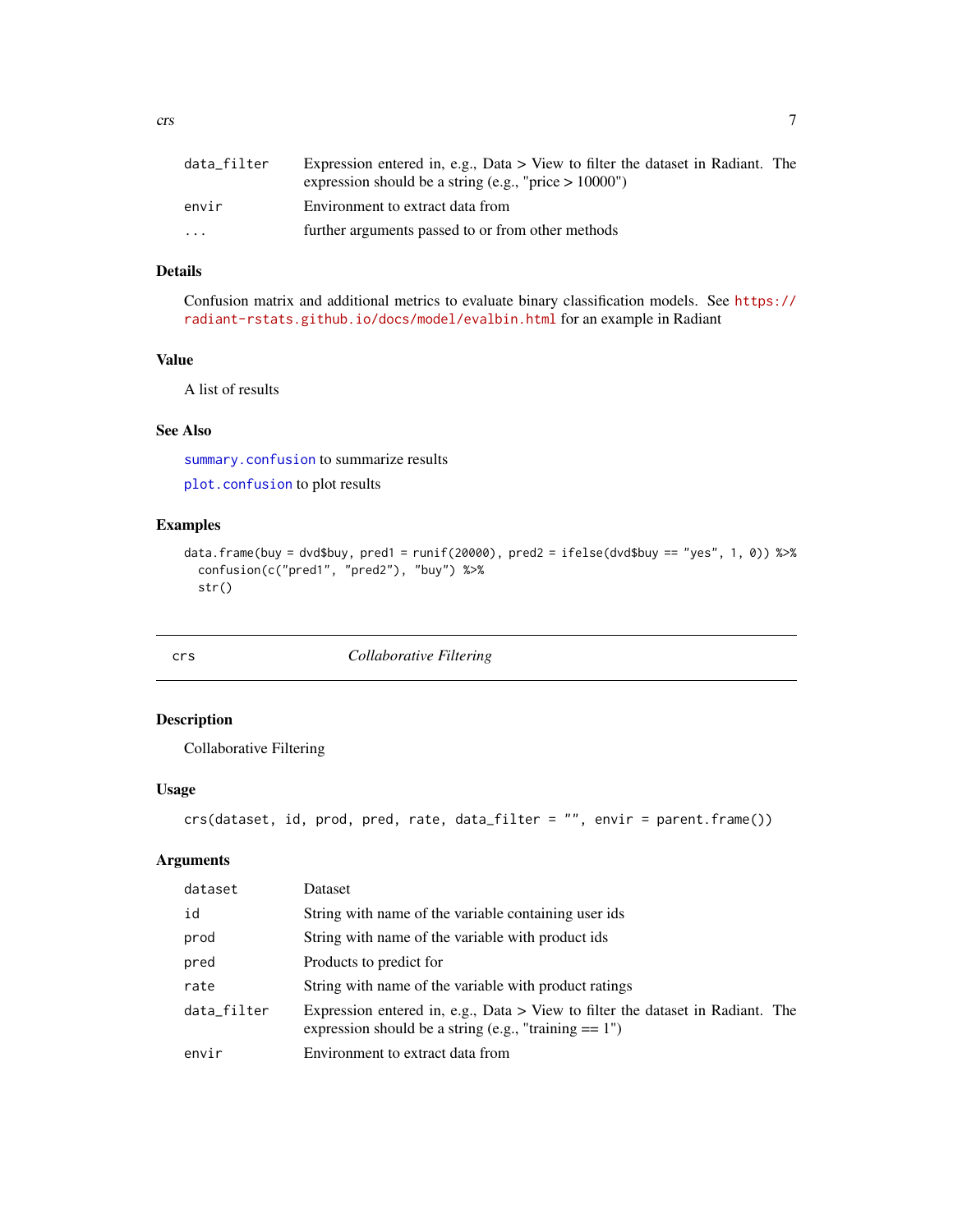# <span id="page-7-0"></span>Details

See <https://radiant-rstats.github.io/docs/model/crs.html> for an example in Radiant

#### Value

A data.frame with the original data and a new column with predicted ratings

#### See Also

[summary.crs](#page-89-1) to summarize results

[plot.crs](#page-33-1) to plot results if the actual ratings are available

#### Examples

```
crs(ratings, id = "Users", prod = "Movies", pred = c("M6", "M7", "M8", "M9", "M10"),
  rate = "Ratings", data_filter = "training == 1") %>% str()
```
<span id="page-7-1"></span>

crtree *Classification and regression trees based on the rpart package*

#### Description

Classification and regression trees based on the rpart package

#### Usage

```
crtree(
  dataset,
  rvar,
  evar,
  type = ",
  lev = "",wts = "None",minsplit = 2,
 minbucket = round(minsplit/3),
  cp = 0.001,pcp = NA,
  nodes = NA,
 K = 10,
  seed = 1234,
  split = "gini",
  prior = NA,
  adjprob = TRUE,
  cost = NA,
  margin = NA,
  check = ",
  data_fitter = "",
```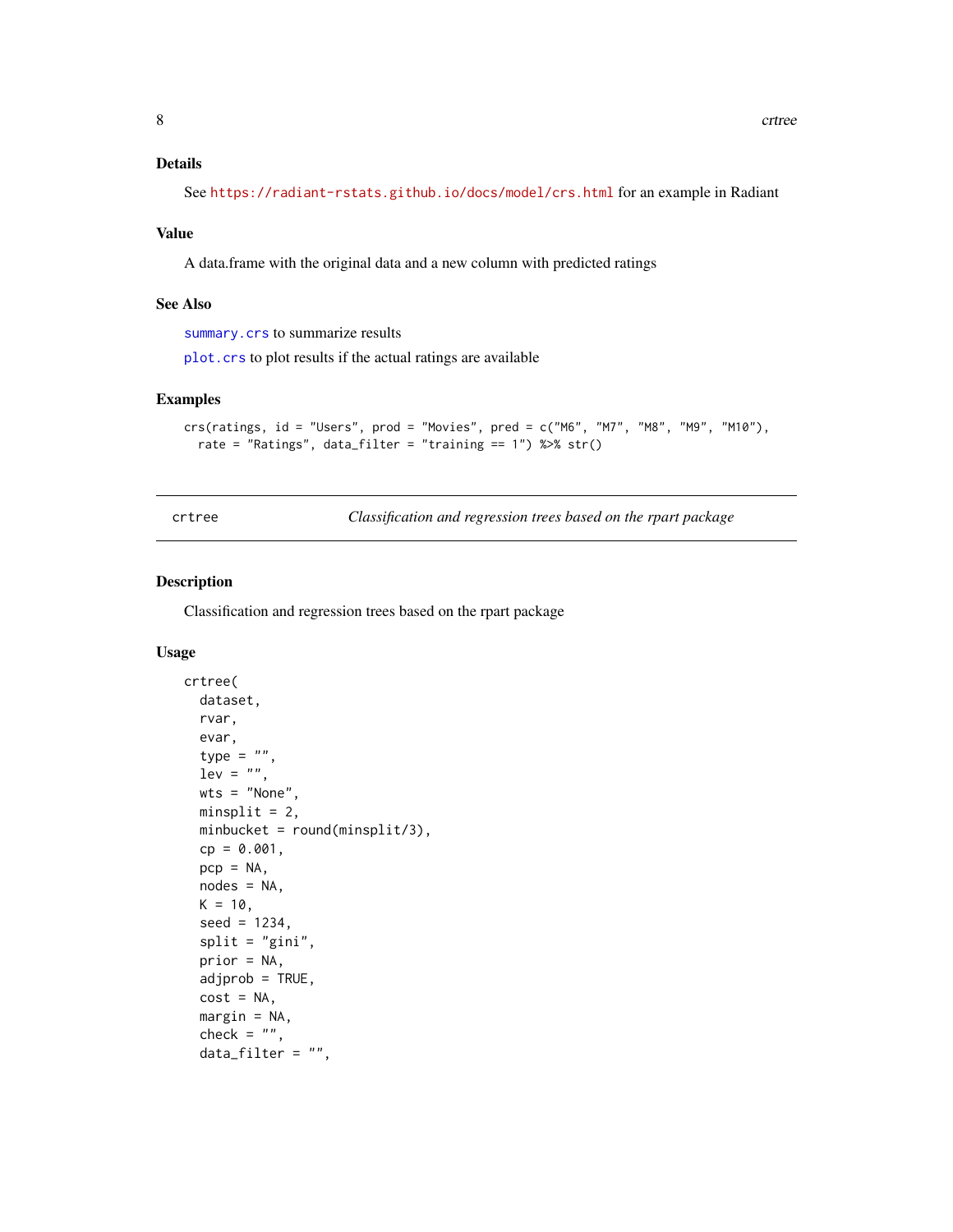crtree 9

```
envir = parent.frame()\mathcal{L}
```
# Arguments

| dataset     | Dataset                                                                                                                                                                                                                    |
|-------------|----------------------------------------------------------------------------------------------------------------------------------------------------------------------------------------------------------------------------|
| rvar        | The response variable in the model                                                                                                                                                                                         |
| evar        | Explanatory variables in the model                                                                                                                                                                                         |
| type        | Model type (i.e., "classification" or "regression")                                                                                                                                                                        |
| lev         | The level in the response variable defined as _success_                                                                                                                                                                    |
| wts         | Weights to use in estimation                                                                                                                                                                                               |
| minsplit    | The minimum number of observations that must exist in a node in order for a<br>split to be attempted.                                                                                                                      |
| minbucket   | the minimum number of observations in any terminal <leaf> node. If only one of<br/>minbucket or minsplit is specified, the code either sets minsplit to minbucket*3<br/>or minbucket to minsplit/3, as appropriate.</leaf> |
| cp          | Minimum proportion of root node deviance required for split (default $= 0.001$ )                                                                                                                                           |
| pcp         | Complexity parameter to use for pruning                                                                                                                                                                                    |
| nodes       | Maximum size of tree in number of nodes to return                                                                                                                                                                          |
| K           | Number of folds use in cross-validation                                                                                                                                                                                    |
| seed        | Random seed used for cross-validation                                                                                                                                                                                      |
| split       | Splitting criterion to use (i.e., "gini" or "information")                                                                                                                                                                 |
| prior       | Adjust the initial probability for the selected level (e.g., set to .5 in unbalanced<br>samples)                                                                                                                           |
| adjprob     | Setting a prior will rescale the predicted probabilities. Set adjprob to TRUE to<br>adjust the probabilities back to their original scale after estimation                                                                 |
| cost        | Cost for each treatment (e.g., mailing)                                                                                                                                                                                    |
| margin      | Margin associated with a successful treatment (e.g., a purchase)                                                                                                                                                           |
| check       | Optional estimation parameters (e.g., "standardize")                                                                                                                                                                       |
| data_filter | Expression entered in, e.g., Data > View to filter the dataset in Radiant. The<br>expression should be a string (e.g., "price $> 10000$ ")                                                                                 |
| envir       | Environment to extract data from                                                                                                                                                                                           |

# Details

See <https://radiant-rstats.github.io/docs/model/crtree.html> for an example in Radiant

#### Value

A list with all variables defined in crtree as an object of class tree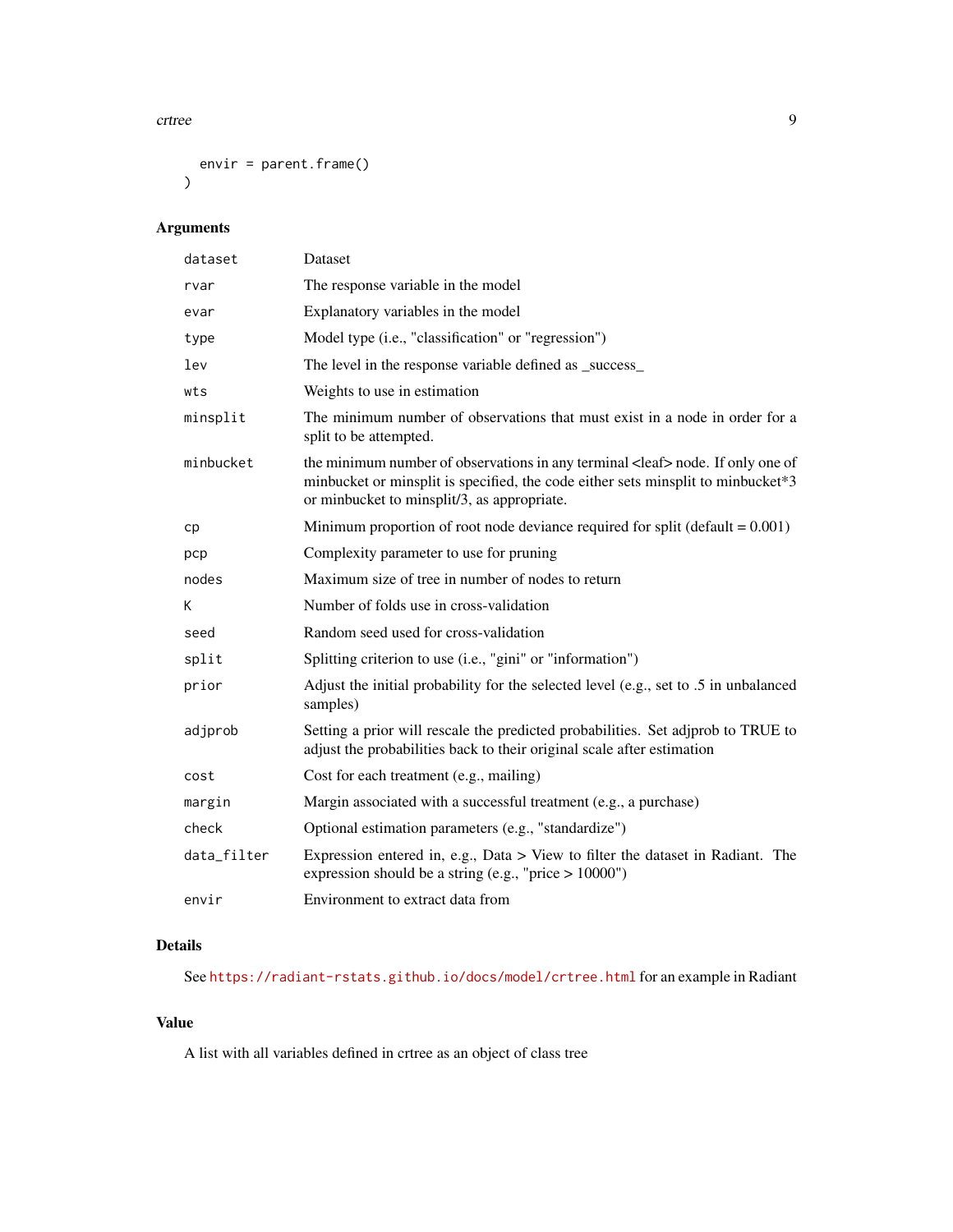# See Also

[summary.crtree](#page-90-1) to summarize results

[plot.crtree](#page-34-1) to plot results

[predict.crtree](#page-52-1) for prediction

# Examples

```
crtree(titanic, "survived", c("pclass", "sex"), lev = "Yes") %>% summary()
result <- crtree(titanic, "survived", c("pclass", "sex")) %>% summary()
result <- crtree(diamonds, "price", c("carat", "clarity"), type = "regression") %>% str()
```
cv.crtree *Cross-validation for Classification and Regression Trees*

#### Description

Cross-validation for Classification and Regression Trees

#### Usage

```
cv.crtree(
  object,
 K = 5,
 repeats = 1,
  cp,
 pcp = seq(0, 0.01, length.out = 11),seed = 1234,
  trace = TRUE,
  fun,
  ...
)
```
# Arguments

| Object of type "rpart" or "crtree" to use as a starting point for cross validation            |
|-----------------------------------------------------------------------------------------------|
| Number of cross validation passes to use                                                      |
| Number of times to repeat the K cross-validation steps                                        |
| Complexity parameter used when building the $(e.g., 0.0001)$                                  |
| Complexity parameter to use for pruning                                                       |
| Random seed to use as the starting point                                                      |
| Print progress                                                                                |
| Function to use for model evaluation (e.g., auc for classification or RMSE for<br>regression) |
| Additional arguments to be passed to 'fun'                                                    |
|                                                                                               |

<span id="page-9-0"></span>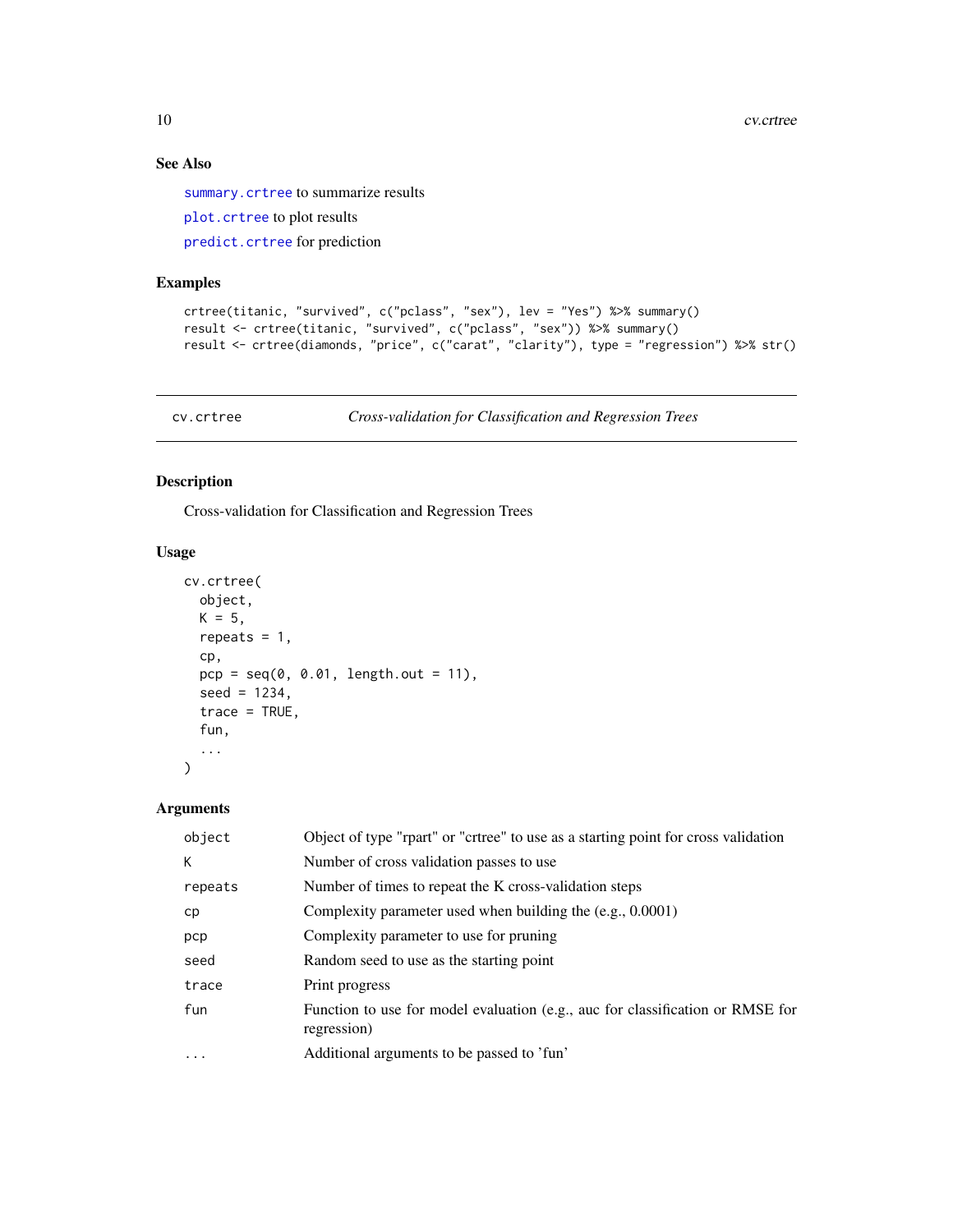#### <span id="page-10-0"></span> $\frac{c}{11}$

# Details

See <https://radiant-rstats.github.io/docs/model/crtree.html> for an example in Radiant

#### Value

A data.frame sorted by the mean, sd, min, and max of the performance metric

#### See Also

[crtree](#page-7-1) to generate an initial model that can be passed to cv.crtree

[Rsq](#page-76-1) to calculate an R-squared measure for a regression

[RMSE](#page-76-2) to calculate the Root Mean Squared Error for a regression

[MAE](#page-26-1) to calculate the Mean Absolute Error for a regression

[auc](#page-3-1) to calculate the area under the ROC curve for classification

[profit](#page-67-1) to calculate profits for classification at a cost/margin threshold

#### Examples

```
## Not run:
result <- crtree(dvd, "buy", c("coupon", "purch", "last"))
cv. crtree(result, cp = 0.0001, pcp = seq(0, 0.01, length.out = 11))
cv.crtree(result, cp = 0.0001, pcp = c(0, 0.001, 0.002), fun = profit, cost = 1, margin = 5)
result <- crtree(diamonds, "price", c("carat", "color", "clarity"), type = "regression", cp = 0.001)
cv.ctree(result, cp = 0.001, pp = seq(0, 0.01, length.out = 11), fun = MAE)
```
## End(Not run)

cv.gbt *Cross-validation for Gradient Boosted Trees*

#### **Description**

Cross-validation for Gradient Boosted Trees

#### Usage

```
cv.gbt(
  object,
  K = 5,
  repeats = 1,
  params = list(),nrounds = 500,
  early_stopping_rounds = 10,
  nthread = 12,
  train = NULL,
```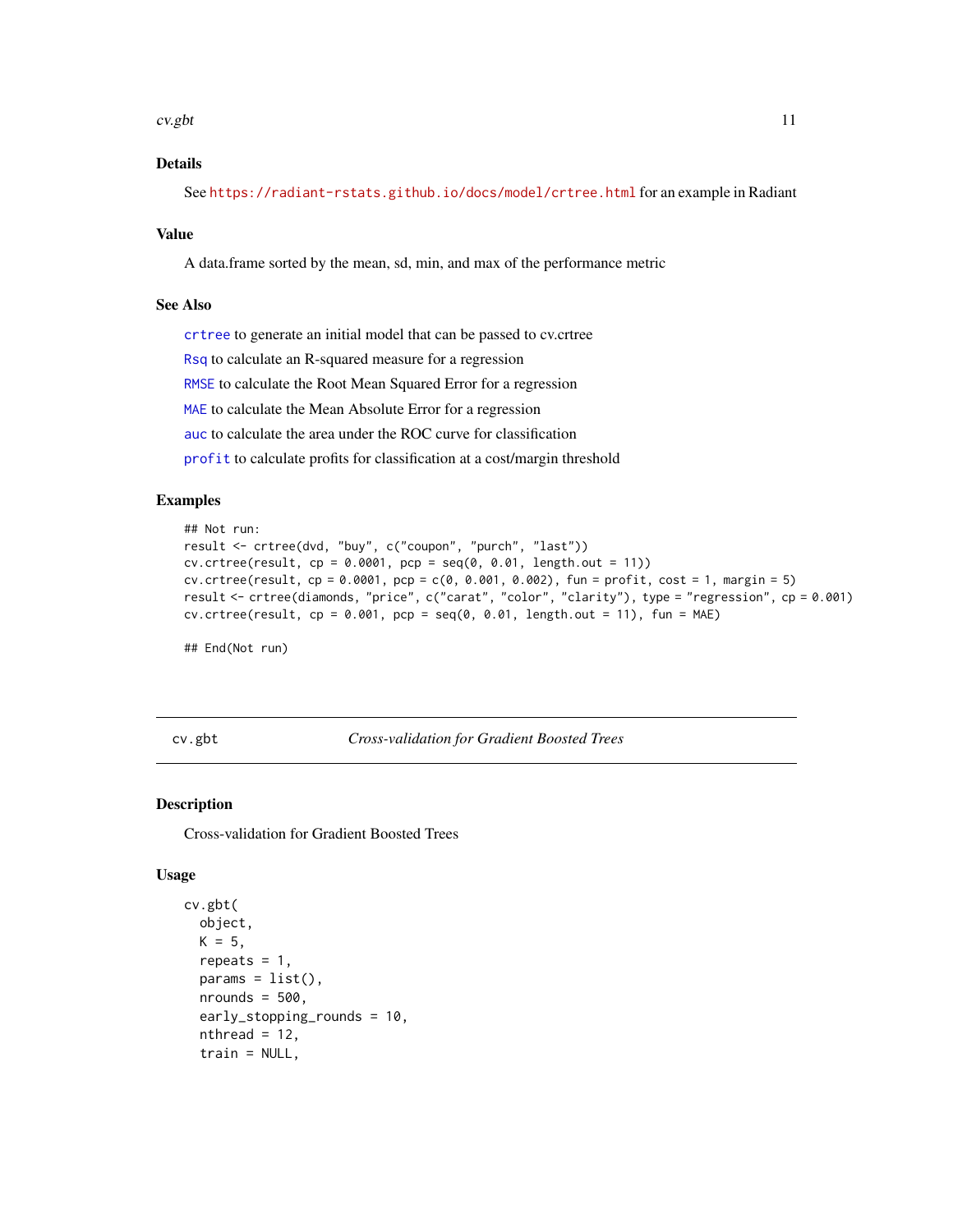12 cv.gbt

```
type = "classification",
trace = TRUE,seed = 1234,
maximize = NULL,
fun,
...
```
# Arguments

)

| object                           | Object of type "gbt" or "ranger"                                                                                                            |
|----------------------------------|---------------------------------------------------------------------------------------------------------------------------------------------|
| K                                | Number of cross validation passes to use (aka nfold)                                                                                        |
| repeats                          | Repeated cross validation                                                                                                                   |
| params                           | List of parameters (see XGBoost documentation)                                                                                              |
| nrounds<br>early_stopping_rounds | Number of trees to create                                                                                                                   |
|                                  | Early stopping rule                                                                                                                         |
| nthread                          | Number of parallel threads to use. Defaults to 12 if available                                                                              |
| train                            | An optional xgb.DMatrix object containing the original training data. Not needed<br>when using Radiant's gbt function                       |
| type                             | Model type ("classification" or "regression")                                                                                               |
| trace                            | Print progress                                                                                                                              |
| seed                             | Random seed to use as the starting point                                                                                                    |
| maximize                         | When a custom function is used, xgb.cv requires the user indicate if the function<br>output should be maximized (TRUE) or minimized (FALSE) |
| fun                              | Function to use for model evaluation (i.e., auc for classification and RMSE for<br>regression)                                              |
| .                                | Additional arguments to be passed to 'fun'                                                                                                  |
|                                  |                                                                                                                                             |

# Details

See <https://radiant-rstats.github.io/docs/model/gbt.html> for an example in Radiant

# Value

A data.frame sorted by the mean of the performance metric

#### See Also

[gbt](#page-21-1) to generate an initial model that can be passed to cv.gbt [Rsq](#page-76-1) to calculate an R-squared measure for a regression [RMSE](#page-76-2) to calculate the Root Mean Squared Error for a regression [MAE](#page-26-1) to calculate the Mean Absolute Error for a regression [auc](#page-3-1) to calculate the area under the ROC curve for classification [profit](#page-67-1) to calculate profits for classification at a cost/margin threshold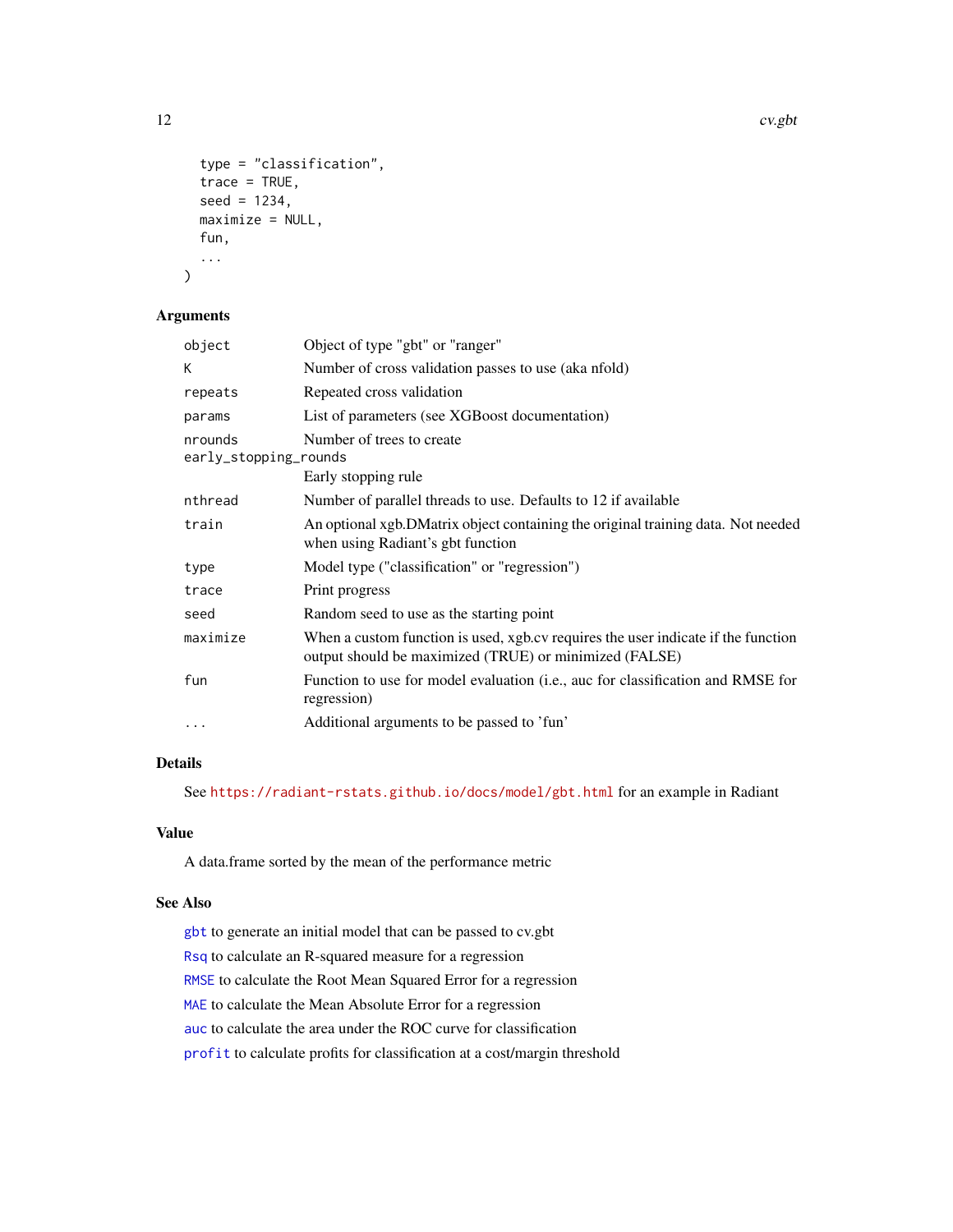#### <span id="page-12-0"></span>cv.nn  $\sim$  13

#### Examples

```
## Not run:
result <- gbt(dvd, "buy", c("coupon", "purch", "last"))
cv.gbt(result, params = list(max_depth = 1:6))
cv.gbt(result, params = list(max_depth = 1:6), fun = "logloss")
cv.gbt(
  result,
  params = list(learning_rate = seq(0.1, 1.0, 0.1)),maximize = TRUE, fun = profit, cost = 1, margin = 5
\mathcal{L}result <- gbt(diamonds, "price", c("carat", "color", "clarity"), type = "regression")
cv.gbt(result, params = list(max_depth = 1:2, min_child_weight = 1:2))
cv.gbt(result, params = list(learning_rate = seq(0.1, 0.5, 0.1)), fun = Rsq, maximize = TRUE)cv.gbt(result, params = list(learning_rate = seq(0.1, 0.5, 0.1)), fun = MAE, maximize = FALSE)
rig_wrap <- function(preds, dtrain) {
  labels <- xgboost::getinfo(dtrain, "label")
  value <- rig(preds, labels, lev = 1)
  list(metric = "rig", value = value)
}
result <- gbt(titanic, "survived", c("pclass", "sex"), eval_metric = rig_wrap, maximize = TRUE)
cv.get(result, params = list(learning_rate = seq(0.1, 0.5, 0.1)))## End(Not run)
```
#### cv.nn *Cross-validation for a Neural Network*

# Description

Cross-validation for a Neural Network

#### Usage

```
cv.nn(
  object,
  K = 5,
  repeats = 1,
  decay = seq(0, 1, 0.2),
  size = 1:5,
  seed = 1234,
  trace = TRUE,fun,
  ...
)
```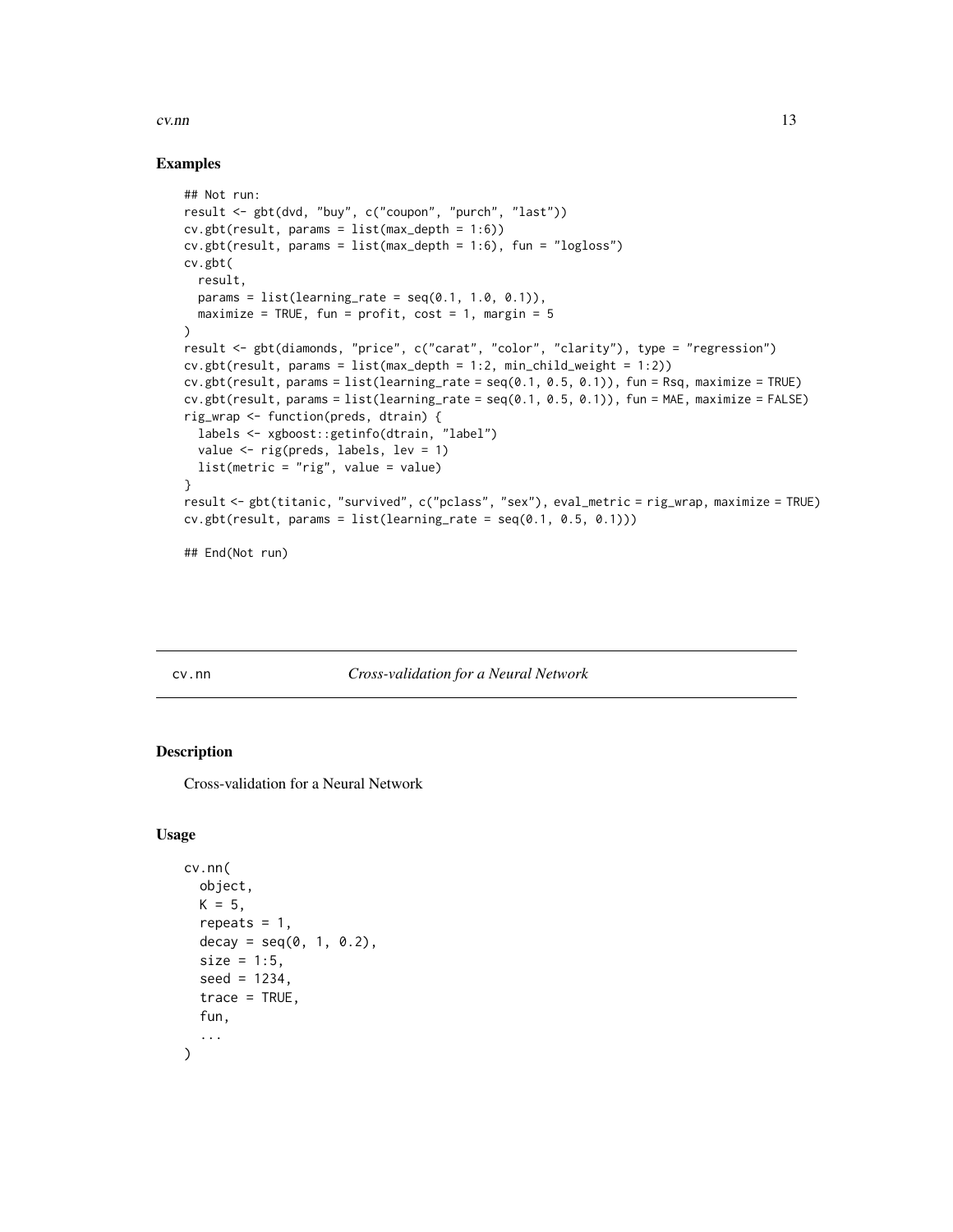#### Arguments

| object            | Object of type "nn" or "nnet"                                                                  |
|-------------------|------------------------------------------------------------------------------------------------|
| K                 | Number of cross validation passes to use                                                       |
| repeats           | Repeated cross validation                                                                      |
| decay             | Parameter decay                                                                                |
| size              | Number of units (nodes) in the hidden layer                                                    |
| seed              | Random seed to use as the starting point                                                       |
| trace             | Print progress                                                                                 |
| fun               | Function to use for model evaluation (i.e., auc for classification and RMSE for<br>regression) |
| $\cdot\cdot\cdot$ | Additional arguments to be passed to 'fun'                                                     |

# Details

See <https://radiant-rstats.github.io/docs/model/nn.html> for an example in Radiant

#### Value

A data.frame sorted by the mean of the performance metric

#### See Also

[nn](#page-30-1) to generate an initial model that can be passed to cv.nn

[Rsq](#page-76-1) to calculate an R-squared measure for a regression

[RMSE](#page-76-2) to calculate the Root Mean Squared Error for a regression

[MAE](#page-26-1) to calculate the Mean Absolute Error for a regression

[auc](#page-3-1) to calculate the area under the ROC curve for classification

[profit](#page-67-1) to calculate profits for classification at a cost/margin threshold

#### Examples

```
## Not run:
result <- nn(dvd, "buy", c("coupon", "purch", "last"))
cv.nn(result, decay = seq(0, 1, .5), size = 1:2)cv.nn(result, decay = seq(0, 1, .5), size = 1:2, fun = profit, cost = 1, margin = 5)
result <- nn(diamonds, "price", c("carat", "color", "clarity"), type = "regression")
cv.nn(result, decay = seq(0, 1, .5), size = 1:2)
cv.nn(result, decay = seq(0, 1, .5), size = 1:2, fun = Rsq)
```
## End(Not run)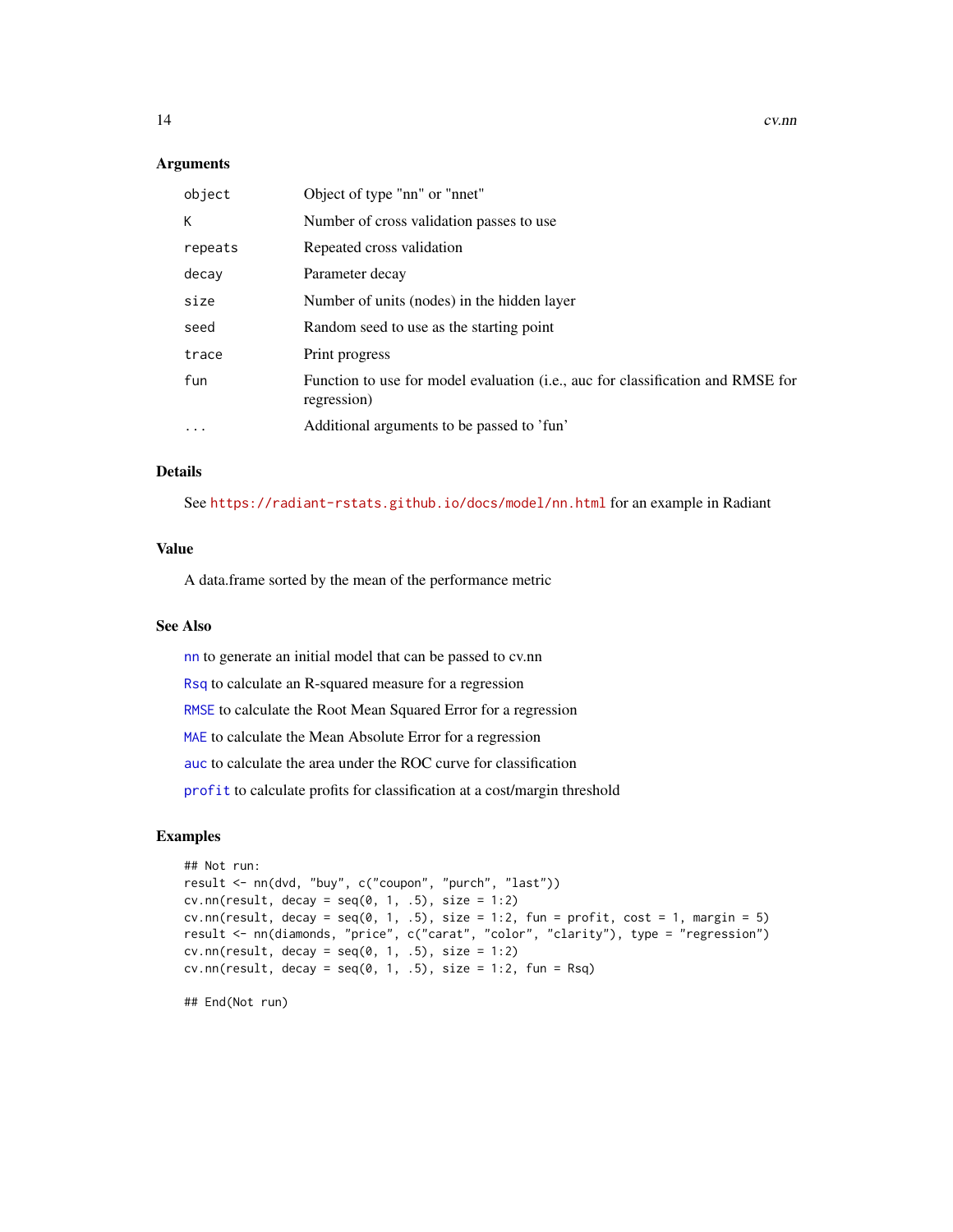<span id="page-14-0"></span>

Cross-validation for a Random Forest

# Usage

```
cv.rforest(
  object,
  K = 5,
  repeats = 1,
  mtry = 1:5,num.trees = NULL,
  min.node.size = 1,
  sample.fraction = NA,
  trace = TRUE,
  seed = 1234,
  fun,
  ...
\mathcal{L}
```
# Arguments

| object                           | Object of type "rforest" or "ranger"                                                                                         |
|----------------------------------|------------------------------------------------------------------------------------------------------------------------------|
| К                                | Number of cross validation passes to use                                                                                     |
| repeats                          | Repeated cross validation                                                                                                    |
| mtry                             | Number of variables to possibly split at in each node. Default is the (rounded<br>down) square root of the number variables  |
| num.trees                        | Number of trees to create                                                                                                    |
| min.node.size<br>sample.fraction | Minimal node size                                                                                                            |
|                                  | Fraction of observations to sample. Default is 1 for sampling with replacement<br>and 0.632 for sampling without replacement |
| trace                            | Print progress                                                                                                               |
| seed                             | Random seed to use as the starting point                                                                                     |
| fun                              | Function to use for model evaluation (i.e., auc for classification and RMSE for<br>regression)                               |
|                                  | Additional arguments to be passed to 'fun'                                                                                   |

#### Details

See <https://radiant-rstats.github.io/docs/model/rforest.html> for an example in Radiant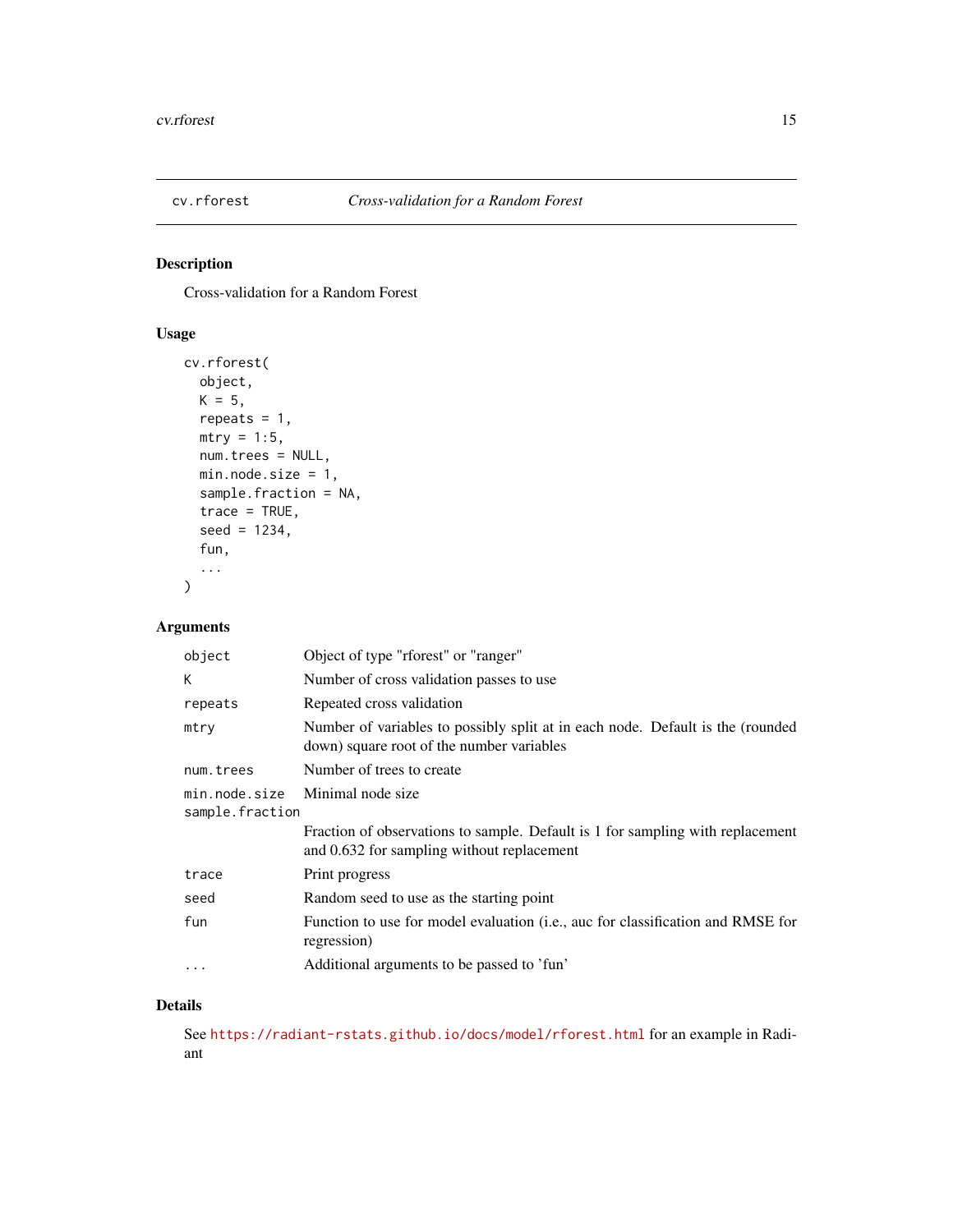# <span id="page-15-0"></span>Value

A data.frame sorted by the mean of the performance metric

#### See Also

[rforest](#page-73-1) to generate an initial model that can be passed to cv.rforest [Rsq](#page-76-1) to calculate an R-squared measure for a regression [RMSE](#page-76-2) to calculate the Root Mean Squared Error for a regression [MAE](#page-26-1) to calculate the Mean Absolute Error for a regression [auc](#page-3-1) to calculate the area under the ROC curve for classification [profit](#page-67-1) to calculate profits for classification at a cost/margin threshold

#### Examples

```
## Not run:
result <- rforest(dvd, "buy", c("coupon", "purch", "last"))
cv.rforest(
  result, mtry = 1:3, min.node.size = seq(1, 10, 5),
  num.trees = c(100, 200), sample.fraction = 0.632)
result <- rforest(titanic, "survived", c("pclass", "sex"), max.depth = 1)
cv.rforest(result, mtry = 1:3, min.node.size = seq(1, 10, 5))cv.rforest(result, mtry = 1:3, num.trees = c(100, 200), fun = profit, cost = 1, margin = 5)result <- rforest(diamonds, "price", c("carat", "color", "clarity"), type = "regression")
cv.rforest(result, mtry = 1:3, min.node.size = 1)cv.rforest(result, mtry = 1:3, min.node.size = 1, fun = Rsq)## End(Not run)
```
direct\_marketing *Direct marketing data*

#### Description

Direct marketing data

#### Usage

```
data(direct_marketing)
```
#### Format

A data frame with 1,000 rows and 12 variables

#### Details

Description provided in attr(direct\_marketing, "description")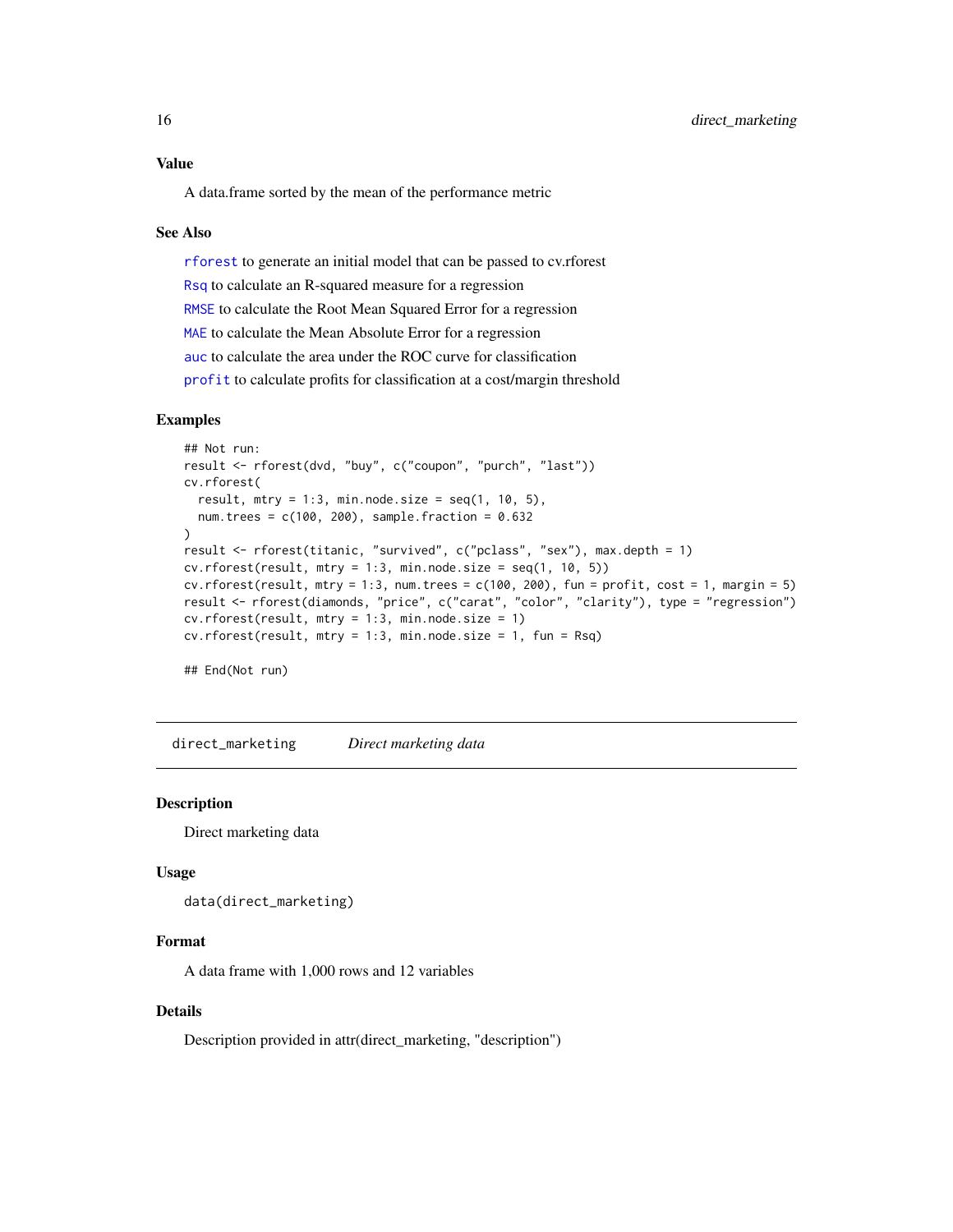<span id="page-16-1"></span><span id="page-16-0"></span>

Create a decision tree

# Usage

```
dtree(y1, opt = "max", base = character(0), envir = parent-frame())
```
#### Arguments

| yl    | A yaml string or a list (e.g., from yaml::yaml.load file())                |
|-------|----------------------------------------------------------------------------|
| opt   | Find the maximum ("max") or minimum ("min") value for each decision node   |
| base  | List of variable definitions from a base tree used when calling a sub-tree |
| envir | Environment to extract data from                                           |

#### Details

See <https://radiant-rstats.github.io/docs/model/dtree.html> for an example in Radiant

#### Value

A list with the initial tree, the calculated tree, and a data.frame with results (i.e., payoffs, probabilities, etc.)

#### See Also

[summary.dtree](#page-91-1) to summarize results

[plot.dtree](#page-35-1) to plot results

[sensitivity.dtree](#page-78-1) to plot results

#### Examples

```
yaml::as.yaml(movie_contract) %>% cat()
dtree(movie_contract, opt = "max") %>% summary(output = TRUE)
dtree(movie_contract)$payoff
dtree(movie_contract)$prob
dtree(movie_contract)$solution_df
```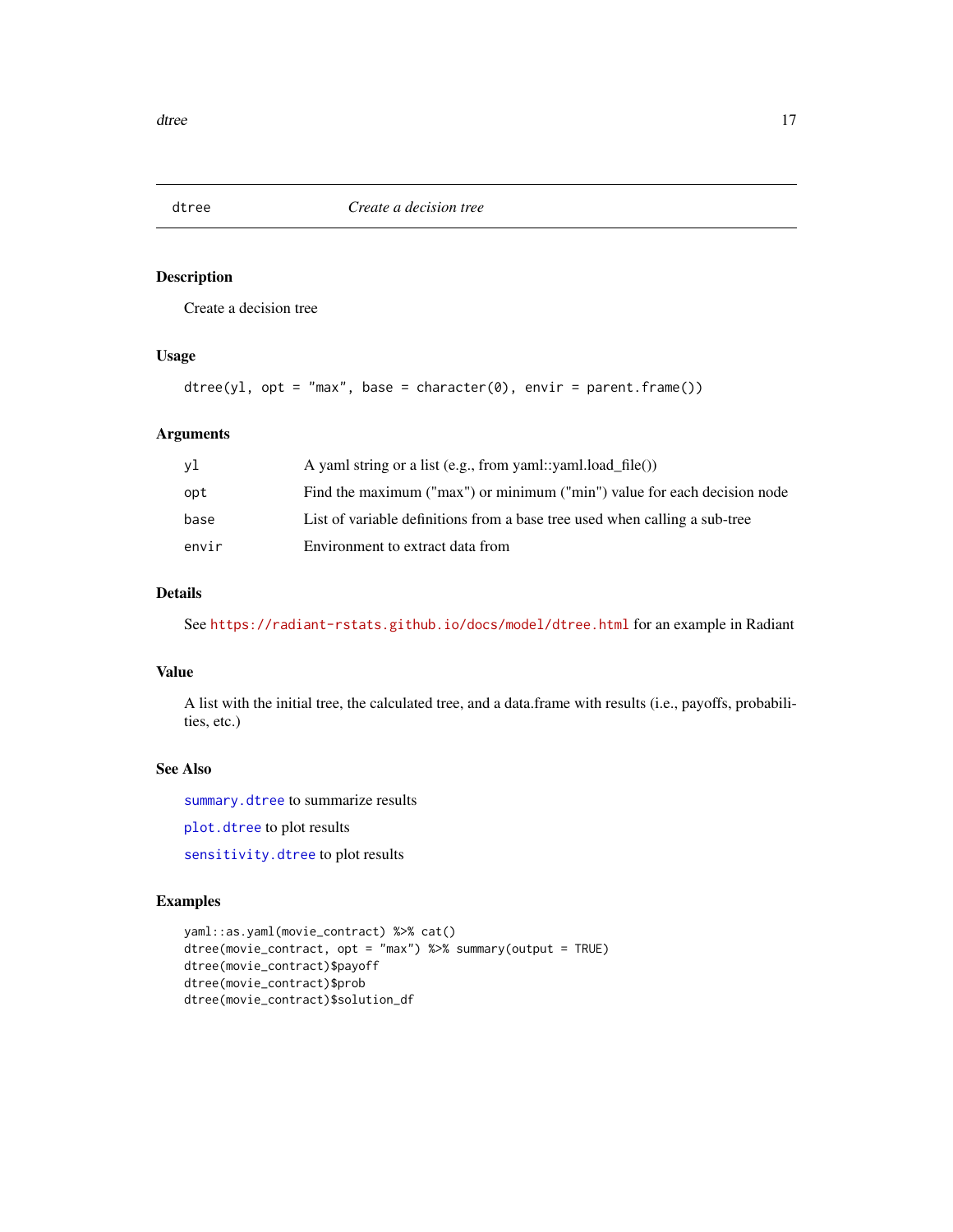<span id="page-17-0"></span>

Parse yaml input for dtree to provide (more) useful error messages

#### Usage

```
dtree_parser(yl)
```
#### Arguments

yl A yaml string

# Details

See <https://radiant-rstats.github.io/docs/model/dtree.html> for an example in Radiant

#### Value

An updated yaml string or a vector messages to return to the users

#### See Also

[dtree](#page-16-1) to calculate tree [summary.dtree](#page-91-1) to summarize results [plot.dtree](#page-35-1) to plot results

dvd *Data on DVD sales*

#### Description

Data on DVD sales

#### Usage

data(dvd)

# Format

A data frame with 20,000 rows and 4 variables

#### Details

Binary purchase response to coupon value. Description provided in attr(dvd,"description")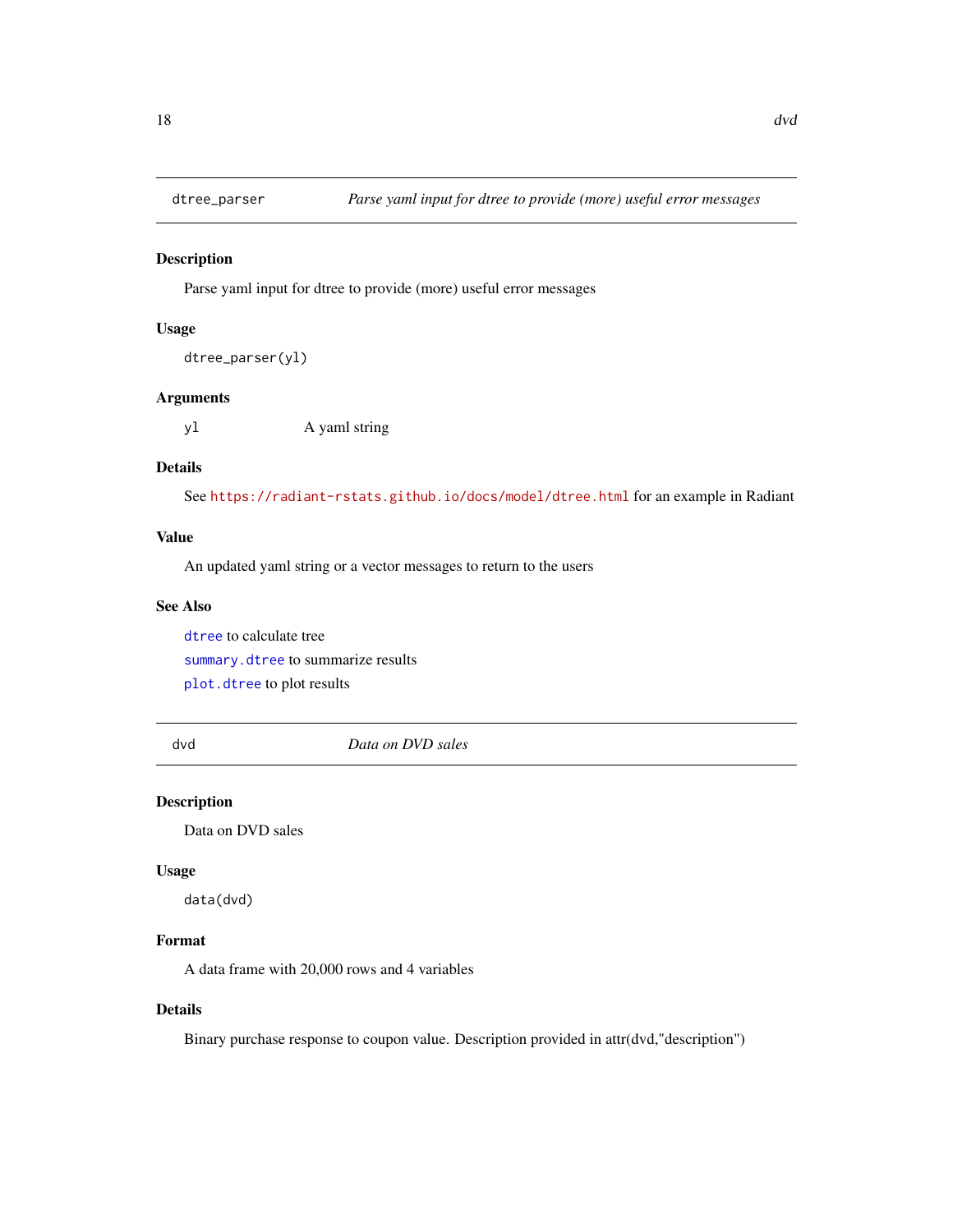<span id="page-18-1"></span><span id="page-18-0"></span>

Evaluate the performance of different (binary) classification models

# Usage

```
evalbin(
  dataset,
 pred,
  rvar,
  lev = "".qnt = 10,
  cost = 1,
 margin = 2,
  train = "All",data_filter = "",
  envir = parent.frame()
)
```
#### Arguments

| dataset     | Dataset                                                                                                                                      |
|-------------|----------------------------------------------------------------------------------------------------------------------------------------------|
| pred        | Predictions or predictors                                                                                                                    |
| rvar        | Response variable                                                                                                                            |
| lev         | The level in the response variable defined as success                                                                                        |
| gnt         | Number of bins to create                                                                                                                     |
| cost        | Cost for each connection (e.g., email or mailing)                                                                                            |
| margin      | Margin on each customer purchase.                                                                                                            |
| train       | Use data from training ("Training"), test ("Test"), both ("Both"), or all data<br>("All") to evaluate model evalbin                          |
| data filter | Expression entered in, e.g., Data $>$ View to filter the dataset in Radiant. The<br>expression should be a string (e.g., "price $> 10000$ ") |
| envir       | Environment to extract data from                                                                                                             |

# Details

Evaluate different (binary) classification models based on predictions. See [https://radiant-rstat](https://radiant-rstats.github.io/docs/model/evalbin.html)s. [github.io/docs/model/evalbin.html](https://radiant-rstats.github.io/docs/model/evalbin.html) for an example in Radiant

#### Value

A list of results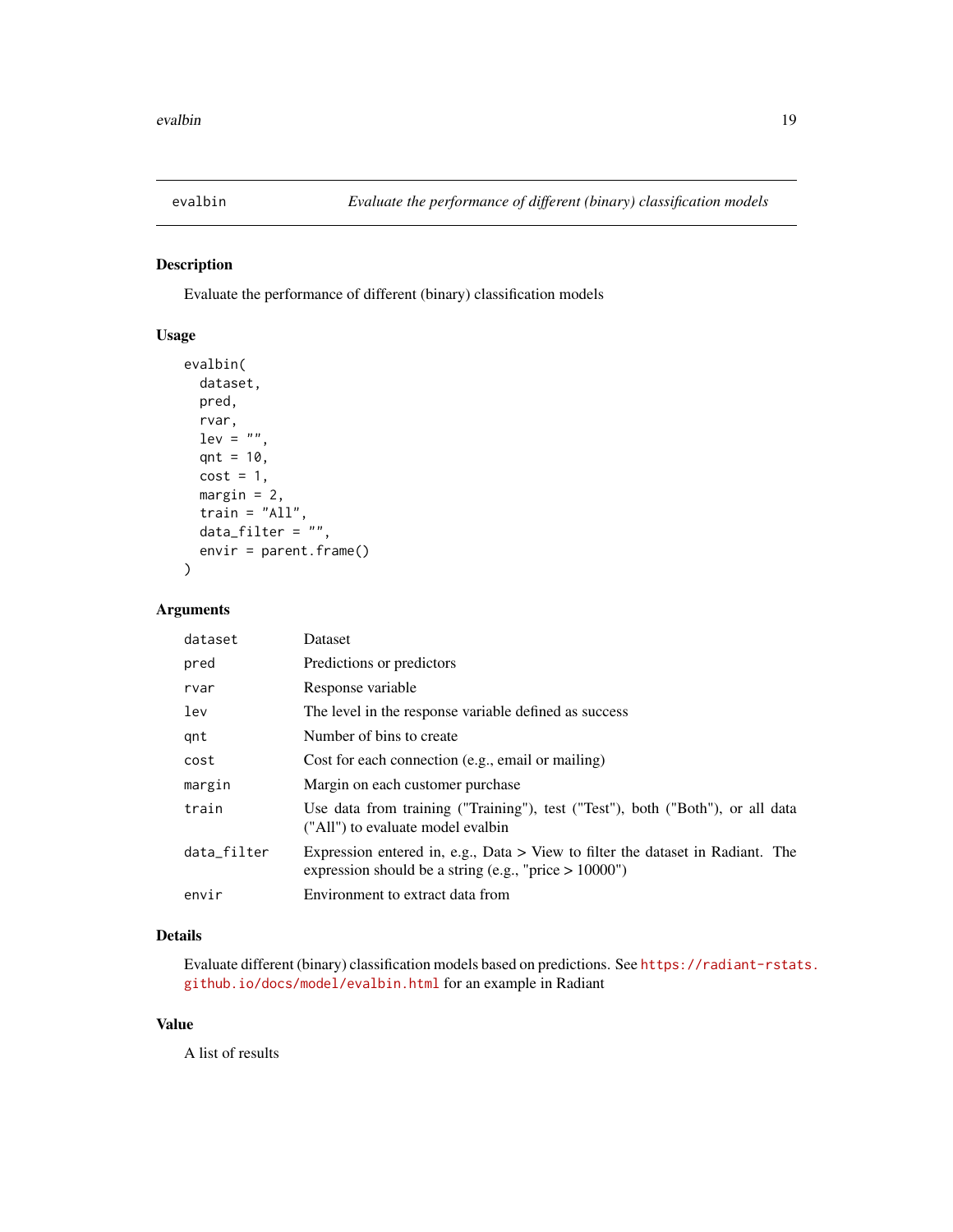# See Also

[summary.evalbin](#page-92-1) to summarize results

[plot.evalbin](#page-36-1) to plot results

# Examples

```
data.frame(buy = dvd$buy, pred1 = runif(20000), pred2 = ifelse(dvd$buy == "yes", 1, 0)) %>%
 evalbin(c("pred1", "pred2"), "buy") %>%
 str()
```
evalreg *Evaluate the performance of different regression models*

#### Description

Evaluate the performance of different regression models

# Usage

```
evalreg(
 dataset,
 pred,
  rvar,
  train = "All",data_filter = "",
  envir = parent.frame()
)
```
# Arguments

| dataset     | Dataset                                                                                                                                      |
|-------------|----------------------------------------------------------------------------------------------------------------------------------------------|
| pred        | Predictions or predictors                                                                                                                    |
| rvar        | Response variable                                                                                                                            |
| train       | Use data from training ("Training"), test ("Test"), both ("Both"), or all data<br>("All") to evaluate model evalreg                          |
| data_filter | Expression entered in, e.g., Data $>$ View to filter the dataset in Radiant. The<br>expression should be a string (e.g., "training $== 1$ ") |
| envir       | Environment to extract data from                                                                                                             |

#### Details

Evaluate different regression models based on predictions. See [https://radiant-rstats.github.](https://radiant-rstats.github.io/docs/model/evalreg.html) [io/docs/model/evalreg.html](https://radiant-rstats.github.io/docs/model/evalreg.html) for an example in Radiant

<span id="page-19-0"></span>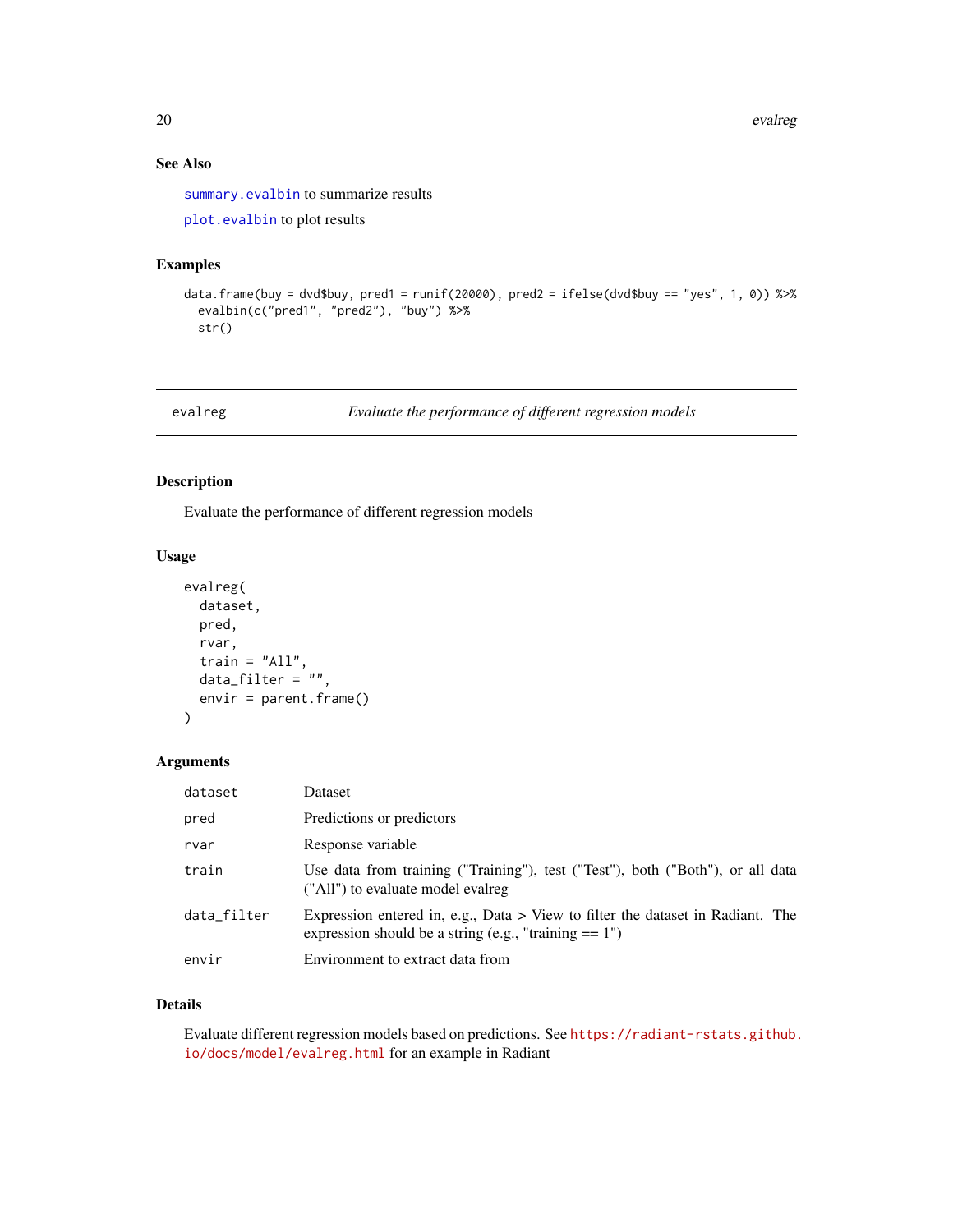#### <span id="page-20-0"></span>find\_max 21

# Value

A list of results

# See Also

[summary.evalreg](#page-93-1) to summarize results

[plot.evalreg](#page-37-1) to plot results

# Examples

```
data.frame(price = diamonds$price, pred1 = rnorm(3000), pred2 = diamonds$price) %>%
  evalreg(pred = c("pred1", "pred2"), "price") %>%
  str()
```
# find\_max *Find maximum value of a vector*

#### Description

Find maximum value of a vector

# Usage

find\_max(x, y)

# Arguments

| $\mathsf{x}$ | Variable to find the maximum for                     |
|--------------|------------------------------------------------------|
|              | Variable to find the value for at the maximum of var |

#### Details

Find the value of y at the maximum value of x

# Value

Value of val at the maximum of var

#### Examples

find\_max(1:10, 21:30)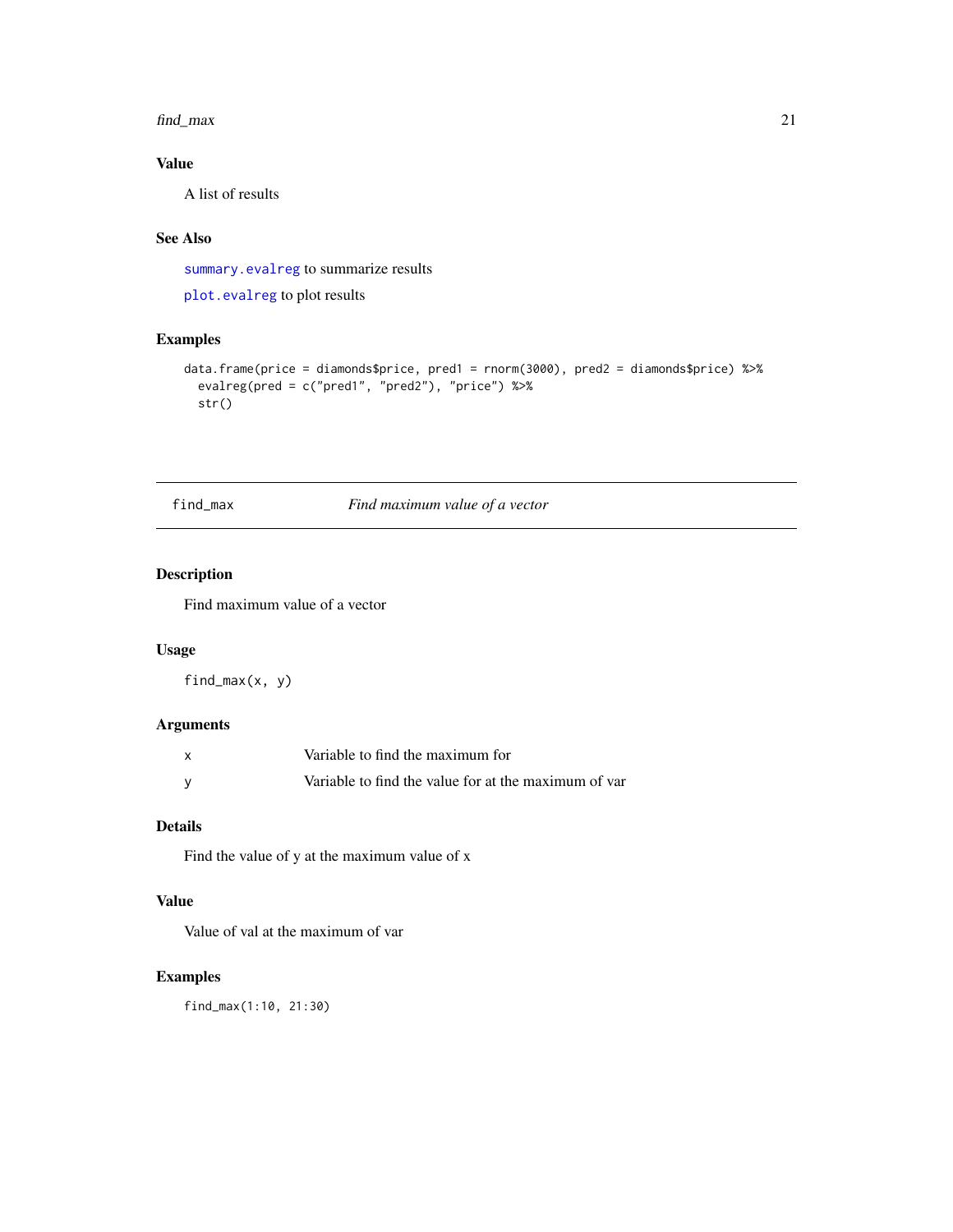<span id="page-21-0"></span>

Find minimum value of a vector

# Usage

find\_min(x, y)

# Arguments

| Variable to find the minimum for                     |
|------------------------------------------------------|
| Variable to find the value for at the maximum of var |

# Details

Find the value of y at the minimum value of x

#### Value

Value of val at the minimum of var

# Examples

find\_min(1:10, 21:30)

#### <span id="page-21-1"></span>gbt *Gradient Boosted Trees using XGBoost*

# Description

Gradient Boosted Trees using XGBoost

# Usage

```
gbt(
  dataset,
  rvar,
  evar,
  type = "classification",
  lev = "",max\_depth = 6,
  learning_rate = 0.3,
```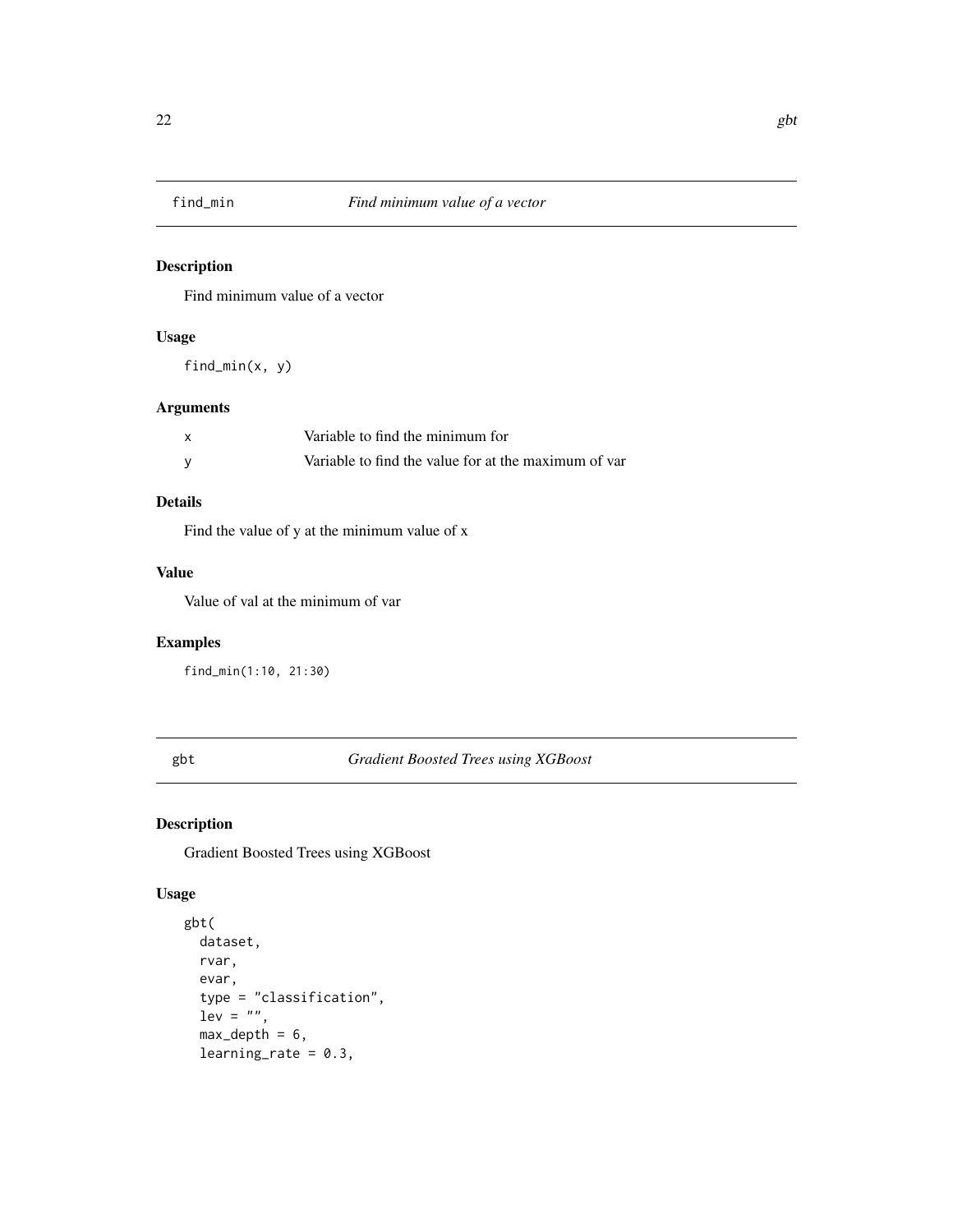```
min\_split\_loss = 0,
 min_child_weight = 1,
 subsample = 1,
 nrounds = 100,
  early_stopping_rounds = 10,
 nthread = 12,
 wts = "None",
  seed = NA,
 data_fitter = "",envir = parent.frame(),
  ...
\mathcal{L}
```
# Arguments

| Dataset                                                                                                                                      |
|----------------------------------------------------------------------------------------------------------------------------------------------|
| The response variable in the model                                                                                                           |
| Explanatory variables in the model                                                                                                           |
| Model type (i.e., "classification" or "regression")                                                                                          |
| Level to use as the first column in prediction output                                                                                        |
| Maximum 'depth' of tree                                                                                                                      |
| Learning rate (eta)                                                                                                                          |
| min_split_loss Minimal improvement (gamma)                                                                                                   |
| min_child_weight                                                                                                                             |
| Minimum number of instances allowed in each node                                                                                             |
| Subsample ratio of the training instances $(0-1)$                                                                                            |
| Number of trees to create                                                                                                                    |
| early_stopping_rounds                                                                                                                        |
| Early stopping rule                                                                                                                          |
| Number of parallel threads to use. Defaults to 12 if available                                                                               |
| Weights to use in estimation                                                                                                                 |
| Random seed to use as the starting point                                                                                                     |
| Expression entered in, e.g., Data $>$ View to filter the dataset in Radiant. The<br>expression should be a string (e.g., "price $> 10000$ ") |
| Environment to extract data from                                                                                                             |
| Further arguments to pass to xgboost                                                                                                         |
|                                                                                                                                              |

# Details

See <https://radiant-rstats.github.io/docs/model/gbt.html> for an example in Radiant

#### Value

A list with all variables defined in gbt as an object of class gbt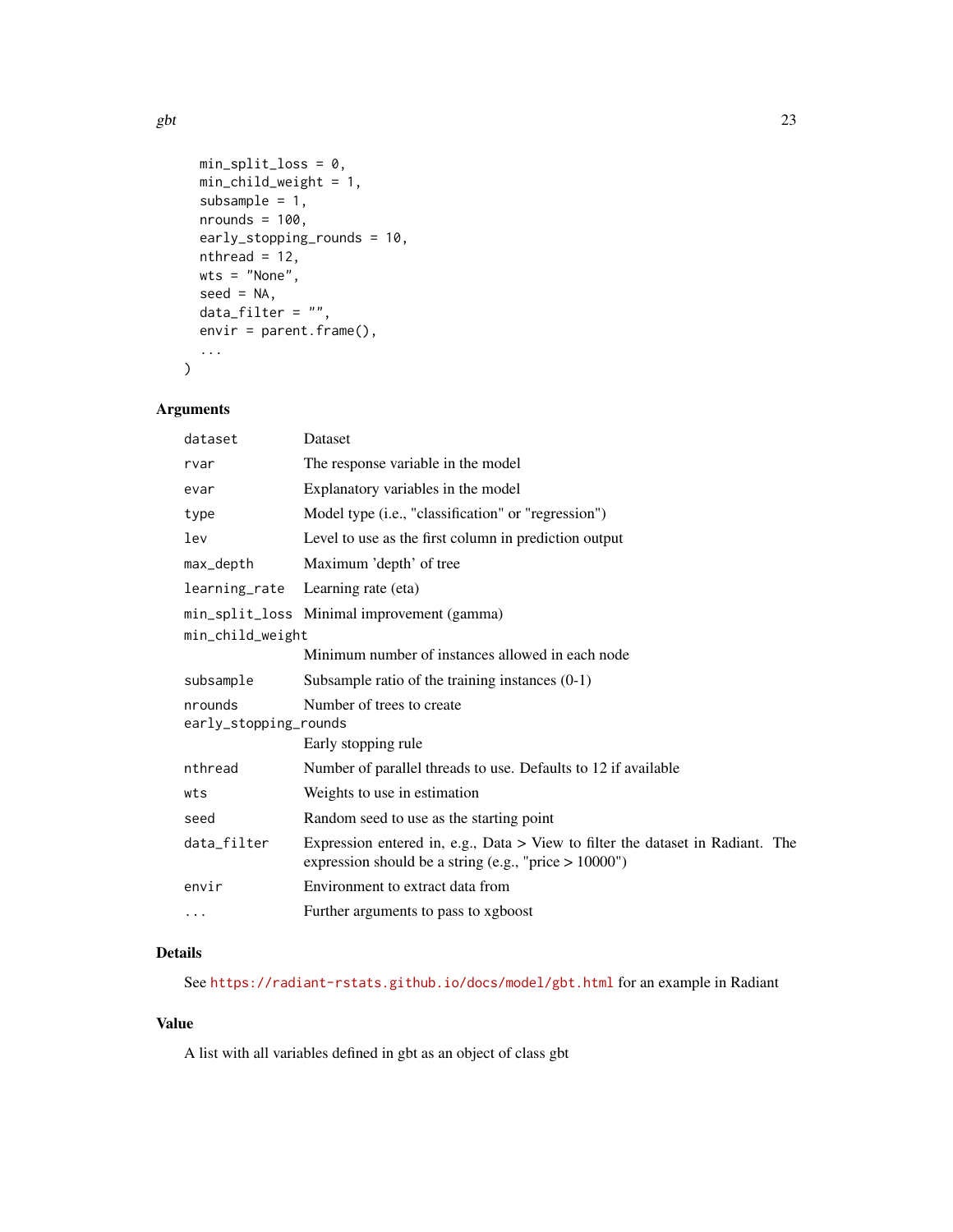<span id="page-23-0"></span>24 houseprices

#### See Also

[summary.gbt](#page-93-2) to summarize results

[plot.gbt](#page-38-1) to plot results

[predict.gbt](#page-53-1) for prediction

#### Examples

```
## Not run:
gbt(titanic, "survived", c("pclass", "sex"), lev = "Yes") %>% summary()
gbt(titanic, "survived", c("pclass", "sex")) %>% str()
## End(Not run)
gbt(titanic, "survived", c("pclass", "sex"), lev = "Yes", early_stopping_rounds = 0) %>% summary()
gbt(titanic, "survived", c("pclass", "sex"), early_stopping_rounds = 0) %>% str()
gbt(titanic, "survived", c("pclass", "sex"), eval_metric = paste0("error@", 0.5 / 6)) %>% str()
gbt(diamonds, "price", c("carat", "clarity"), type = "regression") %>% summary()
rig_wrap <- function(preds, dtrain) {
  labels <- xgboost::getinfo(dtrain, "label")
  value <- rig(preds, labels, lev = 1)
  list(metric = "rig", value = value)
}
gbt(titanic, "survived", c("pclass", "sex"), eval_metric = rig_wrap, maximize = TRUE) %>% str()
```
houseprices *Houseprices*

#### **Description**

Houseprices

#### Usage

```
data(houseprices)
```
#### Format

A data frame with 128 home sales and 6 variables

#### Details

Description provided in attr(houseprices, "description")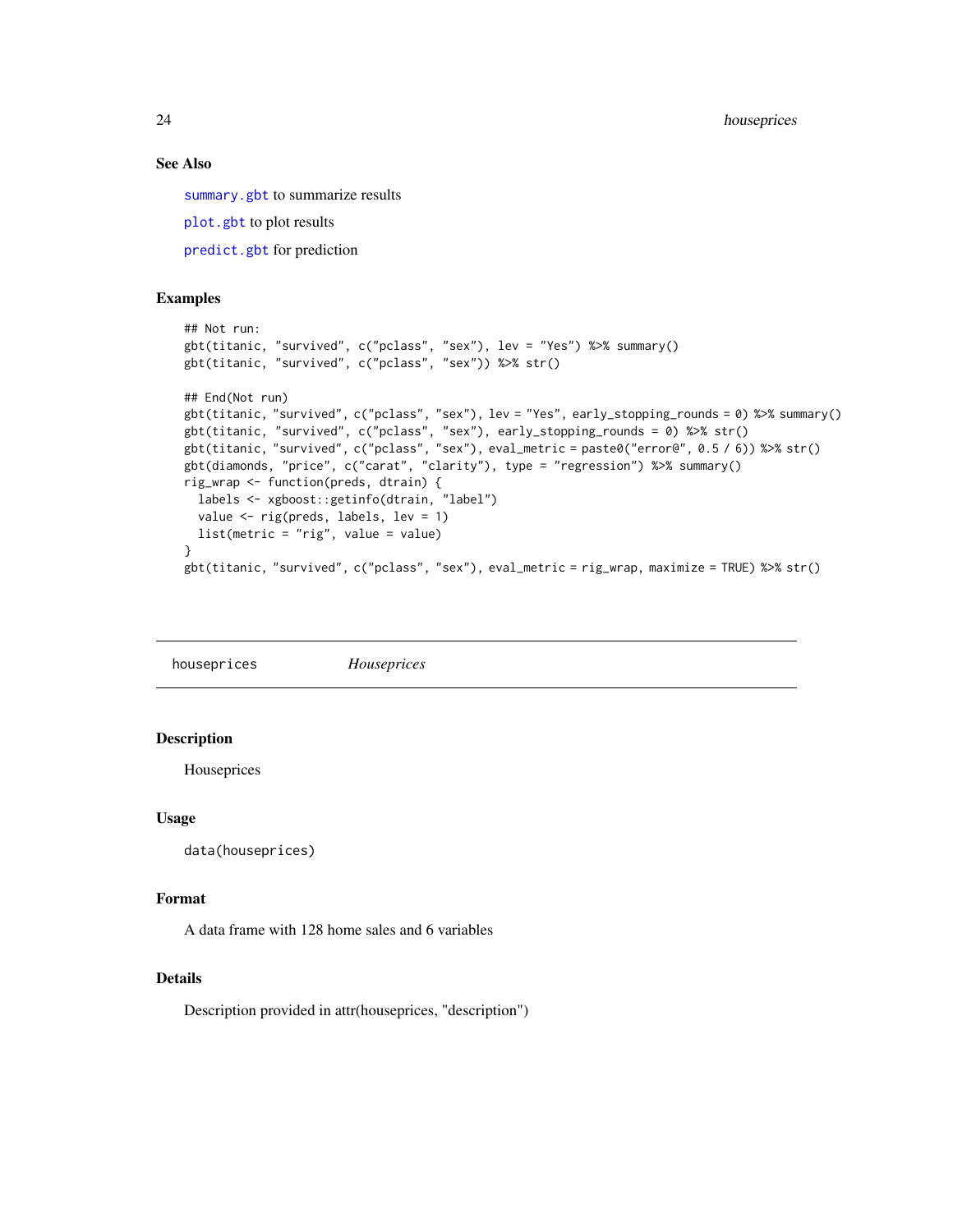<span id="page-24-0"></span>

Ideal data for linear regression

#### Usage

data(ideal)

#### Format

A data frame with 1,000 rows and 4 variables

#### Details

Description provided in attr(ideal, "description")

ketchup *Data on ketchup choices*

# Description

Data on ketchup choices

# Usage

data(ketchup)

# Format

A data frame with 2,798 rows and 14 variables

#### Details

Choice behavior for a sample of 300 individuals in a panel of households in Springfield, Missouri (USA). Description provided in attr(ketchup,"description")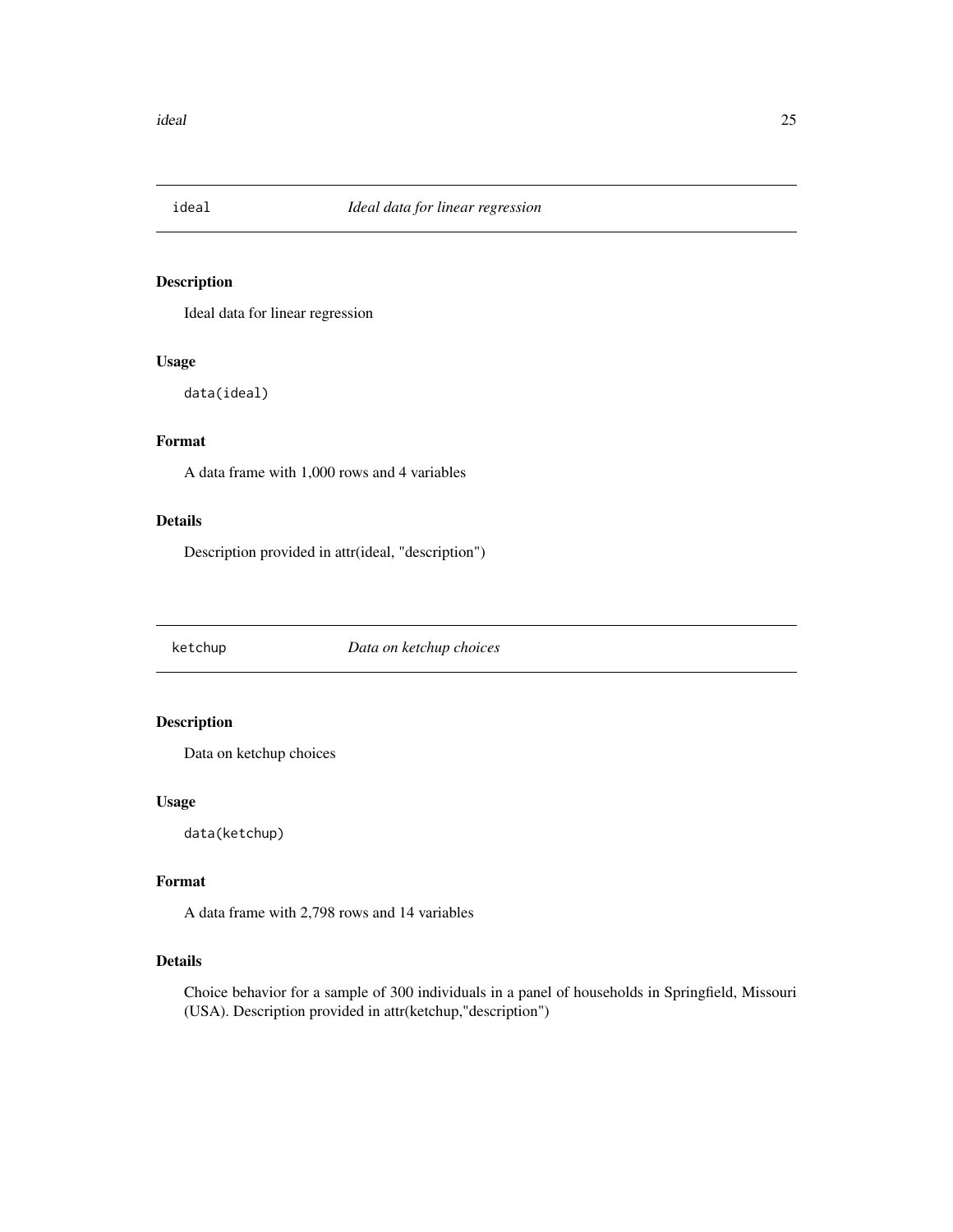<span id="page-25-0"></span>

Logistic regression

# Usage

```
logistic(
  dataset,
  rvar,
  evar,
  lev = "",int = \binom{nn}{n},
  wts = "None",
  check = ",
  form,
  ci_type,
  data_fitter = "",envir = parent.frame()
\mathcal{L}
```
# Arguments

| dataset     | Dataset                                                                                                                                                                                                                                                                    |
|-------------|----------------------------------------------------------------------------------------------------------------------------------------------------------------------------------------------------------------------------------------------------------------------------|
| rvar        | The response variable in the model                                                                                                                                                                                                                                         |
| evar        | Explanatory variables in the model                                                                                                                                                                                                                                         |
| lev         | The level in the response variable defined as _success_                                                                                                                                                                                                                    |
| int         | Interaction term to include in the model                                                                                                                                                                                                                                   |
| wts         | Weights to use in estimation                                                                                                                                                                                                                                               |
| check       | Use "standardize" to see standardized coefficient estimates. Use "stepwise-<br>backward" (or "stepwise-forward", or "stepwise-both") to apply step-wise selec-<br>tion of variables in estimation. Add "robust" for robust estimation of standard<br>$\text{errors (HC1)}$ |
| form        | Optional formula to use instead of rvar, evar, and int                                                                                                                                                                                                                     |
| $ci_type$   | To use the profile-likelihood (rather than Wald) for confidence intervals use<br>"profile". For datasets with more than 5,000 rows the Wald method will be<br>used, unless "profile" is explicitly set                                                                     |
| data_filter | Expression entered in, e.g., Data $>$ View to filter the dataset in Radiant. The<br>expression should be a string (e.g., "price $> 10000$ ")                                                                                                                               |
| envir       | Environment to extract data from                                                                                                                                                                                                                                           |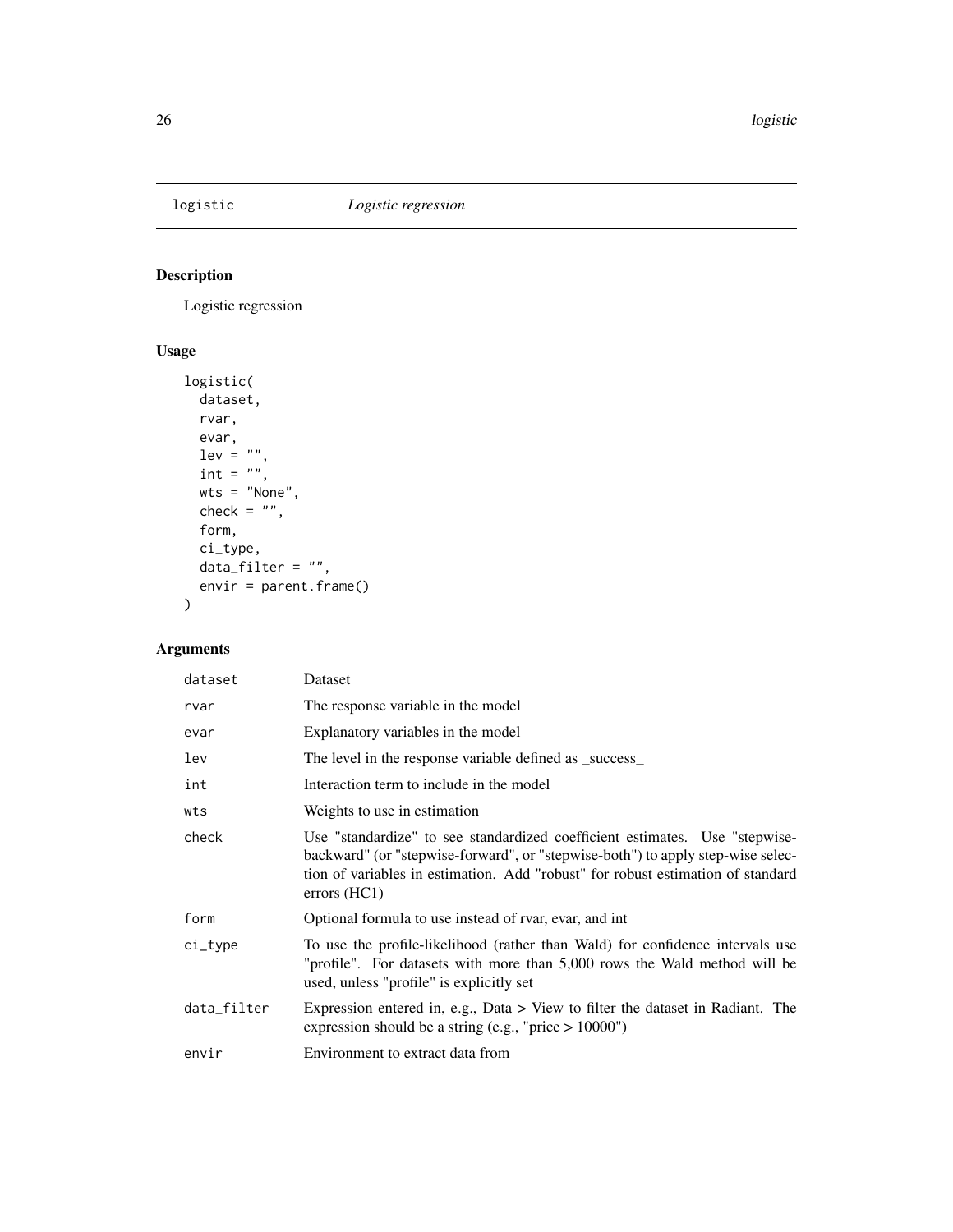#### <span id="page-26-0"></span> $MAE$  27

# Details

See <https://radiant-rstats.github.io/docs/model/logistic.html> for an example in Radiant

#### Value

A list with all variables defined in logistic as an object of class logistic

#### See Also

[summary.logistic](#page-94-1) to summarize the results

[plot.logistic](#page-39-1) to plot the results

[predict.logistic](#page-54-1) to generate predictions

[plot.model.predict](#page-42-1) to plot prediction output

# Examples

```
logistic(titanic, "survived", c("pclass", "sex"), lev = "Yes") %>% summary()
logistic(titanic, "survived", c("pclass", "sex")) %>% str()
```
<span id="page-26-1"></span>

MAE *Mean Absolute Error*

#### Description

Mean Absolute Error

# Usage

MAE(pred, rvar)

# Arguments

| pred | Prediction (vector) |
|------|---------------------|
| rvar | Response (vector)   |

#### Value

Mean Absolute Error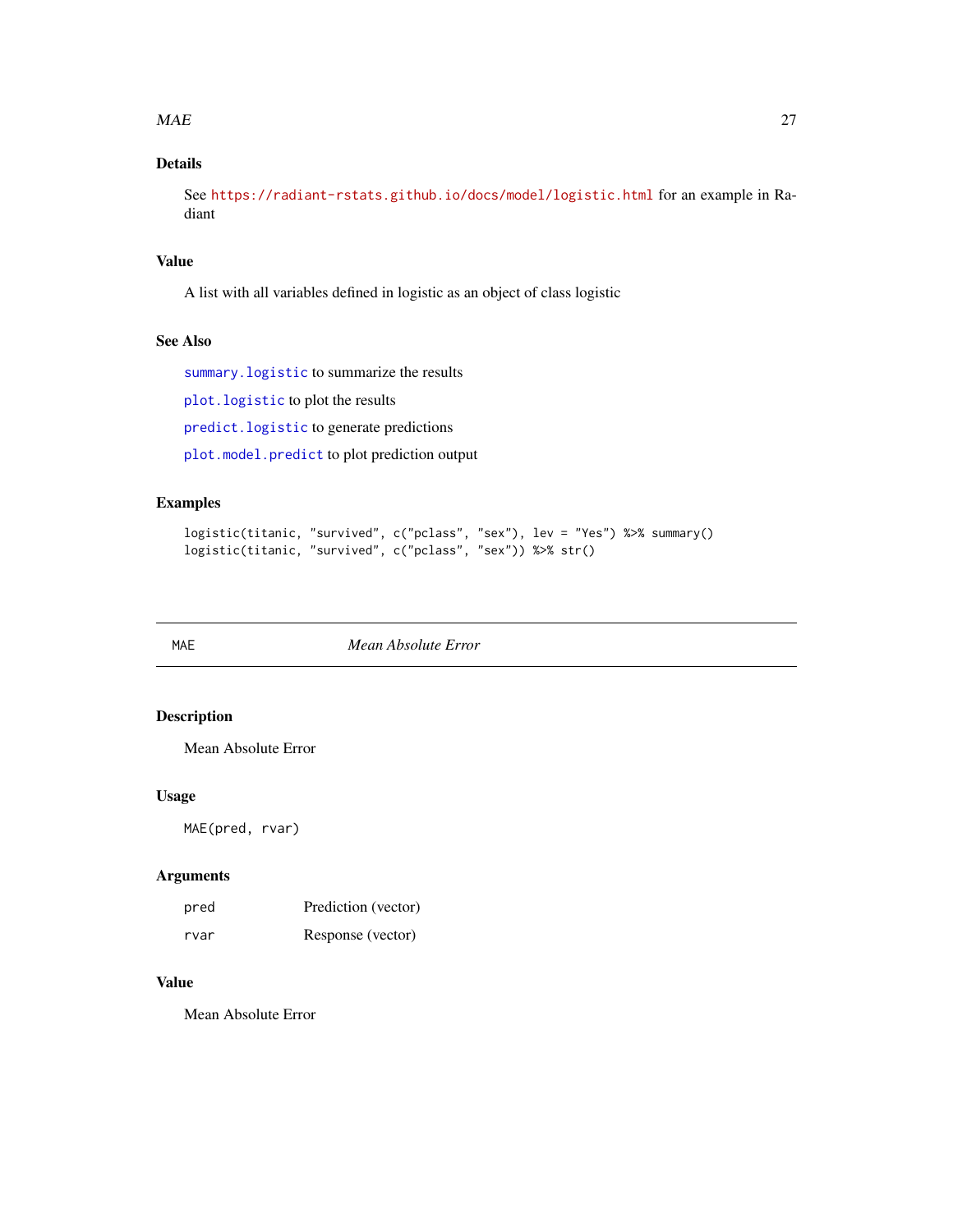<span id="page-27-0"></span>

Calculate min and max before standardization

# Usage

```
minmax(dataset)
```
# Arguments

dataset Data frame

#### Value

Data frame min and max attributes

# mnl *Multinomial logistic regression*

# Description

Multinomial logistic regression

# Usage

```
mnl(
  dataset,
  rvar,
  evar,
  lev = "int = ",
  wts = "None",
  check = ",
  data_filter = ",
  envir = parent.frame()
\mathcal{E}
```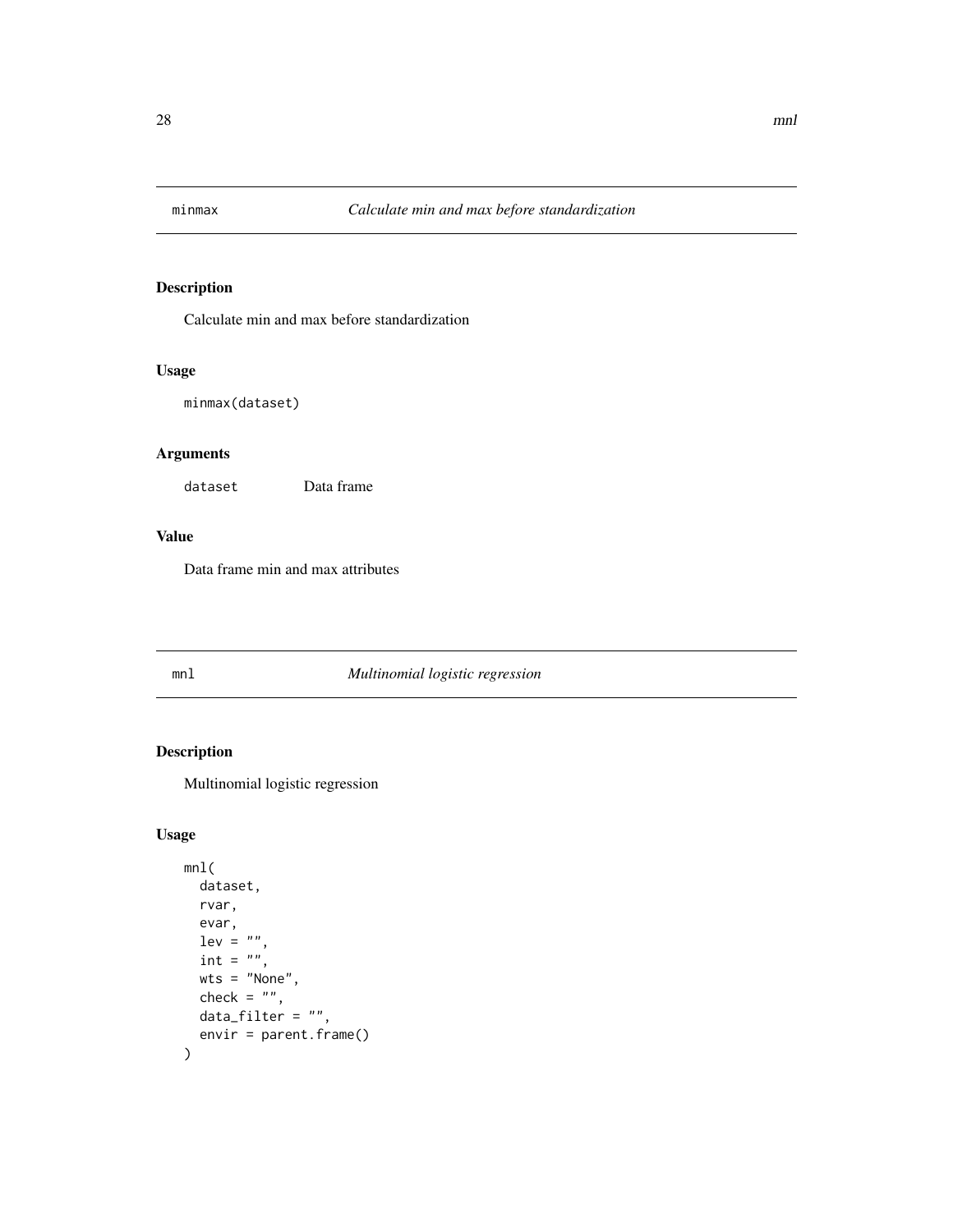#### $mnl$  29

#### Arguments

| Dataset                                                                                                                                                                                            |
|----------------------------------------------------------------------------------------------------------------------------------------------------------------------------------------------------|
| The response variable in the model                                                                                                                                                                 |
| Explanatory variables in the model                                                                                                                                                                 |
| The level in the response variable to use as the baseline                                                                                                                                          |
| Interaction term to include in the model                                                                                                                                                           |
| Weights to use in estimation                                                                                                                                                                       |
| Use "standardize" to see standardized coefficient estimates. Use "stepwise-<br>backward" (or "stepwise-forward", or "stepwise-both") to apply step-wise se-<br>lection of variables in estimation. |
| Expression entered in, e.g., Data $>$ View to filter the dataset in Radiant. The<br>expression should be a string (e.g., "price $> 10000$ ")                                                       |
| Environment to extract data from                                                                                                                                                                   |
|                                                                                                                                                                                                    |

# Details

See <https://radiant-rstats.github.io/docs/model/mnl.html> for an example in Radiant

# Value

A list with all variables defined in mnl as an object of class mnl

# See Also

[summary.mnl](#page-95-1) to summarize the results

[plot.mnl](#page-40-1) to plot the results

[predict.mnl](#page-55-1) to generate predictions

[plot.model.predict](#page-42-1) to plot prediction output

# Examples

```
result <- mnl(
 ketchup,
 rvar = "choice",
  evar = c("price.heinz28", "price.heinz32", "price.heinz41", "price.hunts32"),
 lev = "heinz28"
\mathcal{L}str(result)
```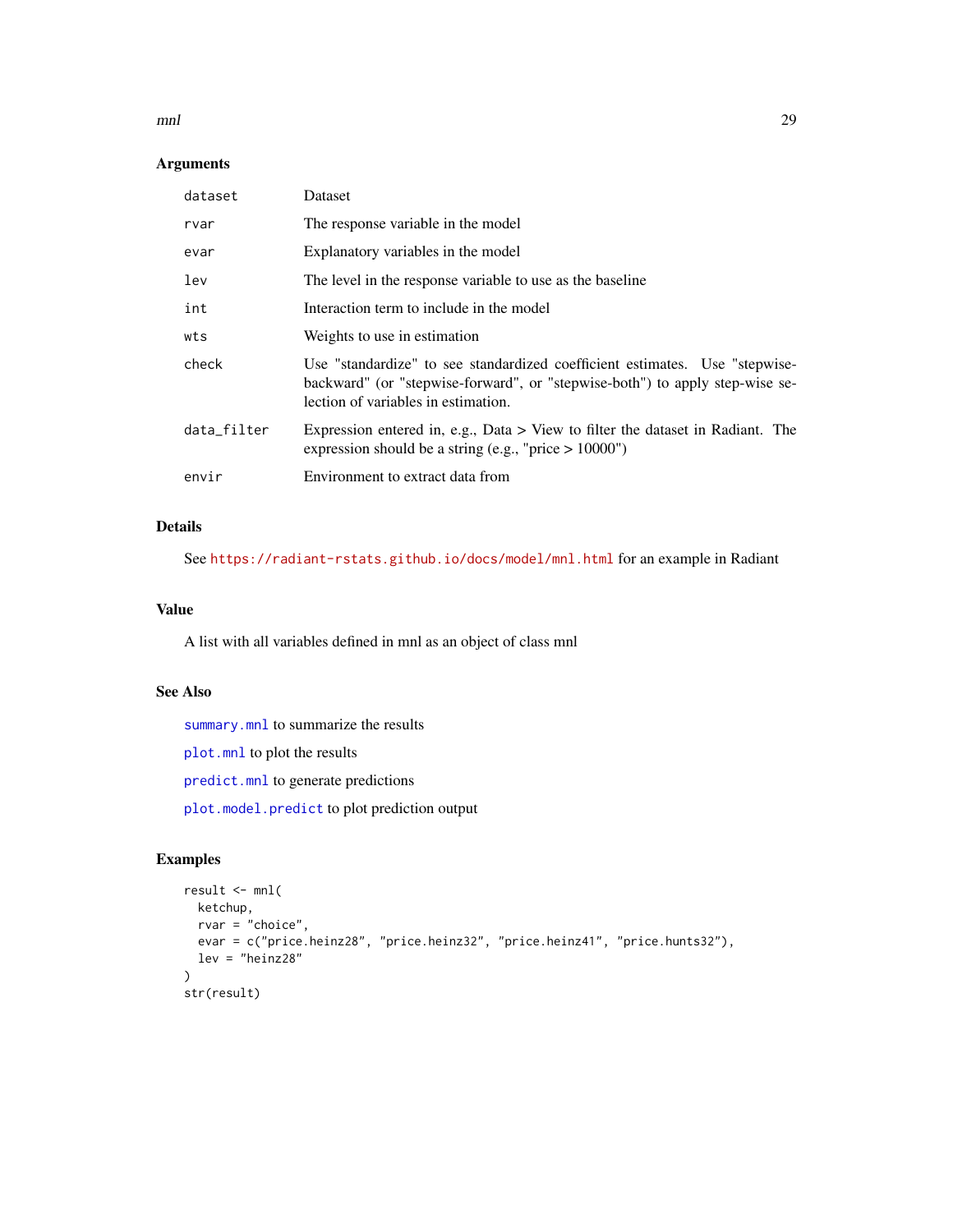<span id="page-29-0"></span>

Movie contract decision tree

# Usage

data(movie\_contract)

# Format

A nested list for decision and chance nodes, probabilities and payoffs

# Details

Use decision analysis to create a decision tree for an actor facing a contract decision

nb *Naive Bayes using e1071::naiveBayes*

# Description

Naive Bayes using e1071::naiveBayes

# Usage

```
nb(dataset, rvar, evar, laplace = 0, data_filter = "", envir = parent.frame())
```
#### Arguments

| dataset     | Dataset                                                                                                                                      |
|-------------|----------------------------------------------------------------------------------------------------------------------------------------------|
| rvar        | The response variable in the logit (probit) model                                                                                            |
| evar        | Explanatory variables in the model                                                                                                           |
| laplace     | Positive double controlling Laplace smoothing. The default (0) disables Laplace<br>smoothing.                                                |
| data filter | Expression entered in, e.g., Data $>$ View to filter the dataset in Radiant. The<br>expression should be a string (e.g., "price $> 10000$ ") |
| envir       | Environment to extract data from                                                                                                             |

# Details

See <https://radiant-rstats.github.io/docs/model/nb.html> for an example in Radiant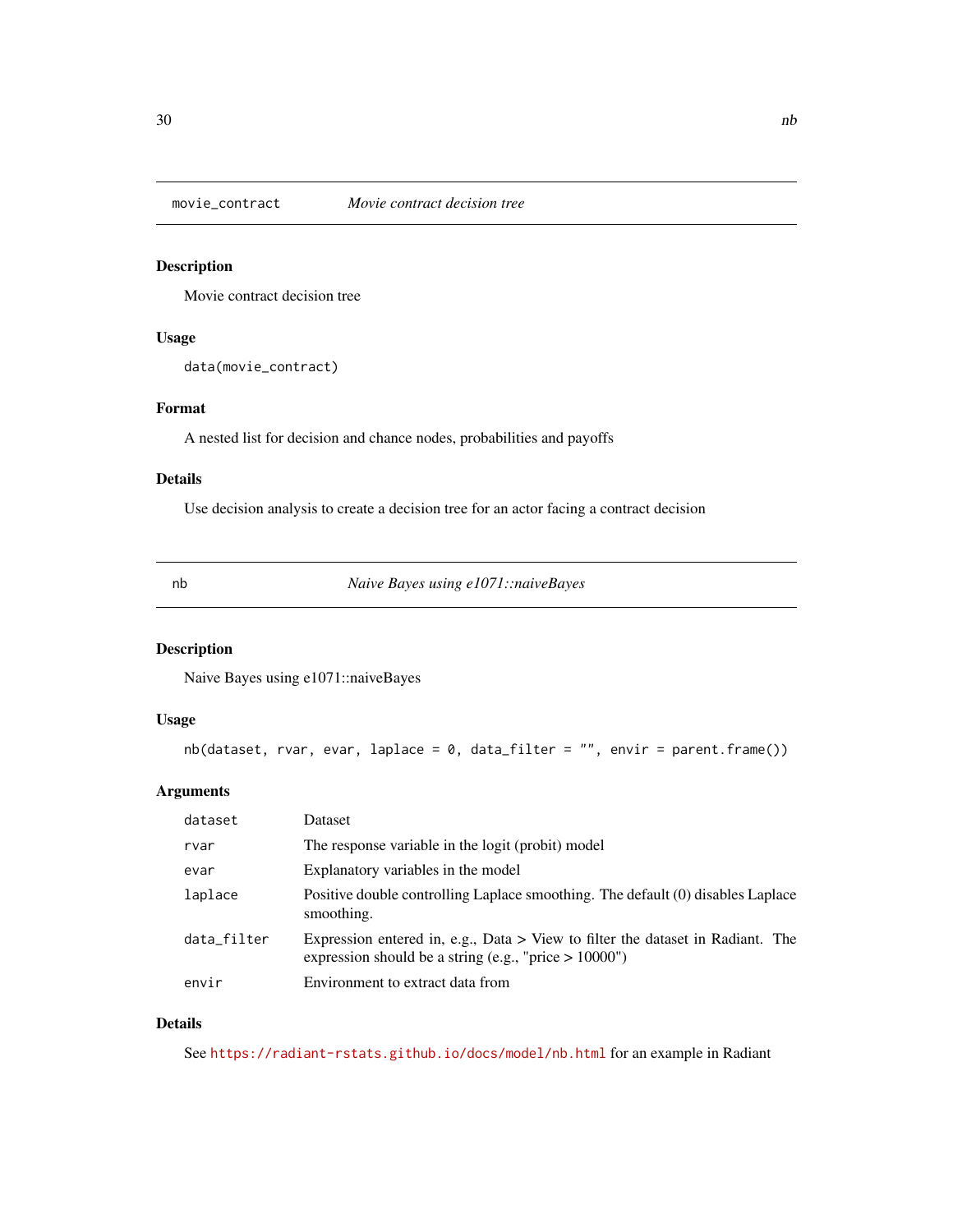# <span id="page-30-0"></span>Value

A list with all variables defined in nb as an object of class nb

#### See Also

[summary.nb](#page-96-1) to summarize results

[plot.nb](#page-43-1) to plot results

[predict.nb](#page-56-1) for prediction

# Examples

```
nb(titanic, "survived", c("pclass", "sex", "age")) %>% summary()
nb(titanic, "survived", c("pclass", "sex", "age")) %>% str()
```
<span id="page-30-1"></span>

nn *Neural Networks using nnet*

#### Description

Neural Networks using nnet

#### Usage

```
nn(
  dataset,
  rvar,
  evar,
  type = "classification",
  lev = "",size = 1,decay = 0.5,
  wts = "None",
  seed = NA,
  check = "standardize",
  form,
  data_fitter = "",envir = parent.frame()
\mathcal{L}
```
# Arguments

| dataset | Dataset                                             |
|---------|-----------------------------------------------------|
| rvar    | The response variable in the model                  |
| evar    | Explanatory variables in the model                  |
| type    | Model type (i.e., "classification" or "regression") |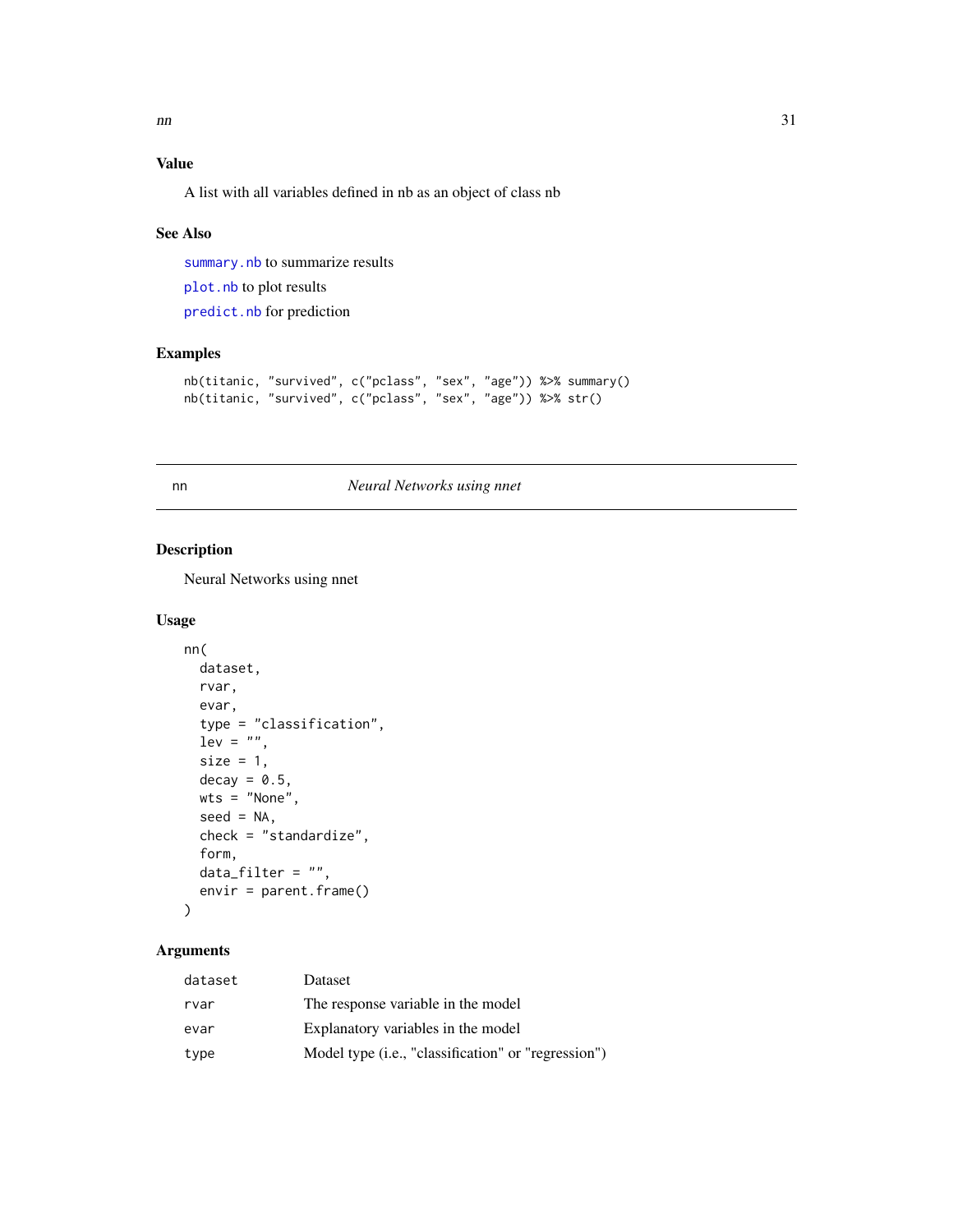<span id="page-31-0"></span>32 onehot

| lev         | The level in the response variable defined as _success_                                                                                      |
|-------------|----------------------------------------------------------------------------------------------------------------------------------------------|
| size        | Number of units (nodes) in the hidden layer                                                                                                  |
| decay       | Parameter decay                                                                                                                              |
| wts         | Weights to use in estimation                                                                                                                 |
| seed        | Random seed to use as the starting point                                                                                                     |
| check       | Optional estimation parameters ("standardize" is the default)                                                                                |
| form        | Optional formula to use instead of rvar and evar                                                                                             |
| data_filter | Expression entered in, e.g., Data $>$ View to filter the dataset in Radiant. The<br>expression should be a string (e.g., "price $> 10000$ ") |
| envir       | Environment to extract data from                                                                                                             |

# Details

See <https://radiant-rstats.github.io/docs/model/nn.html> for an example in Radiant

#### Value

A list with all variables defined in nn as an object of class nn

#### See Also

[summary.nn](#page-97-1) to summarize results [plot.nn](#page-45-1) to plot results [predict.nn](#page-58-1) for prediction

# Examples

```
nn(titanic, "survived", c("pclass", "sex"), lev = "Yes") %>% summary()
nn(titanic, "survived", c("pclass", "sex")) %>% str()
nn(diamonds, "price", c("carat", "clarity"), type = "regression") %>% summary()
```
onehot *One hot encoding of data.frames*

#### Description

One hot encoding of data.frames

#### Usage

onehot(dataset, all = FALSE, df = FALSE)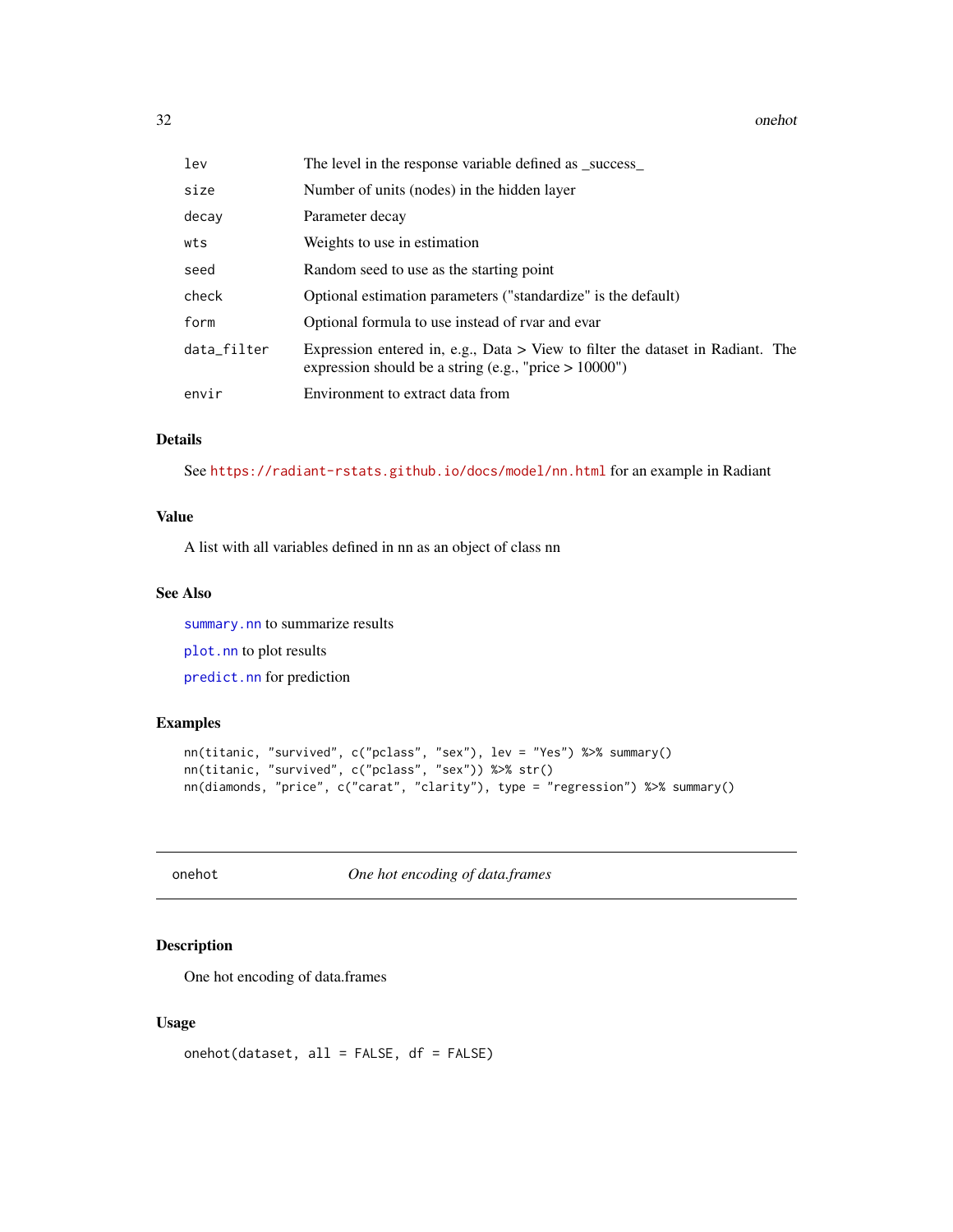# <span id="page-32-0"></span>plot.confusion 33

# Arguments

| dataset | Dataset to endcode                                      |
|---------|---------------------------------------------------------|
| all     | Extract all factor levels (e.g., for tree-based models) |
| df      | Return a data.frame (tibble)                            |

# Examples

```
head(onehot(diamonds, df = TRUE))
head(onehot(diamonds, all = TRUE, df = TRUE))
```
<span id="page-32-1"></span>plot.confusion *Plot method for the confusion matrix*

# Description

Plot method for the confusion matrix

#### Usage

```
## S3 method for class 'confusion'
plot(
 x,
 vars = c("kappa", "index", "ROME", "AUC"),
 scale_y = TRUE,size = 13,...
)
```
# Arguments

| $\mathsf{x}$ | Return value from confusion                                                                                                                                               |
|--------------|---------------------------------------------------------------------------------------------------------------------------------------------------------------------------|
| vars         | Measures to plot, i.e., one or more of "TP", "FP", "TN", "FN", "total", "TPR",<br>"TNR", "precision", "accuracy", "kappa", "profit", "index", "ROME", "contact",<br>"AUC" |
| scale_v      | Free scale in faceted plot of the confusion matrix (TRUE or FALSE)                                                                                                        |
| size         | Font size used                                                                                                                                                            |
| $\ddotsc$    | further arguments passed to or from other methods                                                                                                                         |
|              |                                                                                                                                                                           |

# Details

See <https://radiant-rstats.github.io/docs/model/evalbin.html> for an example in Radiant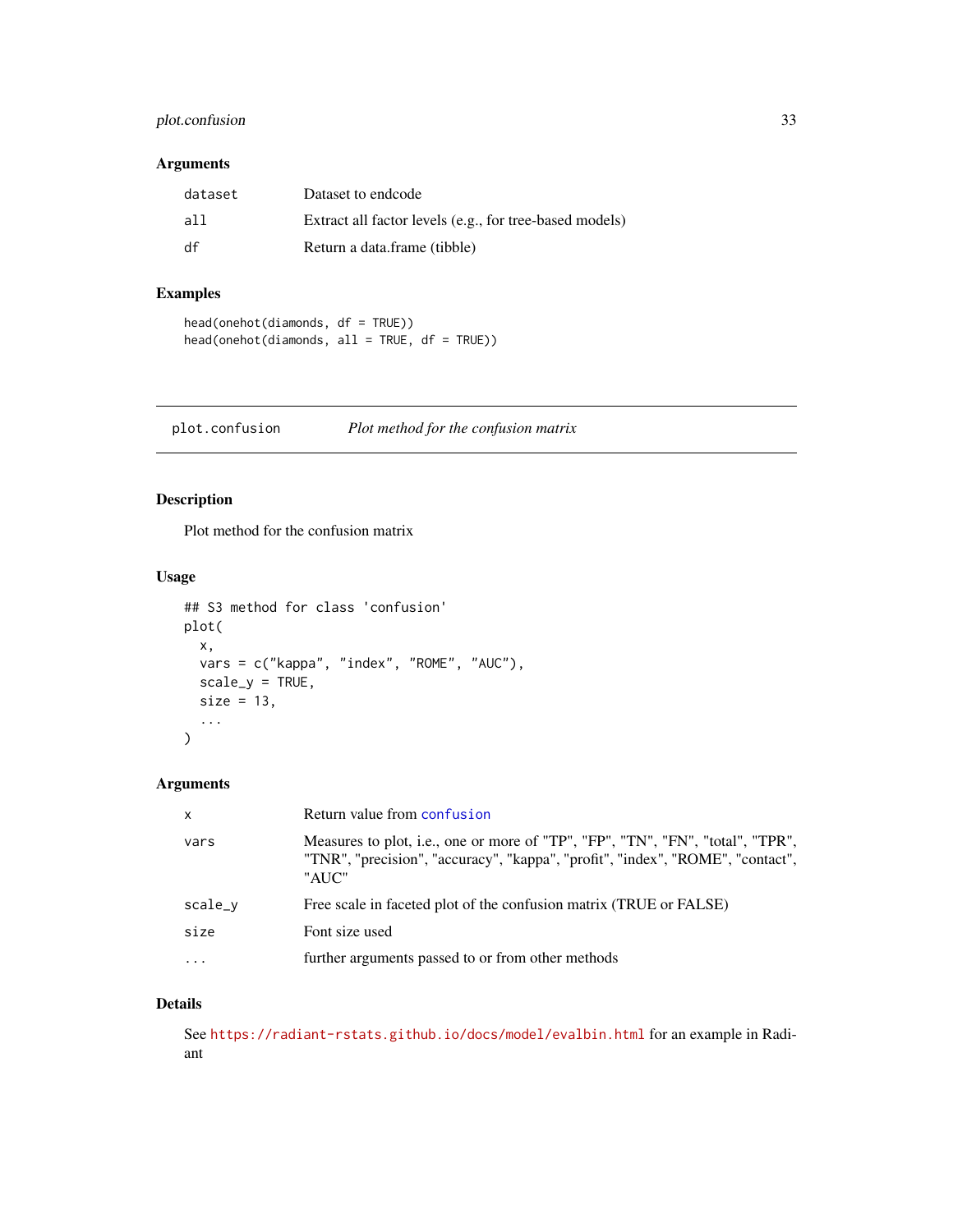# See Also

[confusion](#page-5-1) to generate results

[summary.confusion](#page-88-1) to summarize results

#### Examples

```
data.frame(buy = dvd$buy, pred1 = runif(20000), pred2 = ifelse(dvd$buy == "yes", 1, 0)) %>%
  confusion(c("pred1", "pred2"), "buy") %>%
  plot()
```
# <span id="page-33-1"></span>plot.crs *Plot method for the crs function*

# Description

Plot method for the crs function

#### Usage

## S3 method for class 'crs'  $plot(x, \ldots)$ 

#### Arguments

| X        | Return value from crs                             |
|----------|---------------------------------------------------|
| $\cdots$ | further arguments passed to or from other methods |

# Details

Plot that compares actual to predicted ratings. See [https://radiant-rstats.github.io/docs/](https://radiant-rstats.github.io/docs/model/crs.html) [model/crs.html](https://radiant-rstats.github.io/docs/model/crs.html) for an example in Radiant

#### See Also

[crs](#page-6-1) to generate results

[summary.crs](#page-89-1) to summarize results

<span id="page-33-0"></span>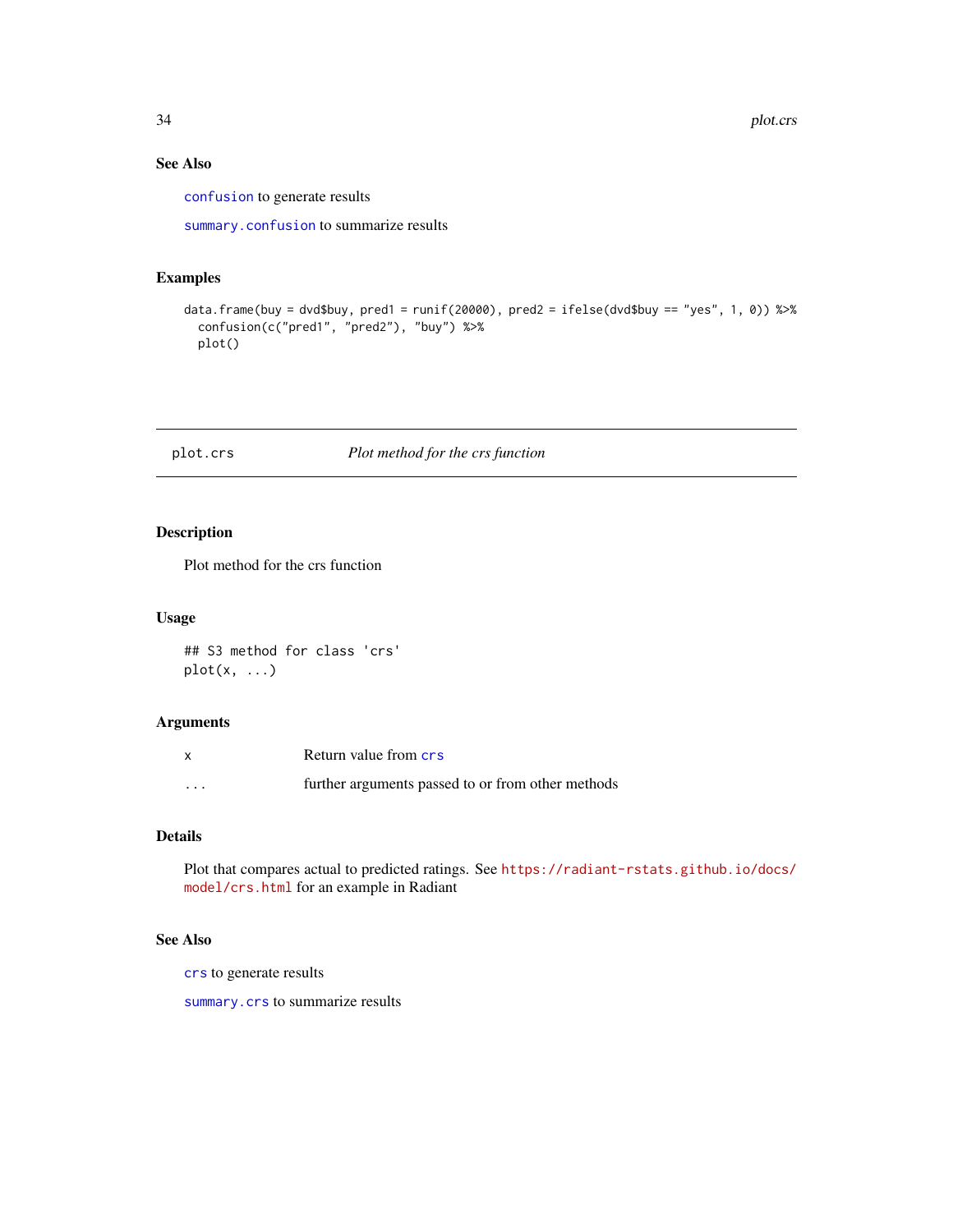<span id="page-34-1"></span><span id="page-34-0"></span>

Plot method for the crtree function

#### Usage

```
## S3 method for class 'crtree'
plot(
  x,
  plots = "tree",
  orient = "LR",width = "900px",
  \text{labels} = \text{TRUE},
  nrobs = Inf,
  dec = 2,
  shiny = FALSE,
  custom = FALSE,
  ...
\mathcal{L}
```
# Arguments

| $\mathsf{x}$ | Return value from crtree                                                                                                                                                                                                                                              |
|--------------|-----------------------------------------------------------------------------------------------------------------------------------------------------------------------------------------------------------------------------------------------------------------------|
| plots        | Plots to produce for the specified rpart tree. "tree" shows a tree diagram. "prune"<br>shows a line graph to evaluate appropriate tree pruning. "imp" shows a variable<br>importance plot                                                                             |
| orient       | Plot orientation for tree: LR for vertical and TD for horizontal                                                                                                                                                                                                      |
| width        | Plot width in pixels for tree (default is "900px")                                                                                                                                                                                                                    |
| labs         | Use factor labels in plot (TRUE) or revert to default letters used by tree (FALSE)                                                                                                                                                                                    |
| nrobs        | Number of data points to show in dashboard scatter plots (-1 for all)                                                                                                                                                                                                 |
| dec          | Decimal places to round results to                                                                                                                                                                                                                                    |
| shiny        | Did the function call originate inside a shiny app                                                                                                                                                                                                                    |
| custom       | Logical (TRUE, FALSE) to indicate if ggplot object (or list of ggplot objects)<br>should be returned. This option can be used to customize plots (e.g., add a title,<br>change x and y labels, etc.). See examples and https://ggplot2.tidyverse.<br>org for options. |
| $\cdots$     | further arguments passed to or from other methods                                                                                                                                                                                                                     |

#### Details

See <https://radiant-rstats.github.io/docs/model/crtree.html> for an example in Radiant. The standard tree plot used by by the rpart package can be generated by plot.rpart(result\$model). See [plot.rpart](#page-0-0) for additional details.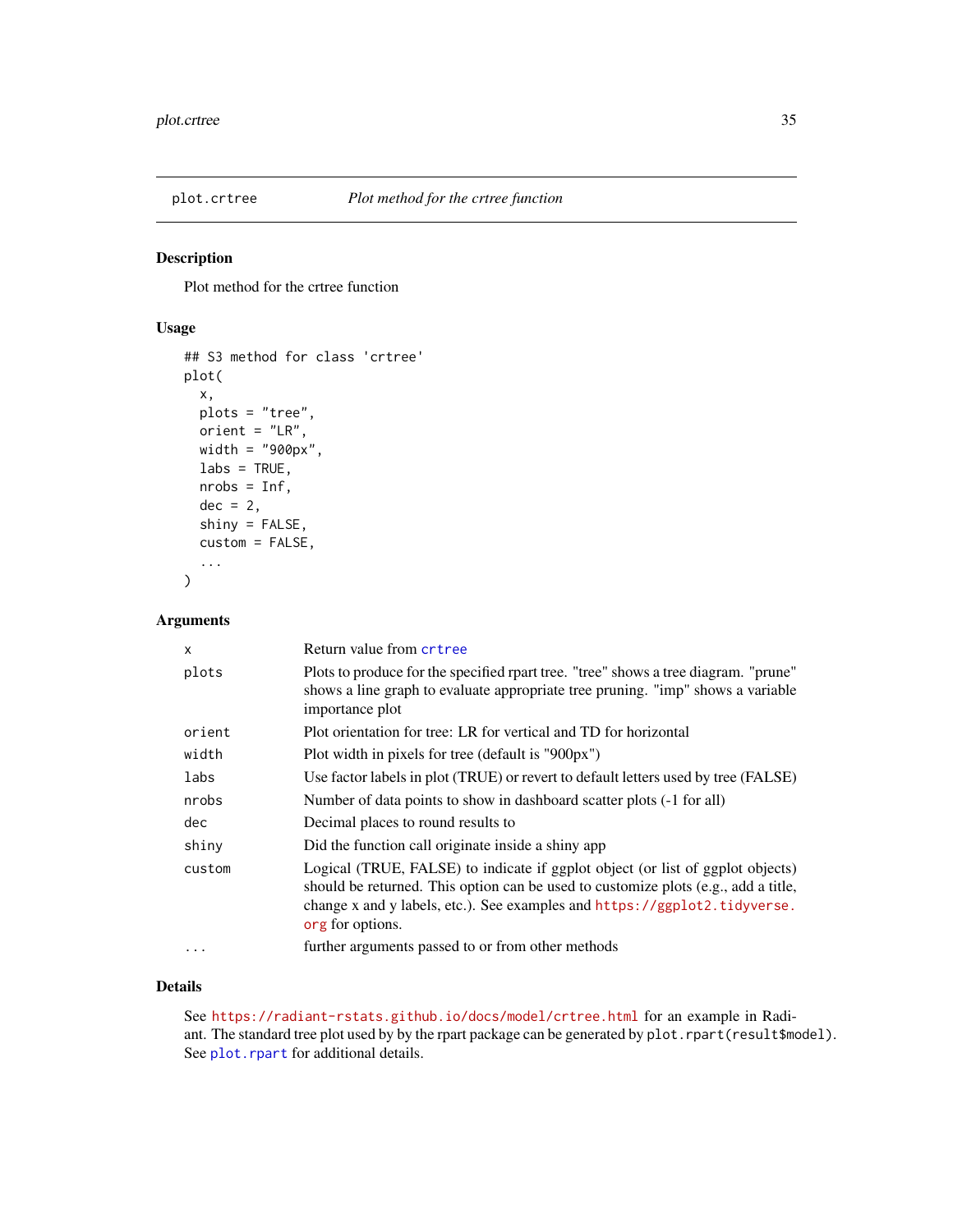# See Also

[crtree](#page-7-1) to generate results

[summary.crtree](#page-90-1) to summarize results

[predict.crtree](#page-52-1) for prediction

# Examples

```
result <- crtree(titanic, "survived", c("pclass", "sex"), lev = "Yes")
plot(result)
result <- crtree(diamonds, "price", c("carat", "clarity", "cut"))
plot(result, plots = "prune")
result <- crtree(dvd, "buy", c("coupon", "purch", "last"), cp = .01)
plot(result, plots = "imp")
```
<span id="page-35-1"></span>plot.dtree *Plot method for the dtree function*

#### Description

Plot method for the dtree function

#### Usage

```
## S3 method for class 'dtree'
plot(
  x,
  symbol = "$",
  dec = 2,
  final = FALSE,orient = "LR",width = "900px",
  ...
\mathcal{L}
```
# Arguments

| $\mathsf{x}$ | Return value from dtree                                                 |
|--------------|-------------------------------------------------------------------------|
| symbol       | Monetary symbol to use (\$ is the default)                              |
| dec          | Decimal places to round results to                                      |
| final        | If TRUE plot the decision tree solution, else the initial decision tree |
| orient       | Plot orientation: LR for vertical and TD for horizontal                 |
| width        | Plot width in pixels (default is "900px")                               |
|              | further arguments passed to or from other methods                       |

<span id="page-35-0"></span>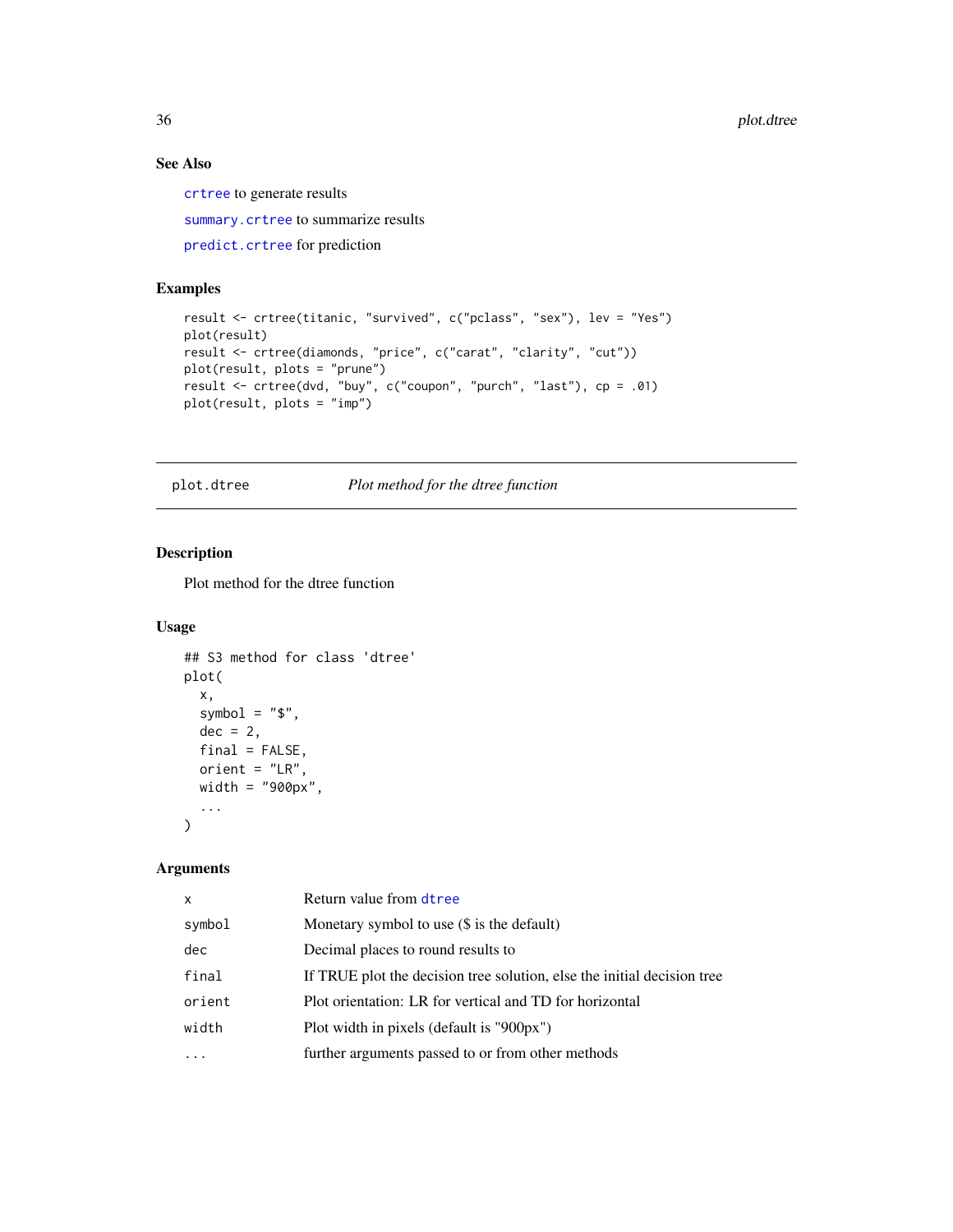## plot.evalbin 37

## Details

See <https://radiant-rstats.github.io/docs/model/dtree.html> for an example in Radiant

#### See Also

[dtree](#page-16-0) to generate the result [summary.dtree](#page-91-0) to summarize results [sensitivity.dtree](#page-78-0) to plot results

## Examples

```
dtree(movie_contract, opt = "max") %>% plot()
dtree(movie_contract, opt = "max") %>% plot(final = TRUE, orient = "TD")
```
plot.evalbin *Plot method for the evalbin function*

## Description

Plot method for the evalbin function

## Usage

```
## S3 method for class 'evalbin'
plot(
  x,
 plots = c("lift", "gains"),
 size = 13,
  shiny = FALSE,
  custom = FALSE,
  ...
)
```

| $\mathsf{x}$ | Return value from evalbin                                                                                                                                                                                                                                             |
|--------------|-----------------------------------------------------------------------------------------------------------------------------------------------------------------------------------------------------------------------------------------------------------------------|
| plots        | Plots to return                                                                                                                                                                                                                                                       |
| size         | Font size used                                                                                                                                                                                                                                                        |
| shiny        | Did the function call originate inside a shiny app                                                                                                                                                                                                                    |
| custom       | Logical (TRUE, FALSE) to indicate if ggplot object (or list of ggplot objects)<br>should be returned. This option can be used to customize plots (e.g., add a title,<br>change x and y labels, etc.). See examples and https://ggplot2.tidyverse.<br>org for options. |
|              | further arguments passed to or from other methods                                                                                                                                                                                                                     |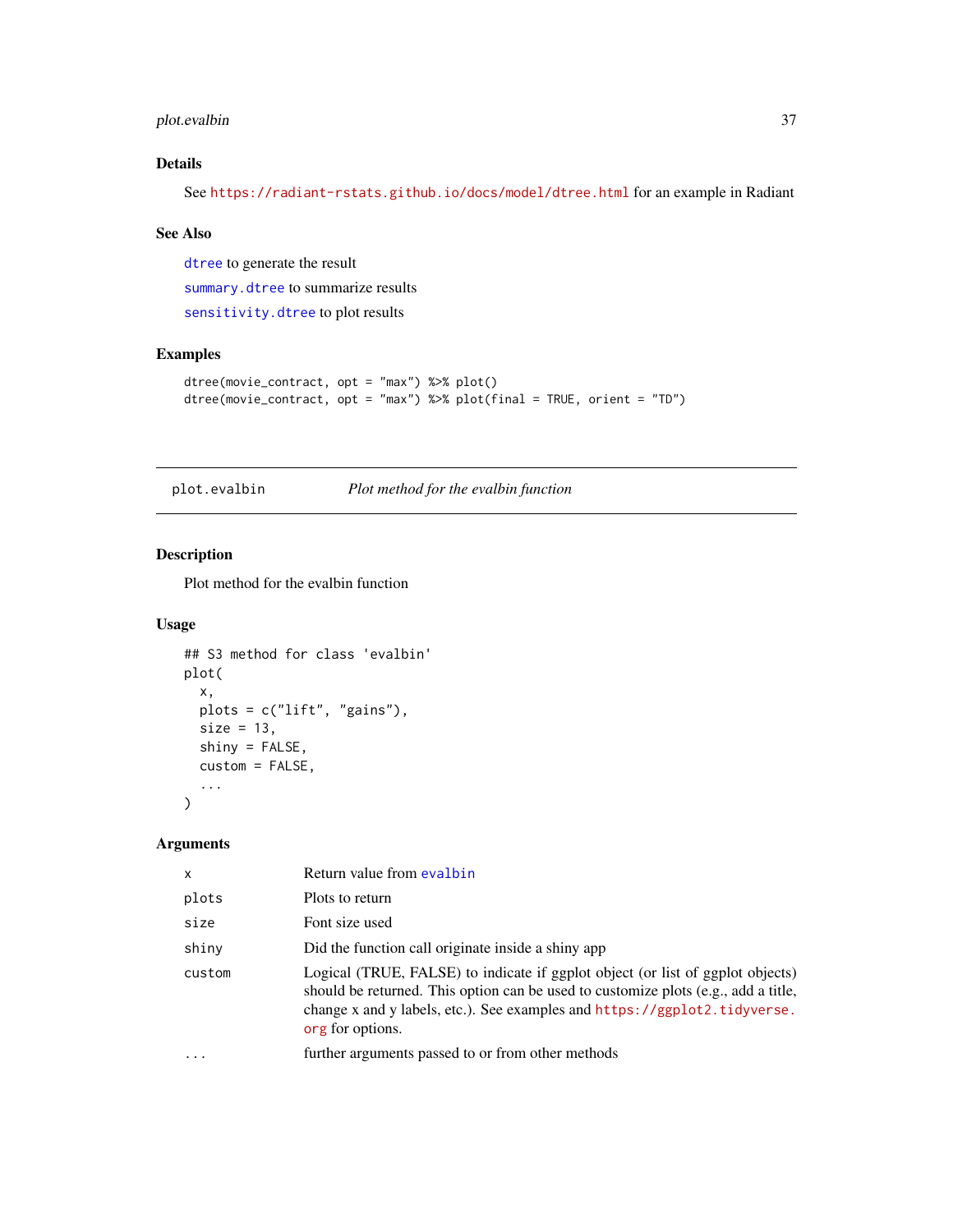### Details

See <https://radiant-rstats.github.io/docs/model/evalbin.html> for an example in Radiant

## See Also

[evalbin](#page-18-0) to generate results

[summary.evalbin](#page-92-0) to summarize results

## Examples

```
data.frame(buy = dvd$buy, pred1 = runif(20000), pred2 = ifelse(dvd$buy == "yes", 1, 0)) %>%
  evalbin(c("pred1", "pred2"), "buy") %>%
  plot()
```
plot.evalreg *Plot method for the evalreg function*

## Description

Plot method for the evalreg function

#### Usage

## S3 method for class 'evalreg'  $plot(x, vars = c("Rsq", "RMSE", "MAE"), ...)$ 

#### Arguments

|                         | Return value from evalreg                                   |
|-------------------------|-------------------------------------------------------------|
| vars                    | Measures to plot, i.e., one or more of "Rsq", "RMSE", "MAE" |
| $\cdot$ $\cdot$ $\cdot$ | further arguments passed to or from other methods           |

## Details

```
See https://radiant-rstats.github.io/docs/model/evalreg.html for an example in Radi-
ant
```
## See Also

[evalreg](#page-19-0) to generate results

[summary.evalreg](#page-93-0) to summarize results

```
data.frame(price = diamonds$price, pred1 = rnorm(3000), pred2 = diamonds$price) %>%
 evalreg(pred = c("pred1", "pred2"), "price") %>%
 plot()
```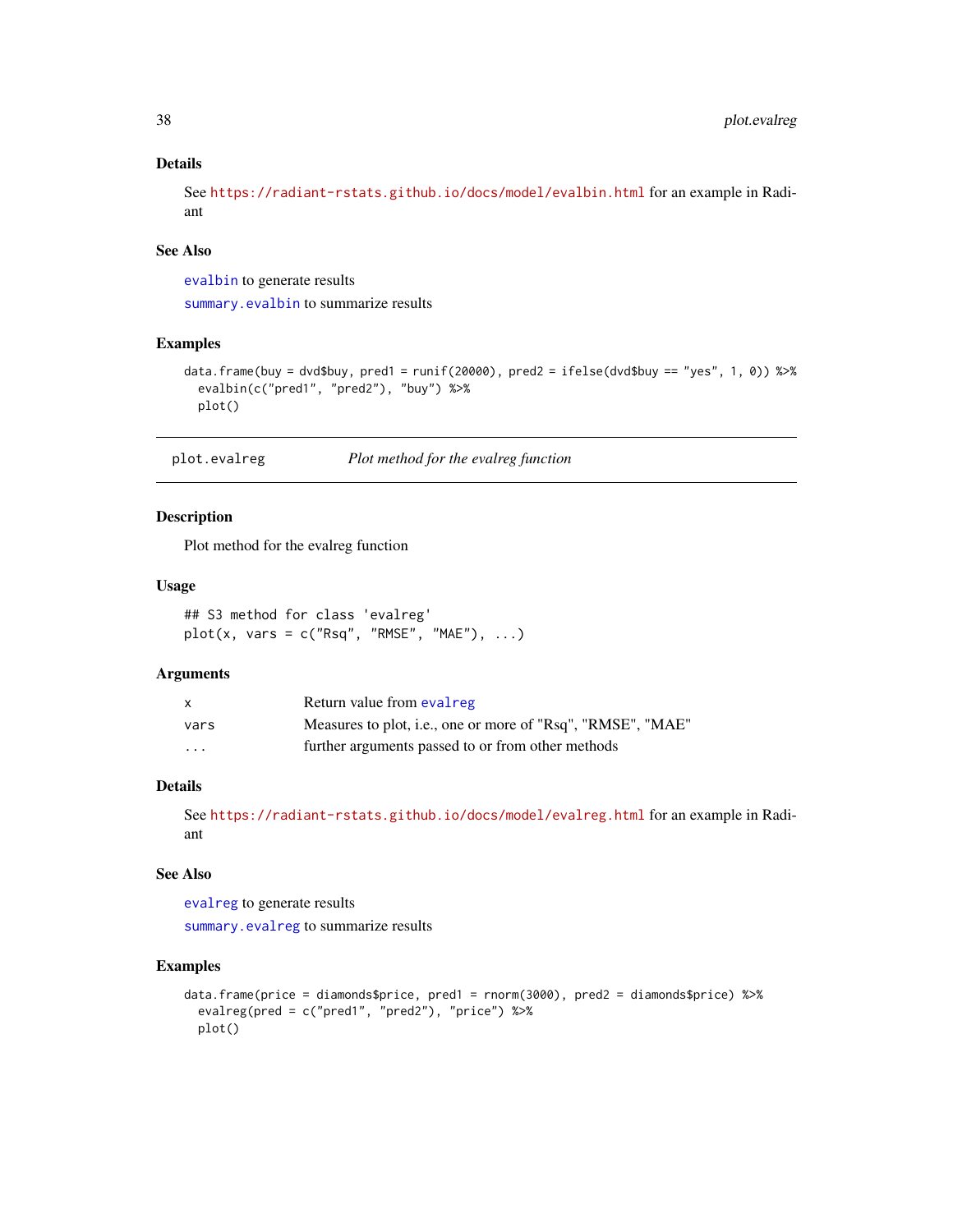Plot method for the gbt function

## Usage

```
## S3 method for class 'gbt'
plot(x, plots = "", nrobs = Inf, ship = FALSE, custom = FALSE, ...)
```
### Arguments

| x      | Return value from gbt                                                                                                                                                                                                                                                 |
|--------|-----------------------------------------------------------------------------------------------------------------------------------------------------------------------------------------------------------------------------------------------------------------------|
| plots  | Plots to produce for the specified Gradient Boosted Tree model. Use "" to avoid<br>showing any plots (default). Options are                                                                                                                                           |
| nrobs  | Number of data points to show in scatter plots (-1 for all)                                                                                                                                                                                                           |
| shiny  | Did the function call originate inside a shiny app                                                                                                                                                                                                                    |
| custom | Logical (TRUE, FALSE) to indicate if ggplot object (or list of ggplot objects)<br>should be returned. This option can be used to customize plots (e.g., add a title,<br>change x and y labels, etc.). See examples and https://ggplot2.tidyverse.<br>org for options. |
| .      | further arguments passed to or from other methods                                                                                                                                                                                                                     |

### Details

See <https://radiant-rstats.github.io/docs/model/gbt.html> for an example in Radiant

#### See Also

[gbt](#page-21-0) to generate results

[summary.gbt](#page-93-1) to summarize results

[predict.gbt](#page-53-0) for prediction

```
result <- gbt(titanic, "survived", c("pclass", "sex"), early_stopping_rounds = 0)
plot(result)
```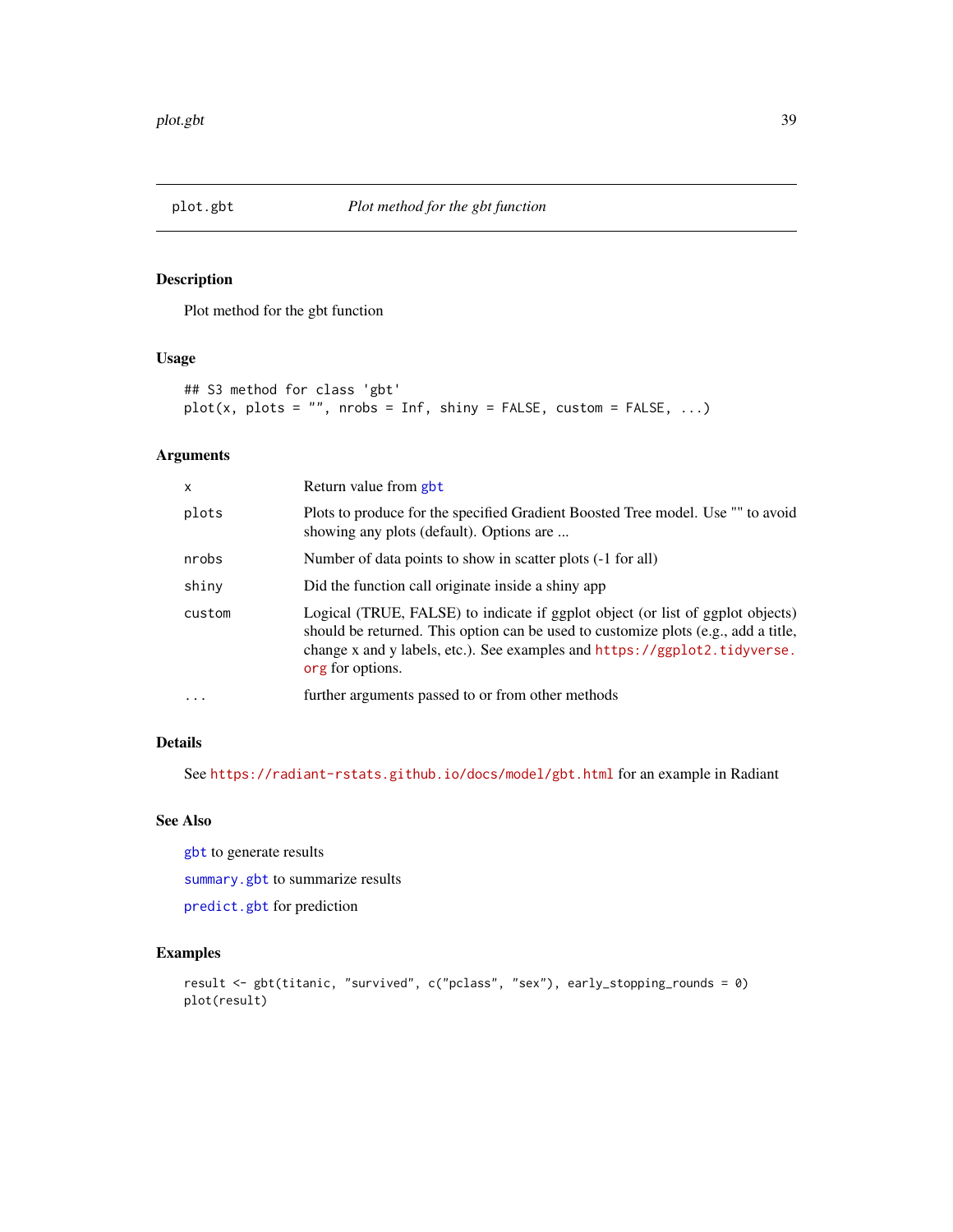<span id="page-39-0"></span>

Plot method for the logistic function

## Usage

```
## S3 method for class 'logistic'
plot(
  x,
  plots = "coef",
  conf\_lev = 0.95,
  intercept = FALSE,
  incl = NULL,
  excl = NULL,nrobs = -1,
  shiny = FALSE,
  custom = FALSE,
  ...
)
```

| $\times$  | Return value from logistic                                                                                                                                                                                                                                                                                                                                                                                |
|-----------|-----------------------------------------------------------------------------------------------------------------------------------------------------------------------------------------------------------------------------------------------------------------------------------------------------------------------------------------------------------------------------------------------------------|
| plots     | Plots to produce for the specified GLM model. Use "" to avoid showing any plots<br>(default). "dist" shows histograms (or frequency bar plots) of all variables in the<br>model. "scatter" shows scatter plots (or box plots for factors) for the response<br>variable with each explanatory variable. "coef" provides a coefficient plot and<br>"influence" shows (potentially) influential observations |
| conf_lev  | Confidence level to use for coefficient and odds confidence intervals (.95 is the<br>default)                                                                                                                                                                                                                                                                                                             |
| intercept | Include the intercept in the coefficient plot (TRUE or FALSE). FALSE is the<br>default                                                                                                                                                                                                                                                                                                                    |
| incl      | Which variables to include in a coefficient plot                                                                                                                                                                                                                                                                                                                                                          |
| excl      | Which variables to exclude in a coefficient plot                                                                                                                                                                                                                                                                                                                                                          |
| nrobs     | Number of data points to show in scatter plots (-1 for all)                                                                                                                                                                                                                                                                                                                                               |
| shiny     | Did the function call originate inside a shiny app                                                                                                                                                                                                                                                                                                                                                        |
| custom    | Logical (TRUE, FALSE) to indicate if ggplot object (or list of ggplot objects)<br>should be returned. This option can be used to customize plots (e.g., add a title,<br>change x and y labels, etc.). See examples and https://ggplot2.tidyverse.<br>org for options.                                                                                                                                     |
| .         | further arguments passed to or from other methods                                                                                                                                                                                                                                                                                                                                                         |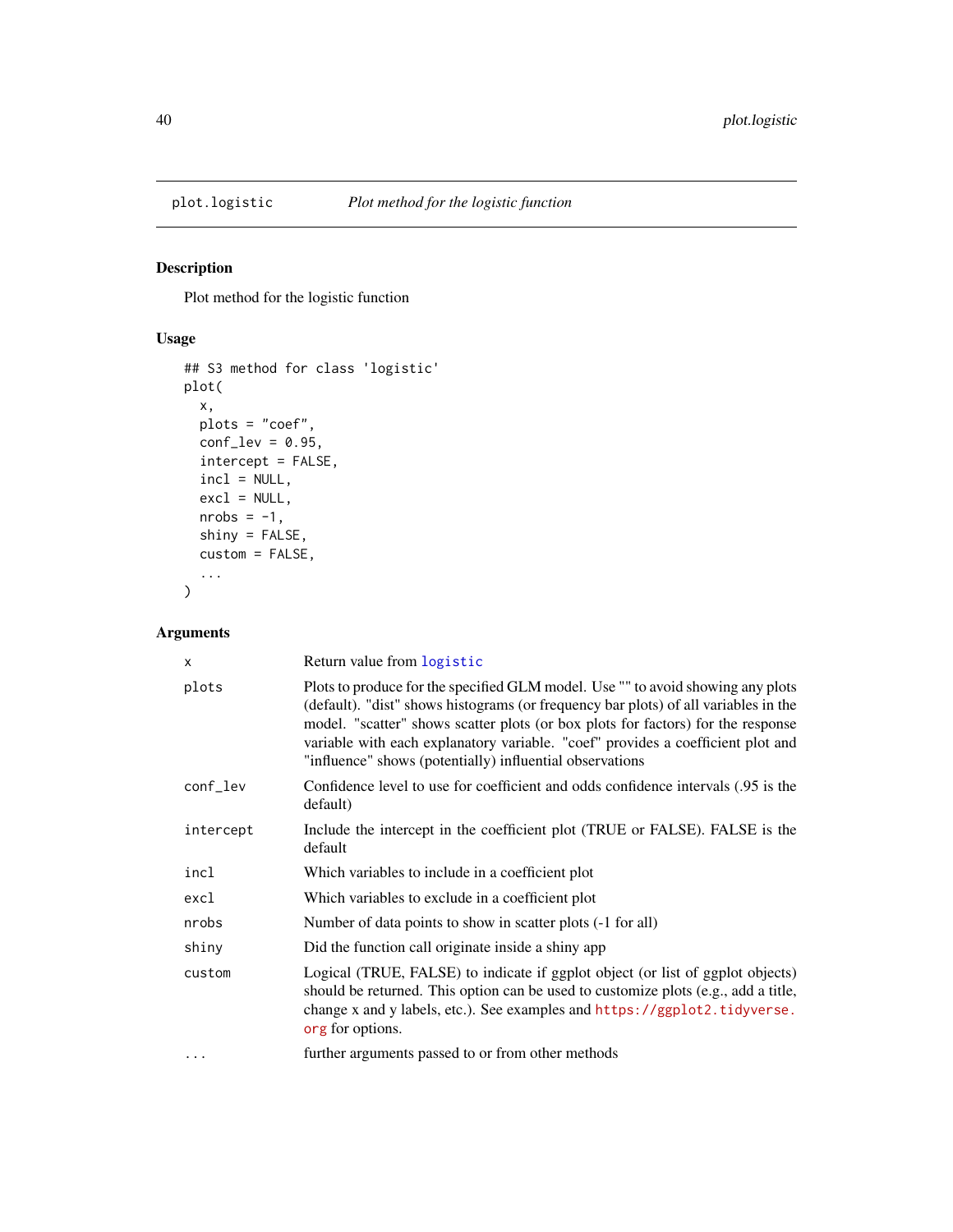#### plot.mnl 41

## Details

See <https://radiant-rstats.github.io/docs/model/logistic.html> for an example in Radiant

## See Also

[logistic](#page-25-0) to generate results

[plot.logistic](#page-39-0) to plot results

[predict.logistic](#page-54-0) to generate predictions

[plot.model.predict](#page-42-0) to plot prediction output

## Examples

```
result <- logistic(titanic, "survived", c("pclass", "sex"), lev = "Yes")
plot(result, plots = "coef")
```
plot.mnl *Plot method for the mnl function*

## Description

Plot method for the mnl function

## Usage

```
## S3 method for class 'mnl'
plot(
  x,
  plots = "coef",
  conf\_lev = 0.95,
  intercept = FALSE,
  nrobs = -1,
  shiny = FALSE,
  custom = FALSE,
  ...
\mathcal{L}
```

| <b>X</b> | Return value from mnl                                                                                                                                                                                                                                                                                                                     |
|----------|-------------------------------------------------------------------------------------------------------------------------------------------------------------------------------------------------------------------------------------------------------------------------------------------------------------------------------------------|
| plots    | Plots to produce for the specified MNL model. Use "" to avoid showing any plots<br>(default). "dist" shows histograms (or frequency bar plots) of all variables in the<br>model. "scatter" shows scatter plots (or box plots for factors) for the response<br>variable with each explanatory variable. "coef" provides a coefficient plot |
| conf lev | Confidence level to use for coefficient and relative risk ratios (RRRs) intervals<br>(.95 is the default)                                                                                                                                                                                                                                 |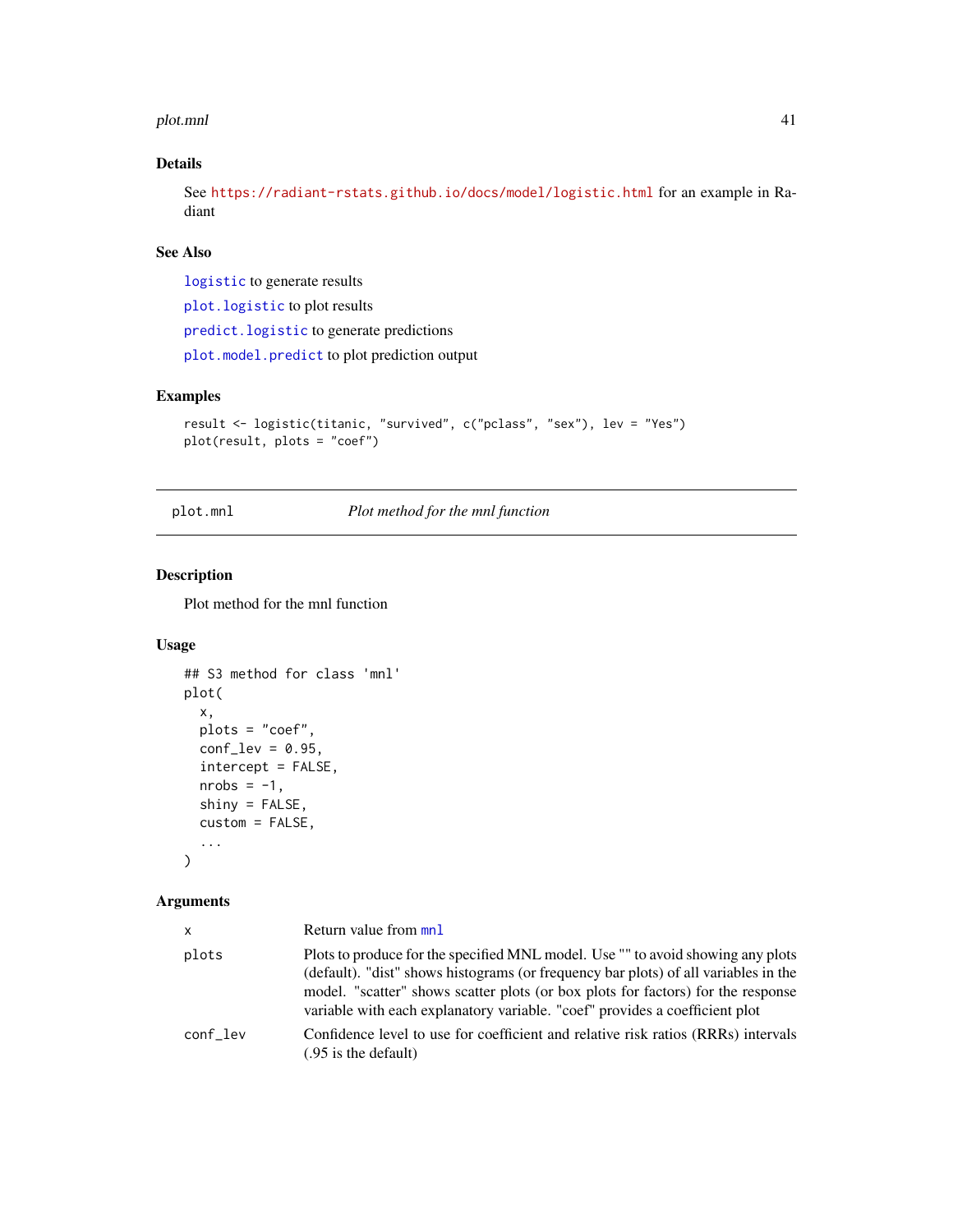| intercept               | Include the intercept in the coefficient plot (TRUE or FALSE). FALSE is the<br>default                                                                                                                                                                                |
|-------------------------|-----------------------------------------------------------------------------------------------------------------------------------------------------------------------------------------------------------------------------------------------------------------------|
| nrobs                   | Number of data points to show in scatter plots (-1 for all)                                                                                                                                                                                                           |
| shiny                   | Did the function call originate inside a shiny app                                                                                                                                                                                                                    |
| custom                  | Logical (TRUE, FALSE) to indicate if ggplot object (or list of ggplot objects)<br>should be returned. This option can be used to customize plots (e.g., add a title,<br>change x and y labels, etc.). See examples and https://ggplot2.tidyverse.<br>org for options. |
| $\cdot$ $\cdot$ $\cdot$ | further arguments passed to or from other methods                                                                                                                                                                                                                     |
|                         |                                                                                                                                                                                                                                                                       |

#### Details

```
See https://radiant-rstats.github.io/docs/model/mnl.html for an example in Radiant
```
### See Also

[mnl](#page-27-0) to generate results

[predict.mnl](#page-55-0) to generate predictions

[plot.model.predict](#page-42-0) to plot prediction output

#### Examples

```
result <- mnl(
  ketchup,
  rvar = "choice",
  evar = c("price.heinz28", "price.heinz32", "price.heinz41", "price.hunts32"),
  lev = "heinz28"
)
plot(result, plots = "coef")
```
plot.mnl.predict *Plot method for mnl.predict function*

## Description

Plot method for mnl.predict function

### Usage

```
## S3 method for class 'mnl.predict'
plot(x, xvar = "", facet_row = ".", facet_col = ".", color = ".class", ...)
```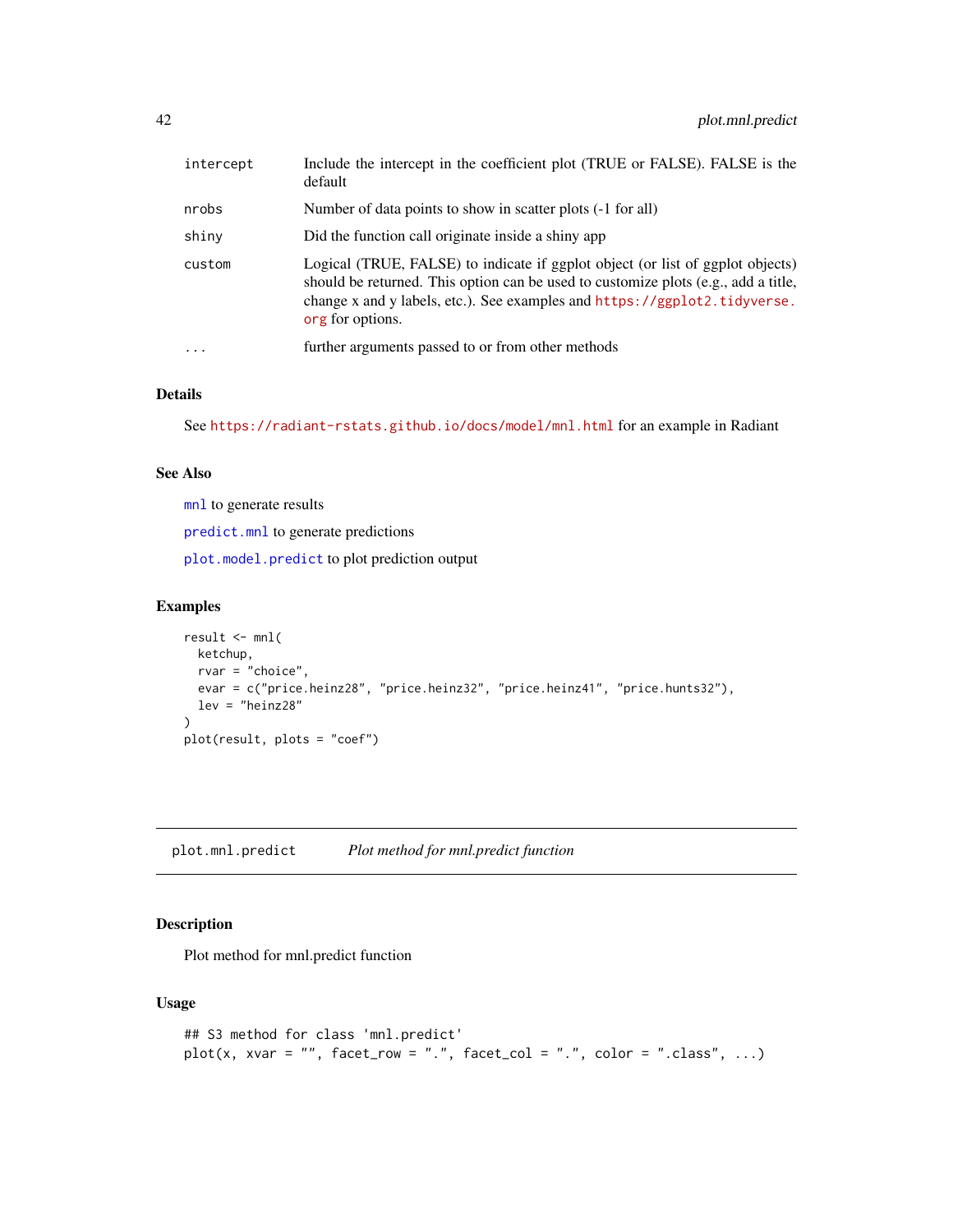#### Arguments

| $\mathsf{x}$ | Return value from predict function predict.mnl                                                                                                    |
|--------------|---------------------------------------------------------------------------------------------------------------------------------------------------|
| xvar         | Variable to display along the X-axis of the plot                                                                                                  |
| facet_row    | Create vertically arranged subplots for each level of the selected factor variable                                                                |
| facet_col    | Create horizontally arranged subplots for each level of the selected factor vari-<br>able                                                         |
| color        | Adds color to a scatter plot to generate a heat map. For a line plot one line is<br>created for each group and each is assigned a different color |
| $\cdot$      | further arguments passed to or from other methods                                                                                                 |

## See Also

[predict.mnl](#page-55-0) to generate predictions

### Examples

```
result <- mnl(
  ketchup,
  rvar = "choice",
  evar = c("price.heinz28", "price.heinz32", "price.heinz41", "price.hunts32"),
 lev = "heinz28"
\lambdapred <- predict(result, pred_cmd = "price.heinz28 = seq(3, 5, 0.1)")
plot(pred, xvar = "price.heinz28")
```
<span id="page-42-0"></span>plot.model.predict *Plot method for model.predict functions*

#### Description

Plot method for model.predict functions

## Usage

```
## S3 method for class 'model.predict'
plot(
 x,
 xvar = ",
 frac:
 factor\_col = "."color = "none",
 conf\_lev = 0.95,
  ...
\mathcal{E}
```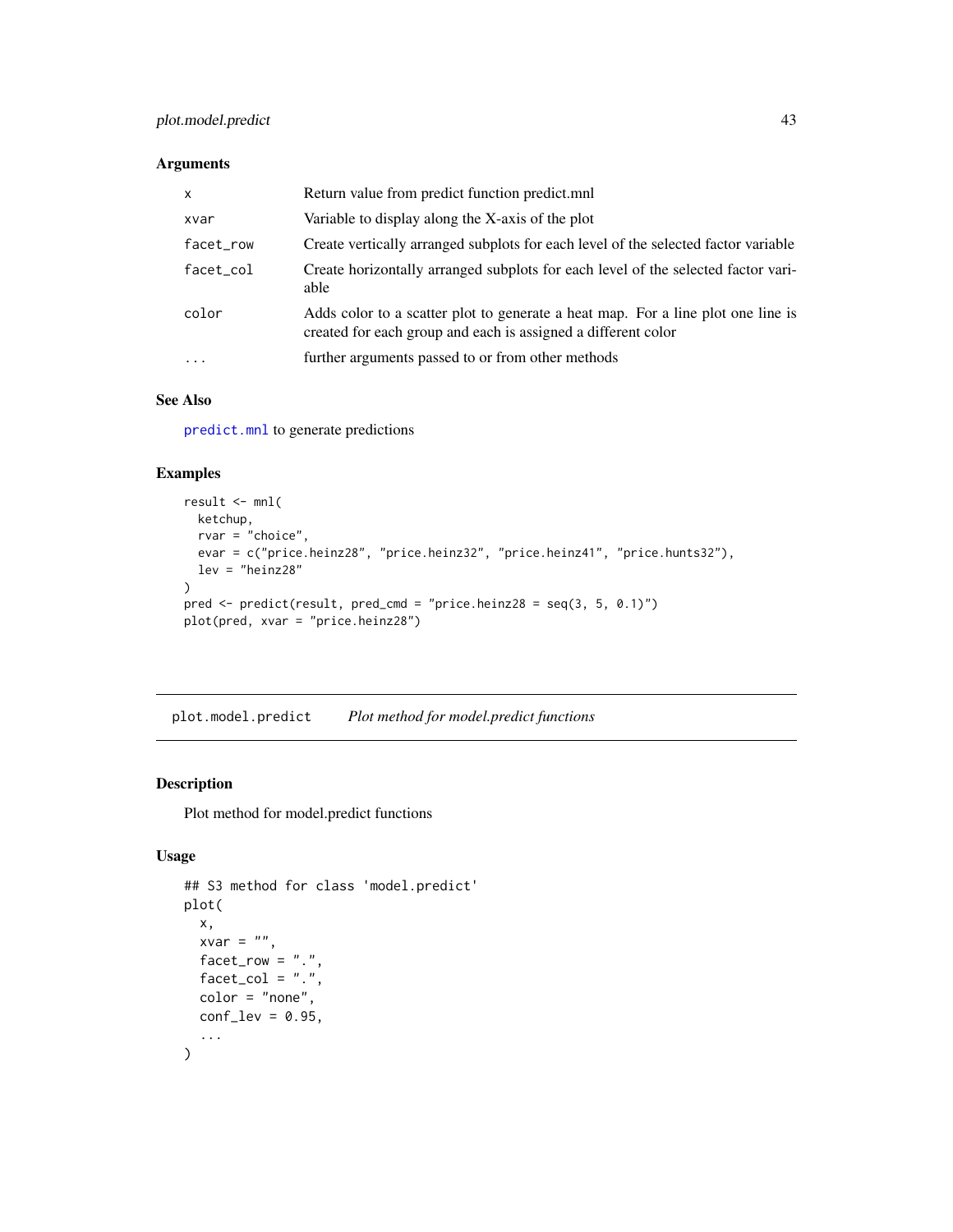### Arguments

| $\mathsf{x}$ | Return value from predict functions (e.g., predict.regress)                                                                                       |
|--------------|---------------------------------------------------------------------------------------------------------------------------------------------------|
| xvar         | Variable to display along the X-axis of the plot                                                                                                  |
| facet_row    | Create vertically arranged subplots for each level of the selected factor variable                                                                |
| facet_col    | Create horizontally arranged subplots for each level of the selected factor vari-<br>able                                                         |
| color        | Adds color to a scatter plot to generate a heat map. For a line plot one line is<br>created for each group and each is assigned a different color |
| conf_lev     | Confidence level to use for prediction intervals (.95 is the default)                                                                             |
| $\ddotsc$    | further arguments passed to or from other methods                                                                                                 |

## See Also

[predict.regress](#page-59-0) to generate predictions

[predict.logistic](#page-54-0) to generate predictions

## Examples

```
regress(diamonds, "price", c("carat", "clarity")) %>%
  predict(pred_cmd = "carat = 1:10") %>%
  plot(xvar = "carat")
logistic(titanic, "survived", c("pclass", "sex", "age"), lev = "Yes") %>%
 predict(pred_cmd = c("pclass = levels(pclass)", "sex = levels(sex)", "age = 0:100")) %>%
  plot(xvar = "age", color = "sex", face\_col = "pclass")
```
plot.nb *Plot method for the nb function*

### Description

Plot method for the nb function

#### Usage

```
## S3 method for class 'nb'
plot(x, plots = "correlations", lev = "All levels", nrobs = 1000, ...)
```

|       | Return value from nb                                                                                                                                                        |
|-------|-----------------------------------------------------------------------------------------------------------------------------------------------------------------------------|
| plots | Plots to produce for the specified model. Use "" to avoid showing any plots.<br>Use "vimp" for variable importance or "correlations" to examine conditional<br>independence |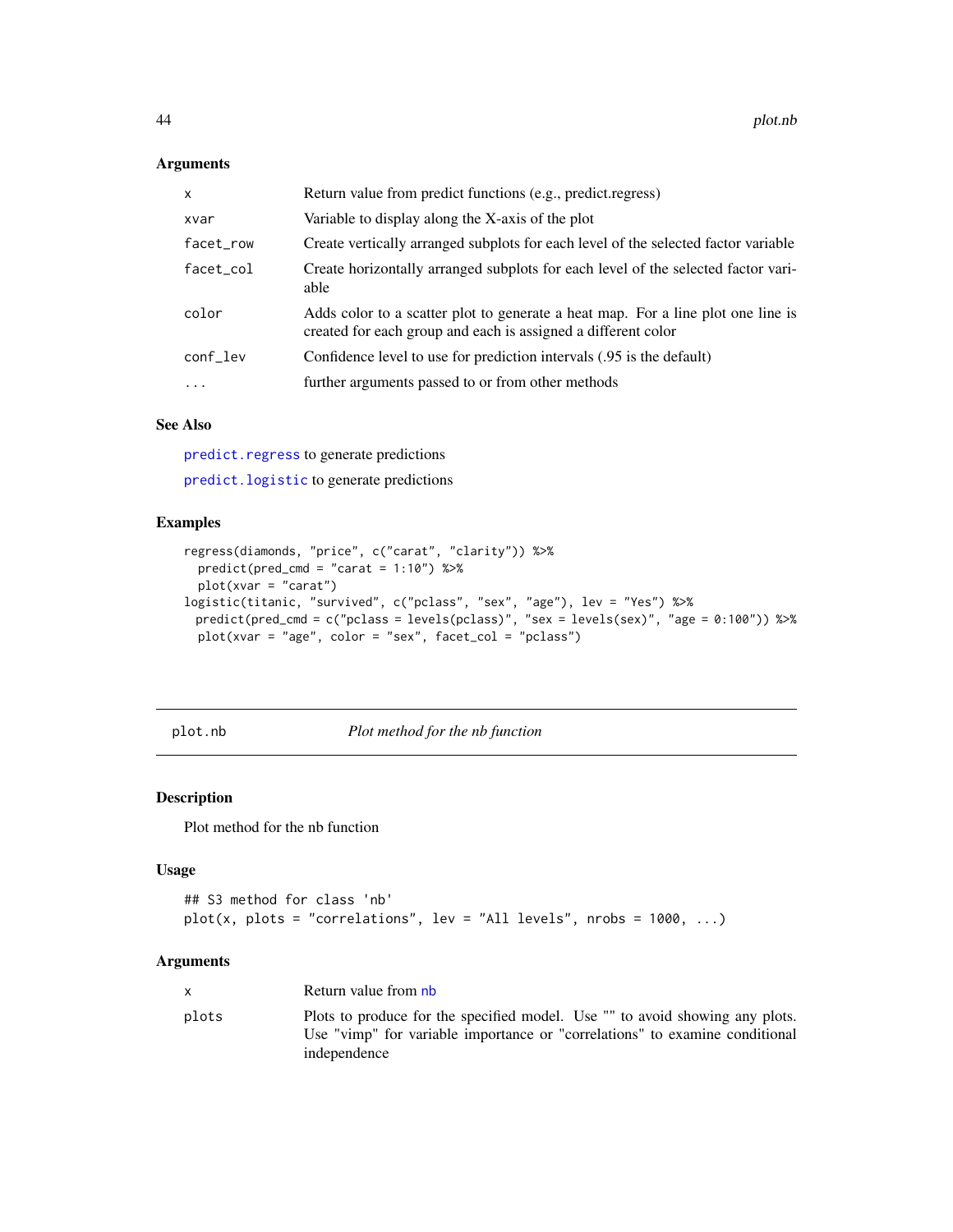## plot.nb.predict 45

| lev.                    | The level(s) in the response variable used as the basis for plots (defaults to "All<br>levels") |
|-------------------------|-------------------------------------------------------------------------------------------------|
| nrobs                   | Number of data points to show in scatter plots (-1 for all)                                     |
| $\cdot$ $\cdot$ $\cdot$ | further arguments passed to or from other methods                                               |

# Details

See <https://radiant-rstats.github.io/docs/model/nb.html> for an example in Radiant

#### See Also

[nb](#page-29-0) to generate results [summary.nb](#page-96-0) to summarize results [predict.nb](#page-56-0) for prediction

#### Examples

```
result <- nb(titanic, "survived", c("pclass", "sex"))
plot(result)
result <- nb(titanic, "pclass", c("sex", "age"))
plot(result)
```
plot.nb.predict *Plot method for nb.predict function*

## Description

Plot method for nb.predict function

#### Usage

```
## S3 method for class 'nb.predict'
plot(x, xvar = "", facet_row = ".", facet_col = ".", color = ".class", ...)
```

| X         | Return value from predict function predict.nb                                                                                                     |
|-----------|---------------------------------------------------------------------------------------------------------------------------------------------------|
| xvar      | Variable to display along the X-axis of the plot                                                                                                  |
| facet_row | Create vertically arranged subplots for each level of the selected factor variable                                                                |
| facet_col | Create horizontally arranged subplots for each level of the selected factor vari-<br>able                                                         |
| color     | Adds color to a scatter plot to generate a heat map. For a line plot one line is<br>created for each group and each is assigned a different color |
| $\cdot$   | further arguments passed to or from other methods                                                                                                 |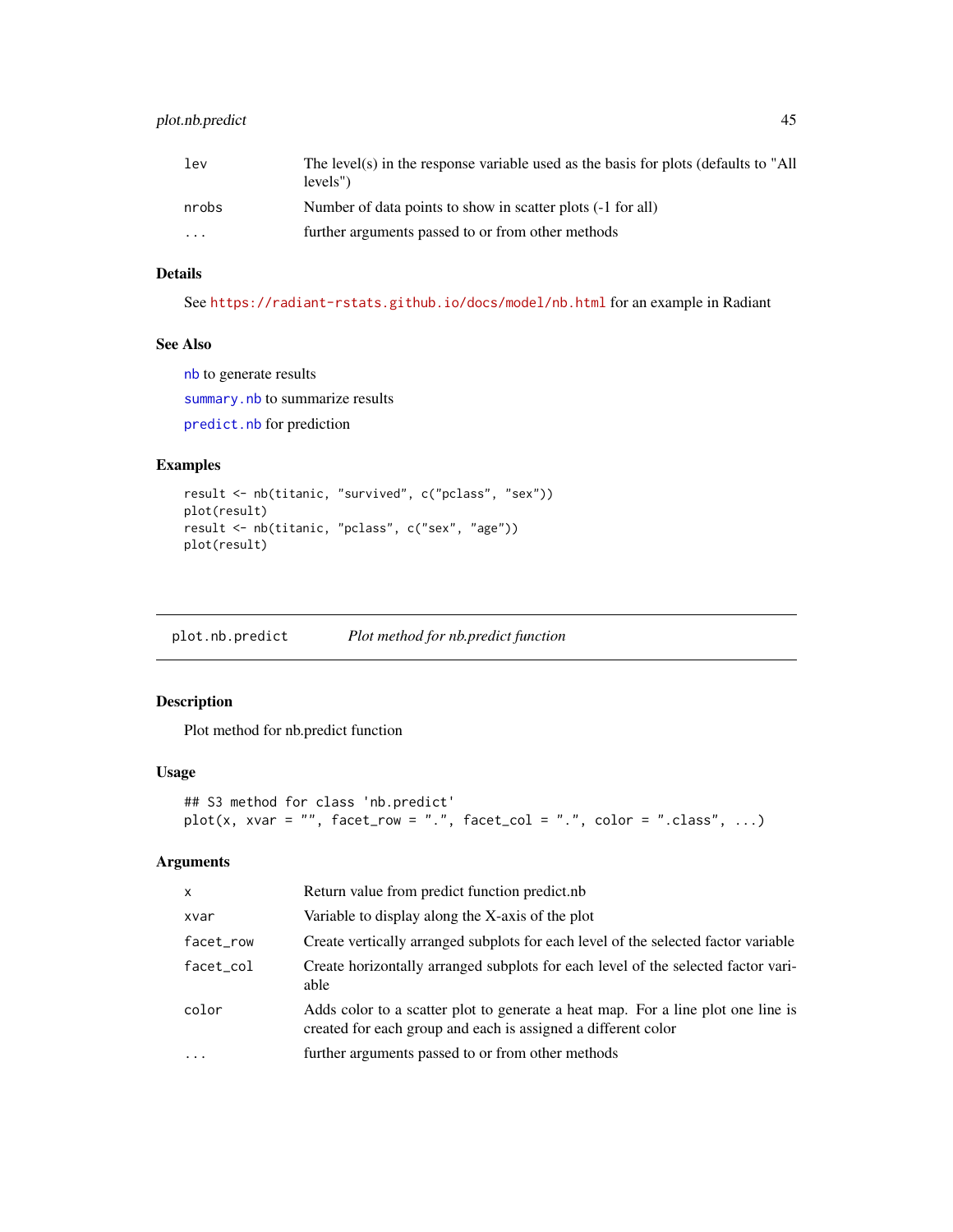## See Also

[predict.nb](#page-56-0) to generate predictions

#### Examples

```
result <- nb(titanic, "survived", c("pclass", "sex", "age"))
pred <- predict(
 result,
 pred_cmd = c("pclass = levels(pclass)", "sex = levels(sex)", "age = seq(0, 100, 20)")
)
plot(pred, xvar = "age", facet_col = "sex", facet_row = "pclass")
pred <- predict(result, pred_data = titanic)
plot(pred, xvar = "age", facet_col = "sex")
```
plot.nn *Plot method for the nn function*

## Description

Plot method for the nn function

#### Usage

```
## S3 method for class 'nn'
plot(
  x,
 plots = "garson",
 size = 12,pad_x = 0.9,
 nrobs = -1,
  shiny = FALSE,
 custom = FALSE,
  ...
)
```

| $\mathsf{x}$ | Return value from nn                                                                                                                                                                                         |
|--------------|--------------------------------------------------------------------------------------------------------------------------------------------------------------------------------------------------------------|
| plots        | Plots to produce for the specified Neural Network model. Use "" to avoid show-<br>ing any plots (default). Options are "olden" or "garson" for importance plots, or<br>"net" to depict the network structure |
| size         | Font size used                                                                                                                                                                                               |
| pad_x        | Padding for explanatory variable labels in the network plot. Default value is 0.9,<br>smaller numbers $(e.g., 0.5)$ increase the amount of padding                                                           |
| nrobs        | Number of data points to show in dashboard scatter plots (-1 for all)                                                                                                                                        |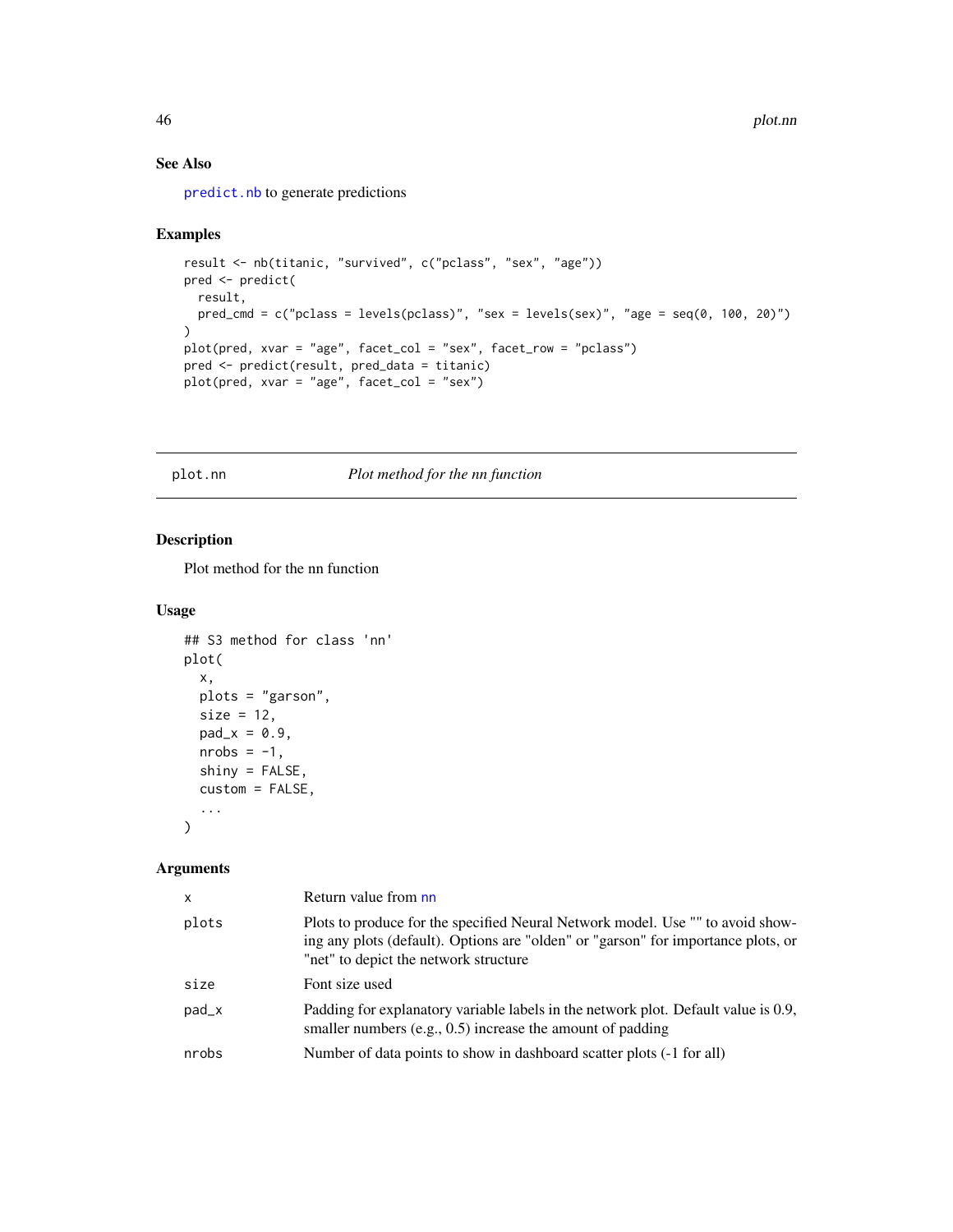## plot.regress 47

| shiny  | Did the function call originate inside a shiny app                                                                                                                                                                                                                    |
|--------|-----------------------------------------------------------------------------------------------------------------------------------------------------------------------------------------------------------------------------------------------------------------------|
| custom | Logical (TRUE, FALSE) to indicate if ggplot object (or list of ggplot objects)<br>should be returned. This option can be used to customize plots (e.g., add a title,<br>change x and y labels, etc.). See examples and https://ggplot2.tidyverse.<br>org for options. |
| .      | further arguments passed to or from other methods                                                                                                                                                                                                                     |

### Details

See <https://radiant-rstats.github.io/docs/model/nn.html> for an example in Radiant

### See Also

[nn](#page-30-0) to generate results

[summary.nn](#page-97-0) to summarize results

[predict.nn](#page-58-0) for prediction

## Examples

```
result <- nn(titanic, "survived", c("pclass", "sex"), lev = "Yes")
plot(result, plots = "net")
plot(result, plots = "olden")
```
<span id="page-46-0"></span>plot.regress *Plot method for the regress function*

## Description

Plot method for the regress function

#### Usage

```
## S3 method for class 'regress'
plot(
 x,
 plots = ",
 lines = ",
 conf\_lev = 0.95,
  intercept = FALSE,
  incl = NULL,
  excl = NULL,nrobs = -1,
  shiny = FALSE,
 custom = FALSE,
  ...
\mathcal{E}
```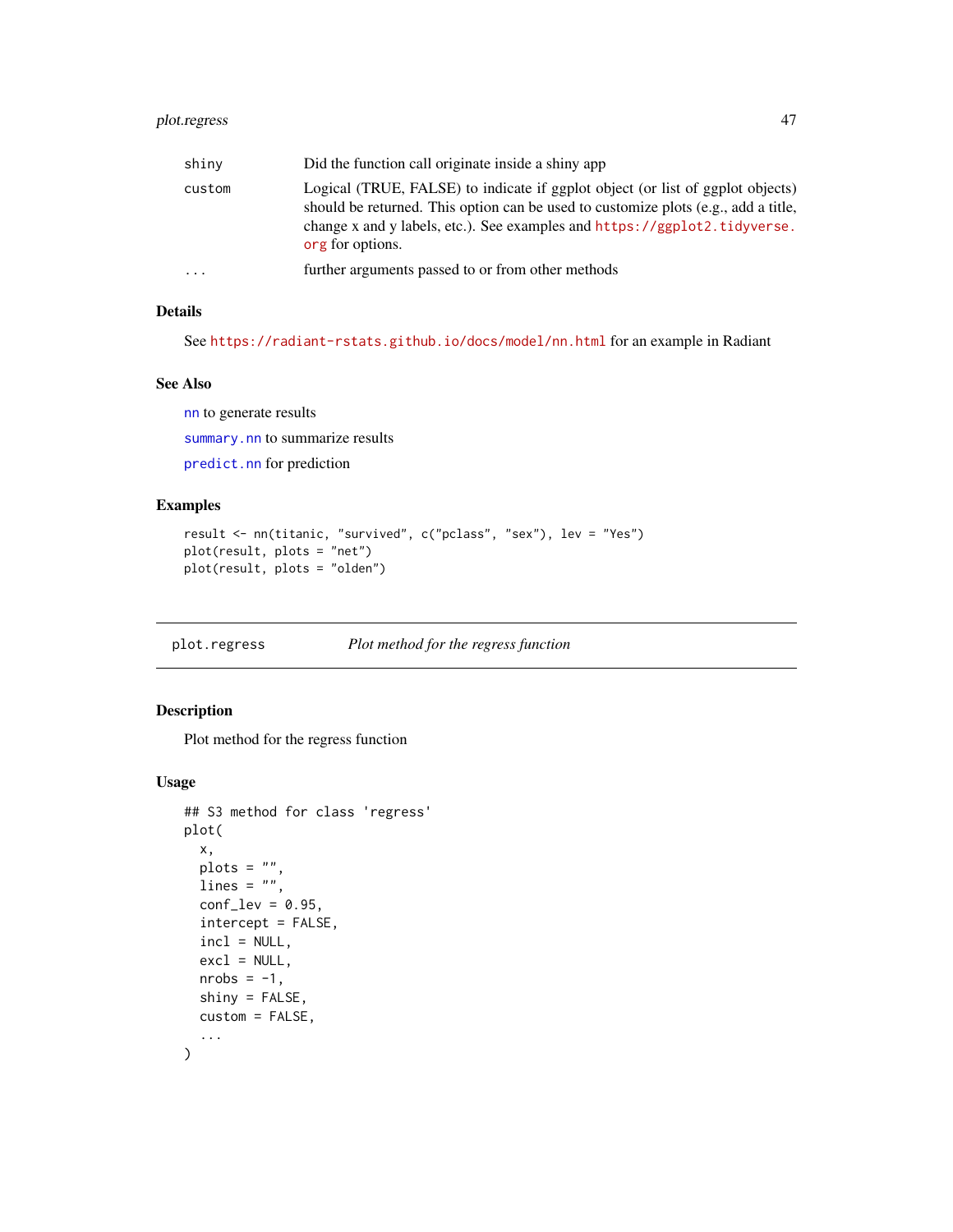### Arguments

| $\times$  | Return value from regress                                                                                                                                                                                                                                                                                                                                                                                                                                                                                                                                                                                                                                                                                                                      |
|-----------|------------------------------------------------------------------------------------------------------------------------------------------------------------------------------------------------------------------------------------------------------------------------------------------------------------------------------------------------------------------------------------------------------------------------------------------------------------------------------------------------------------------------------------------------------------------------------------------------------------------------------------------------------------------------------------------------------------------------------------------------|
| plots     | Regression plots to produce for the specified regression model. Enter "" to<br>avoid showing any plots (default). "dist" to shows histograms (or frequency<br>bar plots) of all variables in the model. "correlations" for a visual representation<br>of the correlation matrix selected variables. "scatter" to show scatter plots (or<br>box plots for factors) for the response variable with each explanatory variable.<br>"dashboard" for a series of six plots that can be used to evaluate model fit visu-<br>ally. "resid_pred" to plot the explanatory variables against the model residuals.<br>"coef" for a coefficient plot with adjustable confidence intervals and "influence"<br>to show (potentially) influential observations |
| lines     | Optional lines to include in the select plot. "line" to include a line through a<br>scatter plot. "loess" to include a polynomial regression fit line. To include both<br>use c("line", "loess")                                                                                                                                                                                                                                                                                                                                                                                                                                                                                                                                               |
| conf_lev  | Confidence level used to estimate confidence intervals (.95 is the default)                                                                                                                                                                                                                                                                                                                                                                                                                                                                                                                                                                                                                                                                    |
| intercept | Include the intercept in the coefficient plot (TRUE, FALSE). FALSE is the de-<br>fault                                                                                                                                                                                                                                                                                                                                                                                                                                                                                                                                                                                                                                                         |
| incl      | Which variables to include in a coefficient plot                                                                                                                                                                                                                                                                                                                                                                                                                                                                                                                                                                                                                                                                                               |
| excl      | Which variables to exclude in a coefficient plot                                                                                                                                                                                                                                                                                                                                                                                                                                                                                                                                                                                                                                                                                               |
| nrobs     | Number of data points to show in scatter plots (-1 for all)                                                                                                                                                                                                                                                                                                                                                                                                                                                                                                                                                                                                                                                                                    |
| shiny     | Did the function call originate inside a shiny app                                                                                                                                                                                                                                                                                                                                                                                                                                                                                                                                                                                                                                                                                             |
| custom    | Logical (TRUE, FALSE) to indicate if ggplot object (or list of ggplot objects)<br>should be returned. This option can be used to customize plots (e.g., add a title,<br>change x and y labels, etc.). See examples and https://ggplot2.tidyverse.<br>org for options.                                                                                                                                                                                                                                                                                                                                                                                                                                                                          |
| $\cdots$  | further arguments passed to or from other methods                                                                                                                                                                                                                                                                                                                                                                                                                                                                                                                                                                                                                                                                                              |

## Details

See <https://radiant-rstats.github.io/docs/model/regress.html> for an example in Radiant

## See Also

[regress](#page-70-0) to generate the results

[summary.regress](#page-98-0) to summarize results

[predict.regress](#page-59-0) to generate predictions

```
result <- regress(diamonds, "price", c("carat", "clarity"))
plot(result, plots = "coef", conf_lev = .99, intercept = TRUE)
## Not run:
plot(result, plots = "dist")
plot(result, plots = "scatter", lines = c("line", "loess"))
```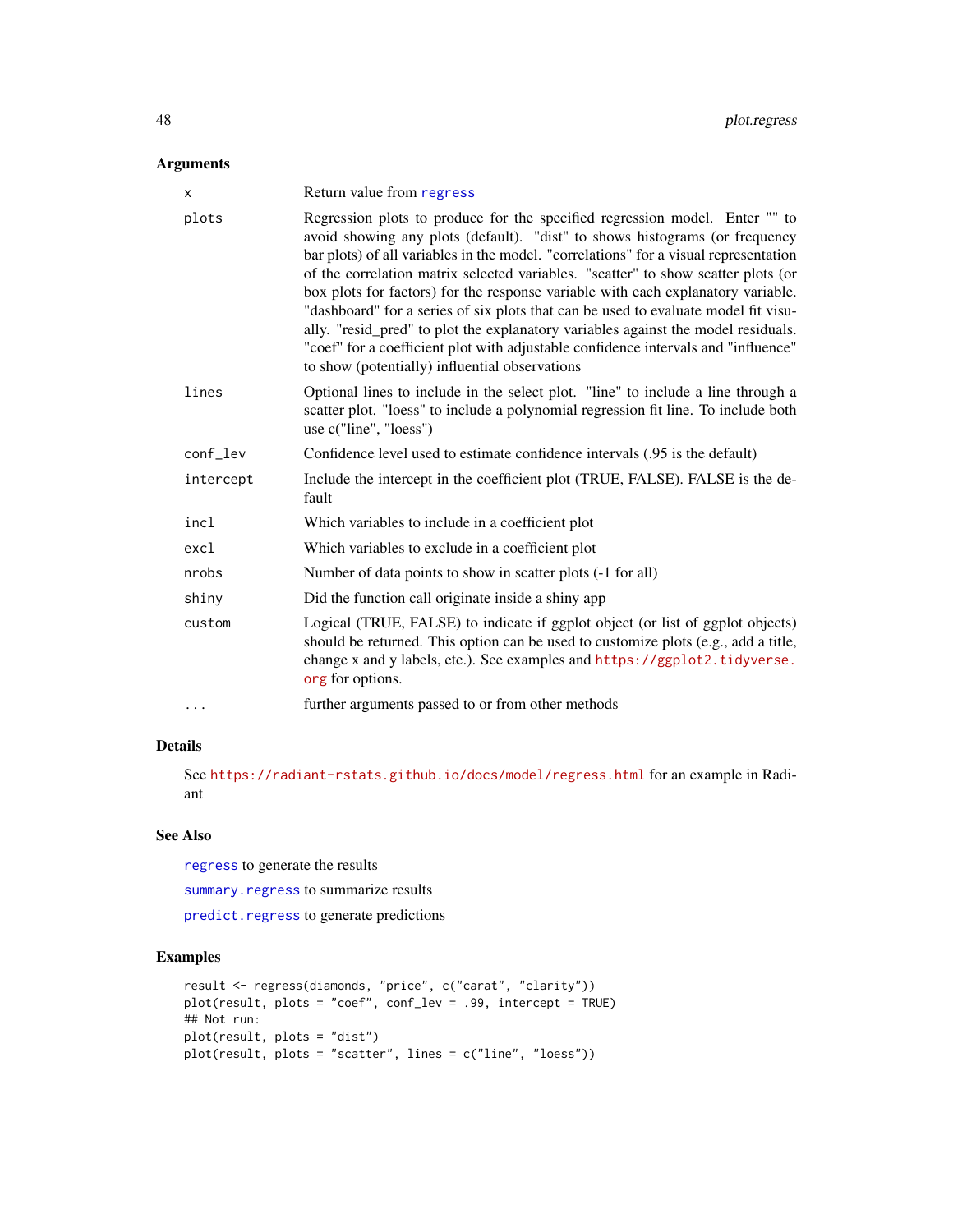## plot.repeater 49

```
plot(result, plots = "resid_pred", lines = "line")
plot(result, plots = "dashboard", lines = c("line", "loess"))
## End(Not run)
```
plot.repeater *Plot repeated simulation*

## Description

Plot repeated simulation

#### Usage

## S3 method for class 'repeater'  $plot(x, bins = 20, ship = FALSE, custom = FALSE, ...)$ 

# Arguments

| x         | Return value from repeater                                                                                                                                                                                                                                            |
|-----------|-----------------------------------------------------------------------------------------------------------------------------------------------------------------------------------------------------------------------------------------------------------------------|
| bins      | Number of bins used for histograms $(1 - 50)$                                                                                                                                                                                                                         |
| shiny     | Did the function call originate inside a shiny app                                                                                                                                                                                                                    |
| custom    | Logical (TRUE, FALSE) to indicate if ggplot object (or list of ggplot objects)<br>should be returned. This option can be used to customize plots (e.g., add a title,<br>change x and y labels, etc.). See examples and https://ggplot2.tidyverse.<br>org for options. |
| $\ddotsc$ | further arguments passed to or from other methods                                                                                                                                                                                                                     |
|           |                                                                                                                                                                                                                                                                       |

#### See Also

[repeater](#page-72-0) to run a repeated simulation

summary. repeater to summarize results from repeated simulation

plot.rforest *Plot method for the rforest function*

#### Description

Plot method for the rforest function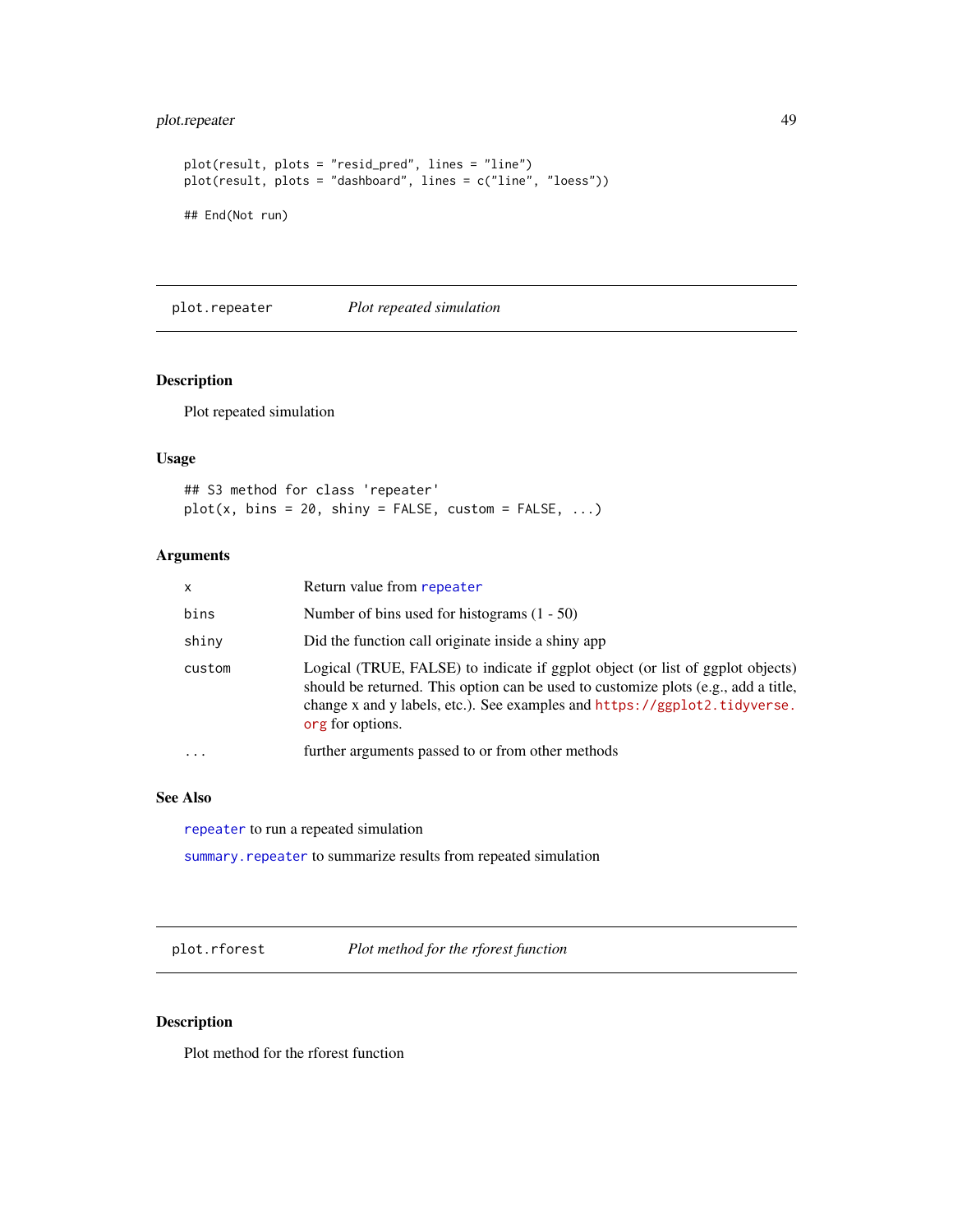# Usage

```
## S3 method for class 'rforest'
plot(
 x,
 plots = ",
 nrobs = Inf,qtiles = FALSE,
 shiny = FALSE,
 custom = FALSE,
  ...
)
```
## Arguments

| x      | Return value from rforest                                                                                                                                                                                                                                             |
|--------|-----------------------------------------------------------------------------------------------------------------------------------------------------------------------------------------------------------------------------------------------------------------------|
| plots  | Plots to produce for the specified Random Forest model. Use "" to avoid show-<br>ing any plots (default). Options are                                                                                                                                                 |
| nrobs  | Number of data points to show in dashboard scatter plots (-1 for all)                                                                                                                                                                                                 |
| qtiles | Show 25th and 75th percentiles in partial-dependence plots                                                                                                                                                                                                            |
| shiny  | Did the function call originate inside a shiny app                                                                                                                                                                                                                    |
| custom | Logical (TRUE, FALSE) to indicate if ggplot object (or list of ggplot objects)<br>should be returned. This option can be used to customize plots (e.g., add a title,<br>change x and y labels, etc.). See examples and https://ggplot2.tidyverse.<br>org for options. |
| .      | further arguments passed to or from other methods                                                                                                                                                                                                                     |

## Details

See <https://radiant-rstats.github.io/docs/model/rforest.html> for an example in Radiant

## See Also

[rforest](#page-73-0) to generate results

[summary.rforest](#page-99-1) to summarize results

[predict.rforest](#page-60-0) for prediction

```
result <- rforest(titanic, "survived", c("pclass", "sex"), lev = "Yes")
```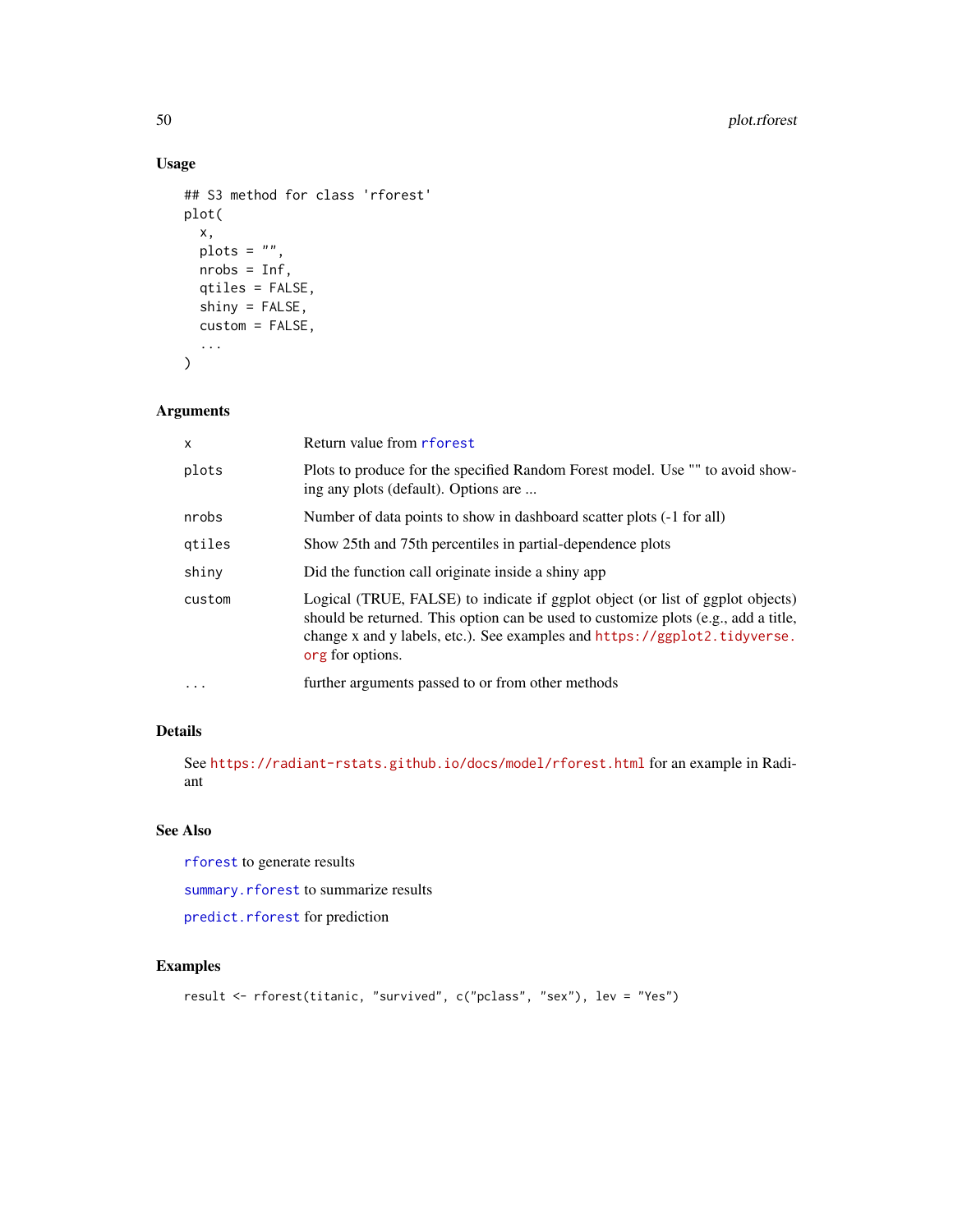Plot method for rforest.predict function

## Usage

```
## S3 method for class 'rforest.predict'
plot(x, xvar = "", facet_row = ".", facet_col = ".", color = "none", ...)
```
#### Arguments

| x         | Return value from predict function predict.rforest                                                                                                |
|-----------|---------------------------------------------------------------------------------------------------------------------------------------------------|
| xvar      | Variable to display along the X-axis of the plot                                                                                                  |
| facet_row | Create vertically arranged subplots for each level of the selected factor variable                                                                |
| facet col | Create horizontally arranged subplots for each level of the selected factor vari-<br>able                                                         |
| color     | Adds color to a scatter plot to generate a heat map. For a line plot one line is<br>created for each group and each is assigned a different color |
|           | further arguments passed to or from other methods                                                                                                 |

### See Also

[predict.mnl](#page-55-0) to generate predictions

```
result <- mnl(
 ketchup,
  rvar = "choice",
  evar = c("price.heinz28", "price.heinz32", "price.heinz41", "price.hunts32"),
 lev = "heinz28"
\mathcal{L}pred \le predict(result, pred_cmd = "price.heinz28 = seq(3, 5, 0.1)")
plot(pred, xvar = "price.heinz28")
```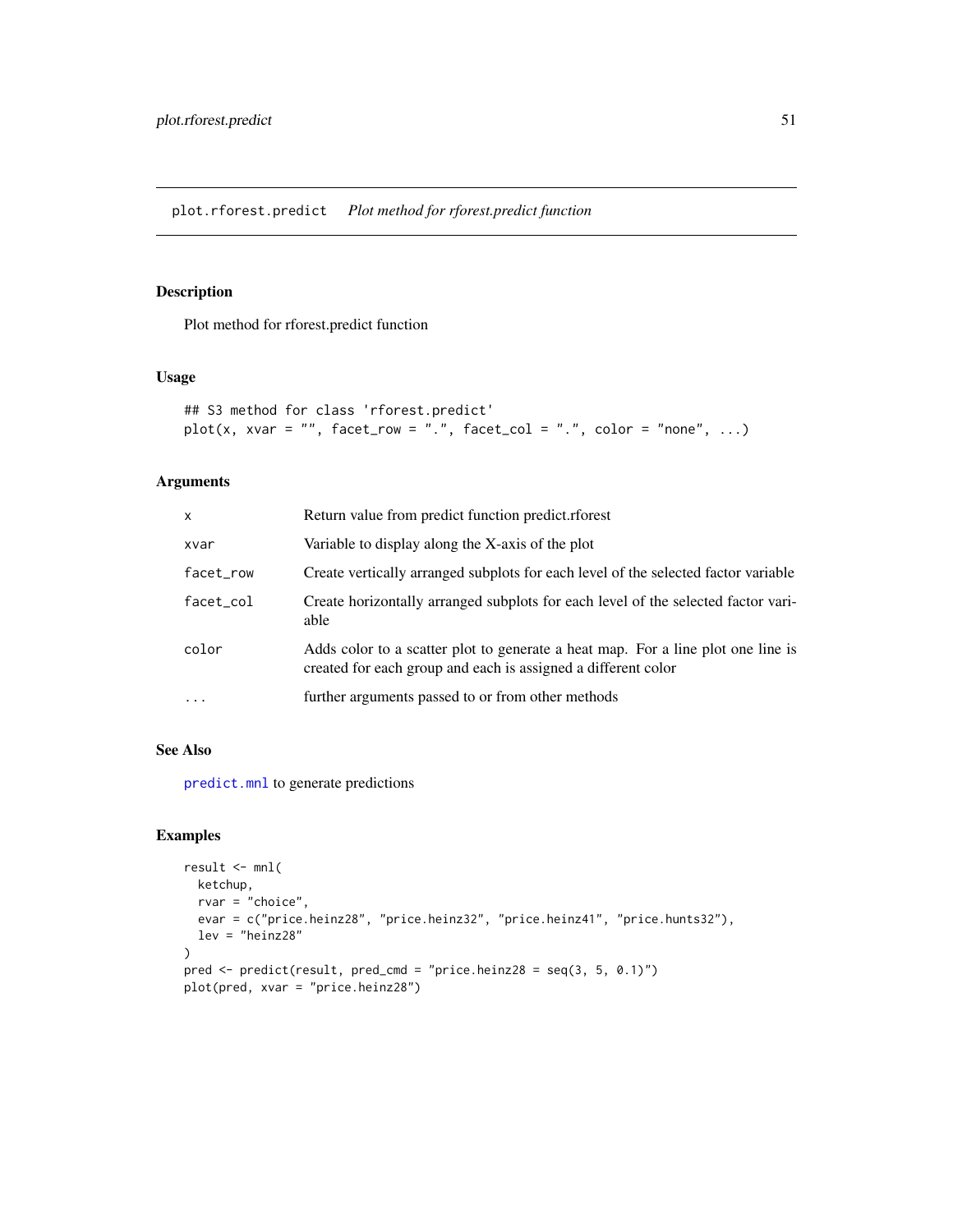Plot method for the simulater function

### Usage

```
## S3 method for class 'simulater'
plot(x, bins = 20, ship = FALSE, custom = FALSE, ...)
```
## Arguments

| x      | Return value from simulater                                                                                                                                                                                                                                           |
|--------|-----------------------------------------------------------------------------------------------------------------------------------------------------------------------------------------------------------------------------------------------------------------------|
| bins   | Number of bins used for histograms $(1 - 50)$                                                                                                                                                                                                                         |
| shiny  | Did the function call originate inside a shiny app                                                                                                                                                                                                                    |
| custom | Logical (TRUE, FALSE) to indicate if ggplot object (or list of ggplot objects)<br>should be returned. This option can be used to customize plots (e.g., add a title,<br>change x and y labels, etc.). See examples and https://ggplot2.tidyverse.<br>org for options. |
| .      | further arguments passed to or from other methods                                                                                                                                                                                                                     |

## Details

See <https://radiant-rstats.github.io/docs/model/simulater> for an example in Radiant

#### See Also

[simulater](#page-79-0) to generate the result

[summary.simulater](#page-100-0) to summarize results

```
simdat <- simulater(
 const = "cost 3",norm = "demand 2000 1000",
  discrete = "price 5 8 .3 .7",
  form = "profit = demand * (price - cost)",
  seed = 1234
)
plot(simdat, bins = 25)
```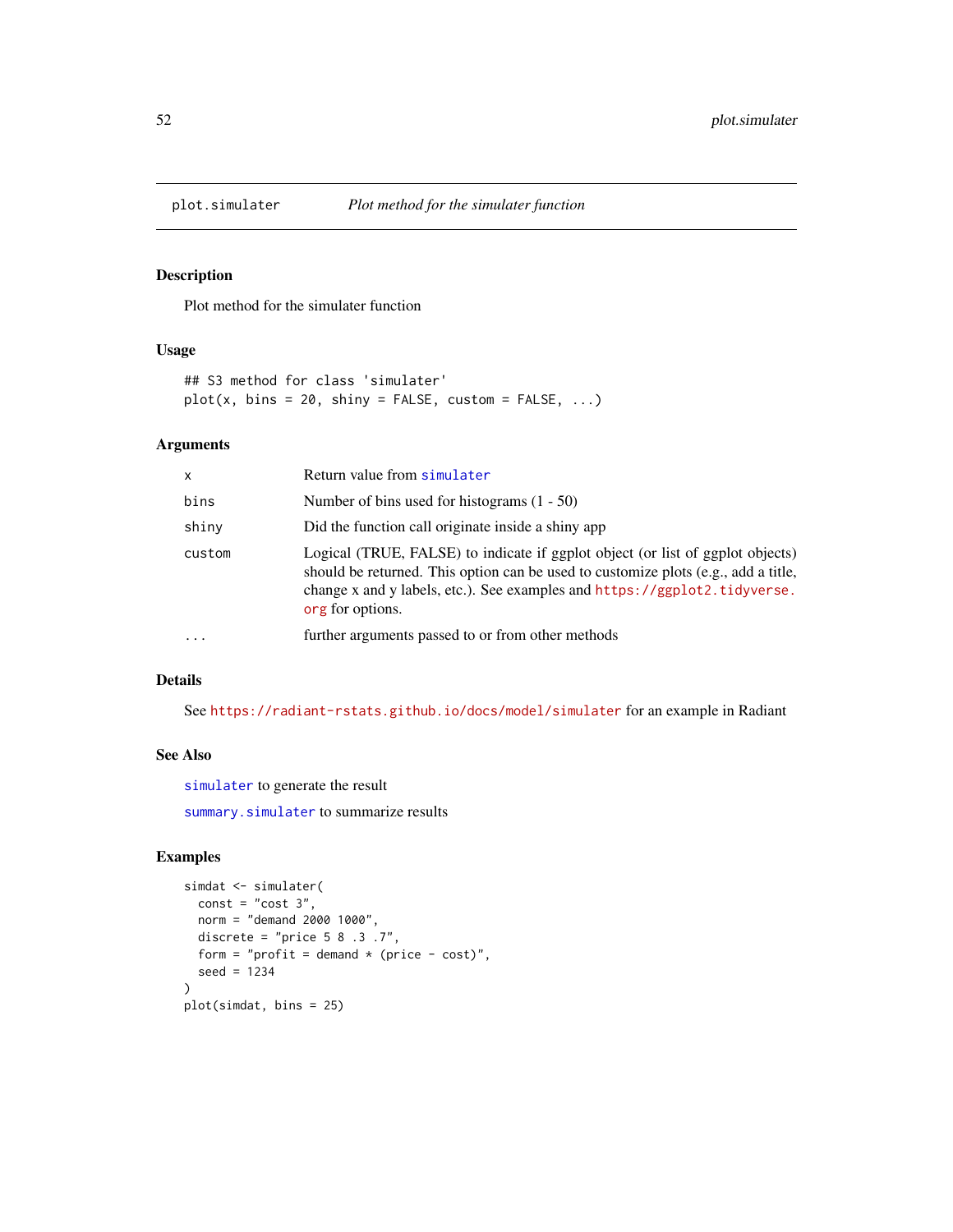Predict method for the crtree function

## Usage

```
## S3 method for class 'crtree'
predict(
 object,
 pred_data = NULL,
 pred\_cmd = "",conf\_lev = 0.95,
  se = FALSE,dec = 3,
  envir = parent.frame(),...
)
```
### Arguments

| object    | Return value from crtree                                                                                                                                                                                                                                                                      |
|-----------|-----------------------------------------------------------------------------------------------------------------------------------------------------------------------------------------------------------------------------------------------------------------------------------------------|
| pred_data | Provide the data frame to generate predictions (e.g., titanic). The dataset must<br>contain all columns used in the estimation                                                                                                                                                                |
| pred_cmd  | Generate predictions using a command. For example, 'pclass = levels(pclass)'<br>would produce predictions for the different levels of factor 'pclass'. To add<br>another variable, create a vector of prediction strings, (e.g., $c$ c) pclass = lev-<br>els(pclass)', 'age = seq(0,100,20)') |
| conf_lev  | Confidence level used to estimate confidence intervals (.95 is the default)                                                                                                                                                                                                                   |
| se        | Logical that indicates if prediction standard errors should be calculated (default<br>$=$ FALSE)                                                                                                                                                                                              |
| dec       | Number of decimals to show                                                                                                                                                                                                                                                                    |
| envir     | Environment to extract data from                                                                                                                                                                                                                                                              |
| $\ddotsc$ | further arguments passed to or from other methods                                                                                                                                                                                                                                             |

## Details

See <https://radiant-rstats.github.io/docs/model/crtree.html> for an example in Radiant

## See Also

[crtree](#page-7-0) to generate the result [summary.crtree](#page-90-0) to summarize results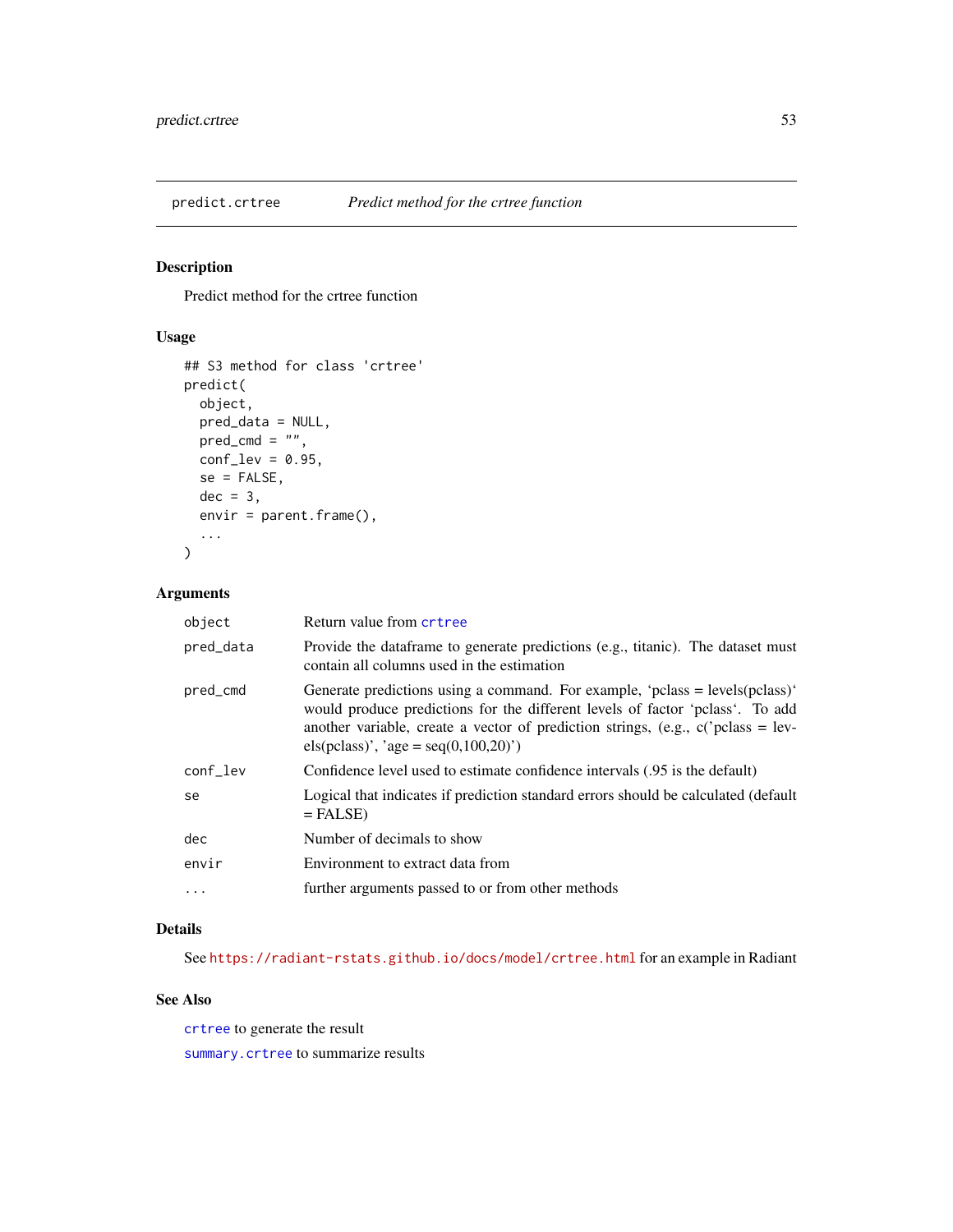## Examples

```
result <- crtree(titanic, "survived", c("pclass", "sex"), lev = "Yes")
predict(result, pred_cmd = "pclass = levels(pclass)")
result <- crtree(titanic, "survived", "pclass", lev = "Yes")
predict(result, pred_data = titanic) %>% head()
```
<span id="page-53-0"></span>predict.gbt *Predict method for the gbt function*

## Description

Predict method for the gbt function

## Usage

```
## S3 method for class 'gbt'
predict(
 object,
 pred_data = NULL,
 pred\_cmd = "",dec = 3.
 envir = parent.frame(),...
)
```
### Arguments

| object    | Return value from gbt                                                                                                                                                                                                                                                                       |
|-----------|---------------------------------------------------------------------------------------------------------------------------------------------------------------------------------------------------------------------------------------------------------------------------------------------|
| pred_data | Provide the data frame to generate predictions (e.g., diamonds). The dataset must<br>contain all columns used in the estimation                                                                                                                                                             |
| pred_cmd  | Generate predictions using a command. For example, 'pclass = levels(pclass)'<br>would produce predictions for the different levels of factor 'pclass'. To add<br>another variable, create a vector of prediction strings, (e.g., $c$ ) class = lev-<br>els(pclass)', 'age = seq(0,100,20)') |
| dec       | Number of decimals to show                                                                                                                                                                                                                                                                  |
| envir     | Environment to extract data from                                                                                                                                                                                                                                                            |
| $\cdots$  | further arguments passed to or from other methods                                                                                                                                                                                                                                           |

## Details

See <https://radiant-rstats.github.io/docs/model/gbt.html> for an example in Radiant

## See Also

[gbt](#page-21-0) to generate the result

[summary.gbt](#page-93-1) to summarize results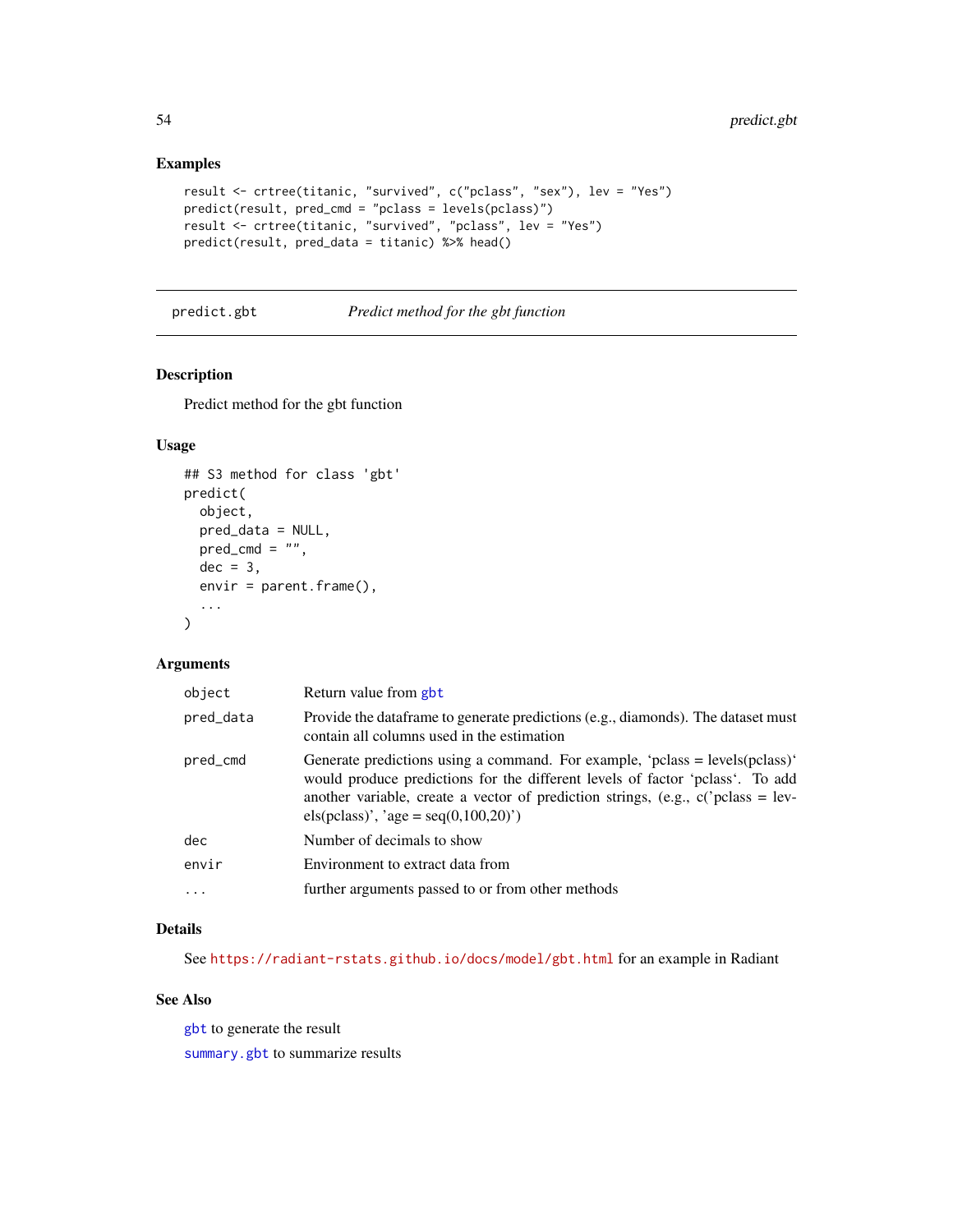## predict.logistic 55

## Examples

```
result <- gbt(titanic, "survived", c("pclass", "sex"), early_stopping_rounds = 0)
predict(result, pred_cmd = "pclass = levels(pclass)")
result <- gbt(diamonds, "price", "carat:color", type = "regression")
predict(result, pred\_cmd = "carat = 1:3")predict(result, pred_data = diamonds) %>% head()
```
<span id="page-54-0"></span>predict.logistic *Predict method for the logistic function*

## Description

Predict method for the logistic function

## Usage

```
## S3 method for class 'logistic'
predict(
 object,
 pred_data = NULL,
 pred\_cmd = "",conf\_lev = 0.95,
  se = TRUE,interval = "confidence",
 dec = 3,
 envir = parent.frame(),
  ...
\mathcal{L}
```

| object     | Return value from logistic                                                                                                                                                                                                                                                                      |
|------------|-------------------------------------------------------------------------------------------------------------------------------------------------------------------------------------------------------------------------------------------------------------------------------------------------|
| pred_data  | Provide the data frame to generate predictions (e.g., titanic). The dataset must<br>contain all columns used in the estimation                                                                                                                                                                  |
| pred_cmd   | Generate predictions using a command. For example, 'pclass = $levels(pclass)'$<br>would produce predictions for the different levels of factor 'pclass'. To add<br>another variable, create a vector of prediction strings, (e.g., $c$ c) pclass = lev-<br>els(pclass)', 'age = seq(0,100,20)') |
| conf_lev   | Confidence level used to estimate confidence intervals (.95 is the default)                                                                                                                                                                                                                     |
| se         | Logical that indicates if prediction standard errors should be calculated (default<br>$=$ FALSE)                                                                                                                                                                                                |
| interval   | Type of interval calculation ("confidence" or "none"). Set to "none" if se is<br><b>FALSE</b>                                                                                                                                                                                                   |
| dec        | Number of decimals to show                                                                                                                                                                                                                                                                      |
| envir      | Environment to extract data from                                                                                                                                                                                                                                                                |
| $\ddots$ . | further arguments passed to or from other methods                                                                                                                                                                                                                                               |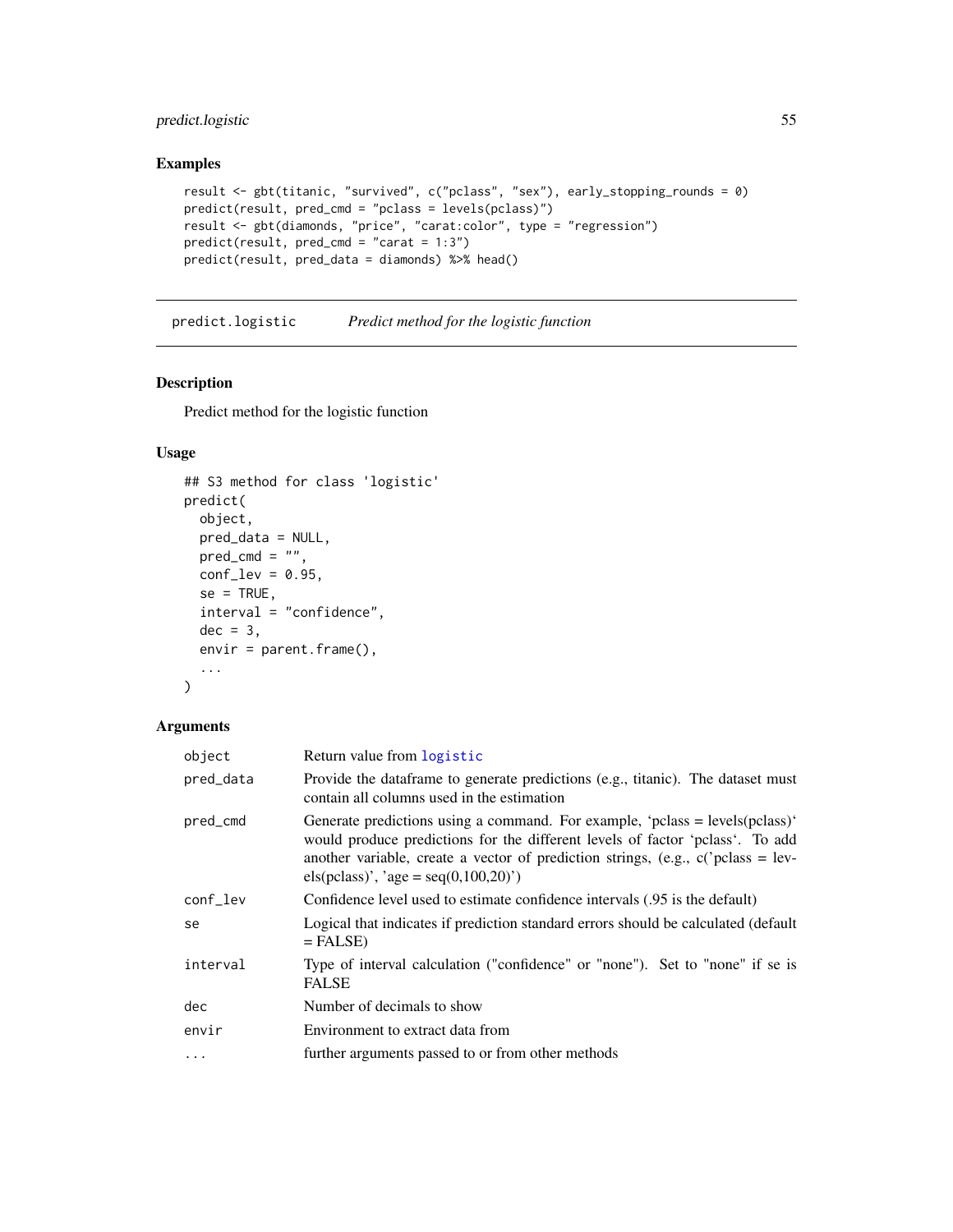### Details

See <https://radiant-rstats.github.io/docs/model/logistic.html> for an example in Radiant

## See Also

[logistic](#page-25-0) to generate the result

[summary.logistic](#page-94-0) to summarize results

[plot.logistic](#page-39-0) to plot results

[plot.model.predict](#page-42-0) to plot prediction output

## Examples

```
result <- logistic(titanic, "survived", c("pclass", "sex"), lev = "Yes")
predict(result, pred_cmd = "pclass = levels(pclass)")
logistic(titanic, "survived", c("pclass", "sex"), lev = "Yes") %>%
  predict(pred_cmd = "sex = c('male','female')")
logistic(titanic, "survived", c("pclass", "sex"), lev = "Yes") %>%
  predict(pred_data = titanic)
```
<span id="page-55-0"></span>

predict.mnl *Predict method for the mnl function*

### Description

Predict method for the mnl function

#### Usage

```
## S3 method for class 'mnl'
predict(
 object,
  pred_data = NULL,
 pred\_cmd = "",pred_names = ",
 dec = 3,
  envir = parent.frame(),...
)
```

| object    | Return value from mnl                                                            |
|-----------|----------------------------------------------------------------------------------|
| pred_data | Provide the data frame to generate predictions (e.g., ketchup). The dataset must |
|           | contain all columns used in the estimation                                       |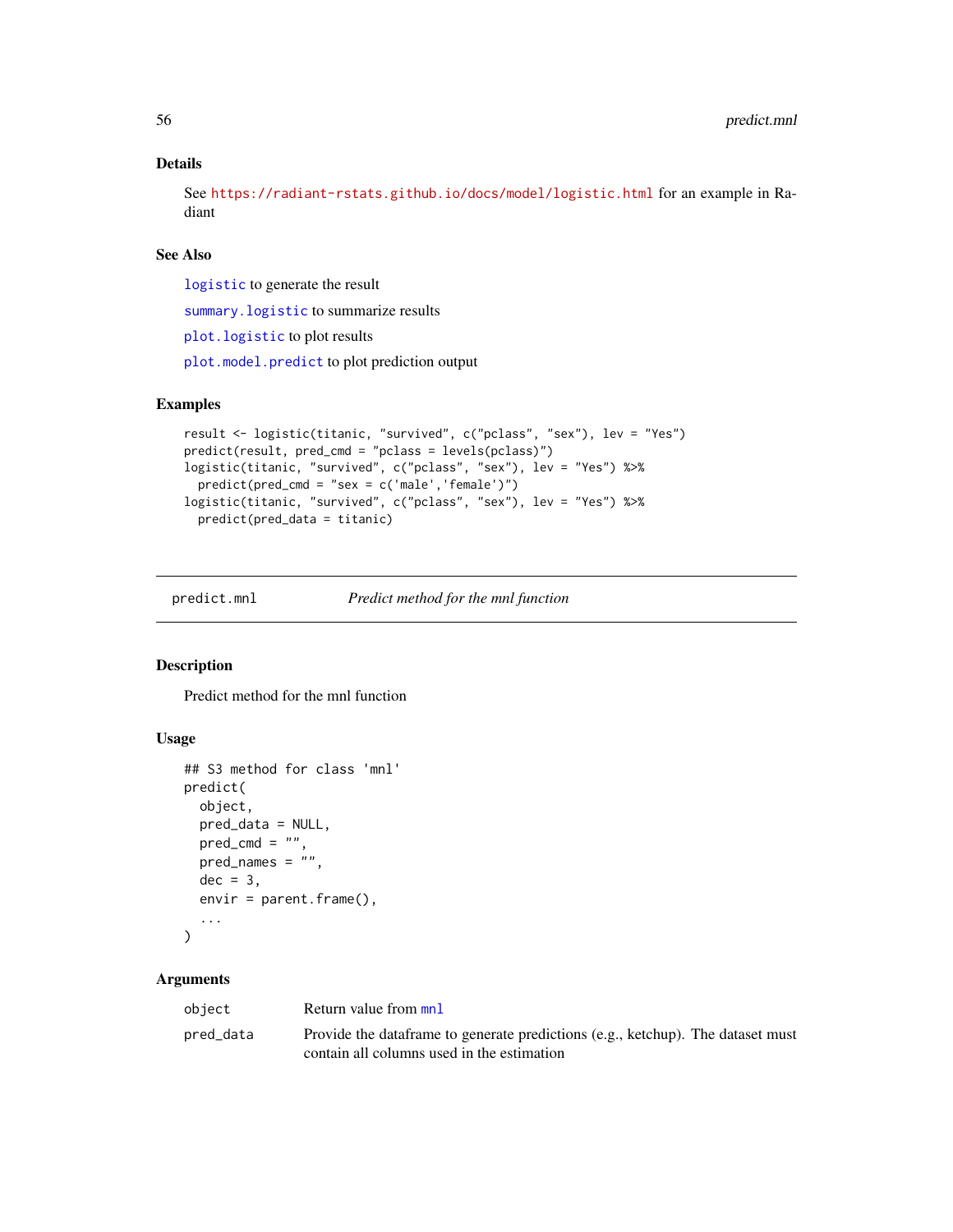#### predict.nb 57

| pred_cmd   | Generate predictions using a command. For example, 'pclass = levels(pclass)'<br>would produce predictions for the different levels of factor 'pclass'. To add<br>another variable, create a vector of prediction strings, (e.g., $c$ ) class = lev-<br>els(pclass)', 'age = seq(0,100,20)') |
|------------|---------------------------------------------------------------------------------------------------------------------------------------------------------------------------------------------------------------------------------------------------------------------------------------------|
| pred_names | Names for the predictions to be stored. If one name is provided, only the first<br>column of predictions is stored. If empty, the levels in the response variable of<br>the mnl model will be used                                                                                          |
| dec        | Number of decimals to show                                                                                                                                                                                                                                                                  |
| envir      | Environment to extract data from                                                                                                                                                                                                                                                            |
|            | further arguments passed to or from other methods                                                                                                                                                                                                                                           |

## Details

See <https://radiant-rstats.github.io/docs/model/mnl.html> for an example in Radiant

#### See Also

[mnl](#page-27-0) to generate the result

[summary.mnl](#page-95-0) to summarize results

## Examples

```
result <- mnl(
  ketchup,
  rvar = "choice",
  evar = c("price.heinz28", "price.heinz32", "price.heinz41", "price.hunts32"),
  lev = "heinz28"
)
predict(result, pred_cmd = "price.heinz28 = seq(3, 5, 0.1)")
predict(result, pred_data = slice(ketchup, 1:20))
```
<span id="page-56-0"></span>predict.nb *Predict method for the nb function*

## Description

Predict method for the nb function

## Usage

```
## S3 method for class 'nb'
predict(
 object,
 pred_data = NULL,
 pred\_cmd = "",pred\_names = "",
```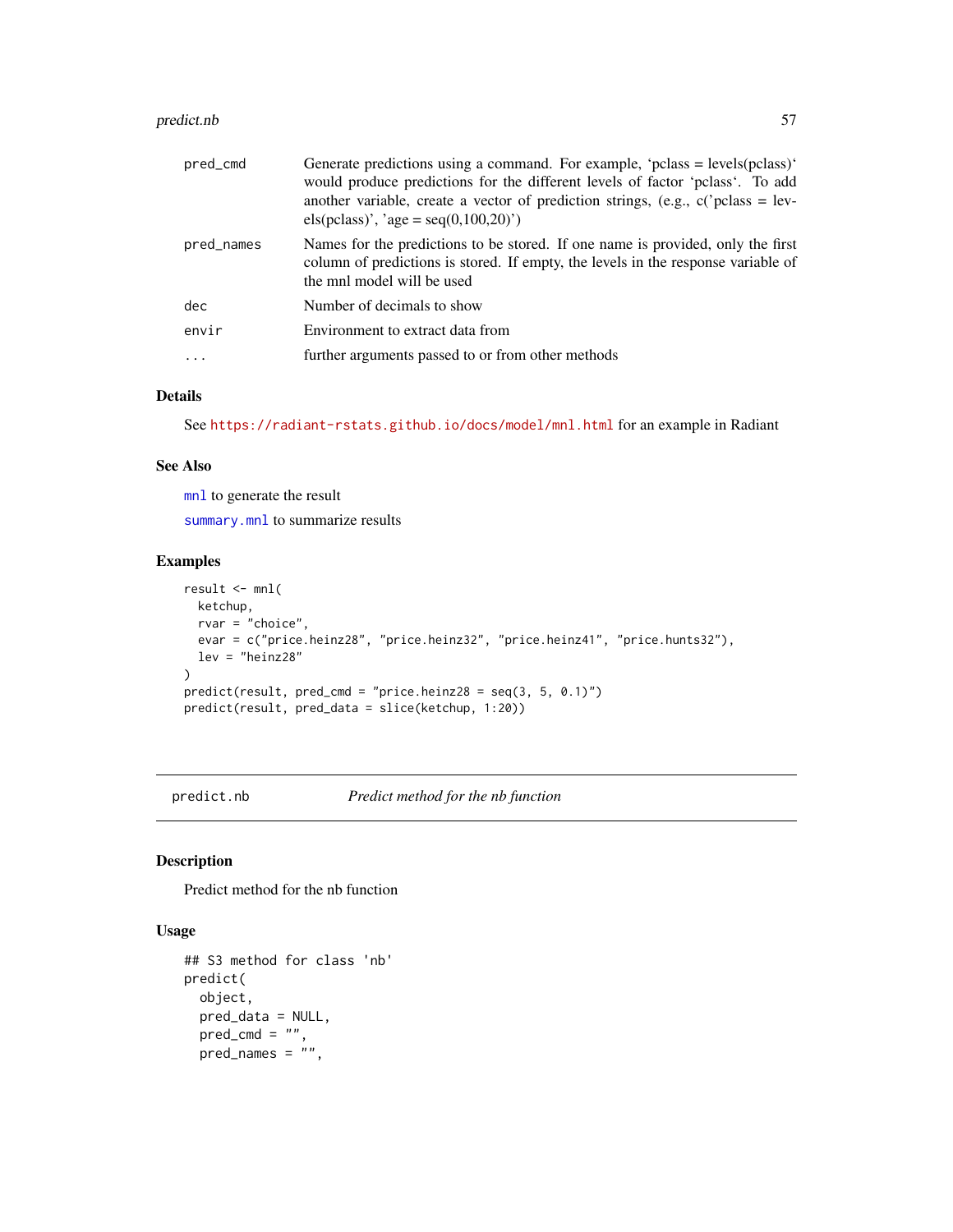```
dec = 3,
  envir = parent.frame(),...
\mathcal{L}
```
#### Arguments

| object     | Return value from nb                                                                                                                                                                                                                                                                            |
|------------|-------------------------------------------------------------------------------------------------------------------------------------------------------------------------------------------------------------------------------------------------------------------------------------------------|
| pred_data  | Provide the dataframe to generate predictions (e.g., titanic). The dataset must<br>contain all columns used in the estimation                                                                                                                                                                   |
| pred_cmd   | Generate predictions using a command. For example, 'pclass = $levels(pclass)'$<br>would produce predictions for the different levels of factor 'pclass'. To add<br>another variable, create a vector of prediction strings, (e.g., $c$ c) pclass = lev-<br>els(pclass)', 'age = seq(0,100,20)') |
| pred_names | Names for the predictions to be stored. If one name is provided, only the first<br>column of predictions is stored. If empty, the level in the response variable of<br>the nb model will be used                                                                                                |
| dec        | Number of decimals to show                                                                                                                                                                                                                                                                      |
| envir      | Environment to extract data from                                                                                                                                                                                                                                                                |
| $\ddots$   | further arguments passed to or from other methods                                                                                                                                                                                                                                               |

### Details

See <https://radiant-rstats.github.io/docs/model/nb.html> for an example in Radiant

### See Also

[nb](#page-29-0) to generate the result

[summary.nb](#page-96-0) to summarize results

```
result <- nb(titanic, "survived", c("pclass", "sex", "age"))
predict(result, pred_data = titanic)
predict(result, pred_data = titanic, pred_names = c("Yes", "No"))
predict(result, pred_cmd = "pclass = levels(pclass)")
result <- nb(titanic, "pclass", c("survived", "sex", "age"))
predict(result, pred_data = titanic)
predict(result, pred_data = titanic, pred_names = c("1st", "2nd", "3rd"))
predict(result, pred_data = titanic, pred_names = "")
```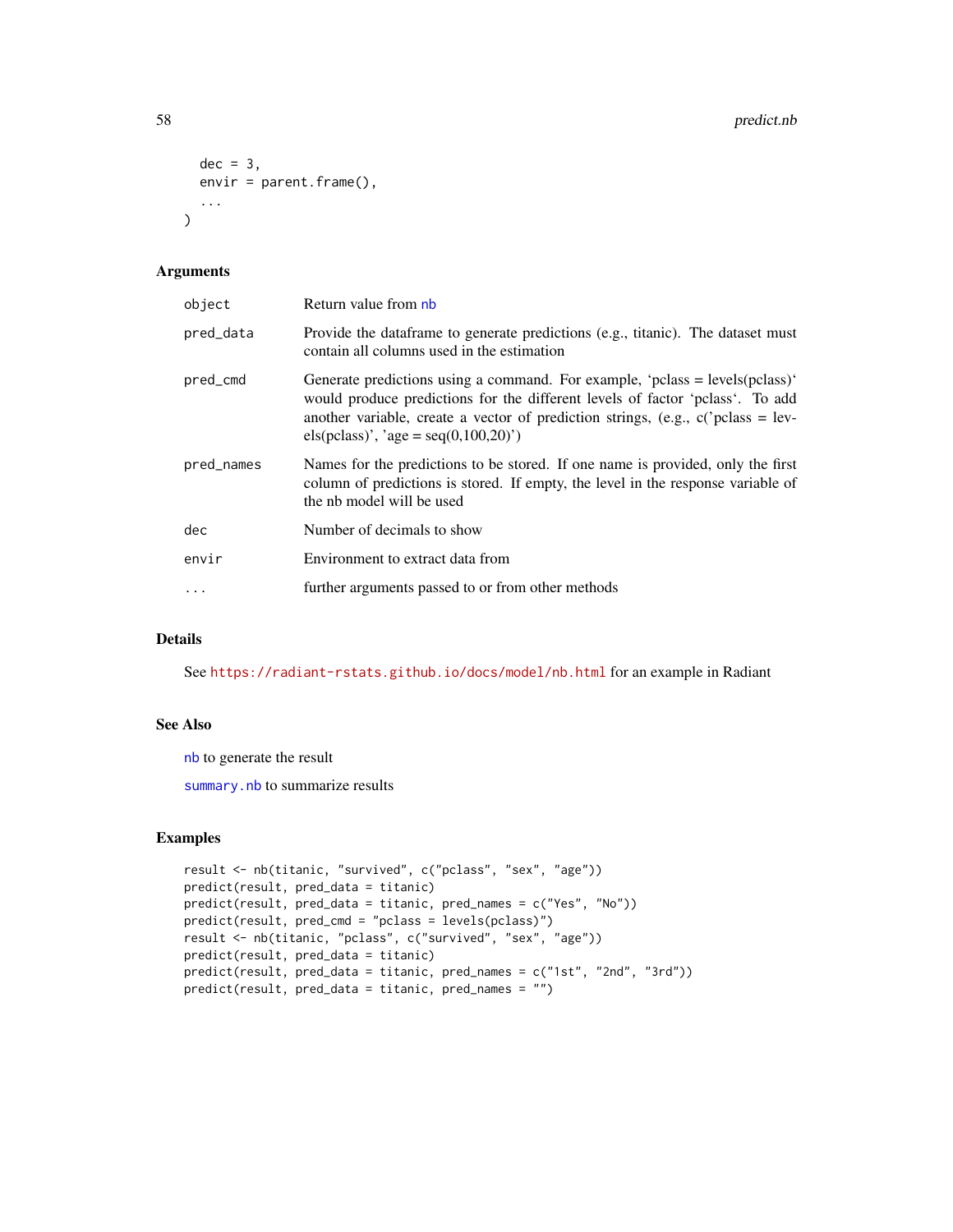<span id="page-58-0"></span>

Predict method for the nn function

## Usage

```
## S3 method for class 'nn'
predict(
  object,
  pred_data = NULL,
  pred\_cmd = "",dec = 3,
  envir = parent.frame(),
  ...
)
```
## Arguments

| object    | Return value from nn                                                                                                                                                                                                                                                                          |
|-----------|-----------------------------------------------------------------------------------------------------------------------------------------------------------------------------------------------------------------------------------------------------------------------------------------------|
| pred_data | Provide the data frame to generate predictions (e.g., diamonds). The dataset must<br>contain all columns used in the estimation                                                                                                                                                               |
| pred_cmd  | Generate predictions using a command. For example, 'pclass = $levels(pclass)'$<br>would produce predictions for the different levels of factor 'pclass'. To add<br>another variable, create a vector of prediction strings, (e.g., $c$ ) class = lev-<br>els(pclass)', 'age = seq(0,100,20)') |
| dec       | Number of decimals to show                                                                                                                                                                                                                                                                    |
| envir     | Environment to extract data from                                                                                                                                                                                                                                                              |
| .         | further arguments passed to or from other methods                                                                                                                                                                                                                                             |

### Details

See <https://radiant-rstats.github.io/docs/model/nn.html> for an example in Radiant

# See Also

[nn](#page-30-0) to generate the result

[summary.nn](#page-97-0) to summarize results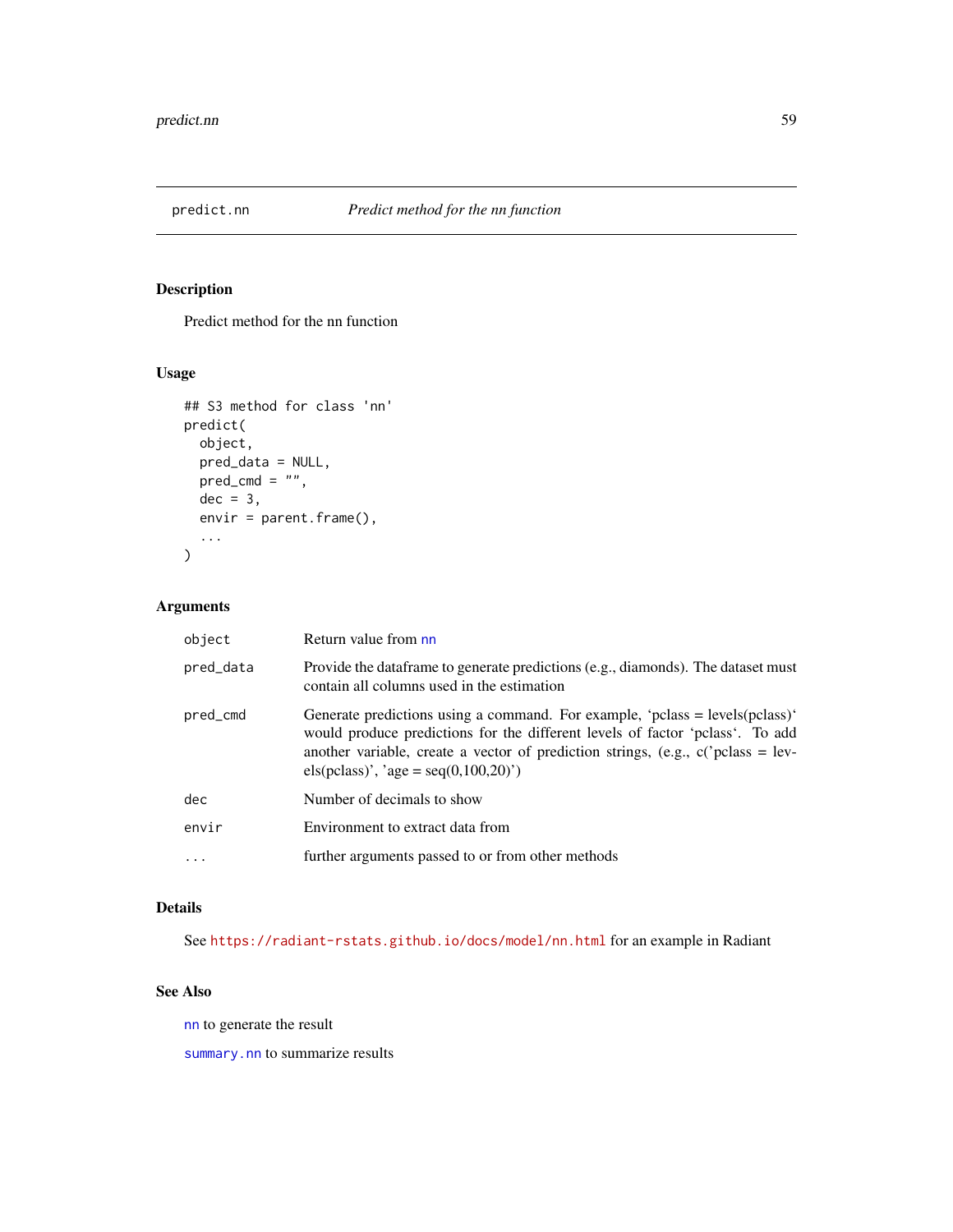## Examples

```
result <- nn(titanic, "survived", c("pclass", "sex"), lev = "Yes")
predict(result, pred_cmd = "pclass = levels(pclass)")
result <- nn(diamonds, "price", "carat:color", type = "regression")
predict(result, pred_cmd = "carat = 1:3")
predict(result, pred_data = diamonds) %>% head()
```
<span id="page-59-0"></span>predict.regress *Predict method for the regress function*

## Description

Predict method for the regress function

#### Usage

```
## S3 method for class 'regress'
predict(
 object,
 pred_data = NULL,
 pred\_cmd = "",conf\_lev = 0.95,
 se = TRUE,interval = "confidence",
 dec = 3,
 envir = parent.frame(),
  ...
\mathcal{L}
```

| object    | Return value from regress                                                                                                       |
|-----------|---------------------------------------------------------------------------------------------------------------------------------|
| pred_data | Provide the data frame to generate predictions (e.g., diamonds). The dataset must<br>contain all columns used in the estimation |
| pred_cmd  | Command used to generate data for prediction                                                                                    |
| conf_lev  | Confidence level used to estimate confidence intervals (.95 is the default)                                                     |
| se        | Logical that indicates if prediction standard errors should be calculated (default<br>$=$ FALSE)                                |
| interval  | Type of interval calculation ("confidence" or "prediction"). Set to "none" if se is<br><b>FALSE</b>                             |
| dec       | Number of decimals to show                                                                                                      |
| envir     | Environment to extract data from                                                                                                |
| $\cdots$  | further arguments passed to or from other methods                                                                               |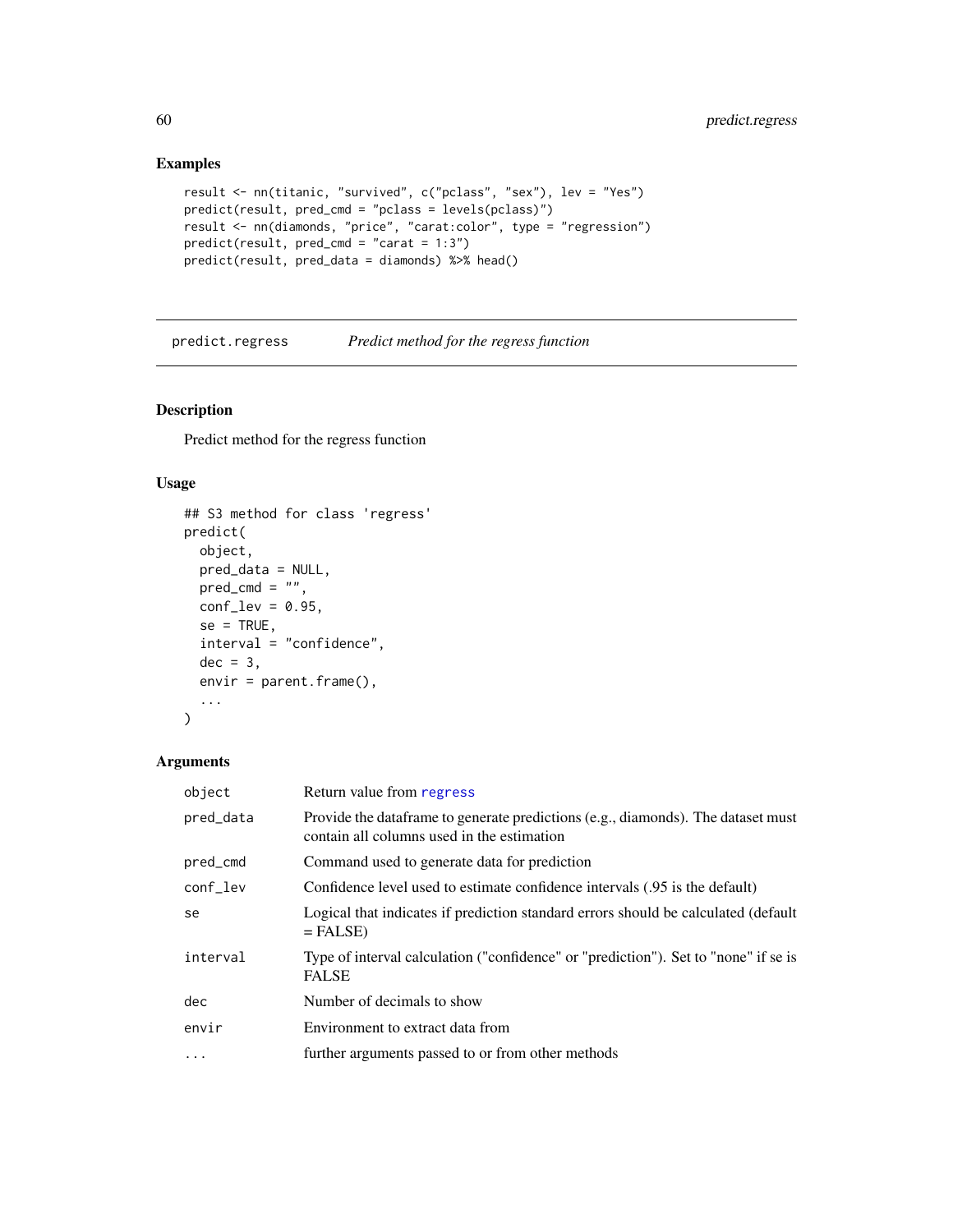### predict.rforest 61

### Details

See <https://radiant-rstats.github.io/docs/model/regress.html> for an example in Radiant

## See Also

[regress](#page-70-0) to generate the result

summary. regress to summarize results

[plot.regress](#page-46-0) to plot results

### Examples

```
result <- regress(diamonds, "price", c("carat", "clarity"))
predict(result, pred_cmd = "carat = 1:10")
predict(result, pred_cmd = "clarity = levels(clarity)")
result <- regress(diamonds, "price", c("carat", "clarity"), int = "carat:clarity")
predict(result, pred_data = diamonds) %>% head()
```
<span id="page-60-0"></span>predict.rforest *Predict method for the rforest function*

## Description

Predict method for the rforest function

### Usage

```
## S3 method for class 'rforest'
predict(
 object,
 pred_data = NULL,
 pred\_cmd = "",pred\_names = "",OOB = NULL,dec = 3,
  envir = parent.frame(),...
\lambda
```

| object    | Return value from rforest                                                                                                       |
|-----------|---------------------------------------------------------------------------------------------------------------------------------|
| pred_data | Provide the data frame to generate predictions (e.g., diamonds). The dataset must<br>contain all columns used in the estimation |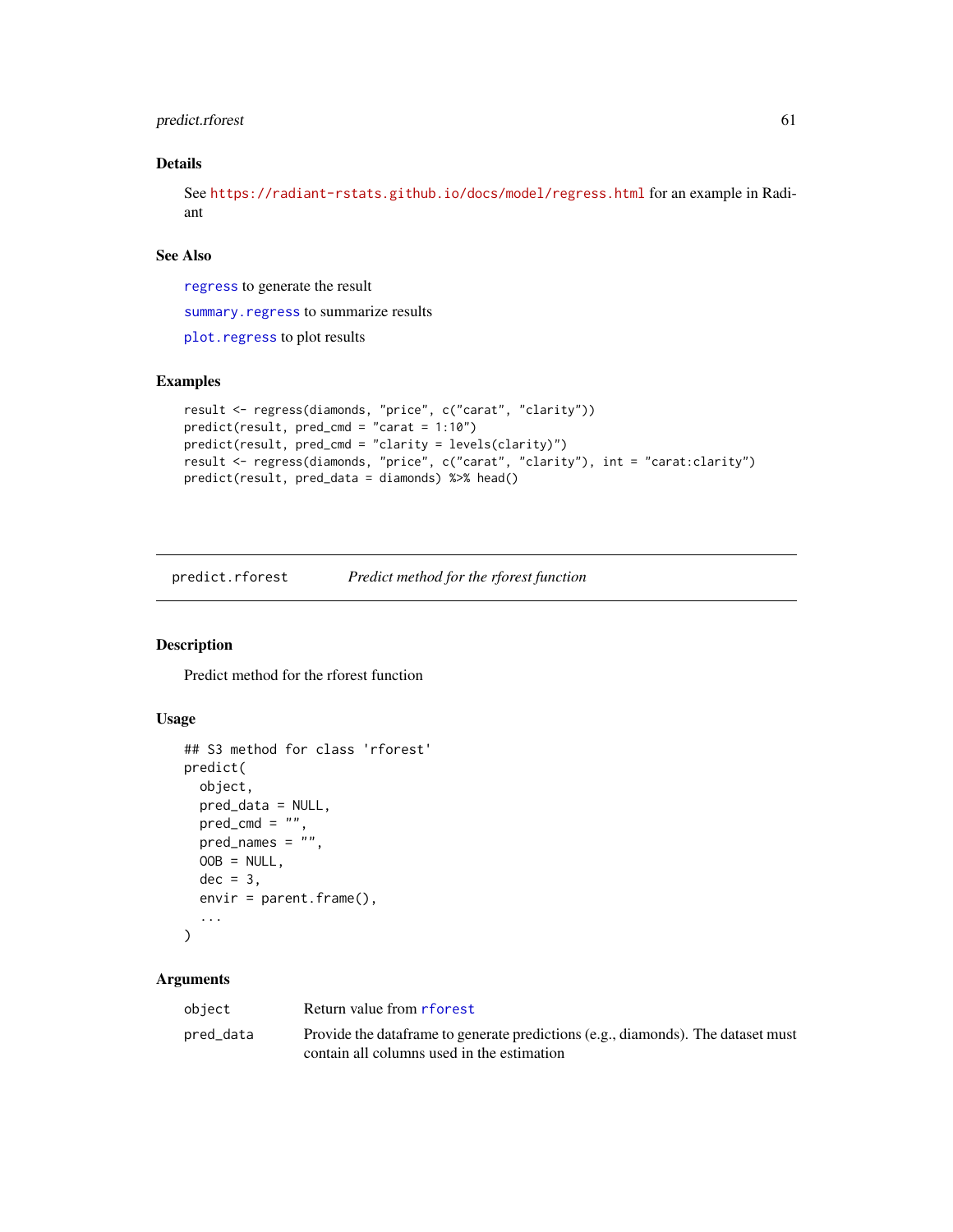| pred_cmd   | Generate predictions using a command. For example, 'pclass = $levels(pclass)'$<br>would produce predictions for the different levels of factor 'pclass'. To add<br>another variable, create a vector of prediction strings, (e.g., $c$ c) pclass = lev-<br>els(pclass)', 'age = $seq(0,100,20)$ ') |
|------------|----------------------------------------------------------------------------------------------------------------------------------------------------------------------------------------------------------------------------------------------------------------------------------------------------|
| pred_names | Names for the predictions to be stored. If one name is provided, only the first<br>column of predictions is stored. If empty, the levels in the response variable of<br>the rforest model will be used                                                                                             |
| 00B        | Use Out-Of-Bag predictions (TRUE or FALSE). Relevant when evaluating pre-<br>dictions for the training sample. If missing, datasets will be compared to deter-<br>mine of OOB predictions should be used                                                                                           |
| dec        | Number of decimals to show                                                                                                                                                                                                                                                                         |
| envir      | Environment to extract data from                                                                                                                                                                                                                                                                   |
|            | further arguments passed to or from other methods                                                                                                                                                                                                                                                  |
|            |                                                                                                                                                                                                                                                                                                    |

## Details

See <https://radiant-rstats.github.io/docs/model/rforest.html> for an example in Radiant

### See Also

[rforest](#page-73-0) to generate the result

[summary.rforest](#page-99-1) to summarize results

### Examples

```
result <- rforest(titanic, "survived", c("pclass", "sex"), lev = "Yes")
predict(result, pred_cmd = "pclass = levels(pclass)")
result <- rforest(diamonds, "price", "carat:color", type = "regression")
predict(result, pred_cmd = "carat = 1:3")
predict(result, pred_data = diamonds) %>% head()
```
predict\_model *Predict method for model functions*

# Description

Predict method for model functions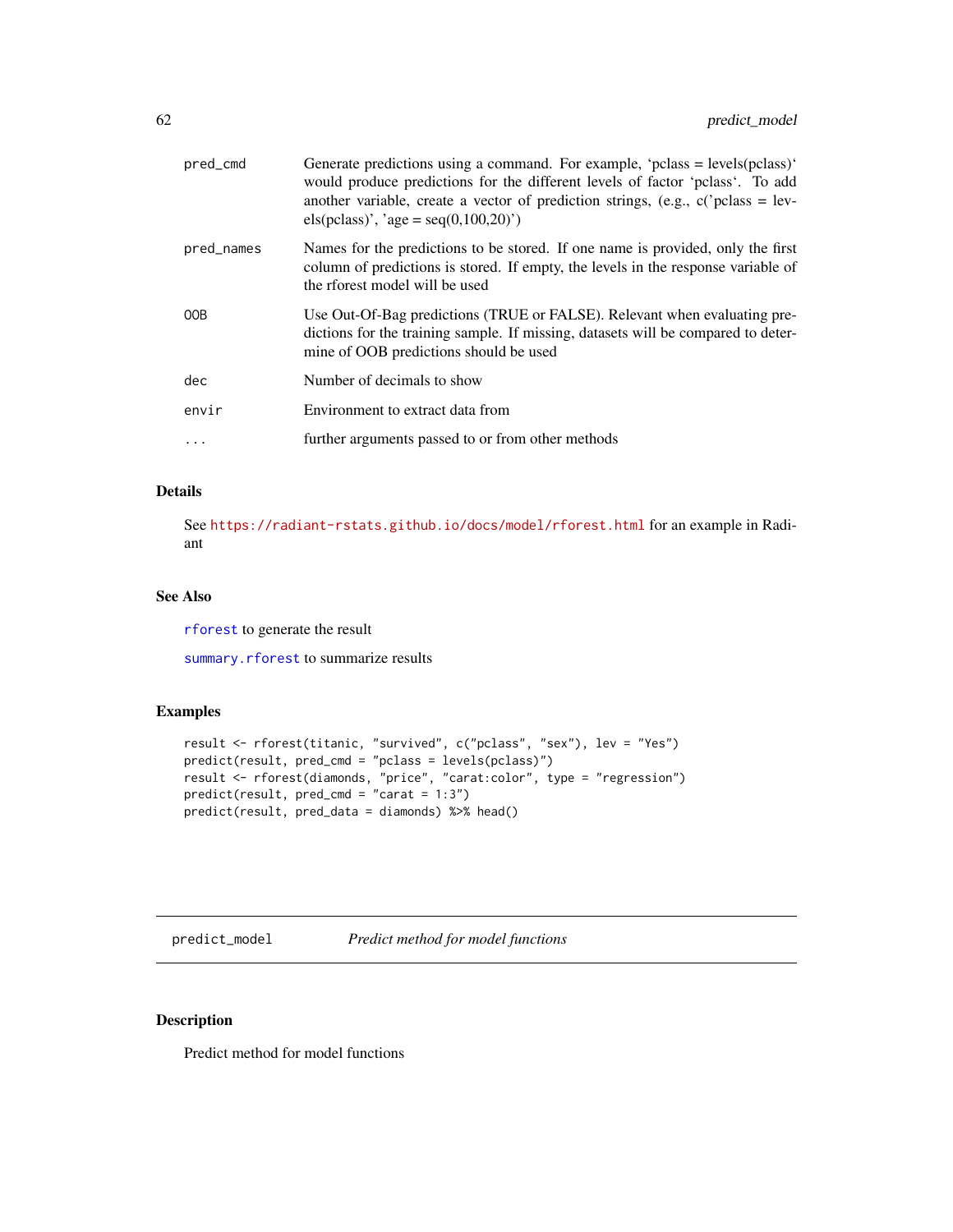## print.crtree.predict 63

## Usage

```
predict_model(
  object,
  pfun,
  mclass,
  pred_data = NULL,
  pred\_cmd = "",conf\_lev = 0.95,
  se = FALSE,dec = 3,
  envir = parent.frame(),...
\mathcal{L}
```
## Arguments

| object    | Return value from regress                                                                        |
|-----------|--------------------------------------------------------------------------------------------------|
| pfun      | Function to use for prediction                                                                   |
| mclass    | Model class to attach                                                                            |
| pred_data | Dataset to use for prediction                                                                    |
| pred_cmd  | Command used to generate data for prediction (e.g., $'$ carat = 1:10')                           |
| conf_lev  | Confidence level used to estimate confidence intervals (.95 is the default)                      |
| se        | Logical that indicates if prediction standard errors should be calculated (default<br>$=$ FALSE) |
| dec       | Number of decimals to show                                                                       |
| envir     | Environment to extract data from                                                                 |
| $\ddotsc$ | further arguments passed to or from other methods                                                |

## Details

See <https://radiant-rstats.github.io/docs/model/regress.html> for an example in Radiant

print.crtree.predict *Print method for predict.crtree*

## Description

Print method for predict.crtree

#### Usage

```
## S3 method for class 'crtree.predict'
print(x, \ldots, n = 10)
```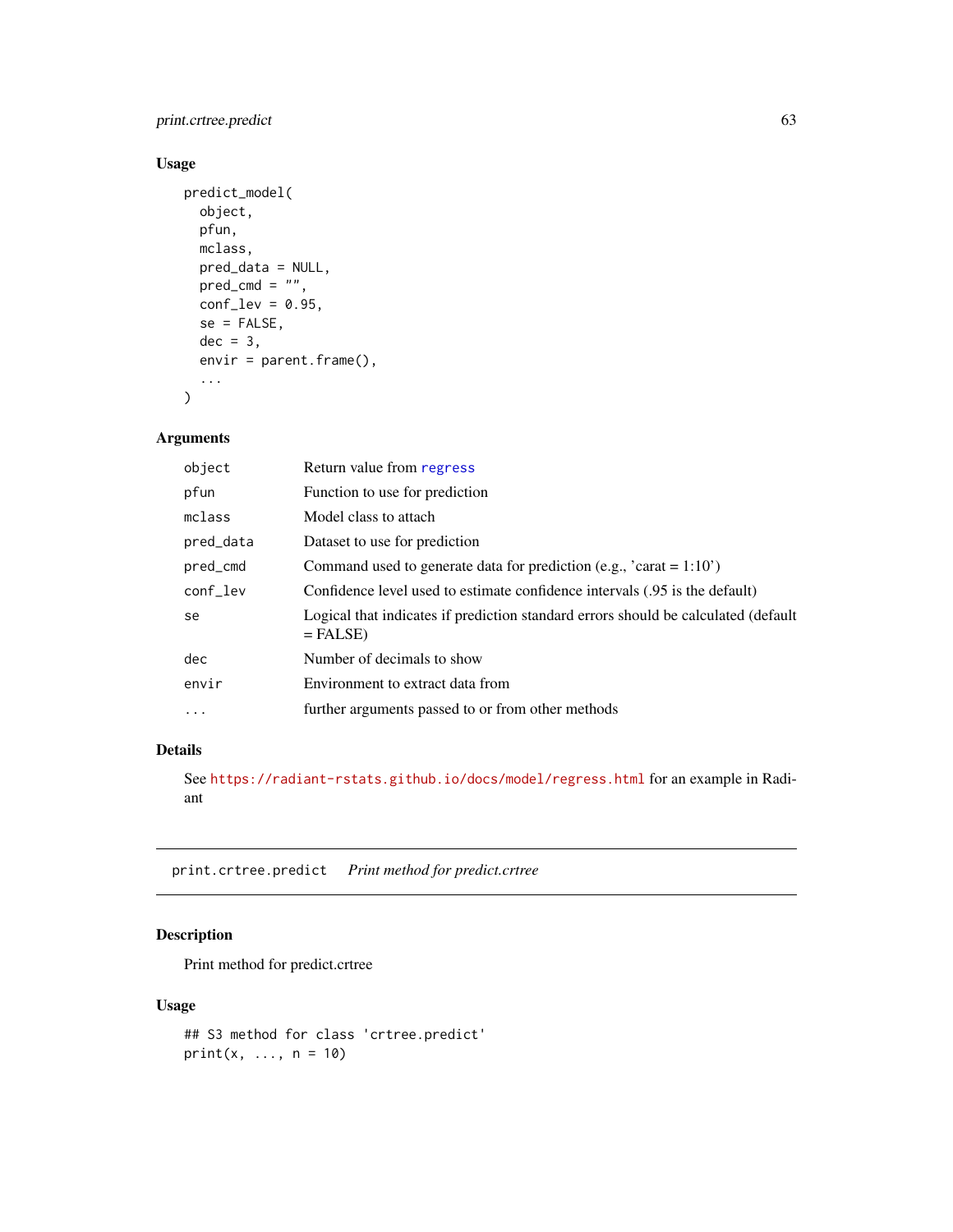## Arguments

|          | Return value from prediction method                                       |
|----------|---------------------------------------------------------------------------|
| $\cdots$ | further arguments passed to or from other methods                         |
| n        | Number of lines of prediction results to print. Use -1 to print all lines |

print.gbt.predict *Print method for predict.gbt*

## Description

Print method for predict.gbt

## Usage

```
## S3 method for class 'gbt.predict'
print(x, ..., n = 10)
```
## Arguments

| $\mathsf{x}$            | Return value from prediction method                                       |
|-------------------------|---------------------------------------------------------------------------|
| $\cdot$ $\cdot$ $\cdot$ | further arguments passed to or from other methods                         |
| n.                      | Number of lines of prediction results to print. Use -1 to print all lines |

print.logistic.predict

*Print method for logistic.predict*

## Description

Print method for logistic.predict

# Usage

```
## S3 method for class 'logistic.predict'
print(x, ..., n = 10)
```

|                         | Return value from prediction method                                       |
|-------------------------|---------------------------------------------------------------------------|
| $\cdot$ $\cdot$ $\cdot$ | further arguments passed to or from other methods                         |
|                         | Number of lines of prediction results to print. Use -1 to print all lines |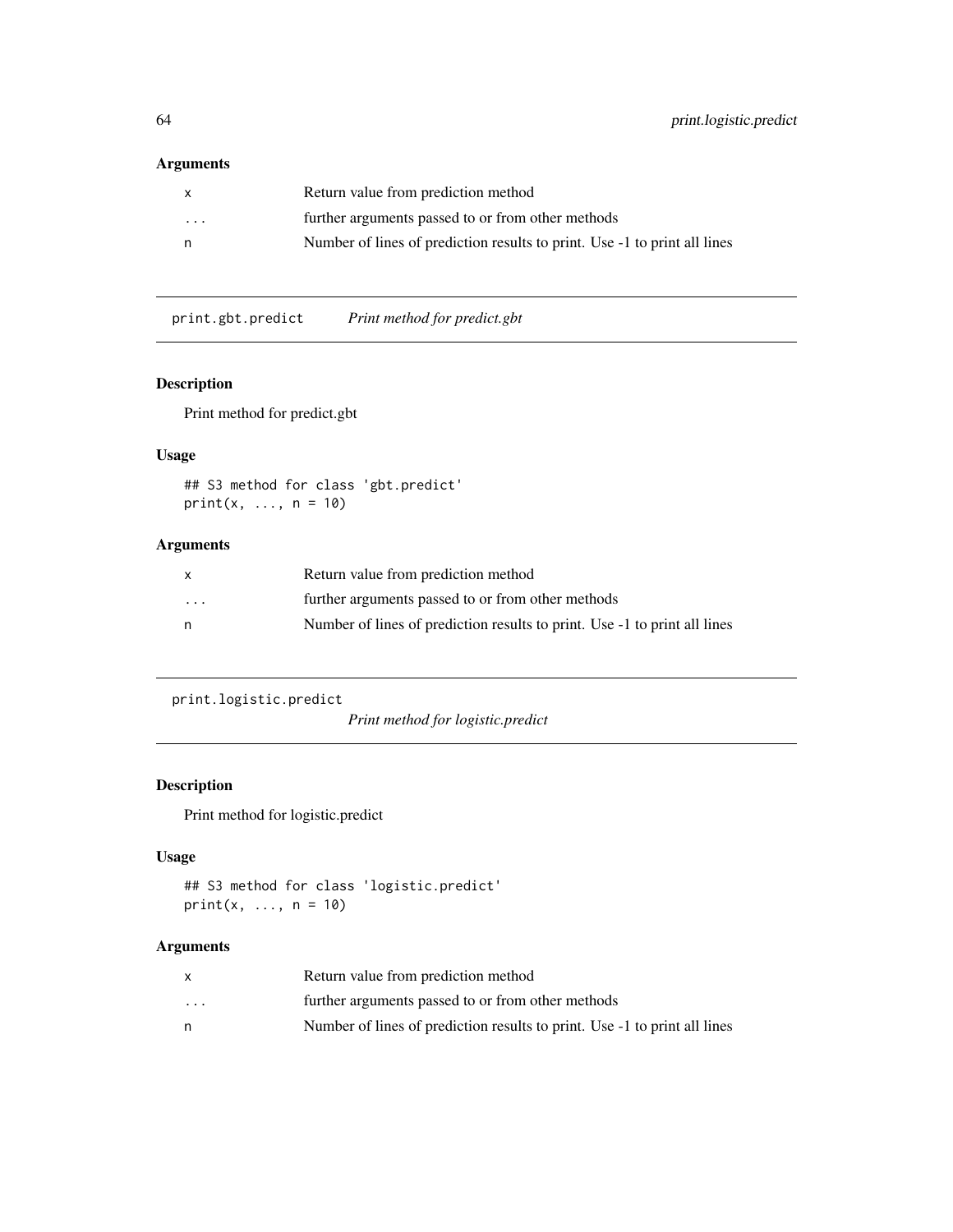Print method for mnl.predict

## Usage

## S3 method for class 'mnl.predict'  $print(x, ..., n = 10)$ 

## Arguments

| X                       | Return value from prediction method                                       |
|-------------------------|---------------------------------------------------------------------------|
| $\cdot$ $\cdot$ $\cdot$ | further arguments passed to or from other methods                         |
| n                       | Number of lines of prediction results to print. Use -1 to print all lines |

print.nb.predict *Print method for predict.nb*

# Description

Print method for predict.nb

## Usage

```
## S3 method for class 'nb.predict'
print(x, ..., n = 10)
```

|                         | Return value from prediction method                                       |
|-------------------------|---------------------------------------------------------------------------|
| $\cdot$ $\cdot$ $\cdot$ | further arguments passed to or from other methods                         |
| n                       | Number of lines of prediction results to print. Use -1 to print all lines |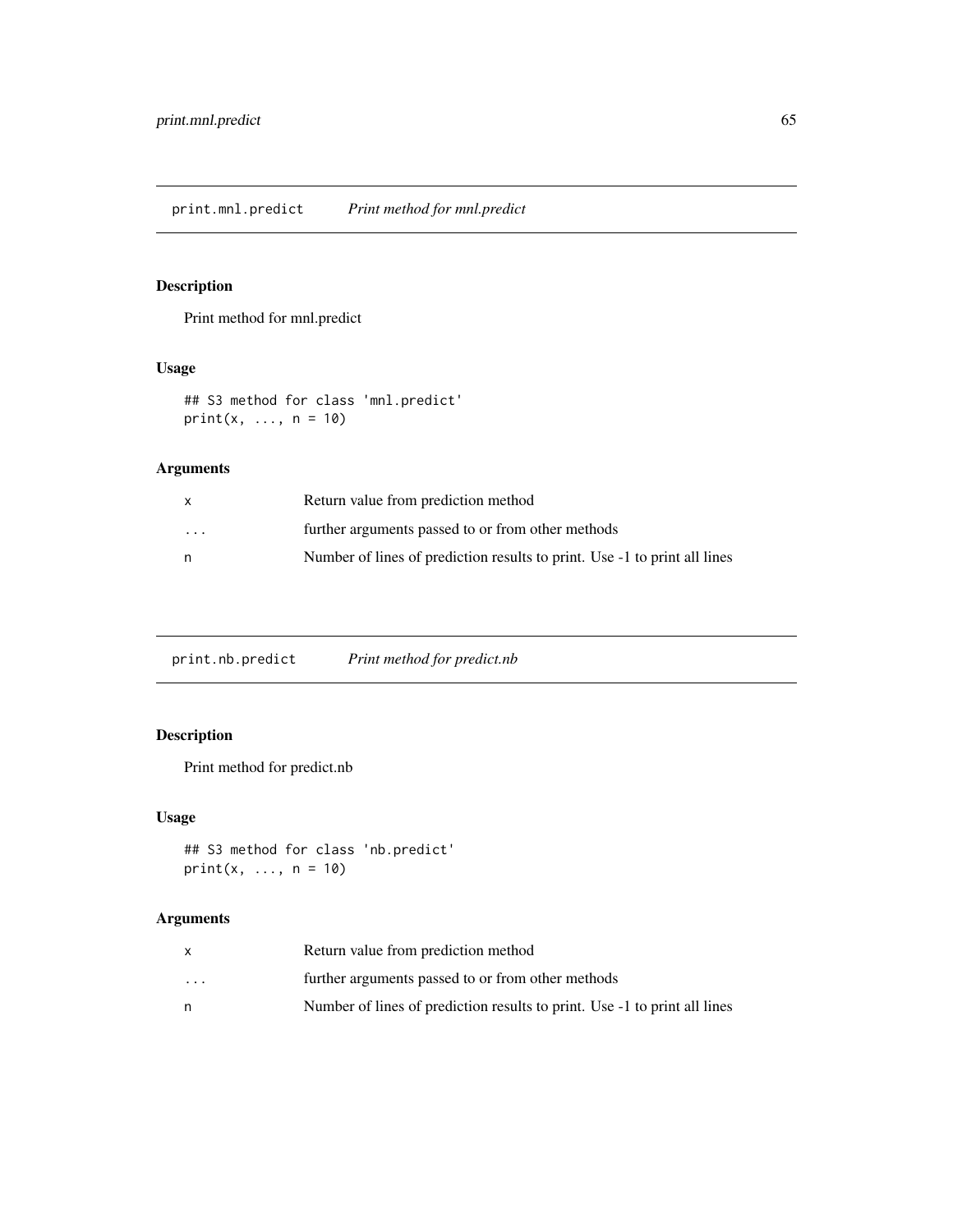print.nn.predict *Print method for predict.nn*

# Description

Print method for predict.nn

## Usage

## S3 method for class 'nn.predict'  $print(x, ..., n = 10)$ 

## Arguments

| X        | Return value from prediction method                                       |
|----------|---------------------------------------------------------------------------|
| $\cdots$ | further arguments passed to or from other methods                         |
| n        | Number of lines of prediction results to print. Use -1 to print all lines |

print.regress.predict *Print method for predict.regress*

# Description

Print method for predict.regress

## Usage

```
## S3 method for class 'regress.predict'
print(x, ..., n = 10)
```

|                         | Return value from prediction method                                       |
|-------------------------|---------------------------------------------------------------------------|
| $\cdot$ $\cdot$ $\cdot$ | further arguments passed to or from other methods                         |
| n                       | Number of lines of prediction results to print. Use -1 to print all lines |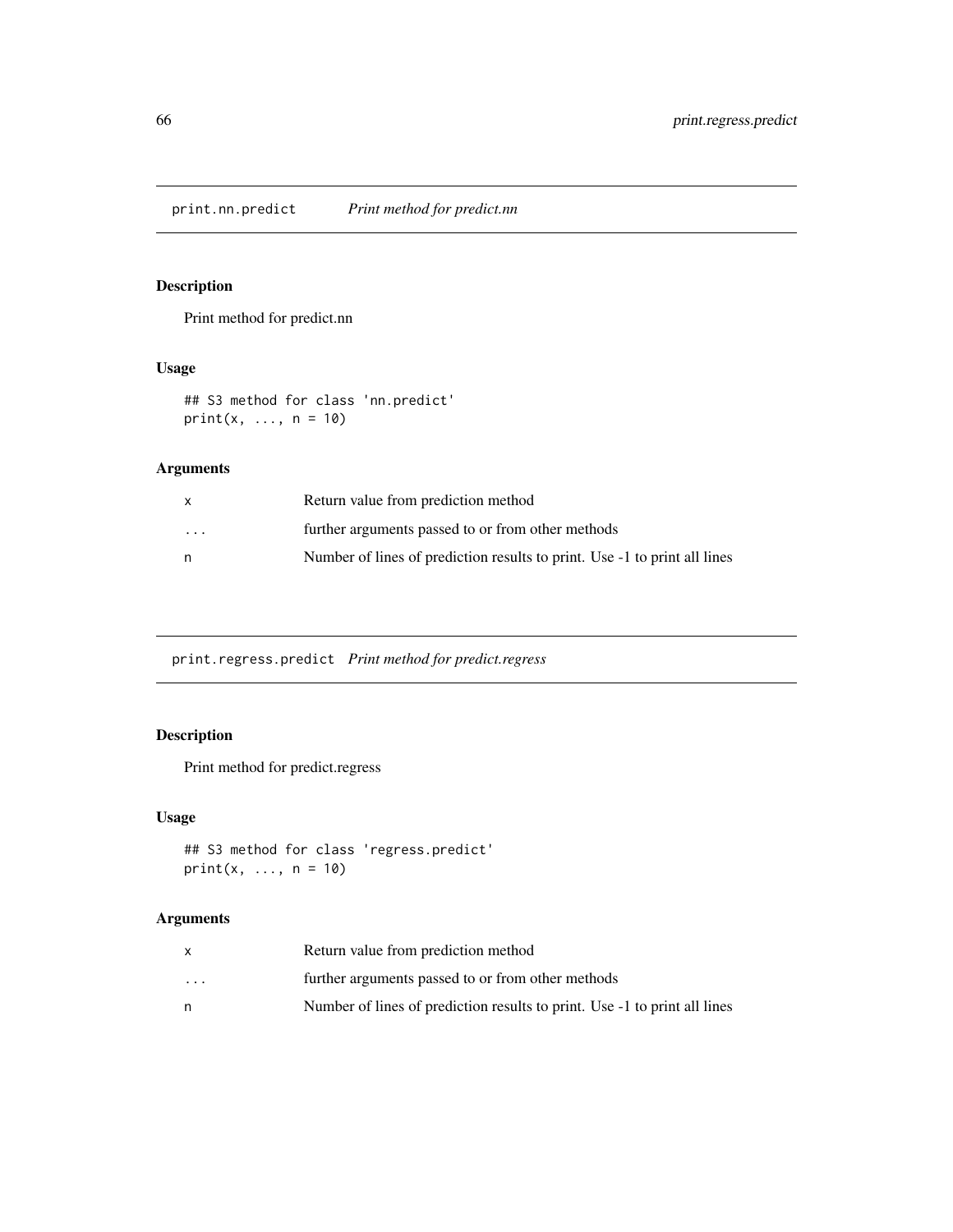print.rforest.predict *Print method for predict.rforest*

# Description

Print method for predict.rforest

## Usage

## S3 method for class 'rforest.predict'  $print(x, ..., n = 10)$ 

## Arguments

| x       | Return value from prediction method                                       |
|---------|---------------------------------------------------------------------------|
| $\cdot$ | further arguments passed to or from other methods                         |
| n       | Number of lines of prediction results to print. Use -1 to print all lines |

print\_predict\_model *Print method for the model prediction*

## Description

Print method for the model prediction

#### Usage

```
print\_predict\_model(x, ..., n = 10, header = "")
```

|           | Return value from prediction method                                       |
|-----------|---------------------------------------------------------------------------|
| $\ddotsc$ | further arguments passed to or from other methods                         |
| n         | Number of lines of prediction results to print. Use -1 to print all lines |
| header    | Header line                                                               |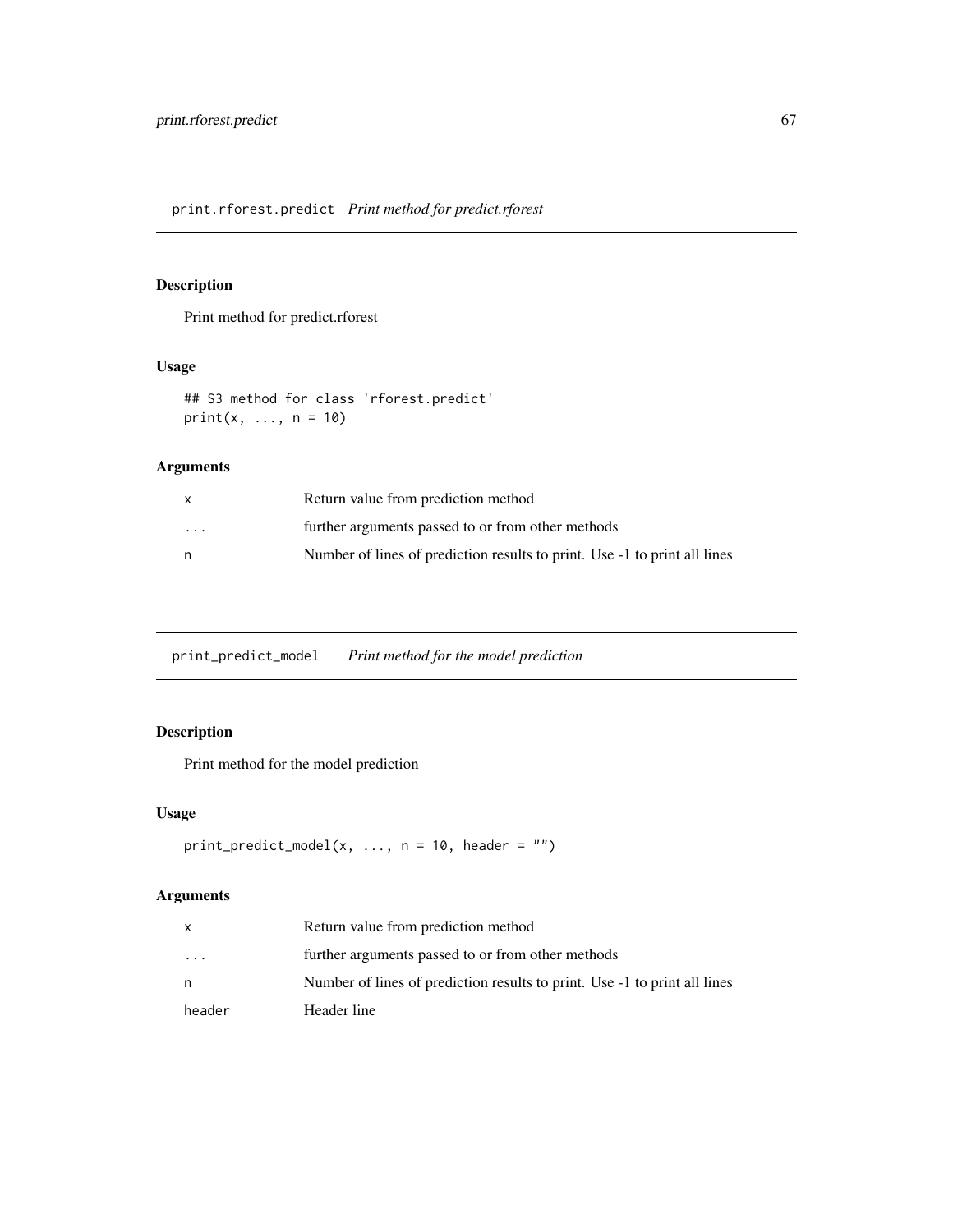Calculate Profit based on cost:margin ratio

#### Usage

profit(pred, rvar, lev, cost = 1, margin = 2)

## Arguments

| pred   | Prediction or predictor                                                                                                                                                             |
|--------|-------------------------------------------------------------------------------------------------------------------------------------------------------------------------------------|
| rvar   | Response variable                                                                                                                                                                   |
| lev    | The level in the response variable defined as success                                                                                                                               |
| cost   | Cost per treatment (e.g., mailing costs)                                                                                                                                            |
| margin | Margin, or benefit, per 'success' (e.g., customer purchase). A cost: margin ratio<br>of 1:2 implies the cost of False Positive are equivalent to the benefits of a True<br>Positive |

### Value

profit

## Examples

```
profit(runif(20000), dvd$buy, "yes", cost = 1, margin = 2)
profit(ifelse(dvd$buy == "yes", 1, 0), dvd$buy, "yes", cost = 1, margin = 20)
profit(ifelse(dvd$buy == "yes", 1, 0), dvd$buy)
```
radiant.model *radiant.model*

## Description

Launch radiant.model in the default web browser

## Usage

```
radiant.model(state, ...)
```

| state    | Path to state file to load                                          |
|----------|---------------------------------------------------------------------|
| $\cdots$ | additional arguments to pass to shiny::runApp (e.g, port = $8080$ ) |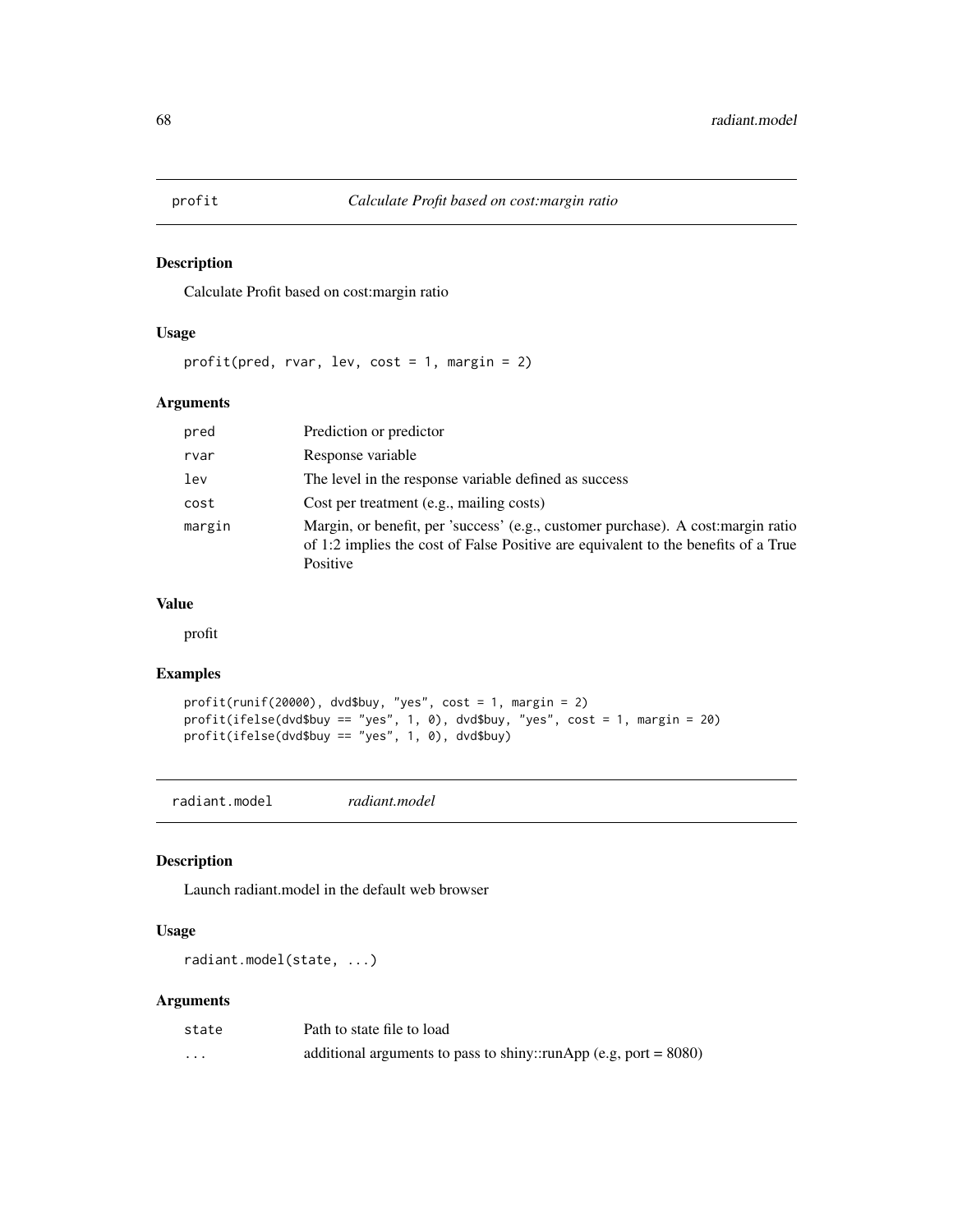## radiant.model\_viewer 69

## Details

See <https://radiant-rstats.github.io/docs/> for documentation and tutorials

#### Examples

## Not run: radiant.model()

## End(Not run)

radiant.model-deprecated

*Deprecated function(s) in the radiant.model package*

## Description

These functions are provided for compatibility with previous versions of radiant. They will eventually be removed.

### Usage

ann(...)

# Arguments

... Parameters to be passed to the updated functions

## Details

ann is now a synonym for [nn](#page-30-0) scaledf is now a synonym for [scale\\_df](#page-77-0)

radiant.model\_viewer *Launch radiant.model in the Rstudio viewer*

## Description

Launch radiant.model in the Rstudio viewer

### Usage

radiant.model\_viewer(state, ...)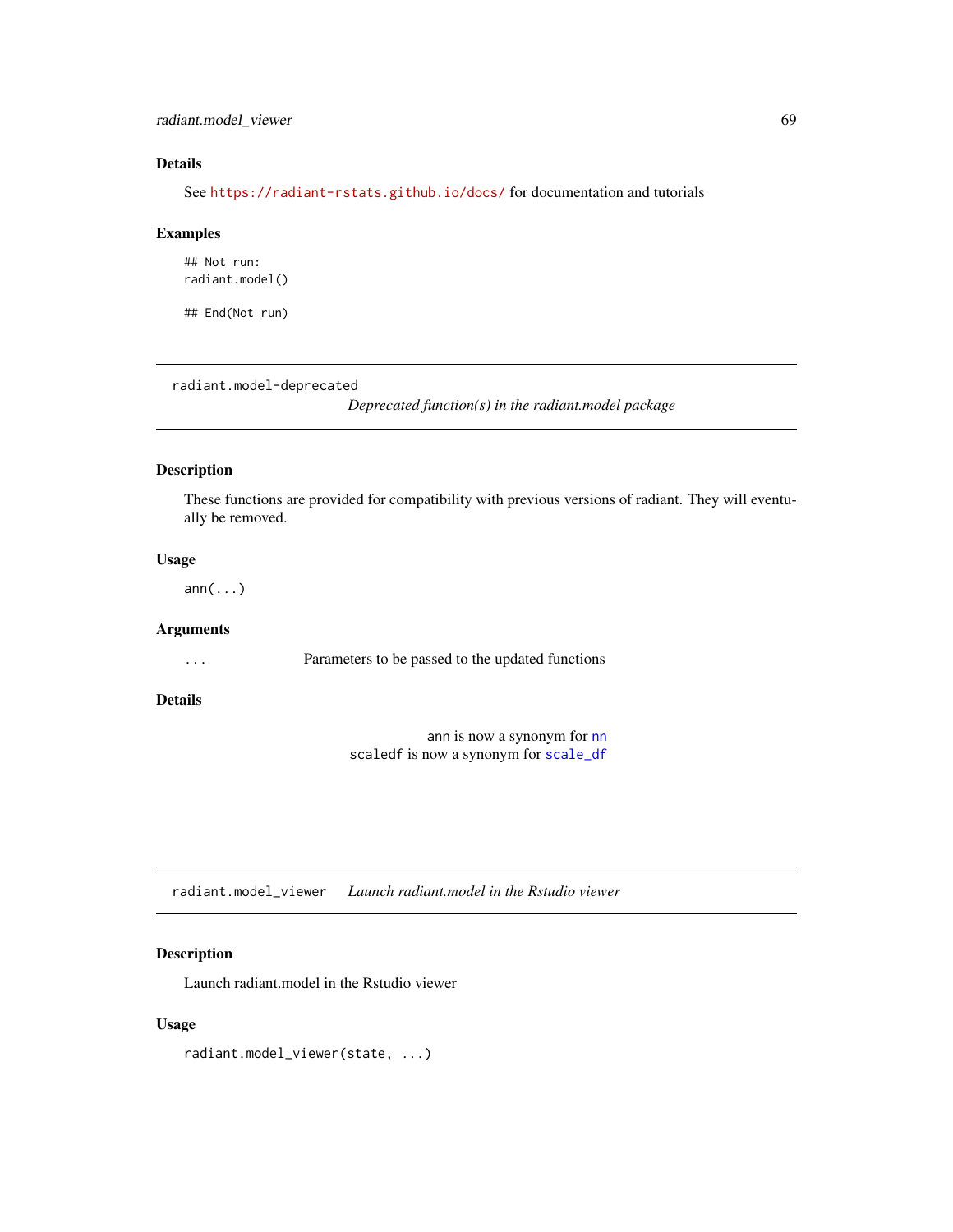#### Arguments

| state    | Path to state file to load                                          |
|----------|---------------------------------------------------------------------|
| $\cdots$ | additional arguments to pass to shiny::runApp (e.g, port = $8080$ ) |

# Details

See <https://radiant-rstats.github.io/docs/> for documentation and tutorials

## Examples

## Not run: radiant.model\_viewer()

## End(Not run)

radiant.model\_window *Launch radiant.model in an Rstudio window*

## Description

Launch radiant.model in an Rstudio window

#### Usage

```
radiant.model_window(state, ...)
```
### Arguments

| state    | Path to state file to load                                          |
|----------|---------------------------------------------------------------------|
| $\cdots$ | additional arguments to pass to shiny::runApp (e.g, port = $8080$ ) |

## Details

See <https://radiant-rstats.github.io/docs/> for documentation and tutorials

# Examples

```
## Not run:
radiant.model_window()
```
## End(Not run)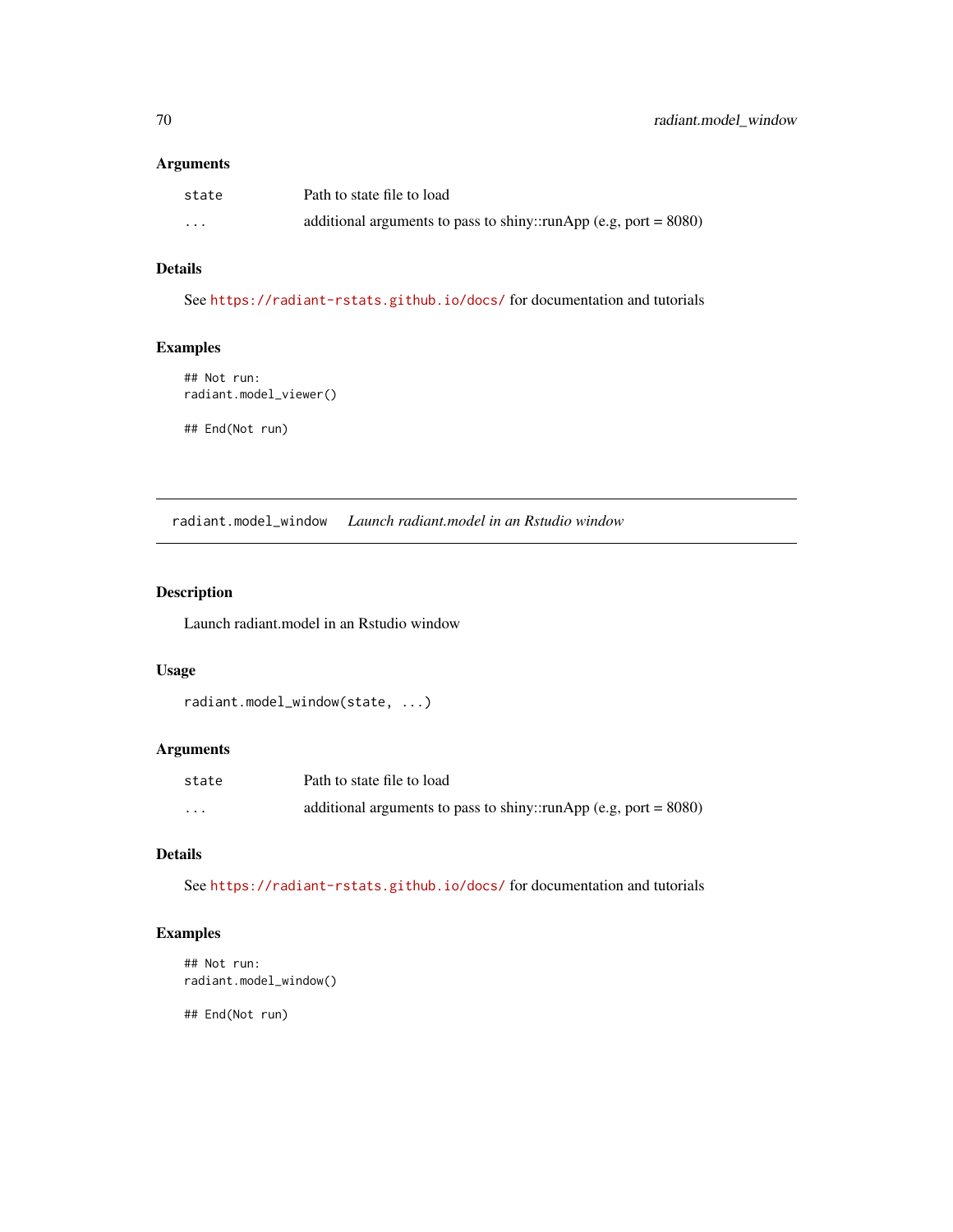ratings *Movie ratings*

## Description

Movie ratings

## Usage

data(ratings)

# Format

A data frame with 110 rows and 4 variables

## Details

Use collaborative filtering to create recommendations based on ratings from existing users. Description provided in attr(ratings, "description")

<span id="page-70-0"></span>regress *Linear regression using OLS*

## Description

Linear regression using OLS

#### Usage

```
regress(
 dataset,
  rvar,
 evar,
  int = "check = ",
  form,
 data_filter = ",
  envir = parent.frame()
\mathcal{E}
```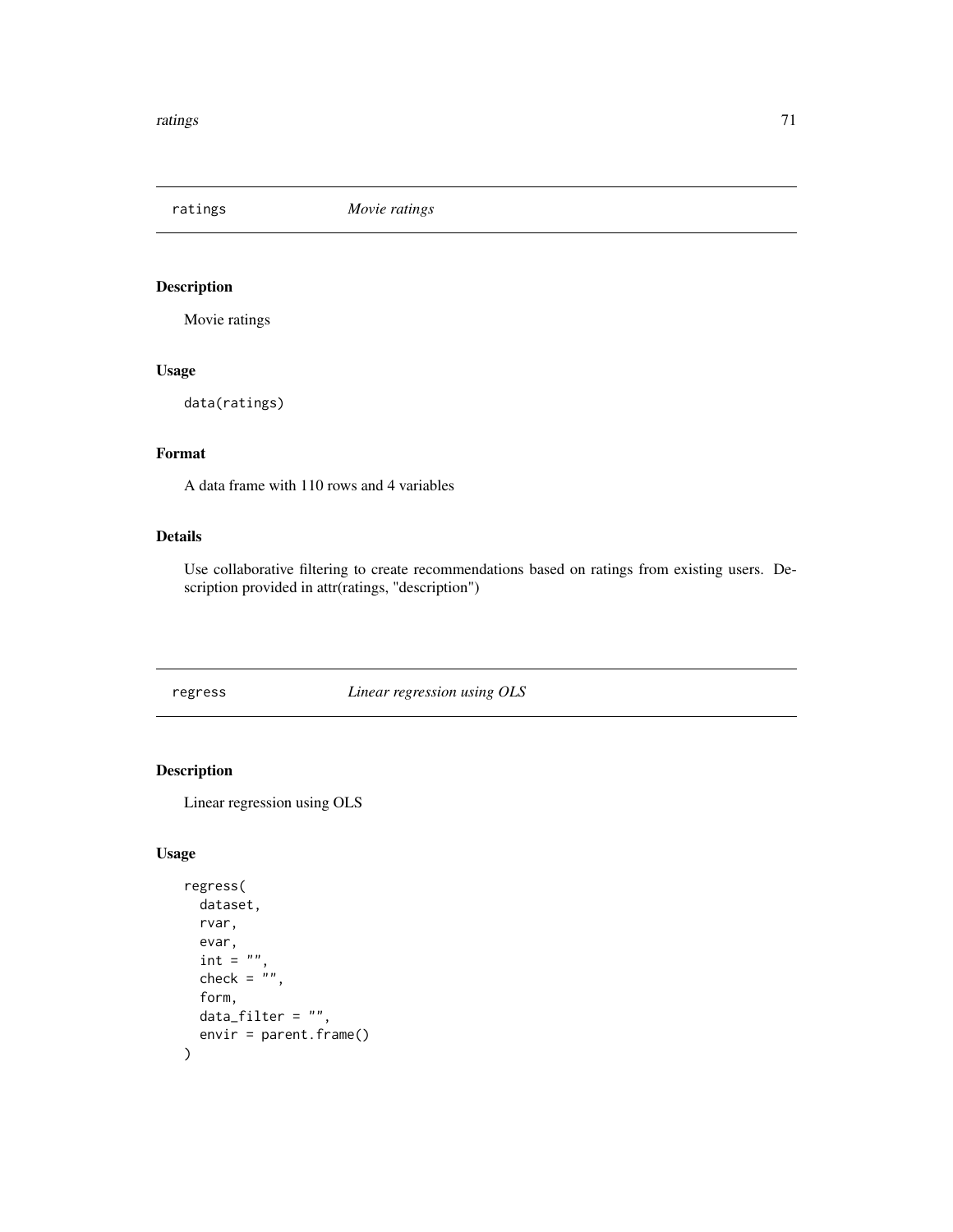#### Arguments

| dataset     | Dataset                                                                                                                                                                                                                                                                    |
|-------------|----------------------------------------------------------------------------------------------------------------------------------------------------------------------------------------------------------------------------------------------------------------------------|
| rvar        | The response variable in the regression                                                                                                                                                                                                                                    |
| evar        | Explanatory variables in the regression                                                                                                                                                                                                                                    |
| int         | Interaction terms to include in the model                                                                                                                                                                                                                                  |
| check       | Use "standardize" to see standardized coefficient estimates. Use "stepwise-<br>backward" (or "stepwise-forward", or "stepwise-both") to apply step-wise selec-<br>tion of variables in estimation. Add "robust" for robust estimation of standard<br>$\text{errors (HC1)}$ |
| form        | Optional formula to use instead of rvar, evar, and int                                                                                                                                                                                                                     |
| data_filter | Expression entered in, e.g., Data $>$ View to filter the dataset in Radiant. The<br>expression should be a string (e.g., "price $> 10000$ ")                                                                                                                               |
| envir       | Environment to extract data from                                                                                                                                                                                                                                           |

## Details

See <https://radiant-rstats.github.io/docs/model/regress.html> for an example in Radiant

### Value

A list of all variables used in the regress function as an object of class regress

### See Also

[summary.regress](#page-98-0) to summarize results

[plot.regress](#page-46-0) to plot results

[predict.regress](#page-59-0) to generate predictions

## Examples

```
regress(diamonds, "price", c("carat", "clarity"), check = "standardize") %>% summary()
regress(diamonds, "price", c("carat", "clarity")) %>% str()
```
render.DiagrammeR *Method to render DiagrammeR plots*

## Description

Method to render DiagrammeR plots

#### Usage

```
## S3 method for class 'DiagrammeR'
render(object, shiny = shiny::getDefaultReactiveDomain(), ...)
```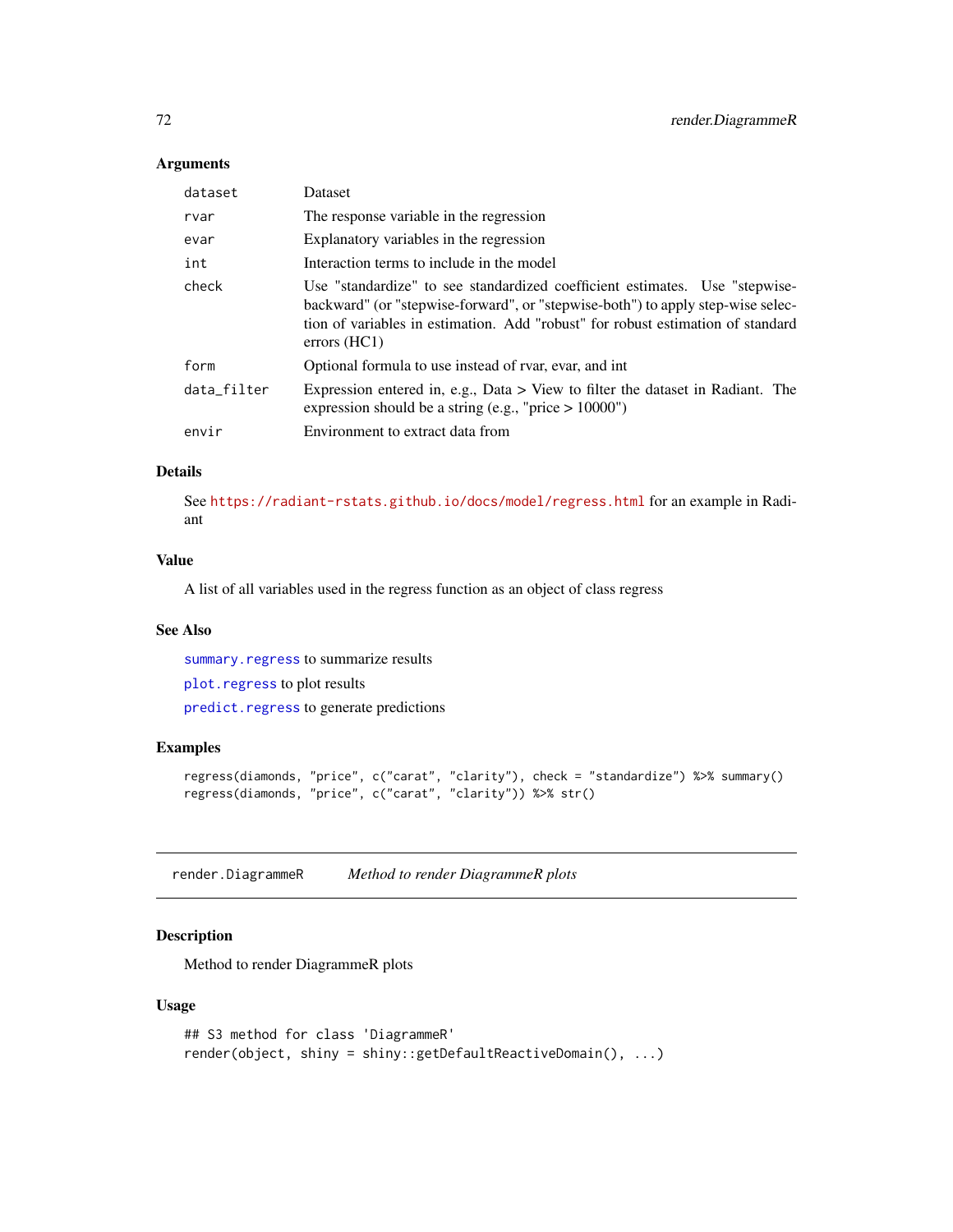#### <span id="page-72-1"></span>repeater 73

# Arguments

| object | DiagrammeR plot                                      |
|--------|------------------------------------------------------|
| shiny  | Check if function is called from a shiny application |
| .      | Additional arguments                                 |

<span id="page-72-0"></span>repeater *Repeated simulation*

# Description

Repeated simulation

# Usage

```
repeater(
  dataset,
  nr = 12,vars = \sum_{n=1}^{\infty}grid = "",sum\_vars = "",byvar = " . \text{sim"},
  fun = "sum",
  form = ",
  seed = NULL,
 name = ",
  envir = parent.frame()
)
```

| dataset  | Return value from the simulater function                            |
|----------|---------------------------------------------------------------------|
| nr       | Number times to repeat the simulation                               |
| vars     | Variables to use in repeated simulation                             |
| grid     | Character vector of expressions to use in grid search for constants |
| sum_vars | (Numeric) variables to summaries                                    |
| byvar    | Variable(s) to group data by before summarizing                     |
| fun      | Functions to use for summarizing                                    |
| form     | A character vector with the formula to apply to the summarized data |
| seed     | Seed for the repeated simulation                                    |
| name     | Deprecated argument                                                 |
| envir    | Environment to extract data from                                    |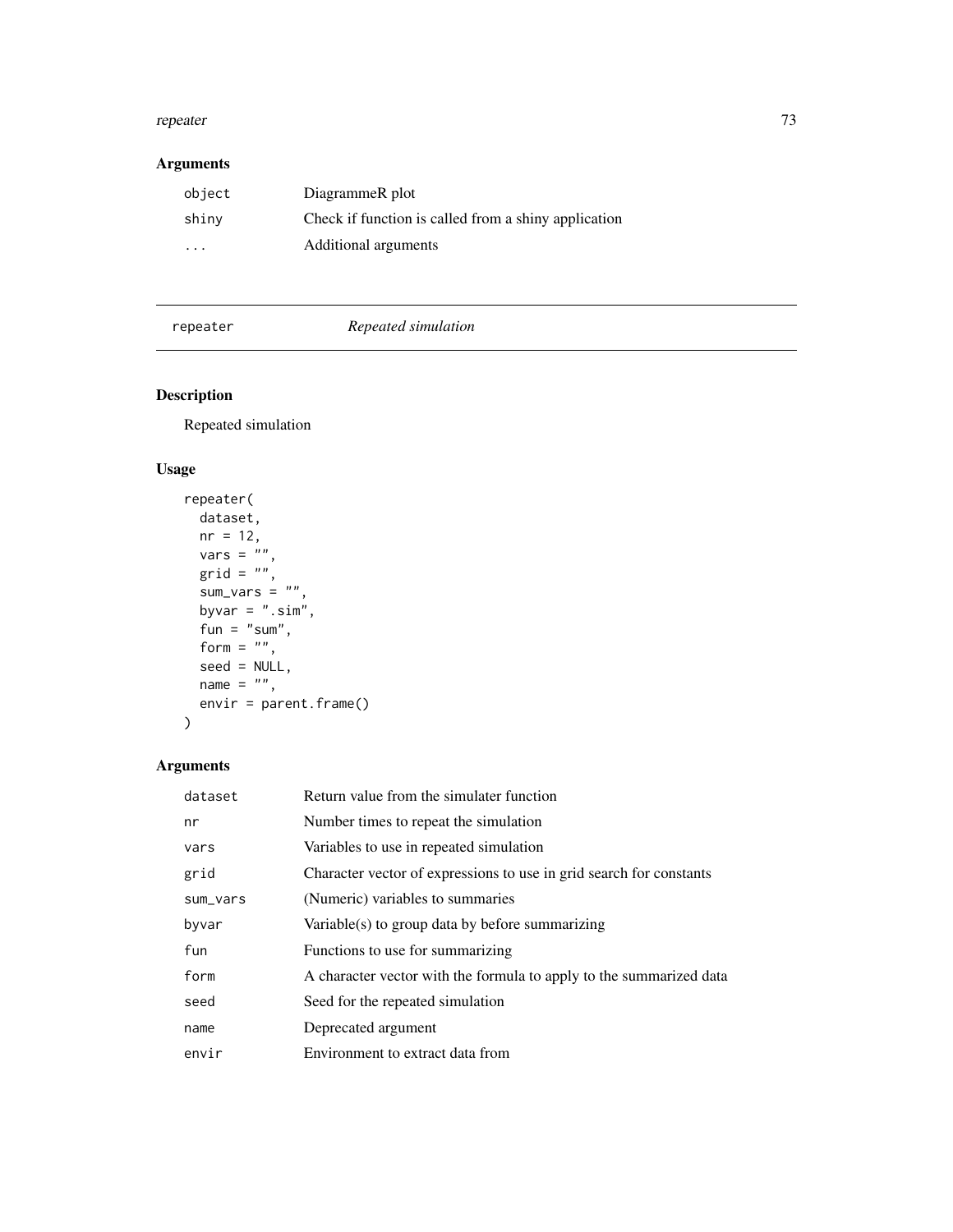<span id="page-73-1"></span>74 rforest

#### See Also

summary. repeater to summarize results from repeated simulation

[plot.repeater](#page-48-0) to plot results from repeated simulation

# Examples

```
simdat <- simulater(
  const = c("var_cost 5","fixed_cost 1000"),
  norm = "E 0 100;",discrete = "price 6 8 .3 .7;",
  form = c("demand = 1000 - 50*price + E",
    "profit = demand*(price-var_cost) - fixed_cost",
    "profit_small = profit < 100"
  ),
  seed = 1234
\mathcal{L}repdat <- repeater(
  simdat,
 nr = 12,
 vars = c("E", "price"),sum_vars = "profit",
  byvar = " . sim",form = "profit_365 = profit\_sum < 36500",
  seed = 1234,
)
head(repdat)
summary(repdat)
plot(repdat)
```
<span id="page-73-0"></span>rforest *Random Forest using Ranger*

#### Description

Random Forest using Ranger

#### Usage

```
rforest(
 dataset,
  rvar,
  evar,
  type = "classification",
  lev = "",
```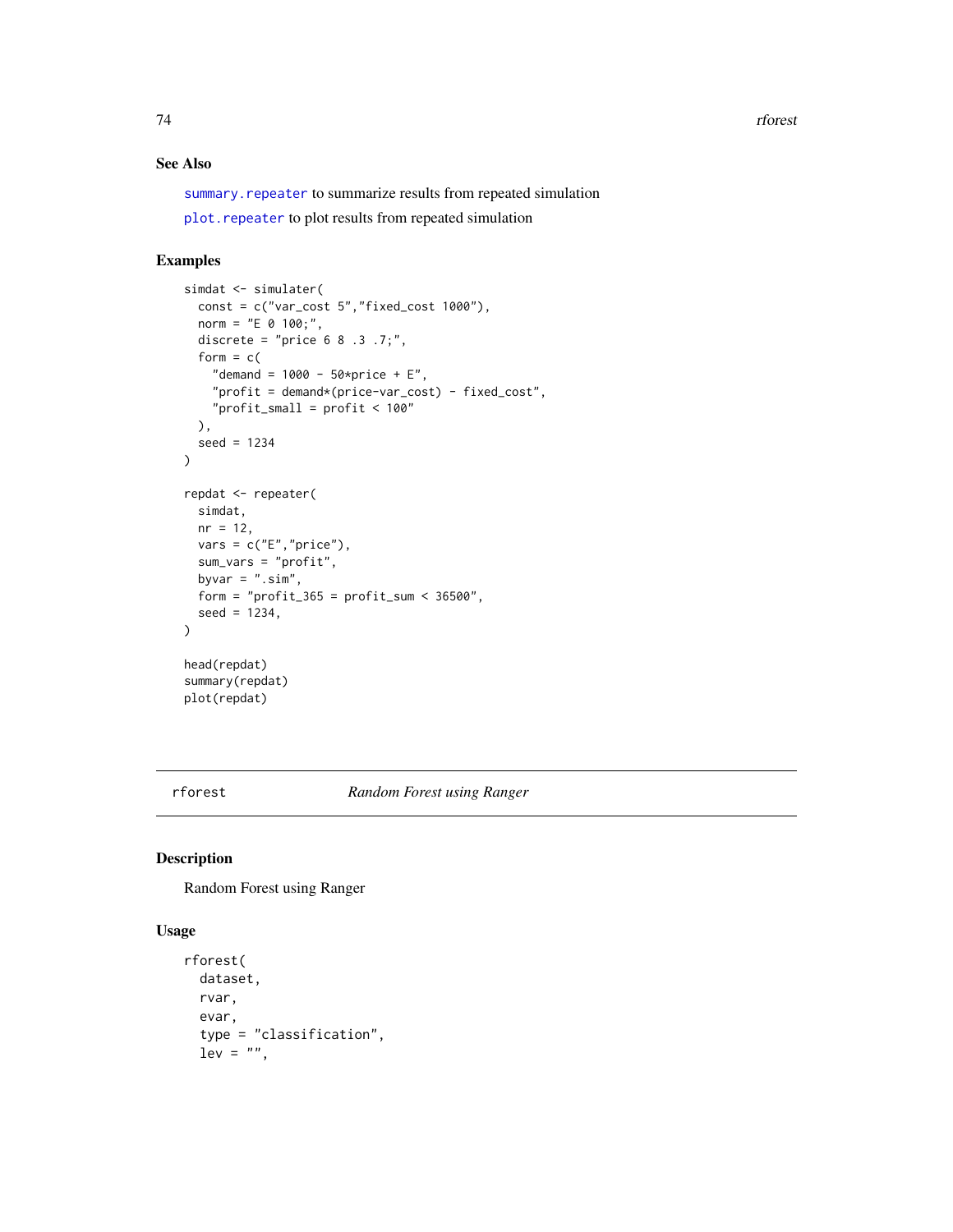#### rforest 75

```
mtry = NULL,num.trees = 100,
 min.node.size = 1,
 sample.fraction = 1,
  replace = NULL,
 num.threads = 12,
 wts = "None",seed = NA,
 data_fitter = "",envir = parent.frame(),
  ...
\mathcal{L}
```
# Arguments

| Dataset                                                                                                                                                                      |
|------------------------------------------------------------------------------------------------------------------------------------------------------------------------------|
| The response variable in the model                                                                                                                                           |
| Explanatory variables in the model                                                                                                                                           |
| Model type (i.e., "classification" or "regression")                                                                                                                          |
| Level to use as the first column in prediction output                                                                                                                        |
| Number of variables to possibly split at in each node. Default is the (rounded<br>down) square root of the number variables                                                  |
| Number of trees to create                                                                                                                                                    |
| Minimal node size<br>sample.fraction                                                                                                                                         |
| Fraction of observations to sample. Default is 1 for sampling with replacement<br>and 0.632 for sampling without replacement                                                 |
| Sample with (TRUE) or without (FALSE) replacement. If replace is NULL it<br>will be reset to TRUE if the sample fraction is equal to 1 and will be set to<br>FALSE otherwise |
| Number of parallel threads to use. Defaults to 12 if available                                                                                                               |
| Case weights to use in estimation                                                                                                                                            |
| Random seed to use as the starting point                                                                                                                                     |
| Expression entered in, e.g., Data $>$ View to filter the dataset in Radiant. The<br>expression should be a string (e.g., "price $> 10000$ ")                                 |
| Environment to extract data from                                                                                                                                             |
| Further arguments to pass to ranger                                                                                                                                          |
|                                                                                                                                                                              |

# Details

See <https://radiant-rstats.github.io/docs/model/rforest.html> for an example in Radiant

# Value

A list with all variables defined in rforest as an object of class rforest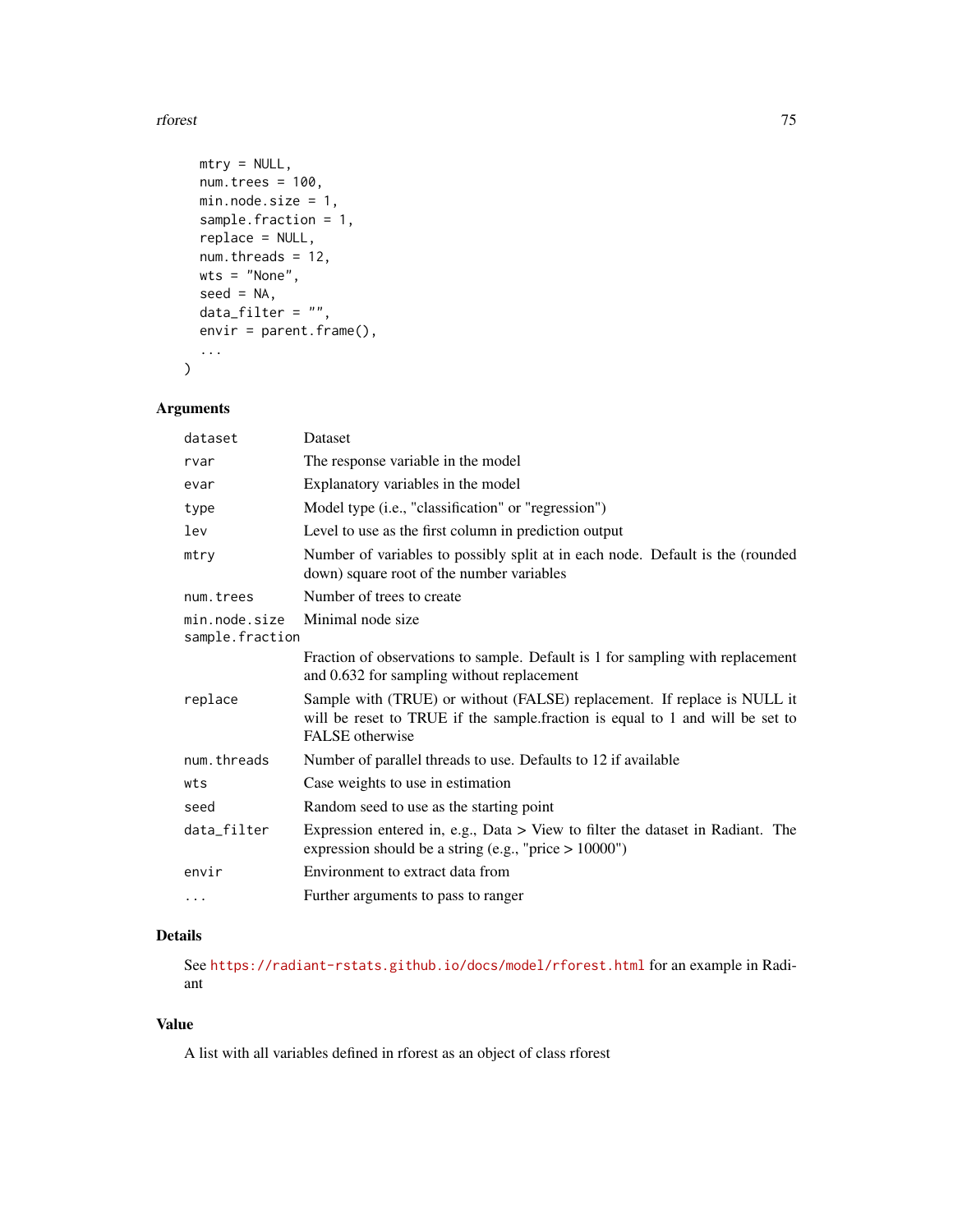# <span id="page-75-0"></span>See Also

[summary.rforest](#page-99-1) to summarize results [plot.rforest](#page-48-1) to plot results [predict.rforest](#page-60-0) for prediction

#### Examples

```
rforest(titanic, "survived", c("pclass", "sex"), lev = "Yes") %>% summary()
rforest(titanic, "survived", c("pclass", "sex")) %>% str()
rforest(titanic, "survived", c("pclass", "sex"), max.depth = 1)
rforest(diamonds, "price", c("carat", "clarity"), type = "regression") %>% summary()
```
rig *Relative Information Gain (RIG)*

# Description

Relative Information Gain (RIG)

#### Usage

rig(pred, rvar, lev, crv = 1e-07, na.rm = TRUE)

# Arguments

| pred  | Prediction or predictor                                                          |
|-------|----------------------------------------------------------------------------------|
| rvar  | Response variable                                                                |
| lev   | The level in the response variable defined as success                            |
| crv   | Correction value to avoid $log(0)$                                               |
| na.rm | Logical that indicates if missing values should be removed (TRUE) or not (FALSE) |

## Details

See <https://radiant-rstats.github.io/docs/model/evalbin.html> for an example in Radiant

# Value

RIG statistic

# See Also

[evalbin](#page-18-0) to calculate results [summary.evalbin](#page-92-0) to summarize results [plot.evalbin](#page-36-0) to plot results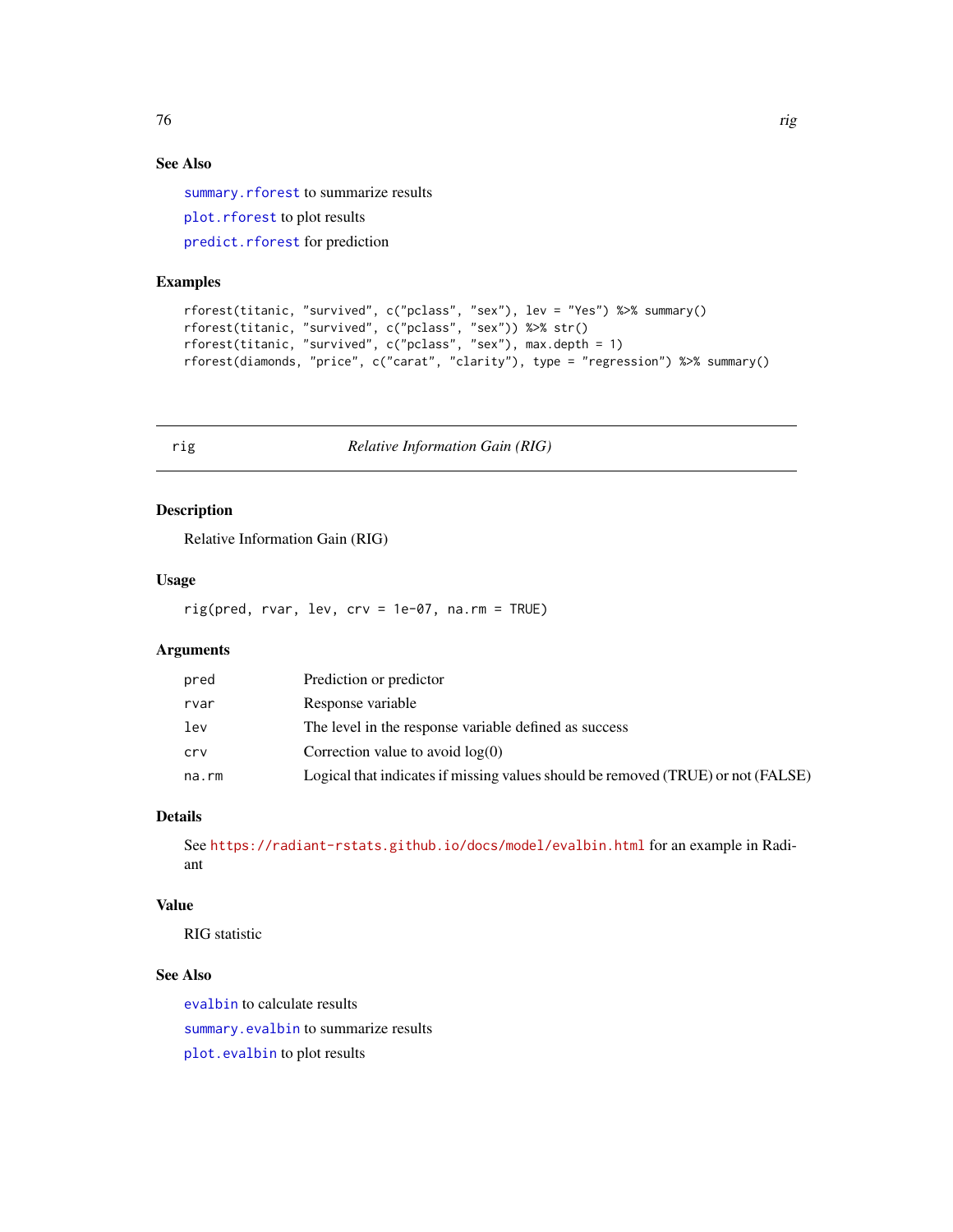#### <span id="page-76-0"></span> $RMSE$  77

# Examples

```
rig(runif(20000), dvd$buy, "yes")
rig(ifelse(dvd$buy == "yes", 1, 0), dvd$buy, "yes")
```
# RMSE *Root Mean Squared Error*

# Description

Root Mean Squared Error

# Usage

RMSE(pred, rvar)

# Arguments

| pred | Prediction (vector) |
|------|---------------------|
| rvar | Response (vector)   |

#### Value

Root Mean Squared Error

| Rsq                             | R-squared |
|---------------------------------|-----------|
| <b>Description</b><br>R-squared |           |

# Usage

Rsq(pred, rvar)

# Arguments

| pred | Prediction (vector) |
|------|---------------------|
| rvar | Response (vector)   |

# Value

R-squared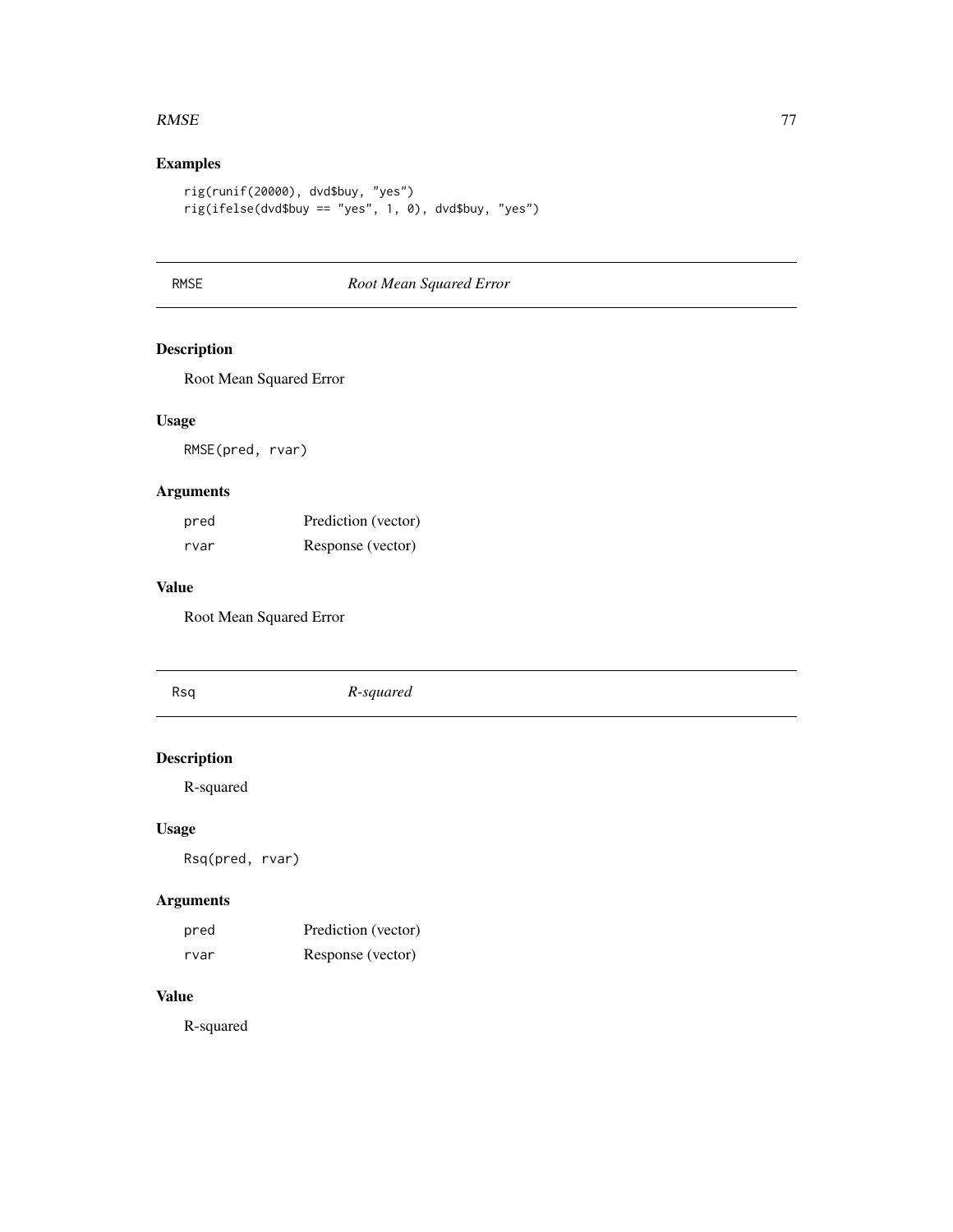<span id="page-77-0"></span>

Center or standardize variables in a data frame

# Usage

scale\_df(dataset, center = TRUE, scale = TRUE, sf = 2, wts = NULL, calc = TRUE)

# Arguments

| dataset | Data frame                                              |
|---------|---------------------------------------------------------|
| center  | Center data (TRUE or FALSE)                             |
| scale   | Scale data (TRUE or FALSE)                              |
| sf      | Scaling factor (default is 2)                           |
| wts     | Weights to use (default is NULL for no weights)         |
| calc    | Calculate mean and sd or use attributes attached to dat |

#### Value

Scaled data frame

#### See Also

[copy\\_attr](#page-0-0) to copy attributes from a training to a test dataset

sdw *Standard deviation of weighted sum of variables*

#### Description

Standard deviation of weighted sum of variables

#### Usage

sdw(...)

#### Arguments

... A matched number of weights and stocks

# Value

A vector of standard deviation estimates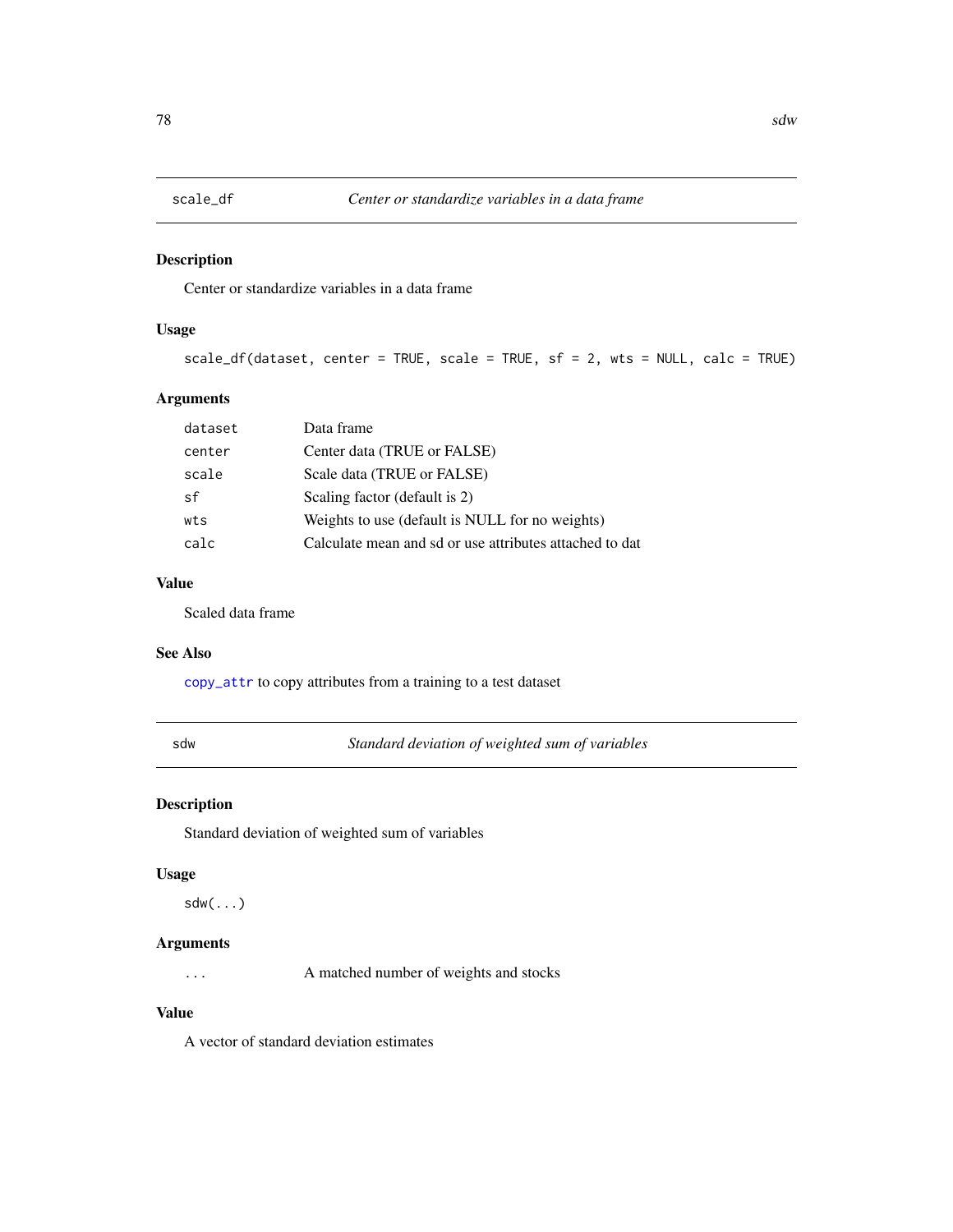<span id="page-78-1"></span>

Method to evaluate sensitivity of an analysis

#### Usage

```
sensitivity(object, ...)
```
# Arguments

| object  | Object of relevant class for which to evaluate sensitivity |
|---------|------------------------------------------------------------|
| $\cdot$ | Additional arguments                                       |

# See Also

[sensitivity.dtree](#page-78-0) to plot results

<span id="page-78-0"></span>sensitivity.dtree *Evaluate sensitivity of the decision tree*

# Description

Evaluate sensitivity of the decision tree

#### Usage

```
## S3 method for class 'dtree'
sensitivity(
 object,
 vars = NULL,
  decs = NULL,
 envir = parent.frame(),
  shiny = FALSE,
 custom = FALSE,
  ...
\mathcal{L}
```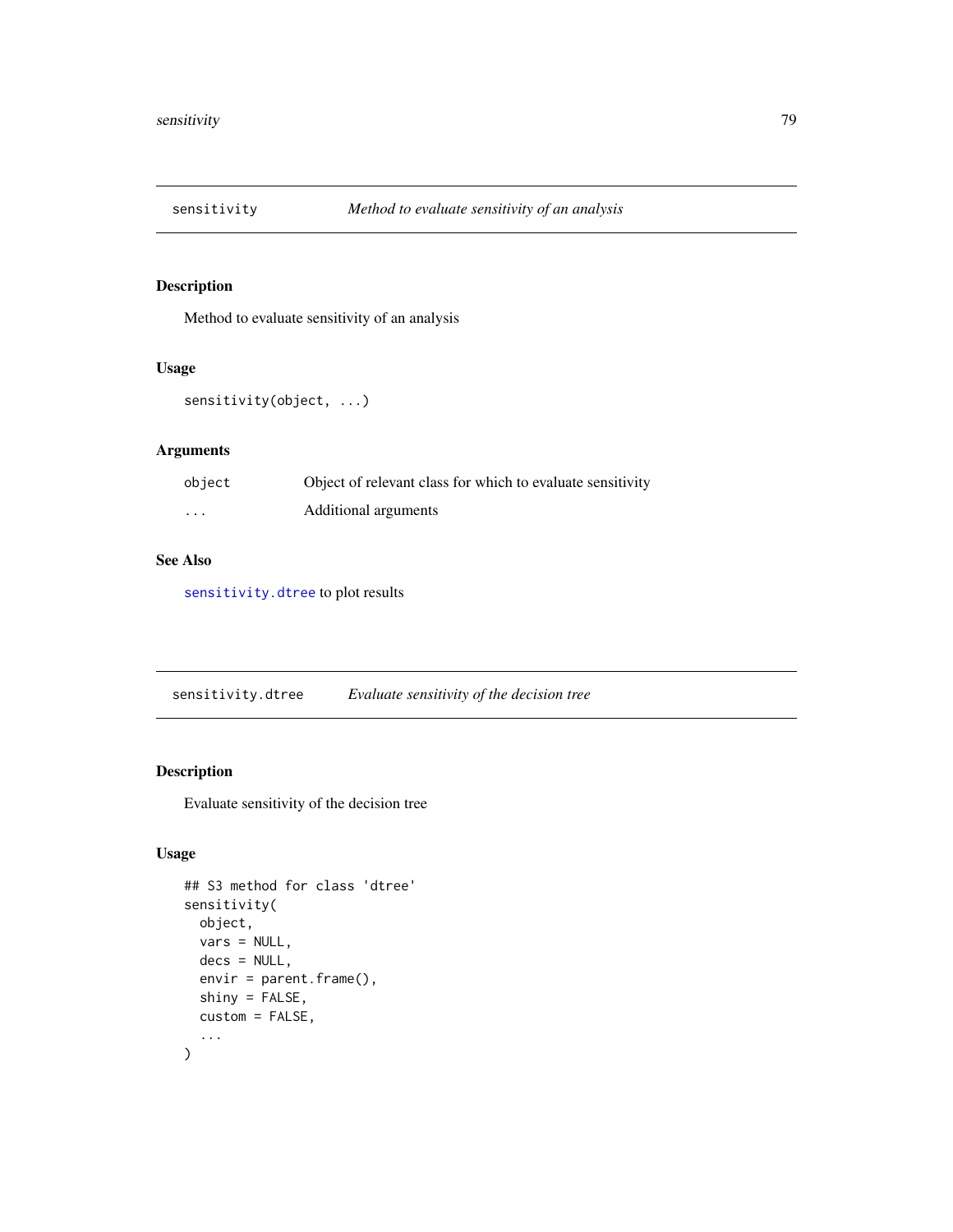#### <span id="page-79-1"></span>Arguments

| object   | Return value from dtree                                                                                                                                                                                                                                               |
|----------|-----------------------------------------------------------------------------------------------------------------------------------------------------------------------------------------------------------------------------------------------------------------------|
| vars     | Variables to include in the sensitivity analysis                                                                                                                                                                                                                      |
| decs     | Decisions to include in the sensitivity analysis                                                                                                                                                                                                                      |
| envir    | Environment to extract data from                                                                                                                                                                                                                                      |
| shiny    | Did the function call originate inside a shiny app                                                                                                                                                                                                                    |
| custom   | Logical (TRUE, FALSE) to indicate if ggplot object (or list of ggplot objects)<br>should be returned. This option can be used to customize plots (e.g., add a title,<br>change x and y labels, etc.). See examples and https://ggplot2.tidyverse.<br>org for options. |
| $\cdots$ | Additional arguments                                                                                                                                                                                                                                                  |

# Details

See <https://radiant-rstats.github.io/docs/model/dtree.html> for an example in Radiant

#### See Also

[dtree](#page-16-0) to generate the result

[plot.dtree](#page-35-0) to summarize results

[summary.dtree](#page-91-0) to summarize results

# Examples

```
dtree(movie_contract, opt = "max") %>%
  sensitivity(
   vars = "legal fees 0 100000 10000",
   decs = c("Sign with Movie Company", "Sign with TV Network"),
   custom = FALSE
  )
```
<span id="page-79-0"></span>simulater *Simulate data for decision analysis*

# Description

Simulate data for decision analysis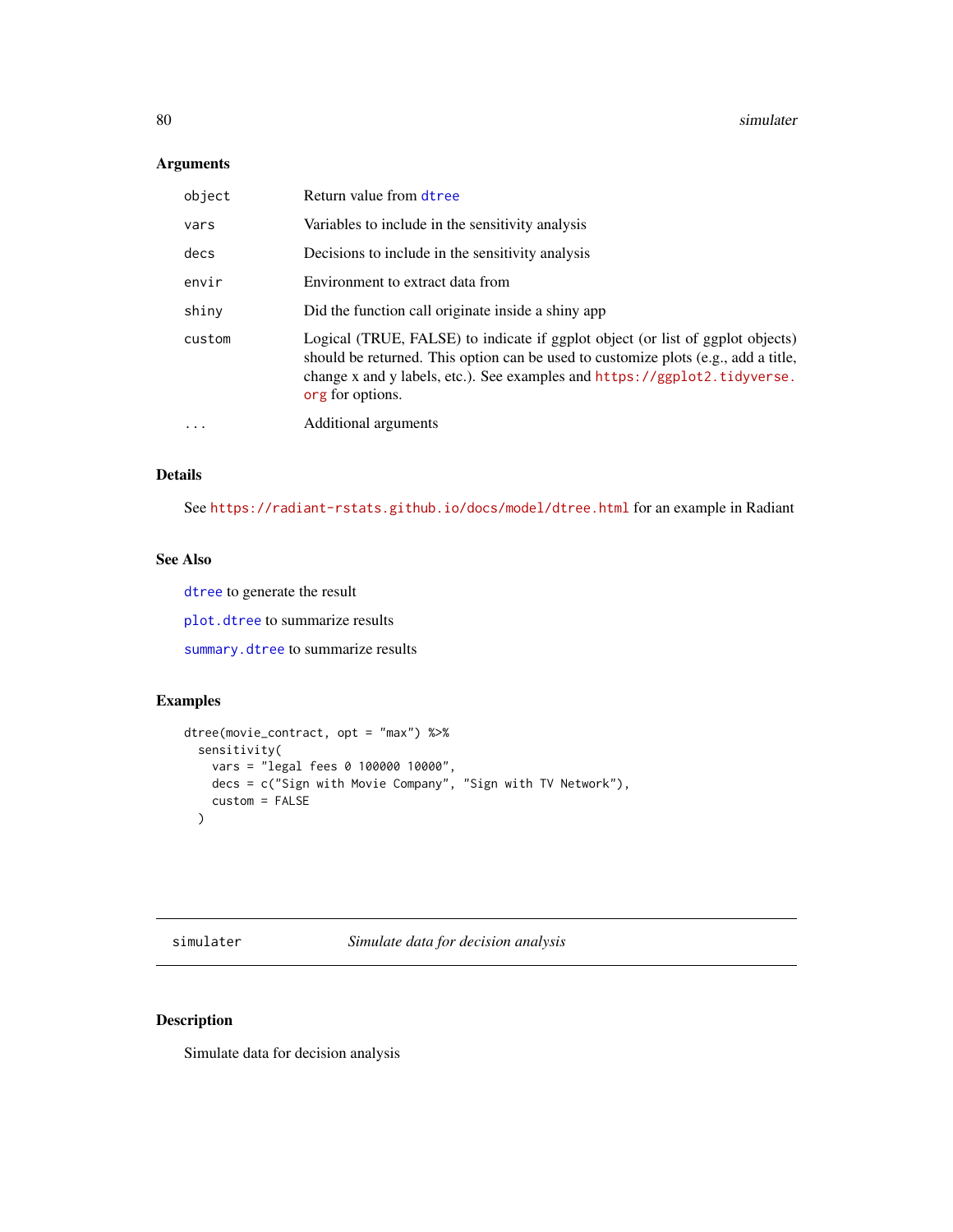#### simulater 81

# Usage

```
simulater(
  const = \sin,
  \frac{1}{\text{norm}} = \frac{1}{n}norm = ",
 unif = \binom{n}{n},
  discrete = ",
 binom = ",
 pois = ",
  sequ = "",grid = "",data = NULL,
  form = ",
  funcs = ",
  seed = NULL,
  nexact = FALSE,
  ncorr = NULL,
  name = ",
  nr = 1000,dataset = NULL,
  envir = parent.frame())
```

| const    | A character vector listing the constants to include in the analysis (e.g., $c("cost =$<br>$3''$ , "size = 4")                                                                                                                          |
|----------|----------------------------------------------------------------------------------------------------------------------------------------------------------------------------------------------------------------------------------------|
| lnorm    | A character vector listing the log-normally distributed random variables to in-<br>clude in the analysis (e.g., "demand 2000 1000" where the first number is the<br>log-mean and the second is the log-standard deviation)             |
| norm     | A character vector listing the normally distributed random variables to include<br>in the analysis (e.g., "demand 2000 1000" where the first number is the mean<br>and the second is the standard deviation)                           |
| unif     | A character vector listing the uniformly distributed random variables to include<br>in the analysis (e.g., "demand $01$ " where the first number is the minimum value<br>and the second is the maximum value)                          |
| discrete | A character vector listing the random variables with a discrete distribution to<br>include in the analysis (e.g., "price 5 8 .3 .7" where the first set of numbers are<br>the values and the second set the probabilities              |
| binom    | A character vector listing the random variables with a binomial distribution to<br>include in the analysis (e.g., "crash $100.01$ ") where the first number is the num-<br>ber of trials and the second is the probability of success) |
| pois     | A character vector listing the random variables with a poisson distribution to<br>include in the analysis (e.g., "demand $10$ ") where the number is the lambda<br>value (i.e., the average number of events or the event rate)        |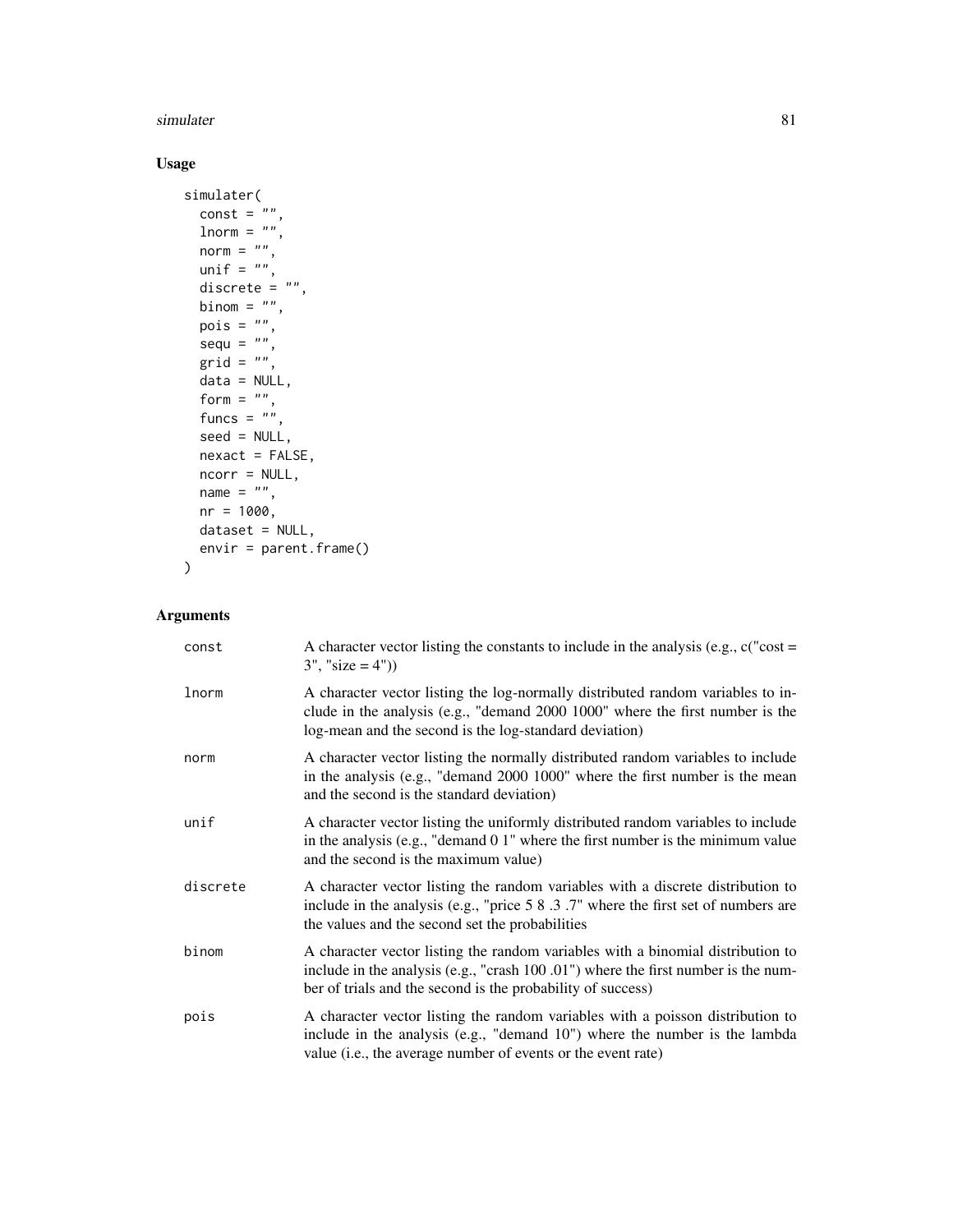<span id="page-81-0"></span>

| segu    | A character vector listing the start and end for a sequence to include in the<br>analysis (e.g., "trend 1 100 1"). The number of 'steps' is determined by the<br>number of simulations                           |
|---------|------------------------------------------------------------------------------------------------------------------------------------------------------------------------------------------------------------------|
| grid    | A character vector listing the start, end, and step for a set of sequences to include<br>in the analysis (e.g., "trend 1 100 1"). The number of rows in the expanded will<br>over ride the number of simulations |
| data    | Dataset to be used in the calculations                                                                                                                                                                           |
| form    | A character vector with the formula to evaluate (e.g., "profit = demand $*$ (price<br>$-cost)$ ")                                                                                                                |
| funcs   | A named list of user defined functions to apply to variables generated as part of<br>the simulation                                                                                                              |
| seed    | Optional seed used in simulation                                                                                                                                                                                 |
| nexact  | Logical to indicate if normally distributed random variables should be simulated<br>to the exact specified values                                                                                                |
| ncorr   | A string of correlations used for normally distributed random variables. The<br>number of values should be equal to one or to the number of combinations of<br>variables simulated                               |
| name    | Deprecated argument                                                                                                                                                                                              |
| nr      | Number of simulations                                                                                                                                                                                            |
| dataset | Data list from previous simulation. Used by repeater function                                                                                                                                                    |
| envir   | Environment to extract data from                                                                                                                                                                                 |
|         |                                                                                                                                                                                                                  |

# Details

See <https://radiant-rstats.github.io/docs/model/simulater.html> for an example in Radiant

# Value

A data.frame with the simulated data

# See Also

[summary.simulater](#page-100-0) to summarize results

```
plot.simulater to plot results
```

```
simulater(
 const = "cost 3",norm = "demand 2000 1000",
  discrete = "price 5 8 .3 .7",
  form = "profit = demand * (price - cost)",
  seed = 1234
) %>% str()
```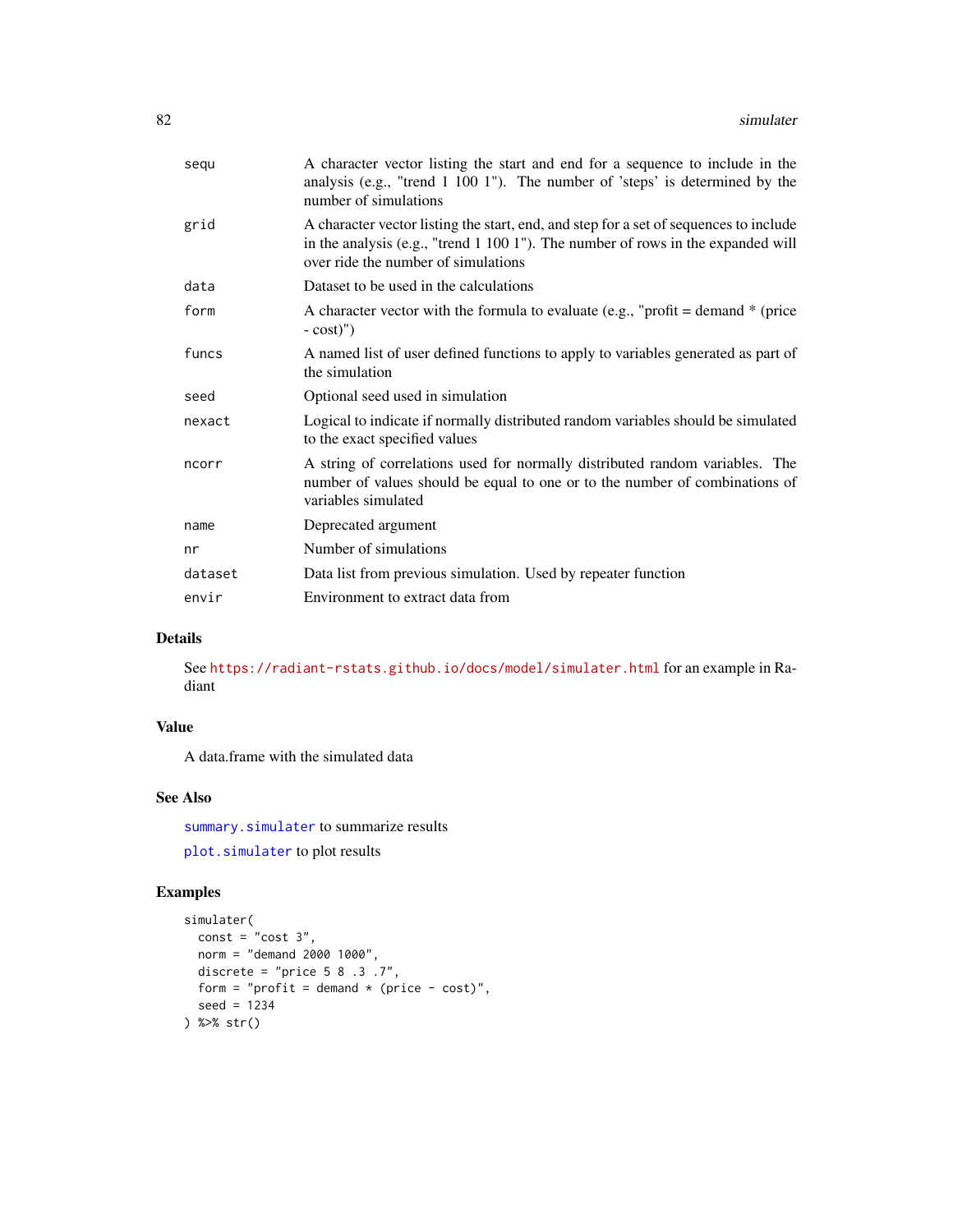<span id="page-82-0"></span>

Clean input command string

# Usage

sim\_cleaner(x)

# Arguments

x Input string

# Value

Cleaned string

sim\_cor *Simulate correlated normally distributed data*

# Description

Simulate correlated normally distributed data

# Usage

sim\_cor(n, rho, means, sds, exact = FALSE)

| n     | The number of values to simulate (i.e., the number of rows in the simulated data)                                                                                                       |
|-------|-----------------------------------------------------------------------------------------------------------------------------------------------------------------------------------------|
| rho   | A vector of correlations to apply to the columns of the simulated data. The<br>number of values should be equal to one or to the number of combinations of<br>variables to be simulated |
| means | A vector of means. The number of values should be equal to the number of<br>variables to simulate                                                                                       |
| sds   | A vector of standard deviations. The number of values should be equal to the<br>number of variables to simulate                                                                         |
| exact | A logical that indicates if the inputs should be interpreted as population of sam-<br>ple characteristics                                                                               |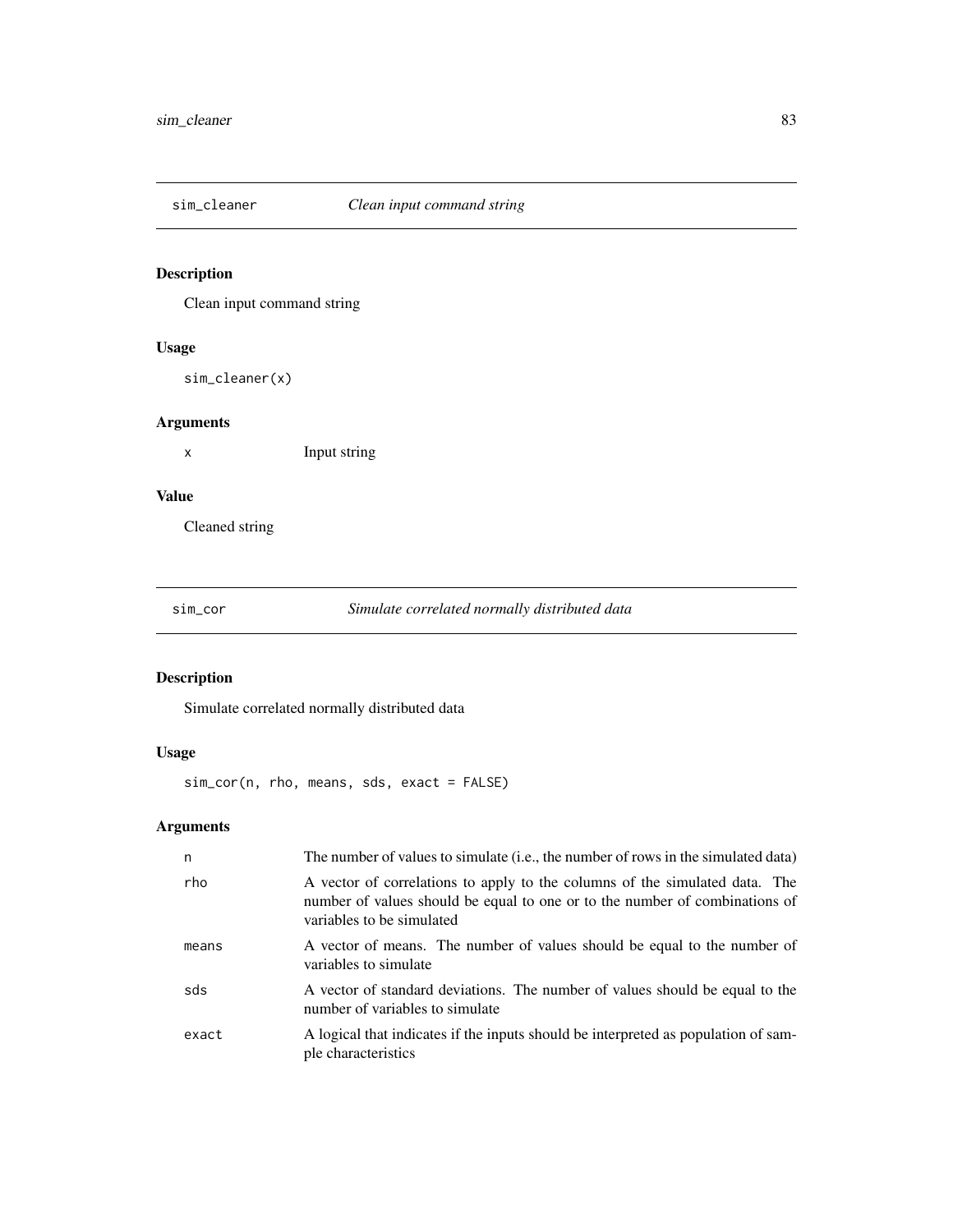# Value

A data.frame with the simulated data

#### Examples

```
sim <- sim_cor(100, .74, c(0, 10), c(1, 5), exact = TRUE)
cor(sim)
sim_summary(sim)
```
sim\_splitter *Split input command string*

# Description

Split input command string

# Usage

 $sim\_splitter(x, symbol = "")$ 

# Arguments

|        | Input string                            |
|--------|-----------------------------------------|
| symbol | Symbol used to split the command string |

#### Value

Split input command string

sim\_summary *Print simulation summary*

# Description

Print simulation summary

#### Usage

```
sim_summary(dataset, dc = get_class(dataset), fun = "", dec = 4)
```

| dataset | Simulated data             |
|---------|----------------------------|
| dc      | Variable classes           |
| fun     | Summary function to apply  |
| dec     | Number of decimals to show |

<span id="page-83-0"></span>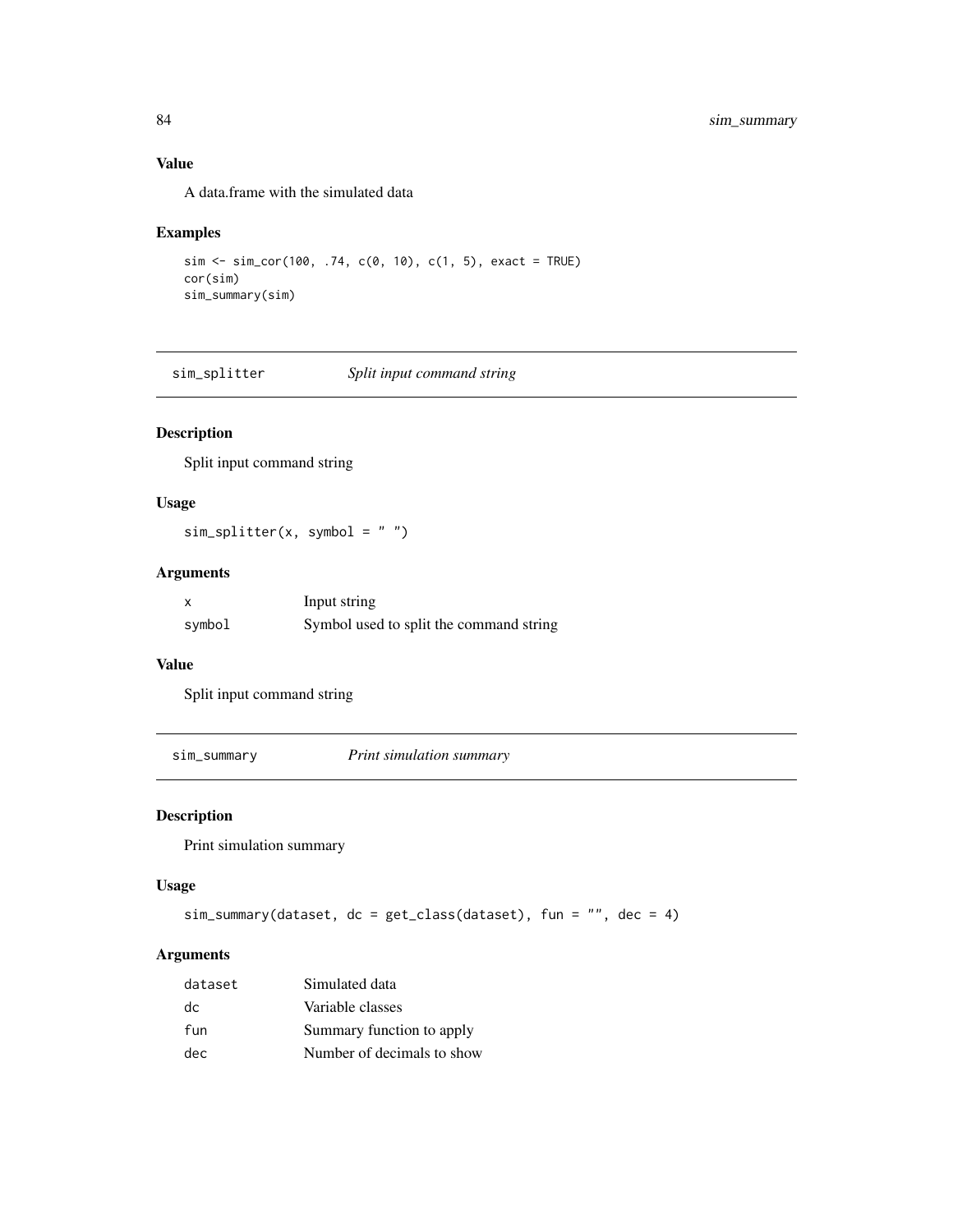#### <span id="page-84-0"></span>store.crs 85

#### See Also

[simulater](#page-79-0) to run a simulation

[repeater](#page-72-0) to run a repeated simulation

# Examples

```
simulater(
 const = "cost 3",norm = "demand 2000 1000",
 discrete = "price 5 8 .3 .7",form = c("profit = demand * (price - cost)", "profit5K = profit > 5000"),seed = 1234
) %>% sim_summary()
```
# store.crs *Deprecated: Store method for the crs function*

# Description

Deprecated: Store method for the crs function

#### Usage

```
## S3 method for class 'crs'
store(dataset, object, name, ...)
```
#### Arguments

| dataset | Dataset                                           |
|---------|---------------------------------------------------|
| object  | Return value from crs                             |
| name    | Name to assign to the dataset                     |
|         | further arguments passed to or from other methods |

# Details

Return recommendations See <https://radiant-rstats.github.io/docs/model/crs.html> for an example in Radiant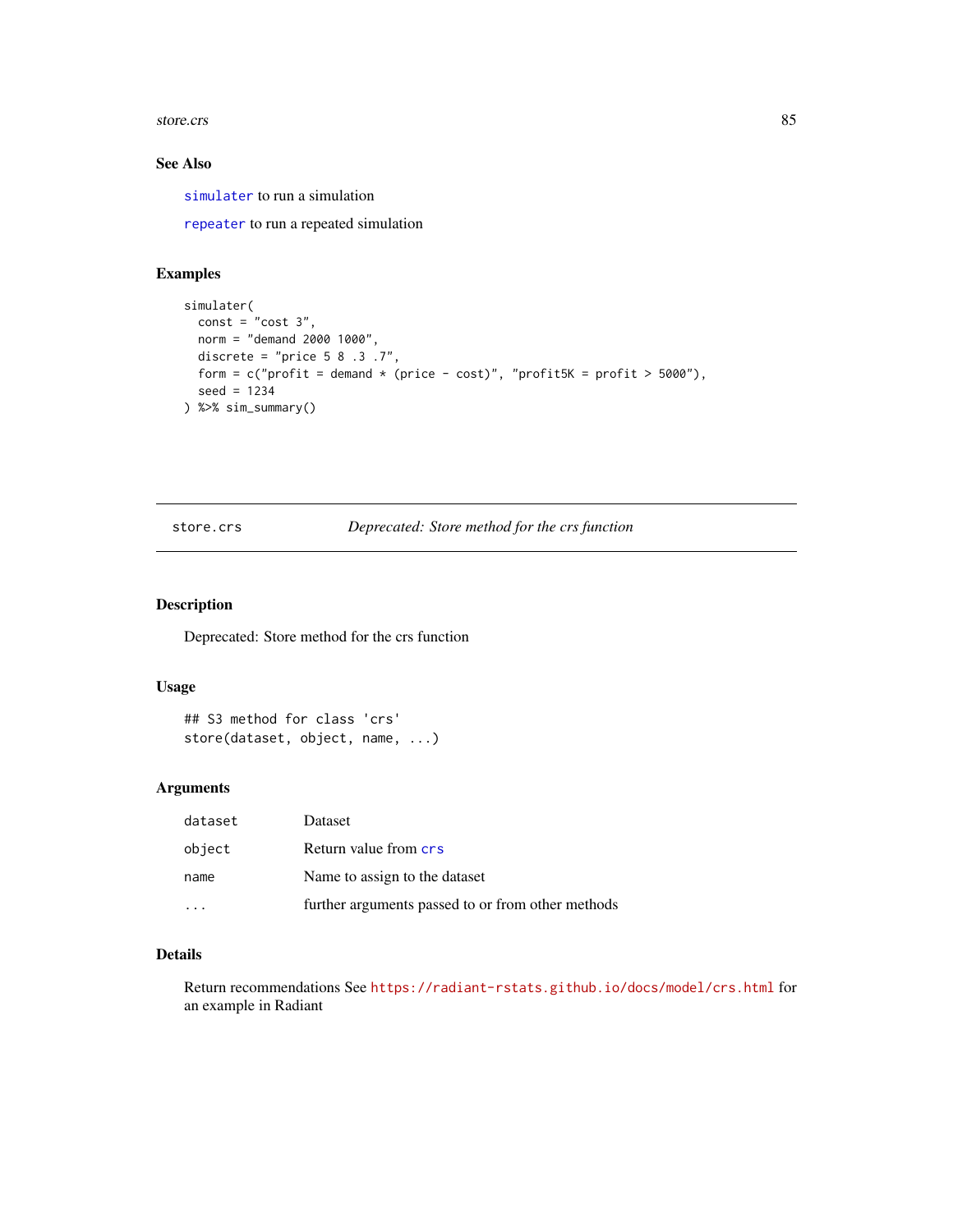<span id="page-85-0"></span>

Store predicted values generated in the mnl function

#### Usage

```
## S3 method for class 'mnl.predict'
store(dataset, object, name = NULL, ...)
```
## Arguments

| dataset | Dataset to add predictions to                                                                                  |
|---------|----------------------------------------------------------------------------------------------------------------|
| object  | Return value from model function                                                                               |
| name    | Variable name(s) assigned to predicted values. If empty, the levels of the re-<br>sponse variable will be used |
| $\cdot$ | Additional arguments                                                                                           |

## Details

See <https://radiant-rstats.github.io/docs/model/mnl.html> for an example in Radiant

#### Examples

```
result <- mnl(
  ketchup,
  rvar = "choice",
  evar = c("price.heinz28", "price.heinz32", "price.heinz41", "price.hunts32"),
  lev = "heinz28"
\mathcal{L}pred <- predict(result, pred_data = ketchup)
ketchup <- store(ketchup, pred, name = c("heinz28", "heinz32", "heinz41", "hunts32"))
```
store.model *Store residuals from a model*

#### Description

Store residuals from a model

#### Usage

```
## S3 method for class 'model'
store(dataset, object, name = "residuals", ...)
```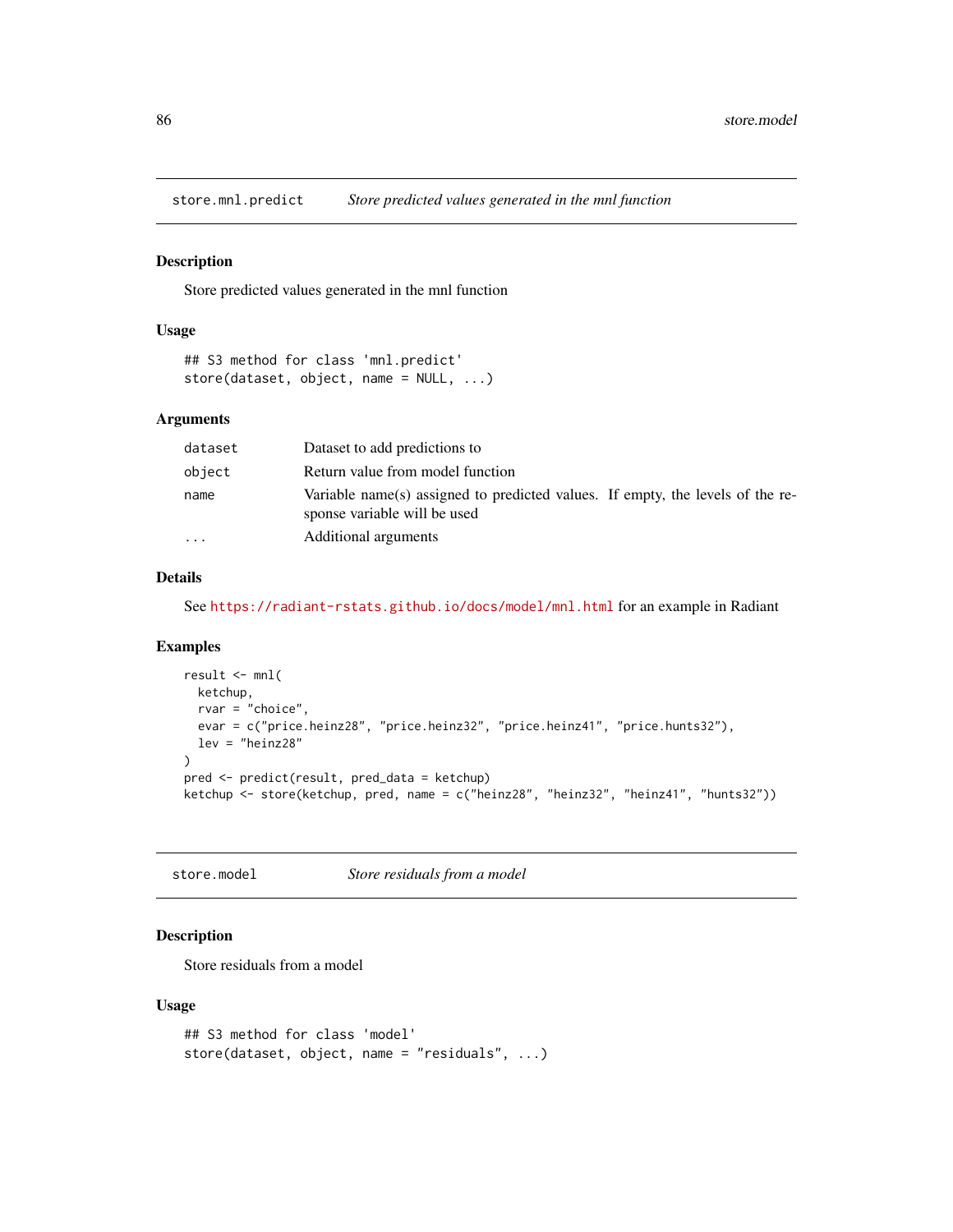#### <span id="page-86-0"></span>Arguments

| dataset | Dataset to append residuals to               |
|---------|----------------------------------------------|
| object  | Return value from a model function           |
| name    | Variable name(s) assigned to model residuals |
|         | Additional arguments                         |

#### Details

The store method for objects of class "model". Adds model residuals to the dataset while handling missing values and filters. See [https://radiant-rstats.github.io/docs/model/regress.](https://radiant-rstats.github.io/docs/model/regress.html) [html](https://radiant-rstats.github.io/docs/model/regress.html) for an example in Radiant

#### Examples

```
regress(diamonds, rvar = "price", evar = c("carat", "cut"), data_filter = "price > 1000") %>%
 store(diamonds, ., name = "resid") %>%
 head()
```
store.model.predict *Store predicted values generated in model functions*

# Description

Store predicted values generated in model functions

# Usage

```
## S3 method for class 'model.predict'
store(dataset, object, name = "prediction", ...)
```
#### Arguments

| dataset | Dataset to add predictions to                 |
|---------|-----------------------------------------------|
| object  | Return value from model function              |
| name    | Variable name(s) assigned to predicted values |
|         | Additional arguments                          |

#### Details

See <https://radiant-rstats.github.io/docs/model/regress.html> for an example in Radiant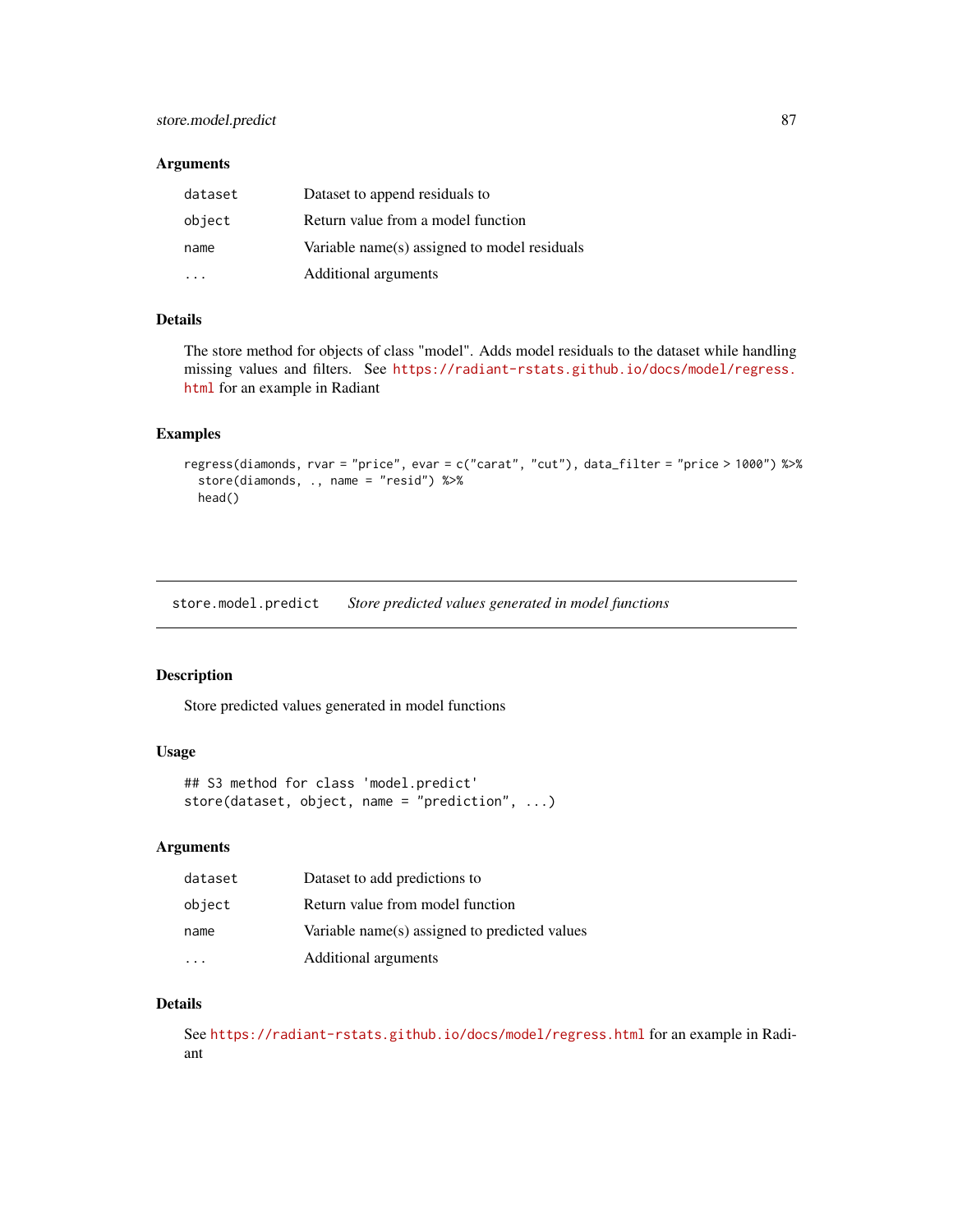#### Examples

```
regress(diamonds, rvar = "price", evar = c("carat", "cut")) %>%
 predict(pred_data = diamonds) %>%
 store(diamonds, ., name = c("pred", "pred_low", "pred_high")) %>%
 head()
```
store.nb.predict *Store predicted values generated in the nb function*

# Description

Store predicted values generated in the nb function

#### Usage

```
## S3 method for class 'nb.predict'
store(dataset, object, name = NULL, ...)
```
#### Arguments

| dataset   | Dataset to add predictions to                                                                                  |
|-----------|----------------------------------------------------------------------------------------------------------------|
| object    | Return value from model function                                                                               |
| name      | Variable name(s) assigned to predicted values. If empty, the levels of the re-<br>sponse variable will be used |
| $\ddotsc$ | Additional arguments                                                                                           |

# Details

See <https://radiant-rstats.github.io/docs/model/nb.html> for an example in Radiant

```
result <- nb(titanic, rvar = "survived", evar = c("pclass", "sex", "age"))
pred <- predict(result, pred_data = titanic)
titanic <- store(titanic, pred, name = c("Yes", "No"))
```
<span id="page-87-0"></span>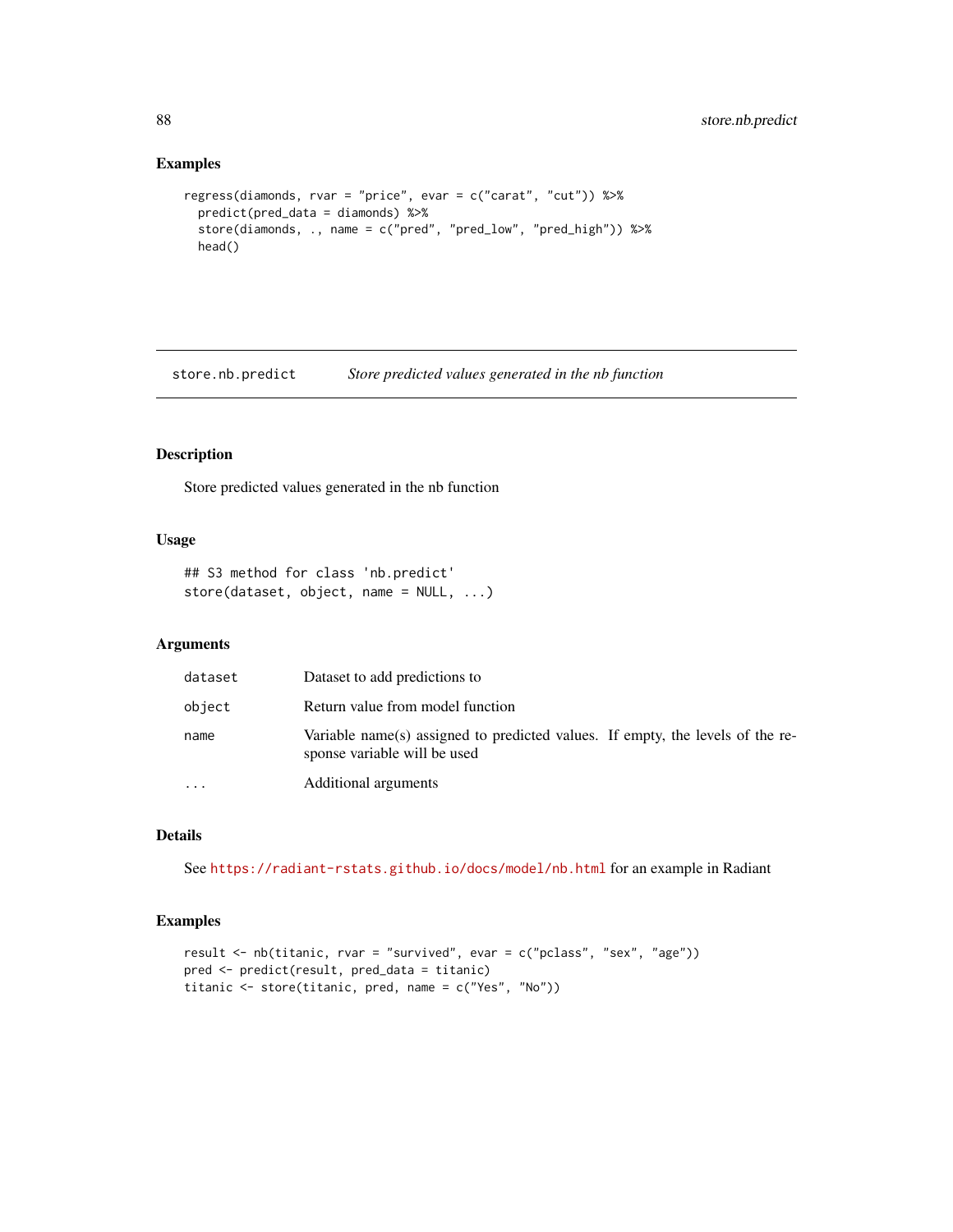<span id="page-88-0"></span>store.rforest.predict *Store predicted values generated in the rforest function*

# Description

Store predicted values generated in the rforest function

#### Usage

```
## S3 method for class 'rforest.predict'
store(dataset, object, name = NULL, ...)
```
#### Arguments

| dataset   | Dataset to add predictions to                                                                                  |
|-----------|----------------------------------------------------------------------------------------------------------------|
| object    | Return value from model function                                                                               |
| name      | Variable name(s) assigned to predicted values. If empty, the levels of the re-<br>sponse variable will be used |
| $\ddotsc$ | Additional arguments                                                                                           |

#### Details

See <https://radiant-rstats.github.io/docs/model/rforest.html> for an example in Radiant

#### Examples

```
result <- rforest(
  ketchup,
  rvar = "choice",
  evar = c("price.heinz28", "price.heinz32", "price.heinz41", "price.hunts32"),
  lev = "heinz28"
)
pred <- predict(result, pred_data = ketchup)
ketchup <- store(ketchup, pred, name = c("heinz28", "heinz32", "heinz41", "hunts32"))
```
summary.confusion *Summary method for the confusion matrix*

#### Description

Summary method for the confusion matrix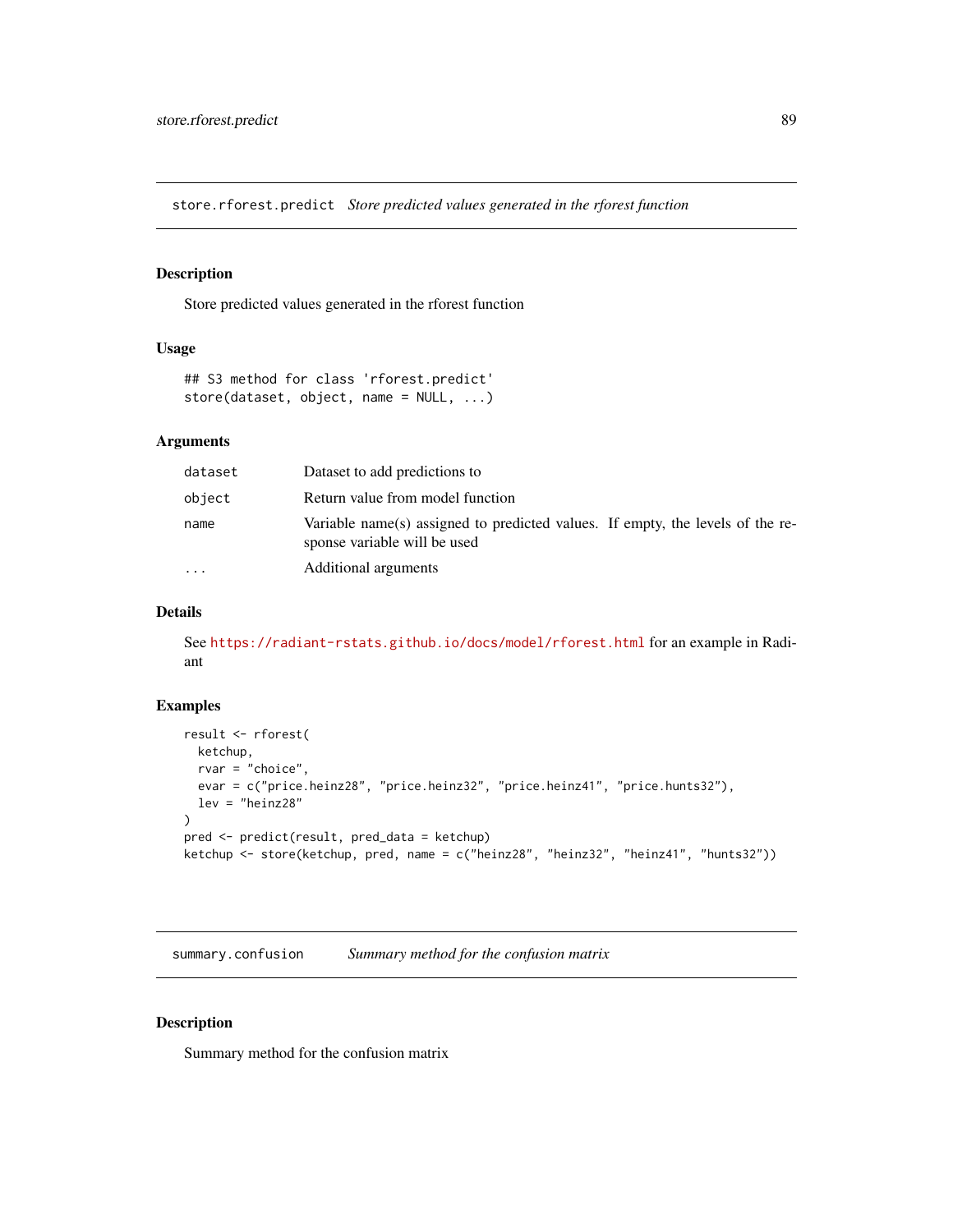#### Usage

```
## S3 method for class 'confusion'
summary(object, dec = 3, ...)
```
# Arguments

| object               | Return value from confusion                       |
|----------------------|---------------------------------------------------|
| dec                  | Number of decimals to show                        |
| $\ddot{\phantom{0}}$ | further arguments passed to or from other methods |

# Details

See <https://radiant-rstats.github.io/docs/model/evalbin.html> for an example in Radiant

#### See Also

[confusion](#page-5-0) to generate results

[plot.confusion](#page-32-0) to visualize result

#### Examples

```
data.frame(buy = dvd$buy, pred1 = runif(20000), pred2 = ifelse(dvd$buy == "yes", 1, 0)) %>%
  confusion(c("pred1", "pred2"), "buy") %>%
  summary()
```
summary.crs *Summary method for Collaborative Filter*

#### Description

Summary method for Collaborative Filter

# Usage

```
## S3 method for class 'crs'
summary(object, n = 36, dec = 2, ...)
```

| object  | Return value from crs                                                  |
|---------|------------------------------------------------------------------------|
| n       | Number of lines of recommendations to print. Use -1 to print all lines |
| dec     | Number of decimals to show                                             |
| $\cdot$ | further arguments passed to or from other methods                      |

<span id="page-89-0"></span>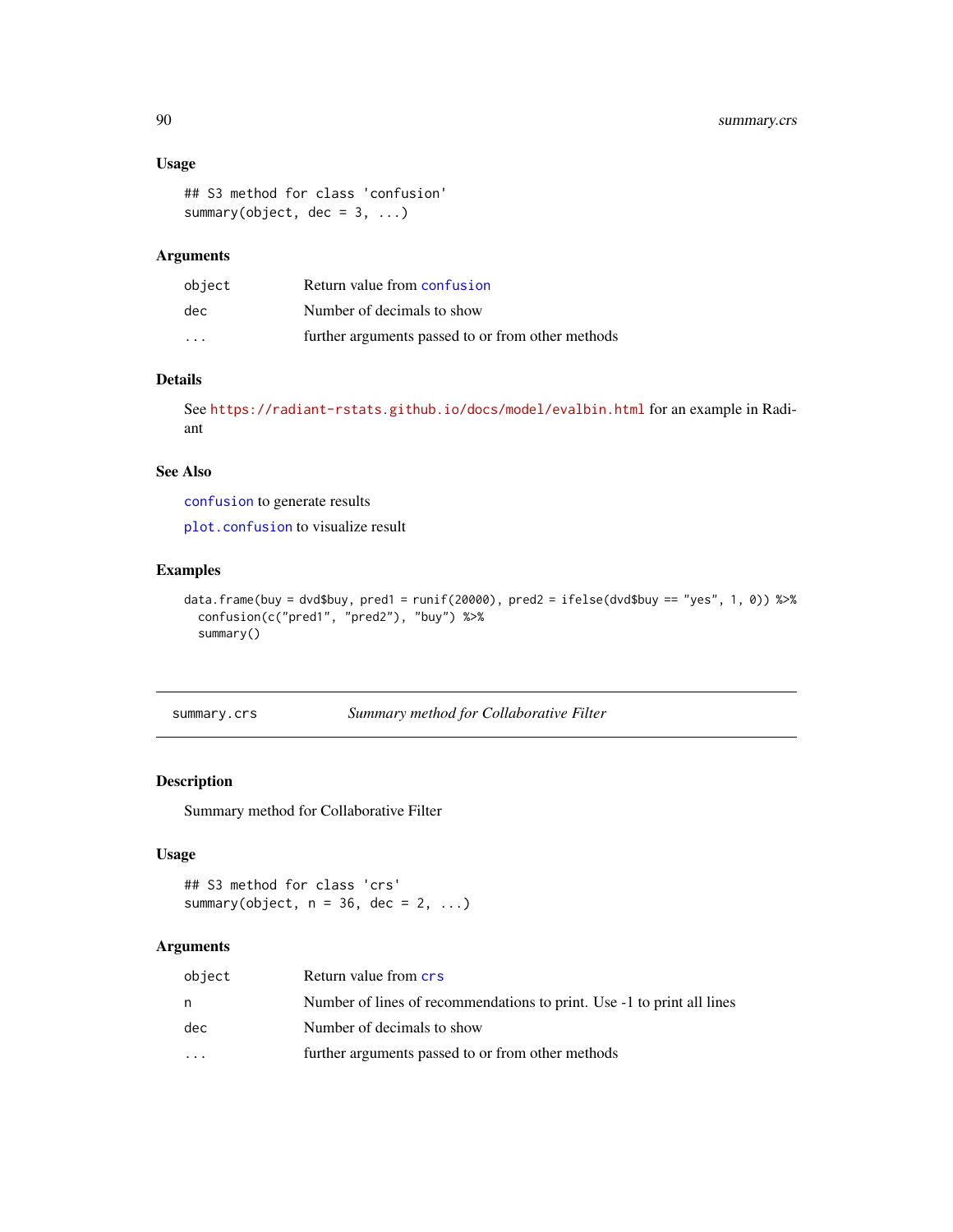# <span id="page-90-0"></span>summary.crtree 91

#### Details

See <https://radiant-rstats.github.io/docs/model/crs.html> for an example in Radiant

#### See Also

[crs](#page-6-0) to generate the results

[plot.crs](#page-33-0) to plot results if the actual ratings are available

#### Examples

```
crs(ratings, id = "Users", prod = "Movies", pred = c("M6", "M7", "M8", "M9", "M10"),
  rate = "Ratings", data_filter = "training == 1") %>% summary()
```
summary.crtree *Summary method for the crtree function*

# Description

Summary method for the crtree function

#### Usage

```
## S3 method for class 'crtree'
summary(object, prn = TRUE, splits = FALSE, cptab = FALSE, modsum = FALSE, ...)
```
#### Arguments

| object | Return value from crtree                          |
|--------|---------------------------------------------------|
| prn    | Print tree in text form                           |
| splits | Print the tree splitting metrics used             |
| cptab  | Print the cp table                                |
| modsum | Print the model summary                           |
|        | further arguments passed to or from other methods |

# Details

See <https://radiant-rstats.github.io/docs/model/crtree.html> for an example in Radiant

#### See Also

[crtree](#page-7-0) to generate results [plot.crtree](#page-34-0) to plot results

[predict.crtree](#page-52-0) for prediction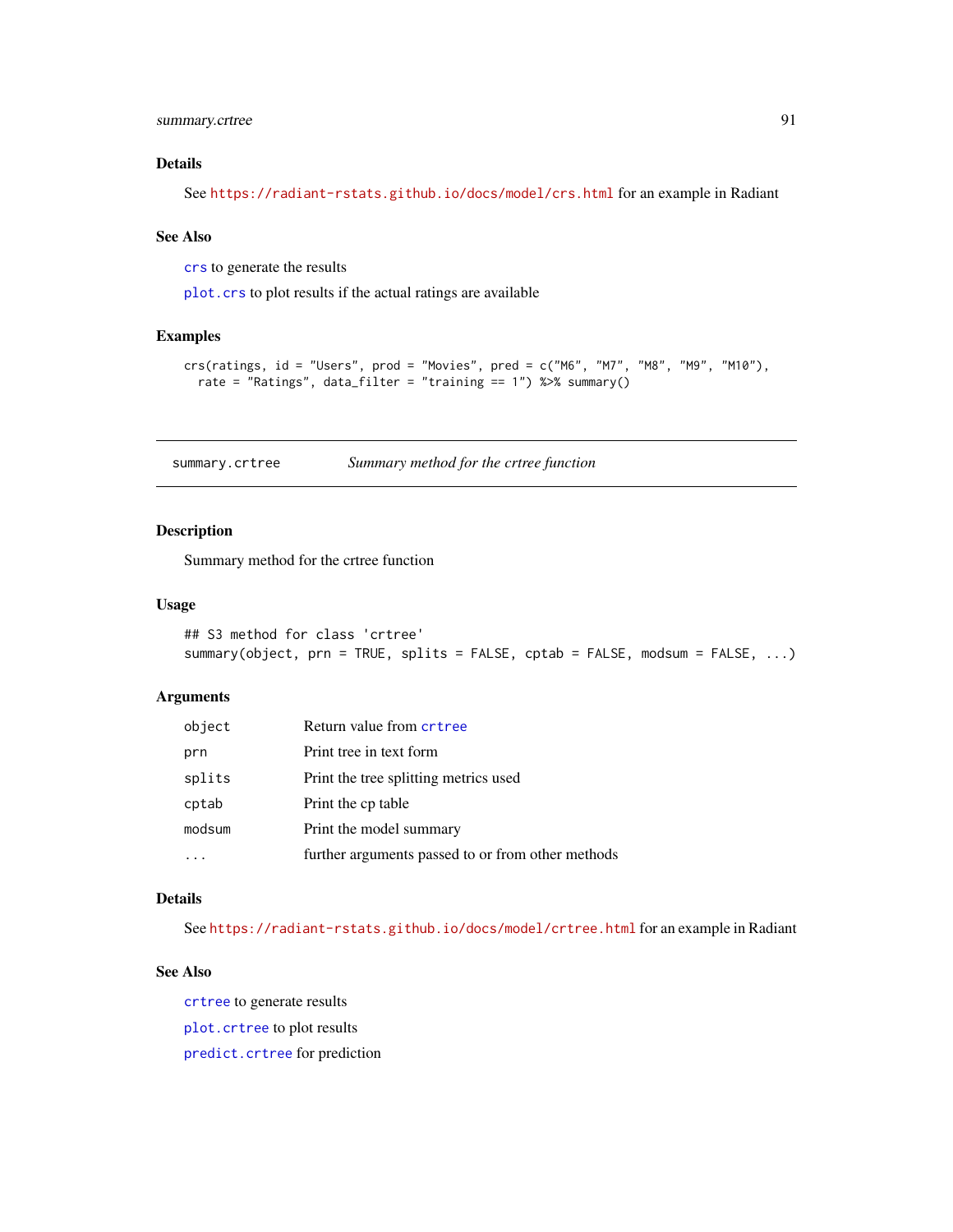#### Examples

```
result <- crtree(titanic, "survived", c("pclass", "sex"), lev = "Yes")
summary(result)
result <- crtree(diamonds, "price", c("carat", "color"), type = "regression")
summary(result)
```
<span id="page-91-0"></span>summary.dtree *Summary method for the dtree function*

# Description

Summary method for the dtree function

#### Usage

## S3 method for class 'dtree' summary(object, input = TRUE, output = FALSE, dec =  $2, ...$ )

# Arguments

| object | Return value from simulater                       |
|--------|---------------------------------------------------|
| input  | Print decision tree input                         |
| output | Print decision tree output                        |
| dec    | Number of decimals to show                        |
|        | further arguments passed to or from other methods |

# Details

See <https://radiant-rstats.github.io/docs/model/dtree.html> for an example in Radiant

#### See Also

[dtree](#page-16-0) to generate the results

[plot.dtree](#page-35-0) to plot results

[sensitivity.dtree](#page-78-0) to plot results

```
dtree(movie_contract, opt = "max") %>% summary(input = TRUE)
dtree(movie_contract, opt = "max") %>% summary(input = FALSE, output = TRUE)
```
<span id="page-91-1"></span>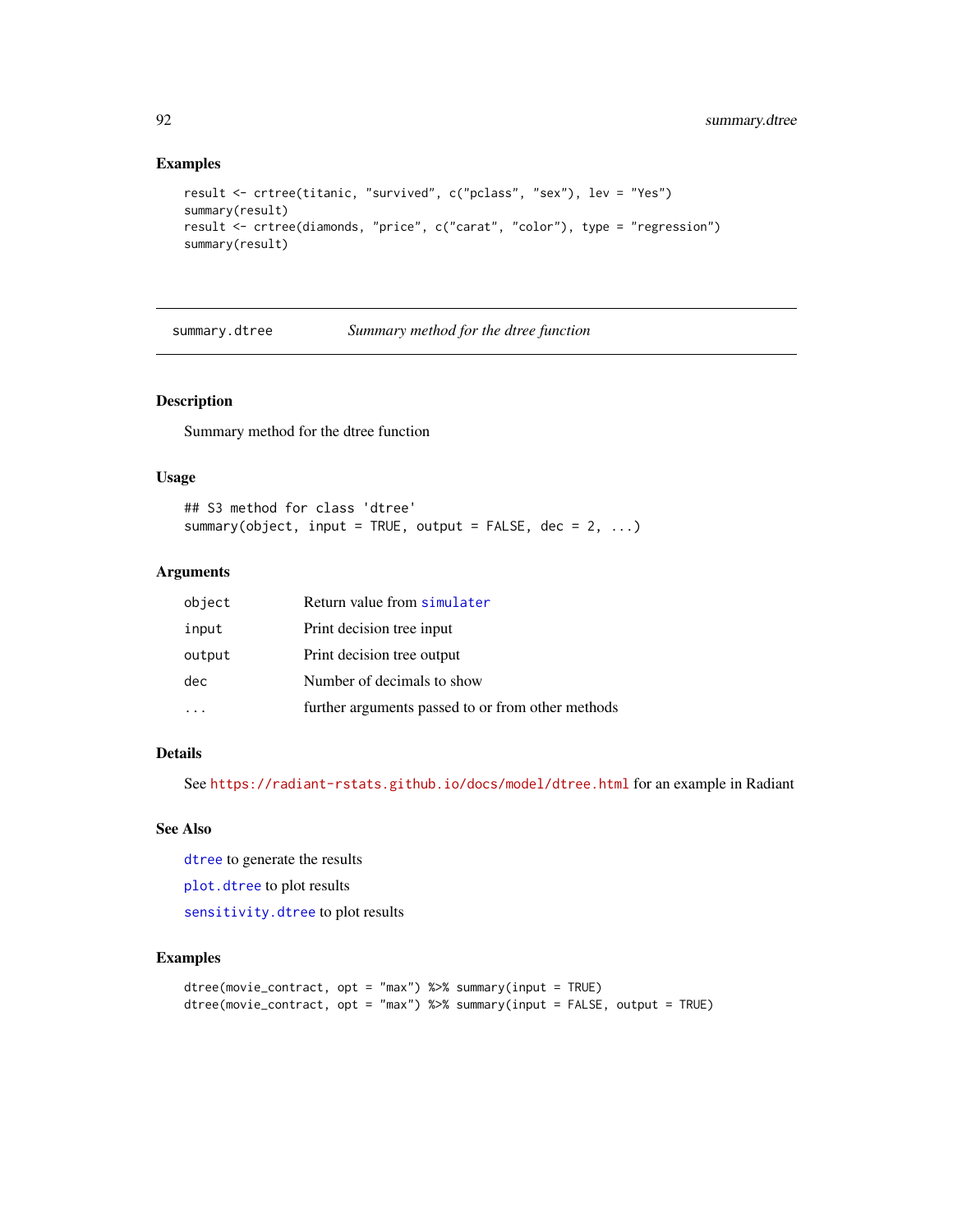<span id="page-92-1"></span><span id="page-92-0"></span>summary.evalbin *Summary method for the evalbin function*

#### Description

Summary method for the evalbin function

#### Usage

```
## S3 method for class 'evalbin'
summary(object, prn = TRUE, dec = 3, ...)
```
# Arguments

| object | Return value from evalbin                         |
|--------|---------------------------------------------------|
| prn    | Print full table of measures per model and bin    |
| dec    | Number of decimals to show                        |
|        | further arguments passed to or from other methods |

#### Details

See <https://radiant-rstats.github.io/docs/model/evalbin.html> for an example in Radiant

# See Also

[evalbin](#page-18-0) to summarize results

[plot.evalbin](#page-36-0) to plot results

```
data.frame(buy = dvd$buy, pred1 = runif(20000), pred2 = ifelse(dvd$buy == "yes", 1, 0)) %>%
 evalbin(c("pred1", "pred2"), "buy") %>%
 summary()
```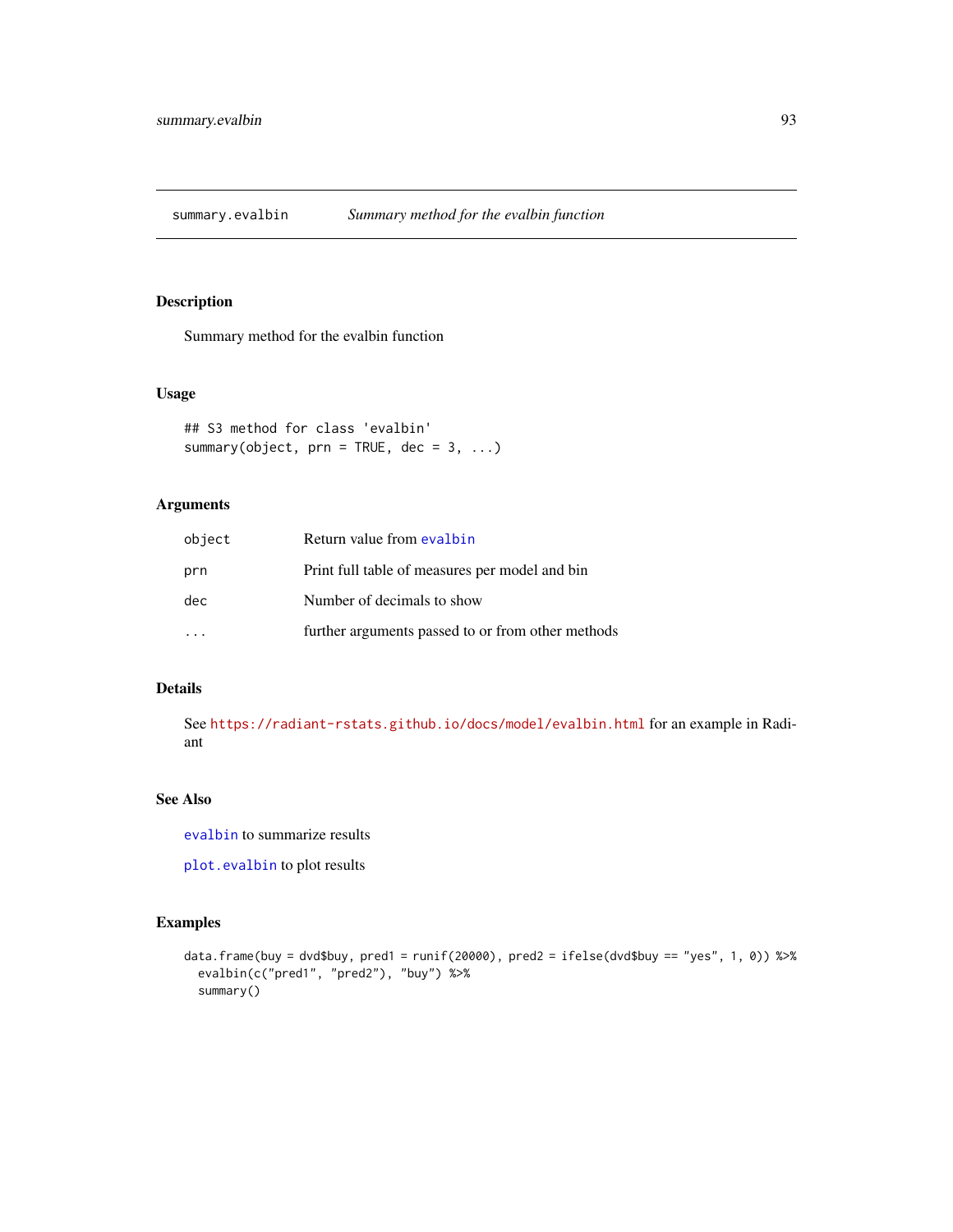<span id="page-93-0"></span>

Summary method for the evalreg function

#### Usage

```
## S3 method for class 'evalreg'
summary(object, dec = 3, ...)
```
#### Arguments

| object  | Return value from evalreg                         |
|---------|---------------------------------------------------|
| dec.    | Number of decimals to show                        |
| $\cdot$ | further arguments passed to or from other methods |

#### Details

See <https://radiant-rstats.github.io/docs/model/evalreg.html> for an example in Radiant

#### See Also

[evalreg](#page-19-0) to summarize results

[plot.evalreg](#page-37-0) to plot results

#### Examples

```
data.frame(price = diamonds$price, pred1 = rnorm(3000), pred2 = diamonds$price) %>%
  evalreg(pred = c("pred1", "pred2"), "price") %>%
  summary()
```
summary.gbt *Summary method for the gbt function*

# Description

Summary method for the gbt function

#### Usage

```
## S3 method for class 'gbt'
summary(object, prn = TRUE, ...)
```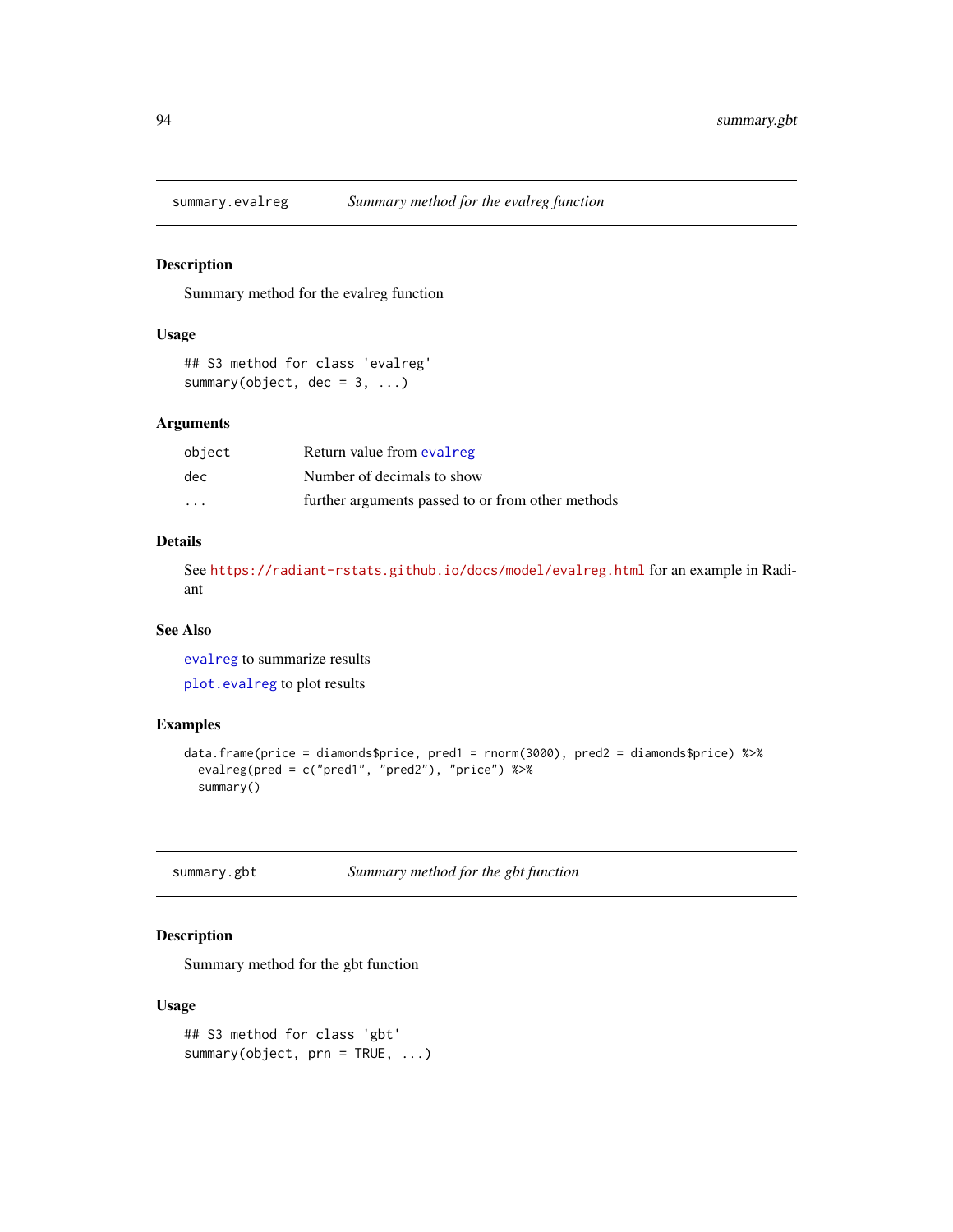# <span id="page-94-0"></span>summary.logistic 95

#### Arguments

| object | Return value from gbt                             |
|--------|---------------------------------------------------|
| prn    | Print iteration history                           |
| .      | further arguments passed to or from other methods |

## Details

See <https://radiant-rstats.github.io/docs/model/gbt.html> for an example in Radiant

## See Also

[gbt](#page-21-0) to generate results

[plot.gbt](#page-38-0) to plot results

[predict.gbt](#page-53-0) for prediction

# Examples

```
result <- gbt(titanic, "survived", c("pclass", "sex"), early_stopping_rounds = 0) %>% str()
summary(result)
```
summary.logistic *Summary method for the logistic function*

# Description

Summary method for the logistic function

#### Usage

```
## S3 method for class 'logistic'
summary(object, sum_check = "", conf_lev = 0.95, test_var = "", dec = 3, ...)
```

| object    | Return value from logistic                                                                                                                                                                       |
|-----------|--------------------------------------------------------------------------------------------------------------------------------------------------------------------------------------------------|
| sum_check | Optional output. "vif" to show multicollinearity diagnostics. "confint" to show<br>coefficient confidence interval estimates. "odds" to show odds ratios and confi-<br>dence interval estimates. |
| conf_lev  | Confidence level to use for coefficient and odds confidence intervals (.95 is the<br>default)                                                                                                    |
| test var  | Variables to evaluate in model comparison (i.e., a competing models Chi-squared<br>test)                                                                                                         |
| dec       | Number of decimals to show                                                                                                                                                                       |
| $\cdots$  | further arguments passed to or from other methods                                                                                                                                                |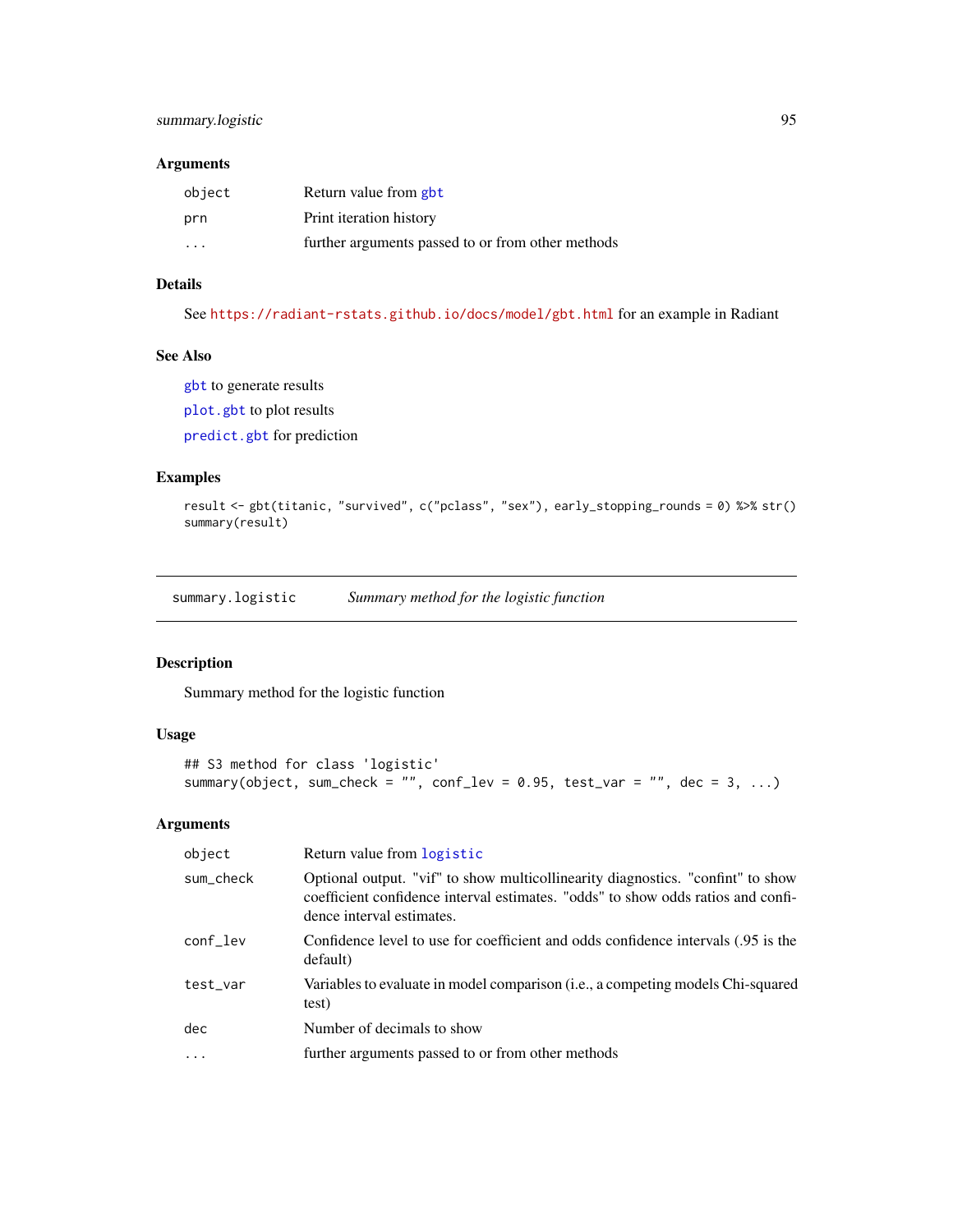#### Details

See <https://radiant-rstats.github.io/docs/model/logistic.html> for an example in Radiant

#### See Also

[logistic](#page-25-0) to generate the results

[plot.logistic](#page-39-0) to plot the results

[predict.logistic](#page-54-0) to generate predictions

[plot.model.predict](#page-42-0) to plot prediction output

# Examples

```
result <- logistic(titanic, "survived", "pclass", lev = "Yes")
result <- logistic(titanic, "survived", "pclass", lev = "Yes")
summary(result, test_var = "pclass")
res <- logistic(titanic, "survived", c("pclass", "sex"), int = "pclass:sex", lev = "Yes")
summary(res, sum_check = c("vif", "confint", "odds"))
titanic %>% logistic("survived", c("pclass", "sex", "age"), lev = "Yes") %>% summary("vif")
```
summary.mnl *Summary method for the mnl function*

#### Description

Summary method for the mnl function

#### Usage

```
## S3 method for class 'mnl'
summary(object, sum_check = "", conf_lev = 0.95, test_var = "", dec = 3, ...)
```

| object    | Return value from mnl                                                                                                                                         |
|-----------|---------------------------------------------------------------------------------------------------------------------------------------------------------------|
| sum_check | Optional output. "confint" to show coefficient confidence interval estimates.<br>"rrr" to show relative risk ratios (RRRs) and confidence interval estimates. |
| conf_lev  | Confidence level to use for coefficient and RRRs confidence intervals (.95 is the<br>default)                                                                 |
| test_var  | Variables to evaluate in model comparison (i.e., a competing models Chi-squared<br>test)                                                                      |
| dec       | Number of decimals to show                                                                                                                                    |
| $\ddotsc$ | further arguments passed to or from other methods                                                                                                             |
|           |                                                                                                                                                               |

<span id="page-95-0"></span>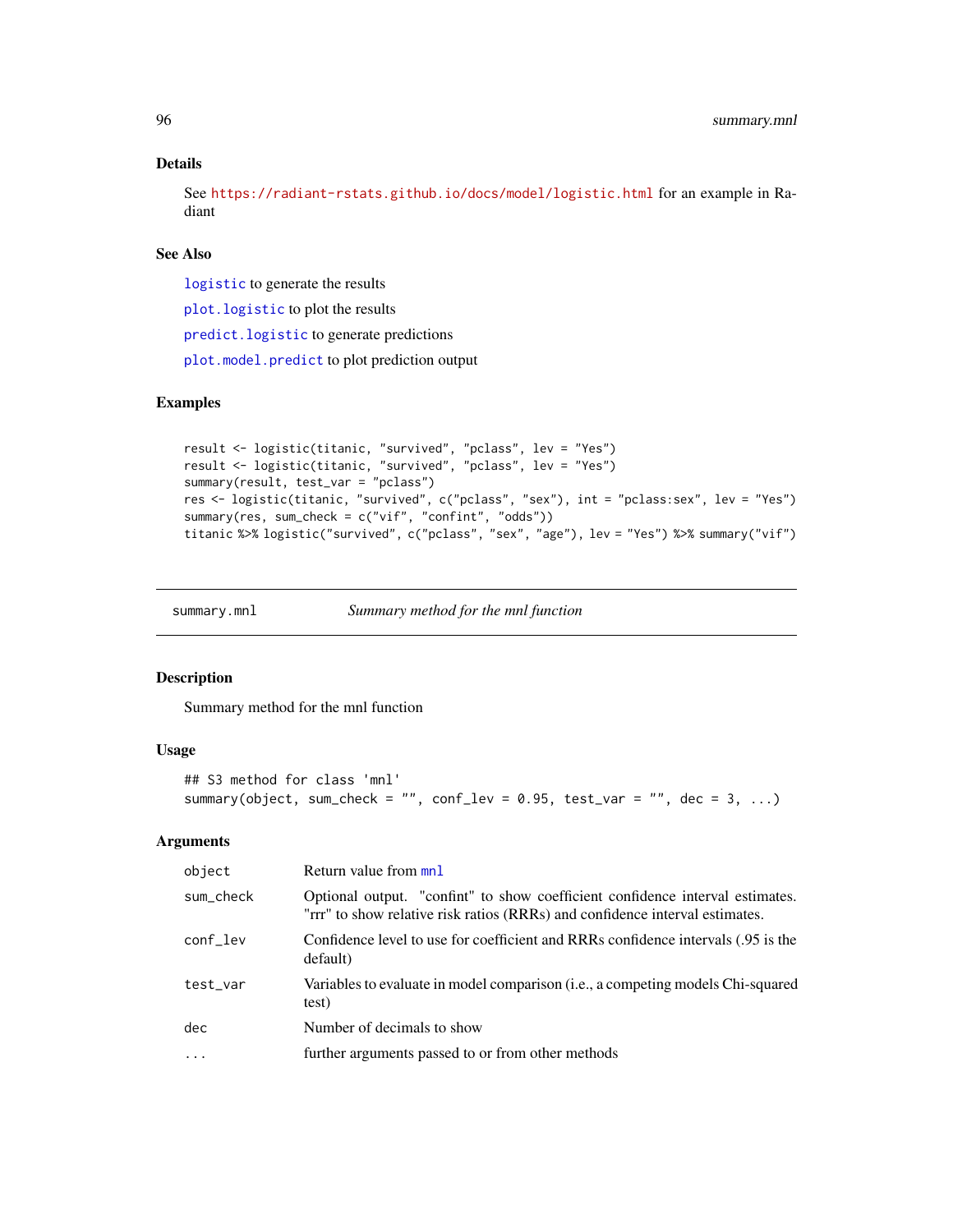# <span id="page-96-0"></span>summary.nb 97

## Details

See <https://radiant-rstats.github.io/docs/model/mnl.html> for an example in Radiant

# See Also

[mnl](#page-27-0) to generate the results

[plot.mnl](#page-40-0) to plot the results

[predict.mnl](#page-55-0) to generate predictions

[plot.model.predict](#page-42-0) to plot prediction output

## Examples

```
result <- mnl(
  ketchup,
  rvar = "choice",
  evar = c("price.heinz28", "price.heinz32", "price.heinz41", "price.hunts32"),
  lev = "heinz28"
\mathcal{L}summary(result)
```
## summary.nb *Summary method for the nb function*

#### Description

Summary method for the nb function

#### Usage

```
## S3 method for class 'nb'
summary(object, dec = 3, ...)
```
# Arguments

| object               | Return value from nb                              |
|----------------------|---------------------------------------------------|
| dec                  | <b>Decimals</b>                                   |
| $\ddot{\phantom{0}}$ | further arguments passed to or from other methods |

# Details

See <https://radiant-rstats.github.io/docs/model/nb.html> for an example in Radiant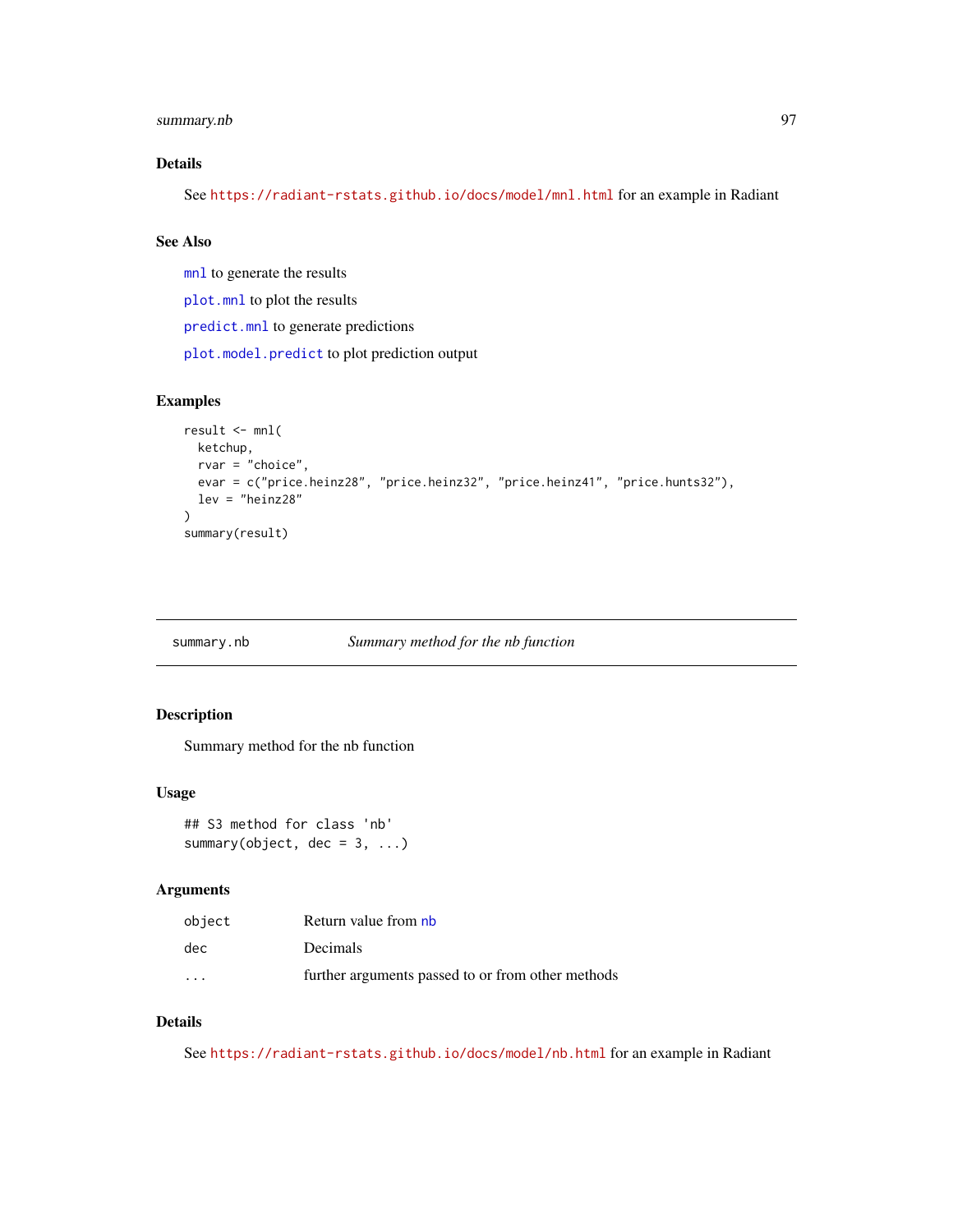# See Also

[nb](#page-29-0) to generate results [plot.nb](#page-43-0) to plot results [predict.nb](#page-56-0) for prediction

#### Examples

```
result <- nb(titanic, "survived", c("pclass", "sex", "age"))
summary(result)
```
summary.nn *Summary method for the nn function*

# Description

Summary method for the nn function

#### Usage

```
## S3 method for class 'nn'
summary(object, prn = TRUE, ...)
```
# Arguments

| object            | Return value from nn                              |
|-------------------|---------------------------------------------------|
| prn               | Print list of weights                             |
| $\cdot\cdot\cdot$ | further arguments passed to or from other methods |

# Details

See <https://radiant-rstats.github.io/docs/model/nn.html> for an example in Radiant

# See Also

[nn](#page-30-0) to generate results

[plot.nn](#page-45-0) to plot results

[predict.nn](#page-58-0) for prediction

```
result <- nn(titanic, "survived", "pclass", lev = "Yes")
summary(result)
```
<span id="page-97-0"></span>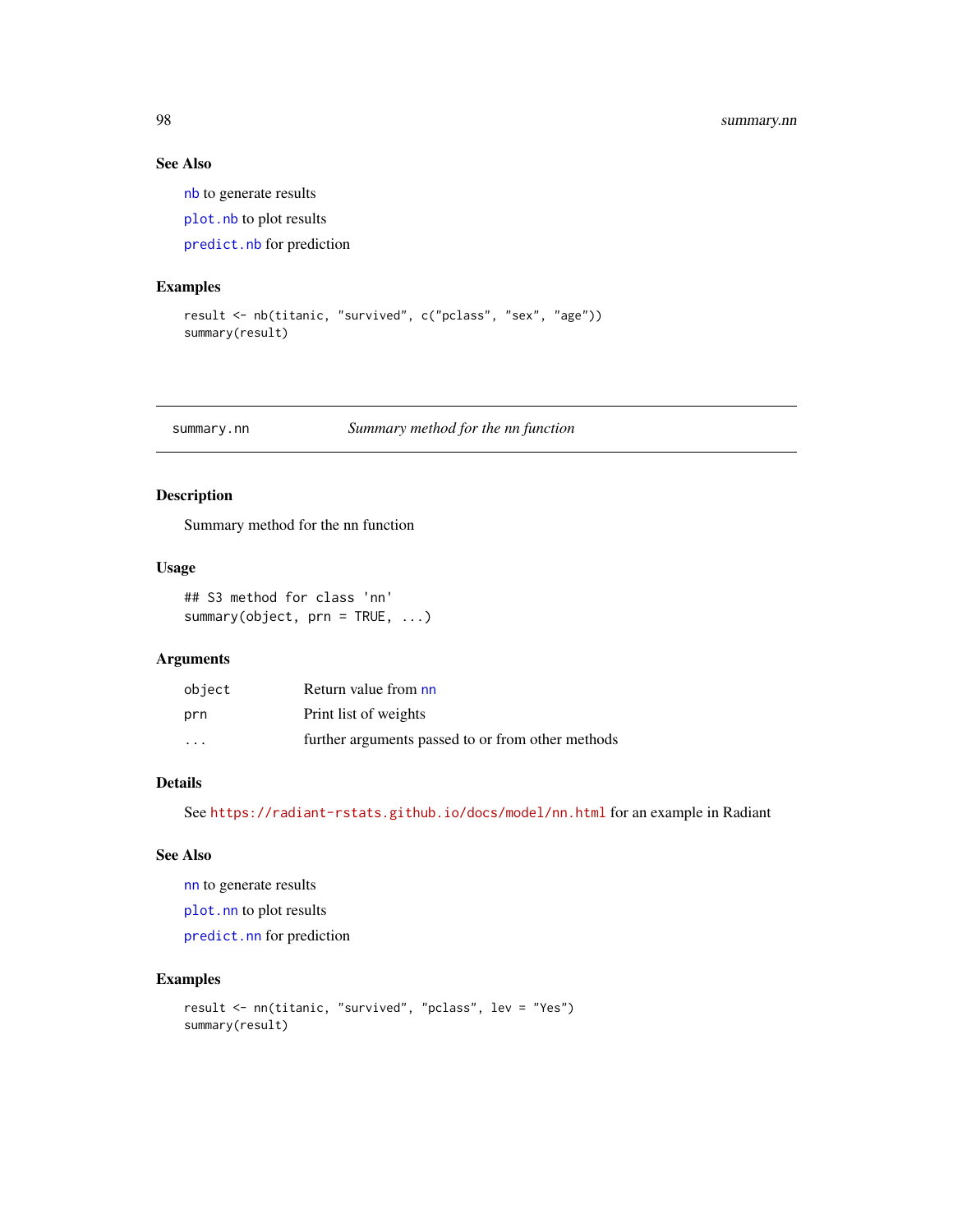<span id="page-98-0"></span>summary.regress *Summary method for the regress function*

# Description

Summary method for the regress function

#### Usage

```
## S3 method for class 'regress'
summary(object, sum_check = "", conf_lev = 0.95, test_var = "", dec = 3, ...)
```
#### Arguments

| object     | Return value from regress                                                                                                                                                                                                                                                  |
|------------|----------------------------------------------------------------------------------------------------------------------------------------------------------------------------------------------------------------------------------------------------------------------------|
| sum_check  | Optional output. "rsme" to show the root mean squared error and the standard<br>deviation of the residuals. "sumsquares" to show the sum of squares table. "vif"<br>to show multicollinearity diagnostics. "confint" to show coefficient confidence<br>interval estimates. |
| conf_lev   | Confidence level used to estimate confidence intervals (.95 is the default)                                                                                                                                                                                                |
| test_var   | Variables to evaluate in model comparison ( <i>i.e.</i> , a competing models F-test)                                                                                                                                                                                       |
| dec        | Number of decimals to show                                                                                                                                                                                                                                                 |
| $\ddots$ . | further arguments passed to or from other methods                                                                                                                                                                                                                          |

#### Details

See <https://radiant-rstats.github.io/docs/model/regress.html> for an example in Radiant

# See Also

[regress](#page-70-0) to generate the results

[plot.regress](#page-46-0) to plot results

[predict.regress](#page-59-0) to generate predictions

```
result <- regress(diamonds, "price", c("carat", "clarity"))
summary(result, sum_check = c("rmse", "sumsquares", "vif", "confint"), test_var = "clarity")
result <- regress(ideal, "y", c("x1", "x2"))
summary(result, test_var = "x2")
ideal %>% regress("y", "x1:x3") %>% summary()
```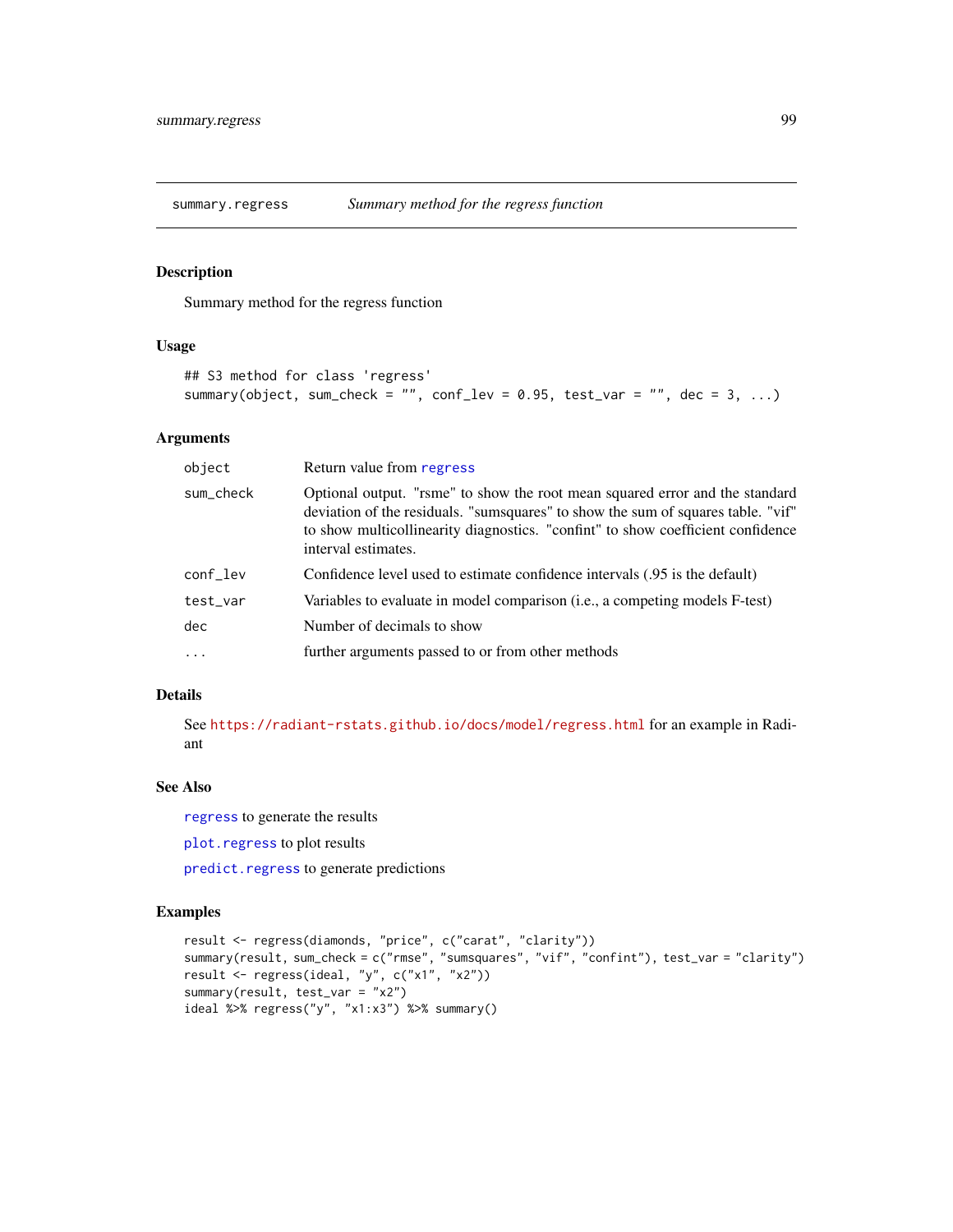<span id="page-99-2"></span><span id="page-99-0"></span>

Summarize repeated simulation

#### Usage

```
## S3 method for class 'repeater'
summary(object, dec = 4, ...)
```
#### Arguments

| object                  | Return value from repeater                        |
|-------------------------|---------------------------------------------------|
| dec.                    | Number of decimals to show                        |
| $\cdot$ $\cdot$ $\cdot$ | further arguments passed to or from other methods |

#### See Also

[repeater](#page-72-0) to run a repeated simulation

[plot.repeater](#page-48-0) to plot results from repeated simulation

<span id="page-99-1"></span>summary.rforest *Summary method for the rforest function*

#### Description

Summary method for the rforest function

#### Usage

```
## S3 method for class 'rforest'
summary(object, ...)
```
#### Arguments

| object | Return value from rforest                         |
|--------|---------------------------------------------------|
| .      | further arguments passed to or from other methods |

#### Details

See <https://radiant-rstats.github.io/docs/model/rforest.html> for an example in Radiant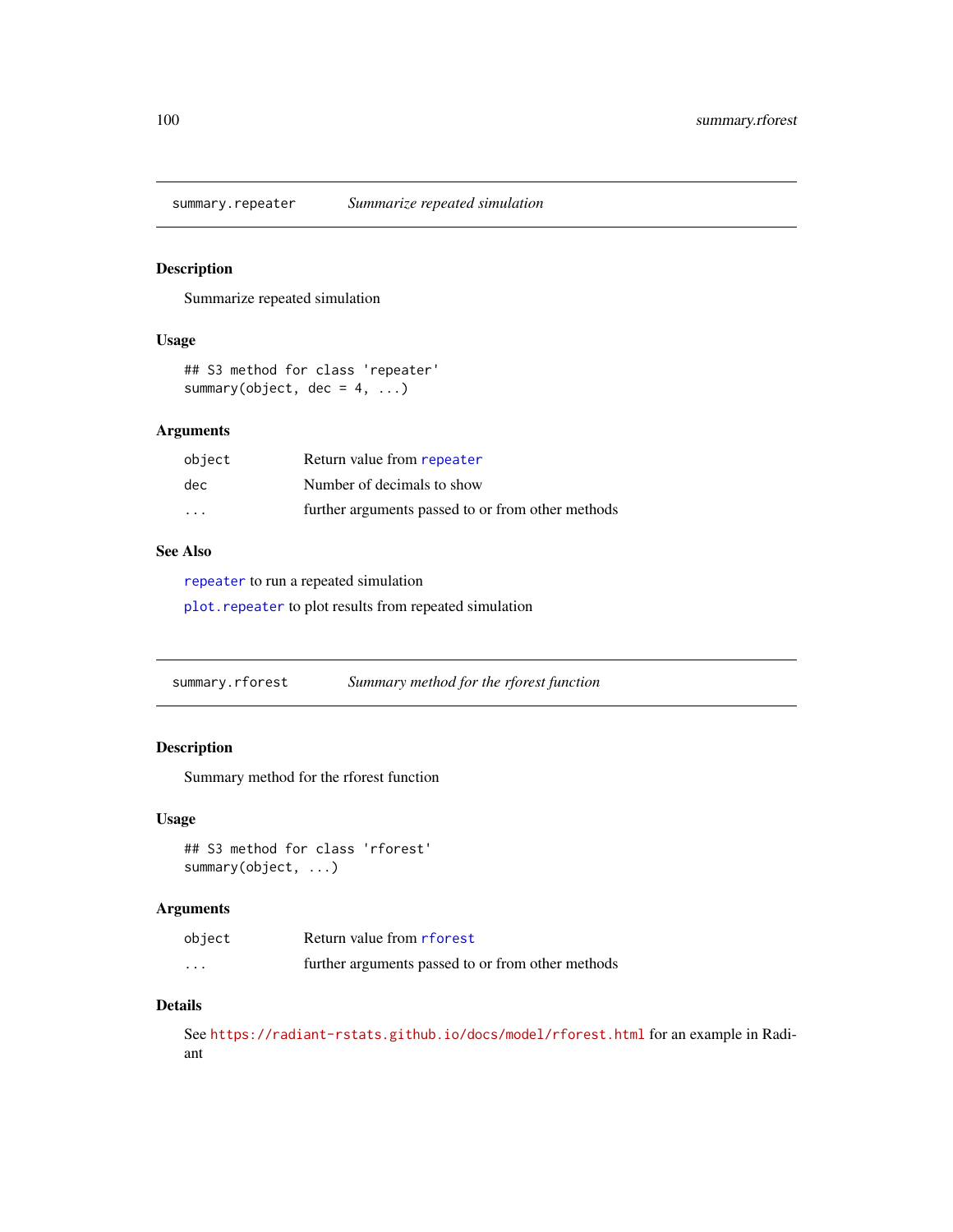<span id="page-100-1"></span>summary.simulater 101

# See Also

[rforest](#page-73-0) to generate results [plot.rforest](#page-48-1) to plot results [predict.rforest](#page-60-0) for prediction

# Examples

```
result <- rforest(titanic, "survived", "pclass", lev = "Yes")
summary(result)
```
<span id="page-100-0"></span>summary.simulater *Summary method for the simulater function*

#### Description

Summary method for the simulater function

# Usage

## S3 method for class 'simulater' summary(object,  $dec = 4, ...$ )

# Arguments

| object                  | Return value from simulater                       |
|-------------------------|---------------------------------------------------|
| dec                     | Number of decimals to show                        |
| $\cdot$ $\cdot$ $\cdot$ | further arguments passed to or from other methods |

## Details

See <https://radiant-rstats.github.io/docs/model/simulater.html> for an example in Radiant

# See Also

[simulater](#page-79-0) to generate the results

[plot.simulater](#page-51-0) to plot results

```
simdat <- simulater(norm = "demand 2000 1000", seed = 1234)
summary(simdat)
```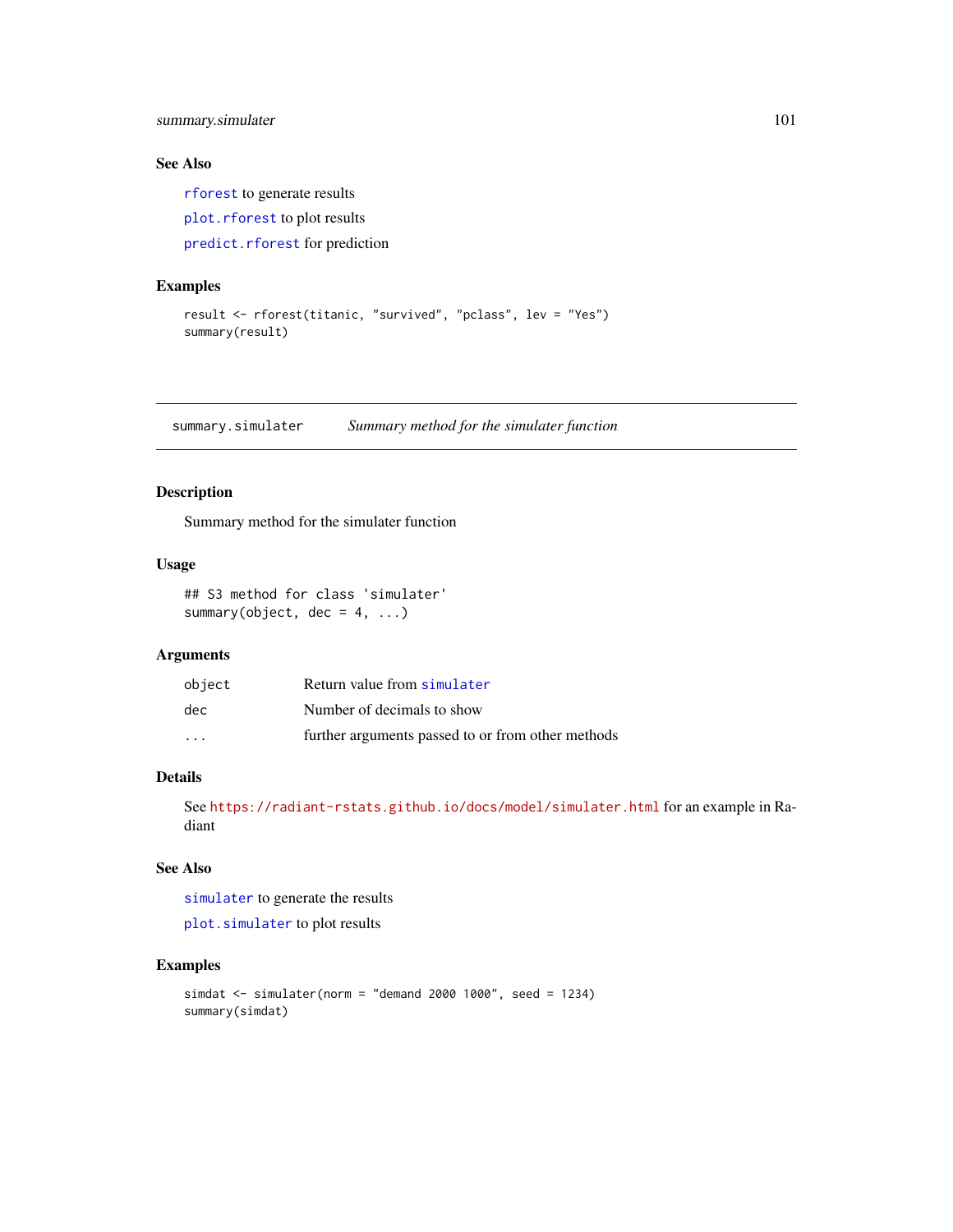<span id="page-101-0"></span>

Add interaction terms to list of test variables if needed

#### Usage

test\_specs(tv, int)

#### Arguments

| tv  | List of variables to use for testing for regress or logistic |
|-----|--------------------------------------------------------------|
| int | Interaction terms specified                                  |

# Details

See <https://radiant-rstats.github.io/docs/model/regress.html> for an example in Radiant

#### Value

A vector of variables names to test

#### Examples

```
test_specs("a", "a:b")
test_specs("a", c("a:b", "b:c"))
test_specs("a", c("a:b", "b:c", "I(c^2)"))
test_specs(c("a", "b", "c"), c("a:b", "b:c", "I(c^2)"))
```

| var check | Check if main effects for all interaction effects are included in the |  |
|-----------|-----------------------------------------------------------------------|--|
|           | model                                                                 |  |

# Description

Check if main effects for all interaction effects are included in the model

#### Usage

 $var_{\text{check}}(ev, cn, intv = c())$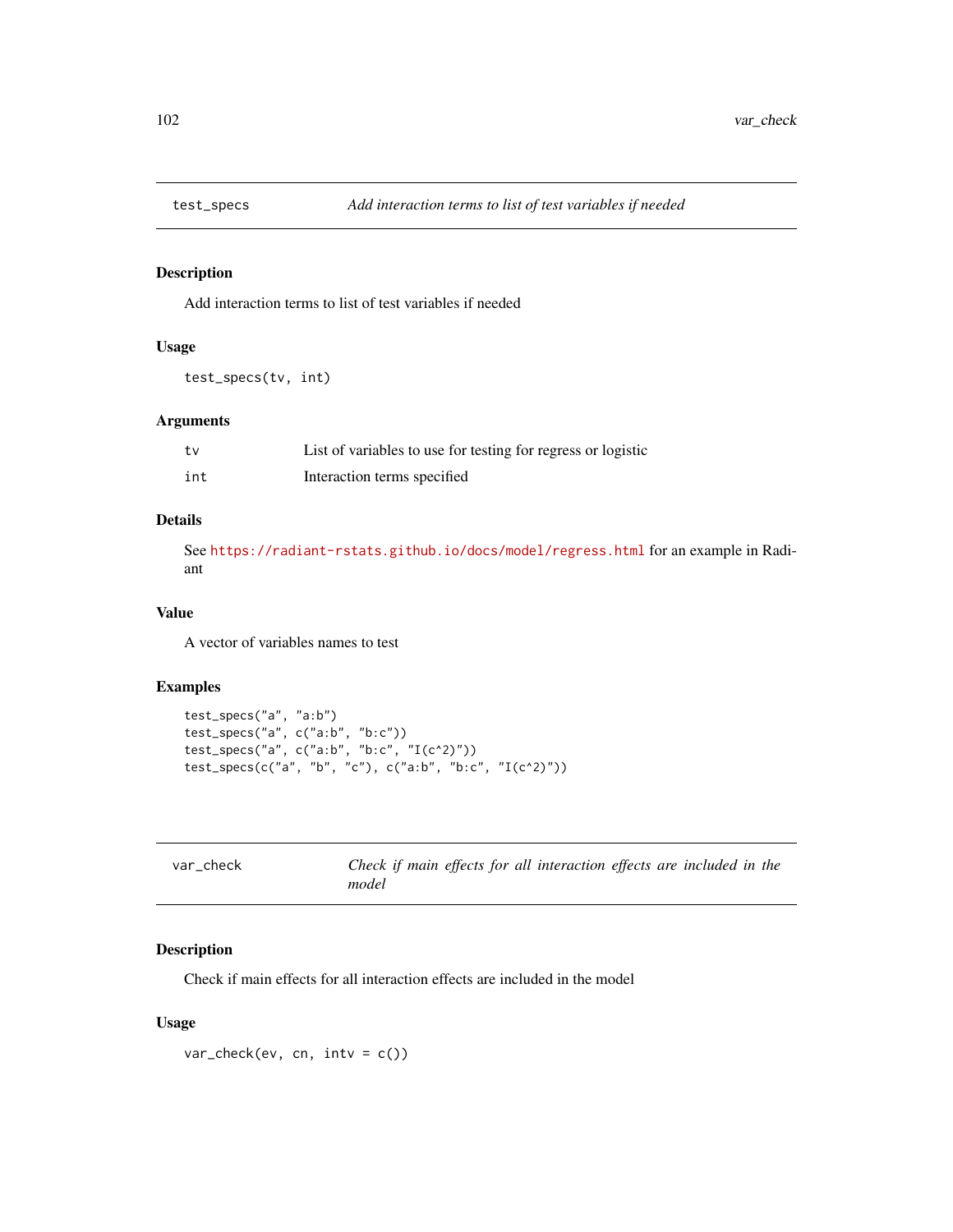#### <span id="page-102-0"></span>write.coeff 103

#### Arguments

| ev   | List of explanatory variables provided to regress or logistic |
|------|---------------------------------------------------------------|
| .cn  | Column names for all explanatory variables in the dataset     |
| intv | Interaction terms specified                                   |

# Details

If ':' is used to select a range evar is updated. See [https://radiant-rstats.github.io/docs/](https://radiant-rstats.github.io/docs/model/regress.html) [model/regress.html](https://radiant-rstats.github.io/docs/model/regress.html) for an example in Radiant

#### Value

vars is a vector of right-hand side variables, possibly with interactions, iv is the list of explanatory variables, and intv are interaction terms

# Examples

```
var_check("a:d", c("a","b","c","d"))
var_check(c("a", "b"), c("a", "b"), "a:c")
var_check(c("a", "b"), c("a", "b"), "a:c")
var_check(c("a", "b"), c("a", "b"), c("a:c", "I(b^2)"))
```

|  | write.coeff | Write coefficient table for linear and logistic regression |  |
|--|-------------|------------------------------------------------------------|--|
|--|-------------|------------------------------------------------------------|--|

# Description

Write coefficient table for linear and logistic regression

#### Usage

```
write.coeff(object, file = "", sort = FALSE, intercept = TRUE)
```
#### Arguments

| object    | A fitted model object of class regress or logistic                       |
|-----------|--------------------------------------------------------------------------|
| file      | A character string naming a file. "" indicates output to the console     |
| sort      | Sort table by variable importance                                        |
| intercept | Include the intercept in the output (TRUE or FALSE). TRUE is the default |

#### Details

Write coefficients and importance scores to csv or or return as a data.frame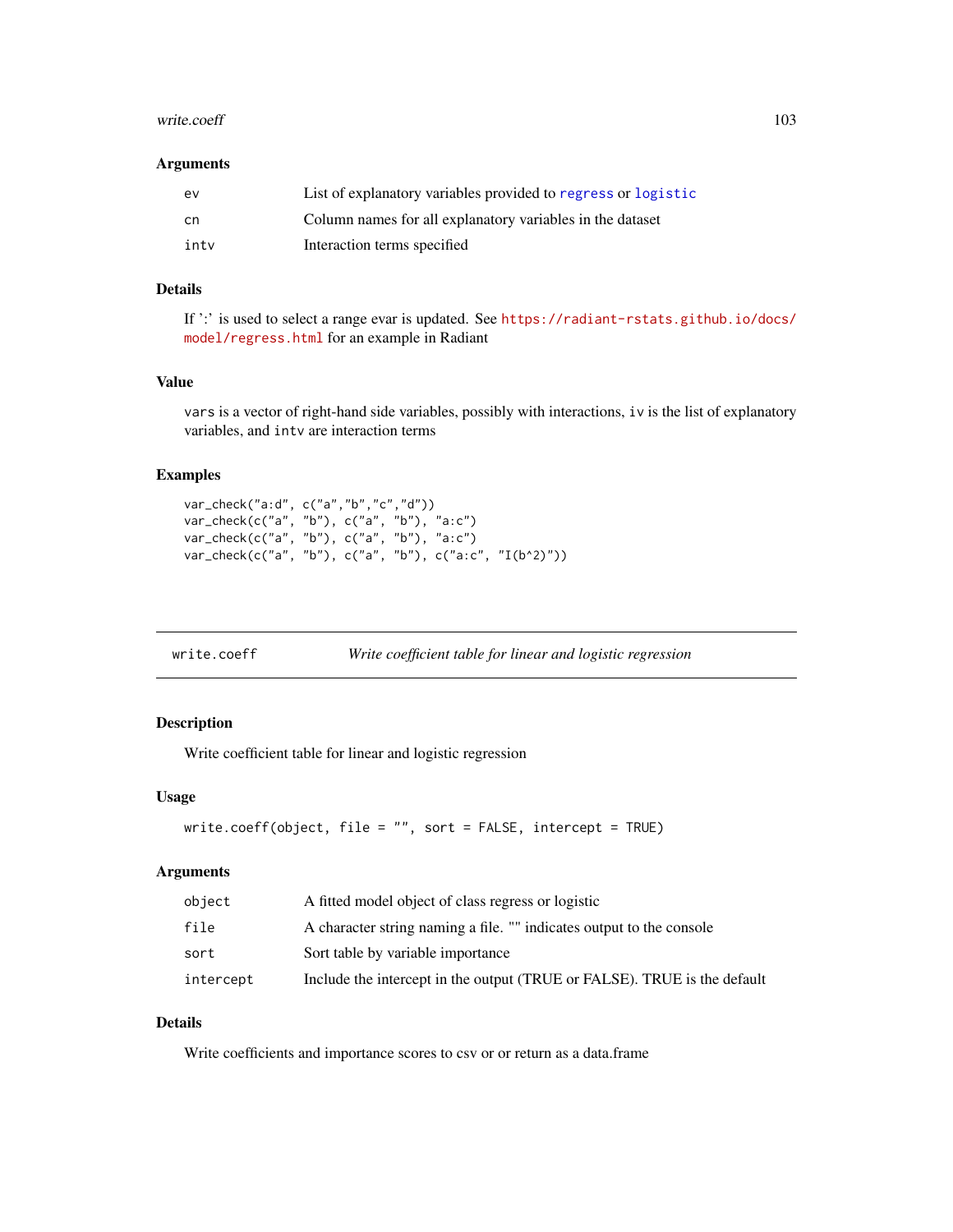```
regress(
 diamonds, rvar = "price", evar = c("carat", "clarity", "color", "x"),
 int = c("carat:clarity", "clarity:color", "I(x^2)"), check = "standardize") %>%
 write.coeff(sort = TRUE) %>%
 format_df(dec = 3)logistic(titanic, "survived", c("pclass", "sex"), lev = "Yes") %>%
  write.coeff(intercept = FALSE, sort = TRUE) %>%
  format_df(dec = 2)
```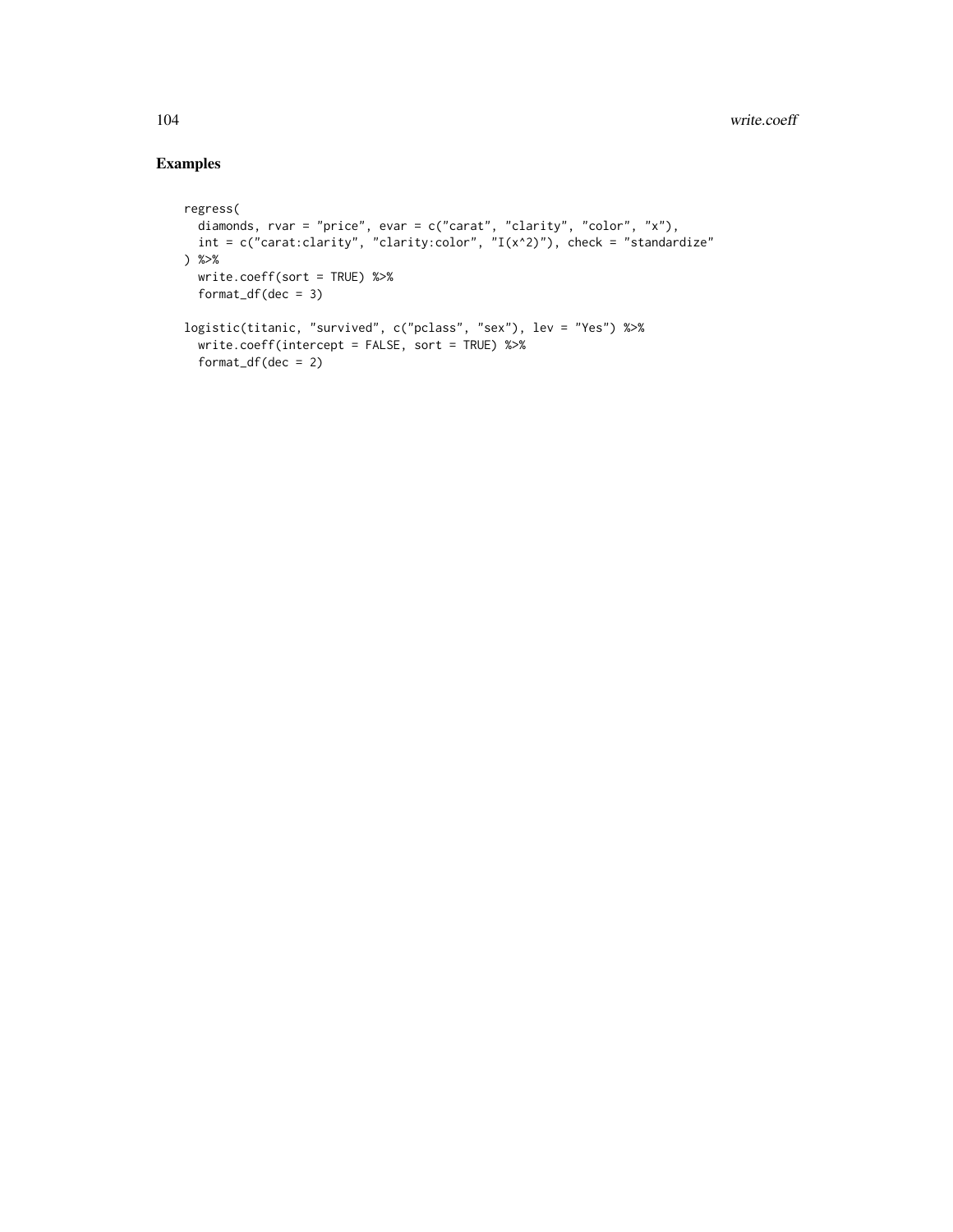# **Index**

∗ datasets catalog, [5](#page-4-0) direct\_marketing, [16](#page-15-0) dvd, [18](#page-17-0) houseprices, [24](#page-23-0) ideal, [25](#page-24-0) ketchup, [25](#page-24-0) movie\_contract, [30](#page-29-1) ratings, [71](#page-70-1) ann *(*radiant.model-deprecated*)*, [69](#page-68-0) auc, [4,](#page-3-0) *[11,](#page-10-0) [12](#page-11-0)*, *[14](#page-13-0)*, *[16](#page-15-0)* catalog, [5](#page-4-0) confint\_robust, [5](#page-4-0) confusion, [6,](#page-5-1) *[33,](#page-32-1) [34](#page-33-1)*, *[90](#page-89-0)* copy\_attr, *[78](#page-77-0)* crs, [7,](#page-6-1) *[34](#page-33-1)*, *[85](#page-84-0)*, *[90,](#page-89-0) [91](#page-90-0)* crtree, [8,](#page-7-1) *[11](#page-10-0)*, *[35,](#page-34-1) [36](#page-35-1)*, *[53](#page-52-1)*, *[91](#page-90-0)* cv.crtree, [10](#page-9-0) cv.gbt, [11](#page-10-0) cv.nn, [13](#page-12-0) cv.rforest, [15](#page-14-0) direct\_marketing, [16](#page-15-0) dtree, [17,](#page-16-1) *[18](#page-17-0)*, *[36,](#page-35-1) [37](#page-36-1)*, *[80](#page-79-1)*, *[92](#page-91-1)* dtree\_parser, [18](#page-17-0) dvd, [18](#page-17-0) evalbin, *[5](#page-4-0)*, [19,](#page-18-1) *[37,](#page-36-1) [38](#page-37-1)*, *[76](#page-75-0)*, *[93](#page-92-1)* evalreg, [20,](#page-19-1) *[38](#page-37-1)*, *[94](#page-93-0)* find\_max, [21](#page-20-0) find\_min, [22](#page-21-1) gbt, *[12](#page-11-0)*, [22,](#page-21-1) *[39](#page-38-1)*, *[54](#page-53-1)*, *[95](#page-94-0)* houseprices, [24](#page-23-0) ideal, [25](#page-24-0) ketchup, [25](#page-24-0)

logistic, [26,](#page-25-1) *[40,](#page-39-1) [41](#page-40-1)*, *[55,](#page-54-1) [56](#page-55-1)*, *[95,](#page-94-0) [96](#page-95-0)*, *[103](#page-102-0)* MAE, *[11,](#page-10-0) [12](#page-11-0)*, *[14](#page-13-0)*, *[16](#page-15-0)*, [27](#page-26-0) minmax, [28](#page-27-1) mnl, [28,](#page-27-1) *[41,](#page-40-1) [42](#page-41-0)*, *[56,](#page-55-1) [57](#page-56-1)*, *[96,](#page-95-0) [97](#page-96-0)* movie\_contract, [30](#page-29-1) nb, [30,](#page-29-1) *[44,](#page-43-1) [45](#page-44-0)*, *[58](#page-57-0)*, *[97,](#page-96-0) [98](#page-97-0)* nn, *[14](#page-13-0)*, [31,](#page-30-1) *[46,](#page-45-1) [47](#page-46-1)*, *[59](#page-58-1)*, *[69](#page-68-0)*, *[98](#page-97-0)* onehot, [32](#page-31-0) plot.confusion, *[7](#page-6-1)*, [33,](#page-32-1) *[90](#page-89-0)* plot.crs, *[8](#page-7-1)*, [34,](#page-33-1) *[91](#page-90-0)* plot.crtree, *[10](#page-9-0)*, [35,](#page-34-1) *[91](#page-90-0)* plot.dtree, *[17,](#page-16-1) [18](#page-17-0)*, [36,](#page-35-1) *[80](#page-79-1)*, *[92](#page-91-1)* plot.evalbin, *[5](#page-4-0)*, *[20](#page-19-1)*, [37,](#page-36-1) *[76](#page-75-0)*, *[93](#page-92-1)* plot.evalreg, *[21](#page-20-0)*, [38,](#page-37-1) *[94](#page-93-0)* plot.gbt, *[24](#page-23-0)*, [39,](#page-38-1) *[95](#page-94-0)* plot.logistic, *[27](#page-26-0)*, [40,](#page-39-1) *[41](#page-40-1)*, *[56](#page-55-1)*, *[96](#page-95-0)* plot.mnl, *[29](#page-28-0)*, [41,](#page-40-1) *[97](#page-96-0)* plot.mnl.predict, [42](#page-41-0) plot.model.predict, *[27](#page-26-0)*, *[29](#page-28-0)*, *[41,](#page-40-1) [42](#page-41-0)*, [43,](#page-42-1) *[56](#page-55-1)*, *[96,](#page-95-0) [97](#page-96-0)* plot.nb, *[31](#page-30-1)*, [44,](#page-43-1) *[98](#page-97-0)* plot.nb.predict, [45](#page-44-0) plot.nn, *[32](#page-31-0)*, [46,](#page-45-1) *[98](#page-97-0)* plot.regress, [47,](#page-46-1) *[61](#page-60-1)*, *[72](#page-71-0)*, *[99](#page-98-0)* plot.repeater, [49,](#page-48-2) *[74](#page-73-1)*, *[100](#page-99-2)* plot.rforest, [49,](#page-48-2) *[76](#page-75-0)*, *[101](#page-100-1)* plot.rforest.predict, [51](#page-50-0) plot.rpart, *[35](#page-34-1)* plot.simulater, [52,](#page-51-1) *[82](#page-81-0)*, *[101](#page-100-1)* predict.crtree, *[10](#page-9-0)*, *[36](#page-35-1)*, [53,](#page-52-1) *[91](#page-90-0)* predict.gbt, *[24](#page-23-0)*, *[39](#page-38-1)*, [54,](#page-53-1) *[95](#page-94-0)* predict.logistic, *[27](#page-26-0)*, *[41](#page-40-1)*, *[44](#page-43-1)*, [55,](#page-54-1) *[96](#page-95-0)* predict.mnl, *[29](#page-28-0)*, *[42,](#page-41-0) [43](#page-42-1)*, *[51](#page-50-0)*, [56,](#page-55-1) *[97](#page-96-0)* predict.nb, *[31](#page-30-1)*, *[45,](#page-44-0) [46](#page-45-1)*, [57,](#page-56-1) *[98](#page-97-0)* predict.nn, *[32](#page-31-0)*, *[47](#page-46-1)*, [59,](#page-58-1) *[98](#page-97-0)* predict.regress, *[44](#page-43-1)*, *[48](#page-47-0)*, [60,](#page-59-1) *[72](#page-71-0)*, *[99](#page-98-0)*